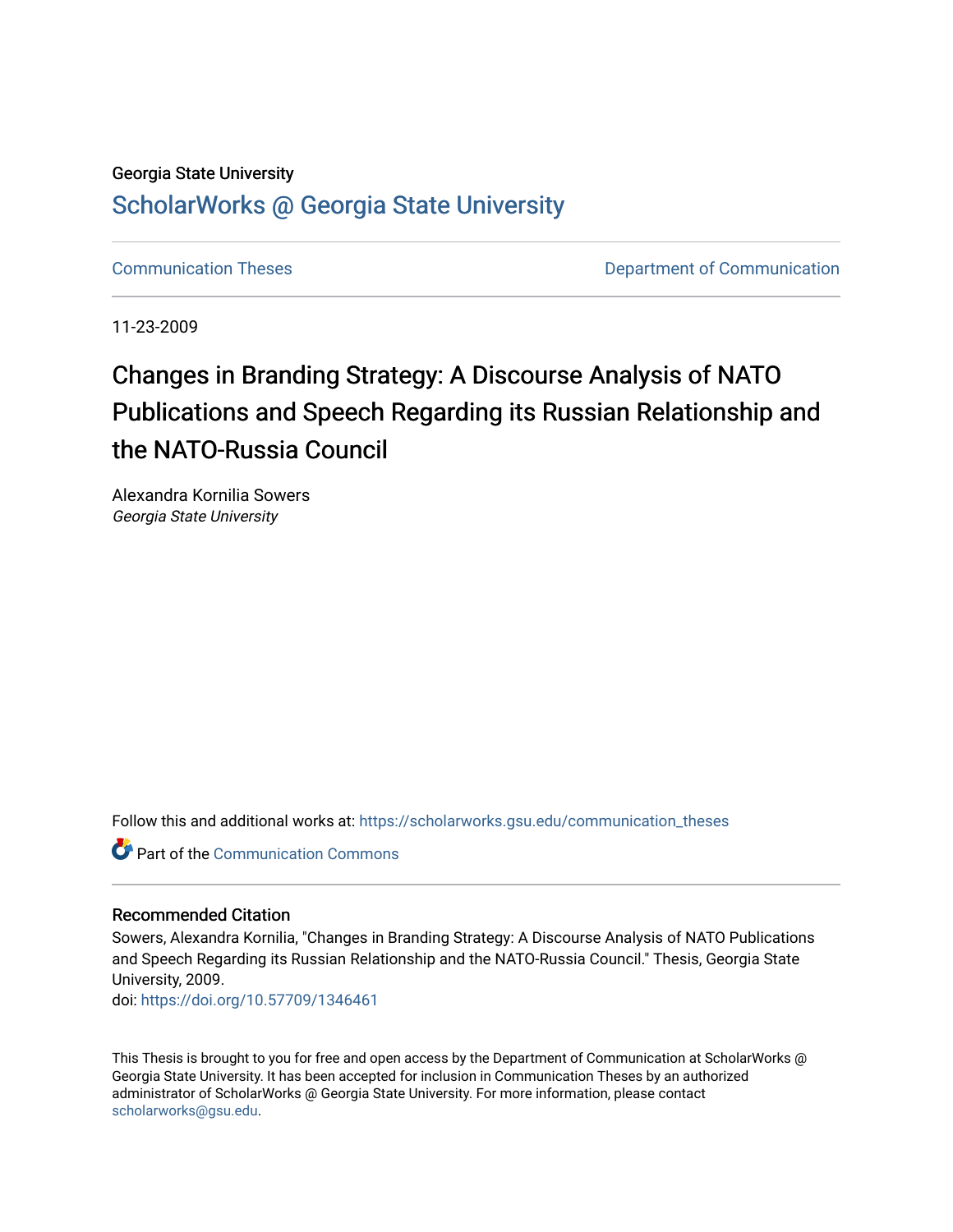# CHANGES IN BRANDING STRATEGY: A DISCOURSE ANALYSIS OF NATO PUBLICATIONS AND SPEECH REGARDING ITS RUSSIAN RELATIONSHIP AND THE NATO-RUSSIA COUNCIL

by

#### ALEXANDRA KORNILIA SOWERS

Under the Direction of Dr. Leonard Teel

#### ABSTRACT

This thesis studies how NATO has changed the way it brands itself to Russia, from a cooperative and humanitarian stance in 2002 toward a critical and confrontational posture between 2006 and 2008. The study is based on a discourse analysis of NATO's publications. In the political climate following the fall of the Soviet Union in 1991, NATO's NRC established a cooperative relationship with the new Russian Federation, which included offers of humanitarian aid in food and medical care. This study shows that under the NRC, from 2002 to 2006, NATO's image toward Russia continued to be one of "Strategic Partner." Between 2006 and 2008, the image NATO portrayed toward Russia reverted to confrontational. The analysis of NATO's change can be understood by considering the definition of brand image: a symbolic construct created within the minds of people and consists of all information and expectations associated with a product or service.

INDEX WORDS: Public diplomacy, NATO, Russia, NATO-Russia Council, Branding strategy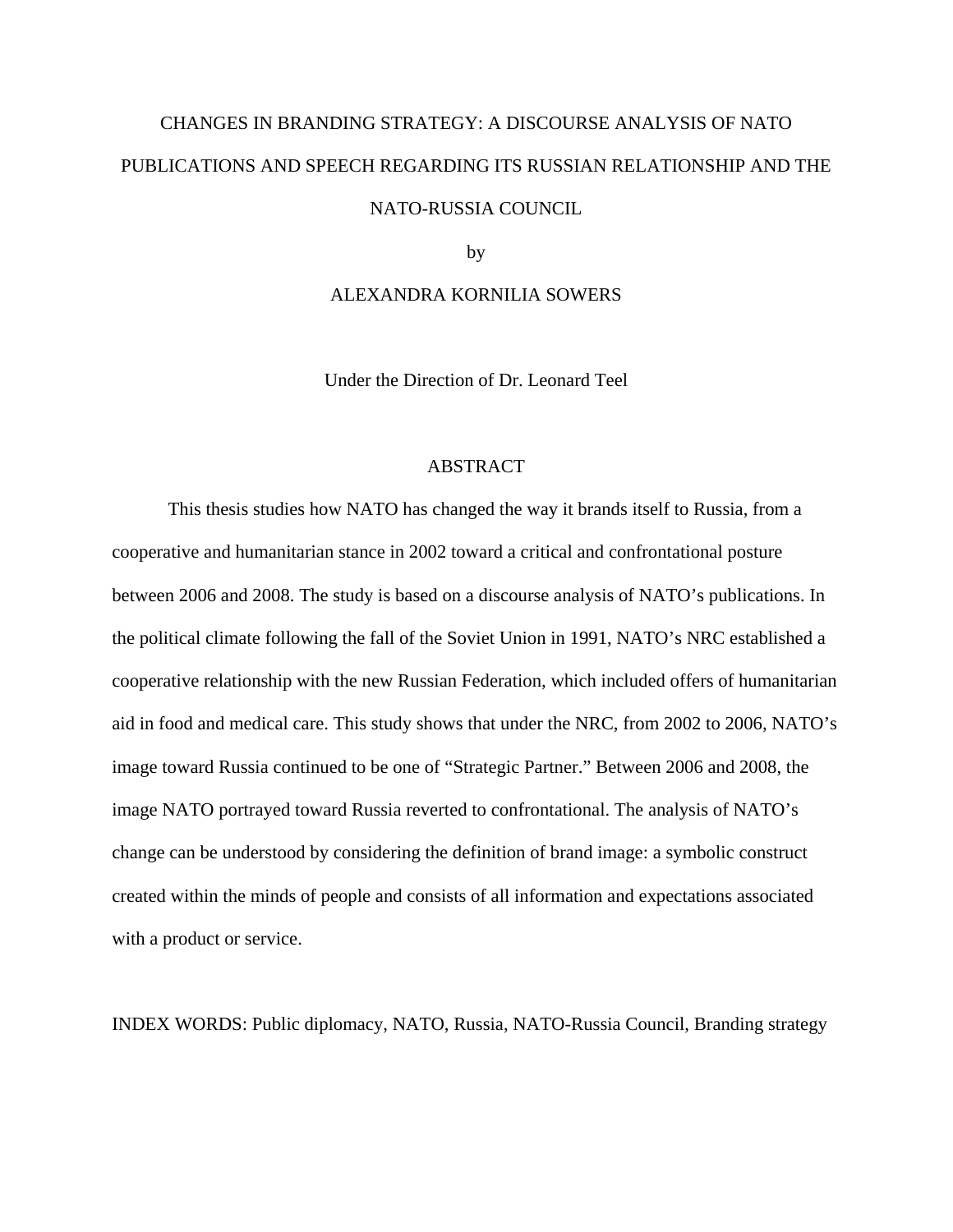# CHANGES IN BRANDING STRATEGY: A DISCOURSE ANALYSIS OF NATO PUBLICATIONS AND SPEECH REGARDING ITS RUSSIAN RELATIONSHIP AND THE NATO-RUSSIA COUNCIL

by

### ALEXANDRA KORNILIA SOWERS

A Thesis Submitted in Partial Fulfillment of the Requirements for the Degree of

Master of Arts

in the College of Arts and Sciences

Georgia State University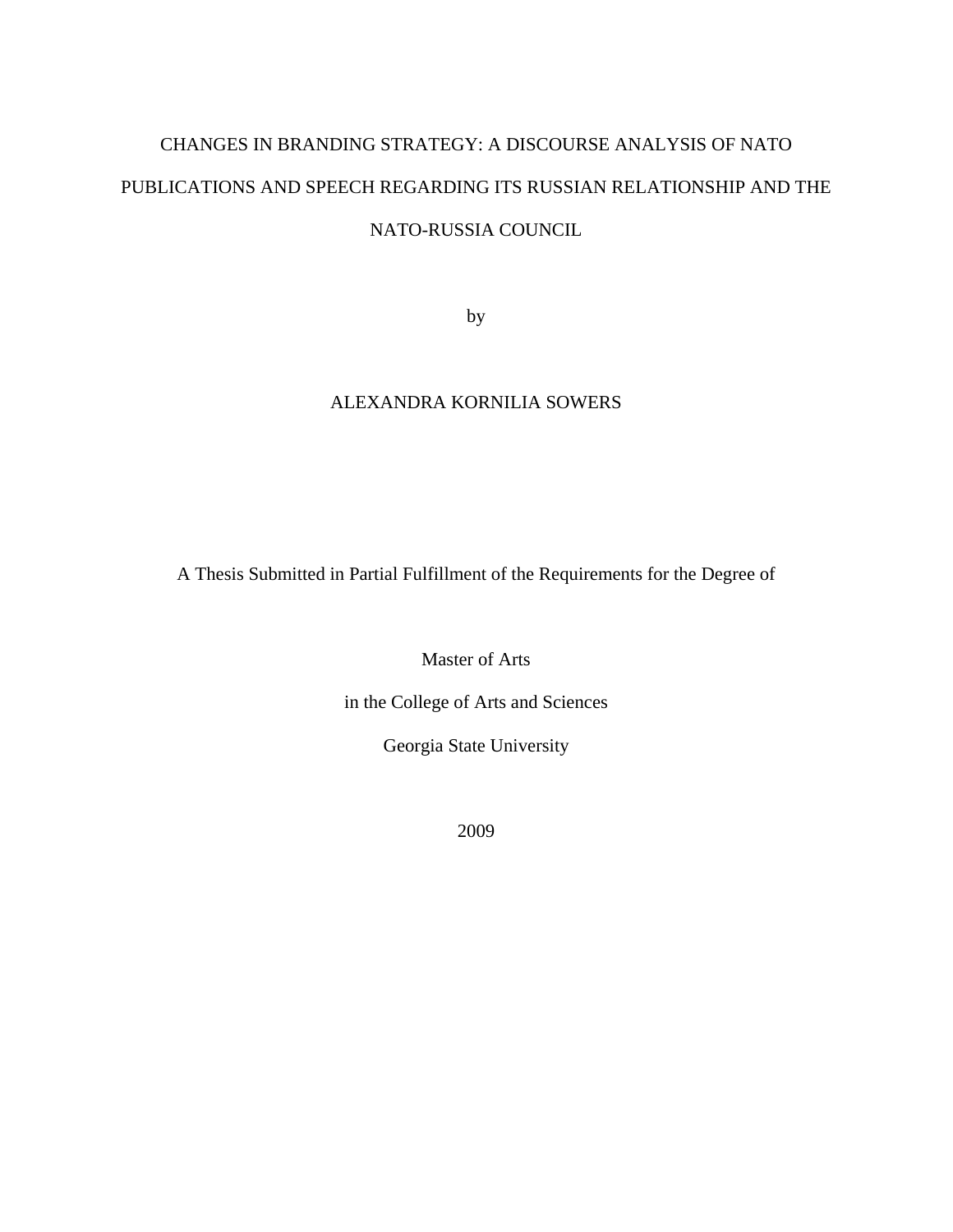Copyright by Alexandra Kornilia Sowers 2009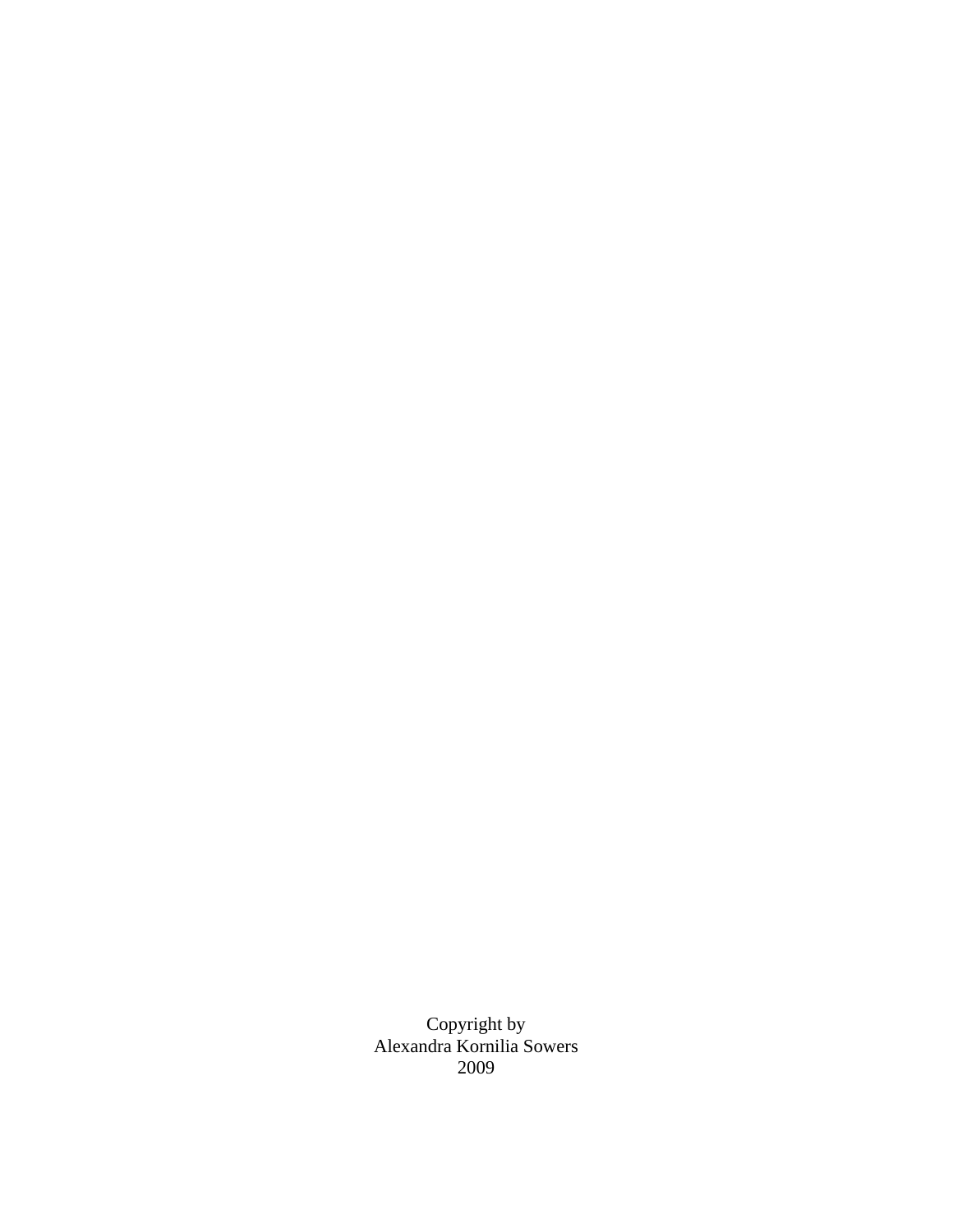# CHANGES IN BRANDING STRATEGY: A DISCOURSE ANALYSIS OF NATO PUBLICATIONS AND SPEECH REGARDING ITS RUSSIAN RELATIONSHIP AND THE NATO-RUSSIA COUNCIL

by

### ALEXANDRA KORNILIA SOWERS

Committee Chair: Leonard Teel

Committee: Svetlana Kulikova

Hongmei Li

Electronic Version Approved:

Office of Graduate Studies

College of Arts and Sciences

Georgia State University

December 2009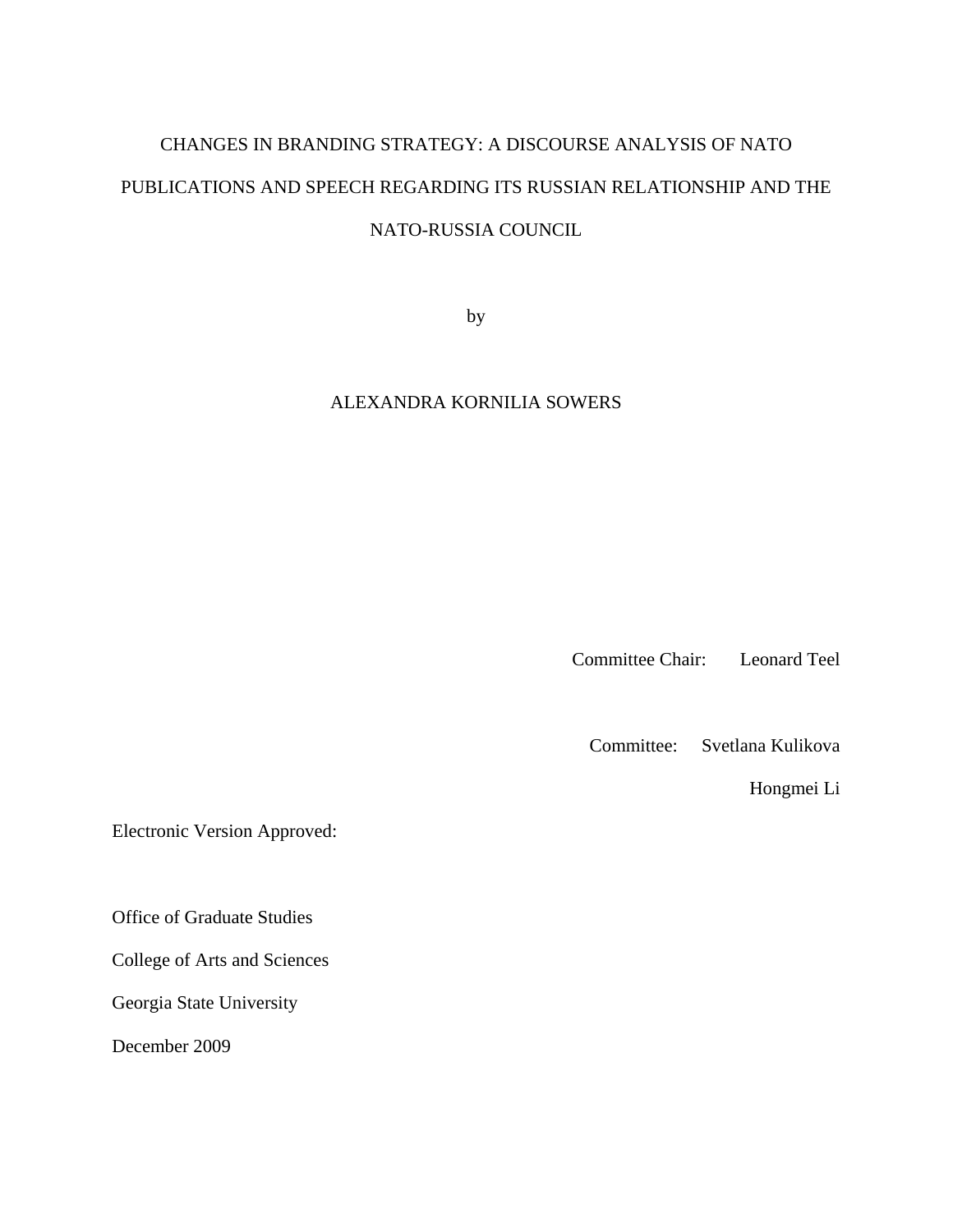## **TABLE OF CONTENTS**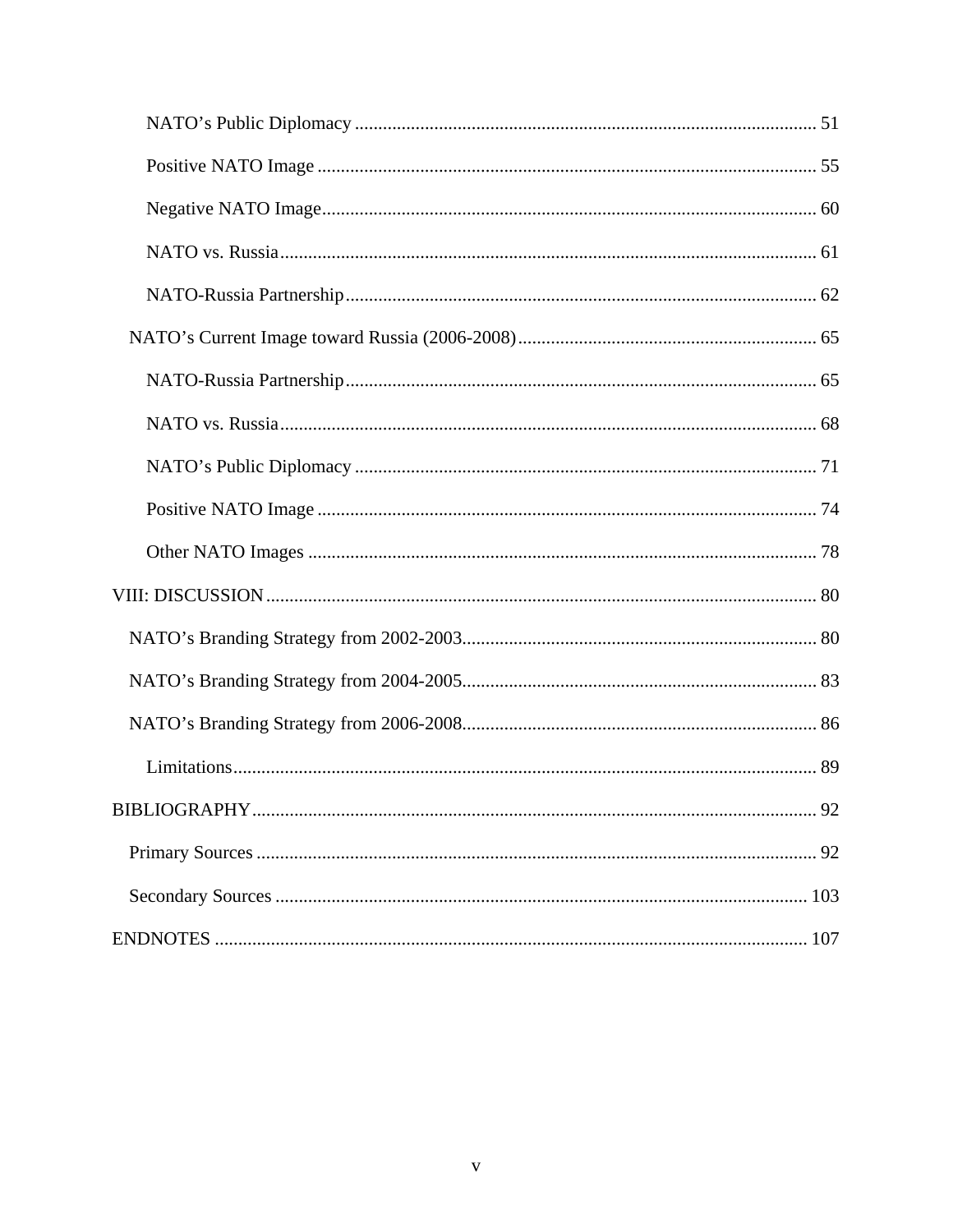## **LIST OF TABLES**

<span id="page-7-0"></span>

|--|--|--|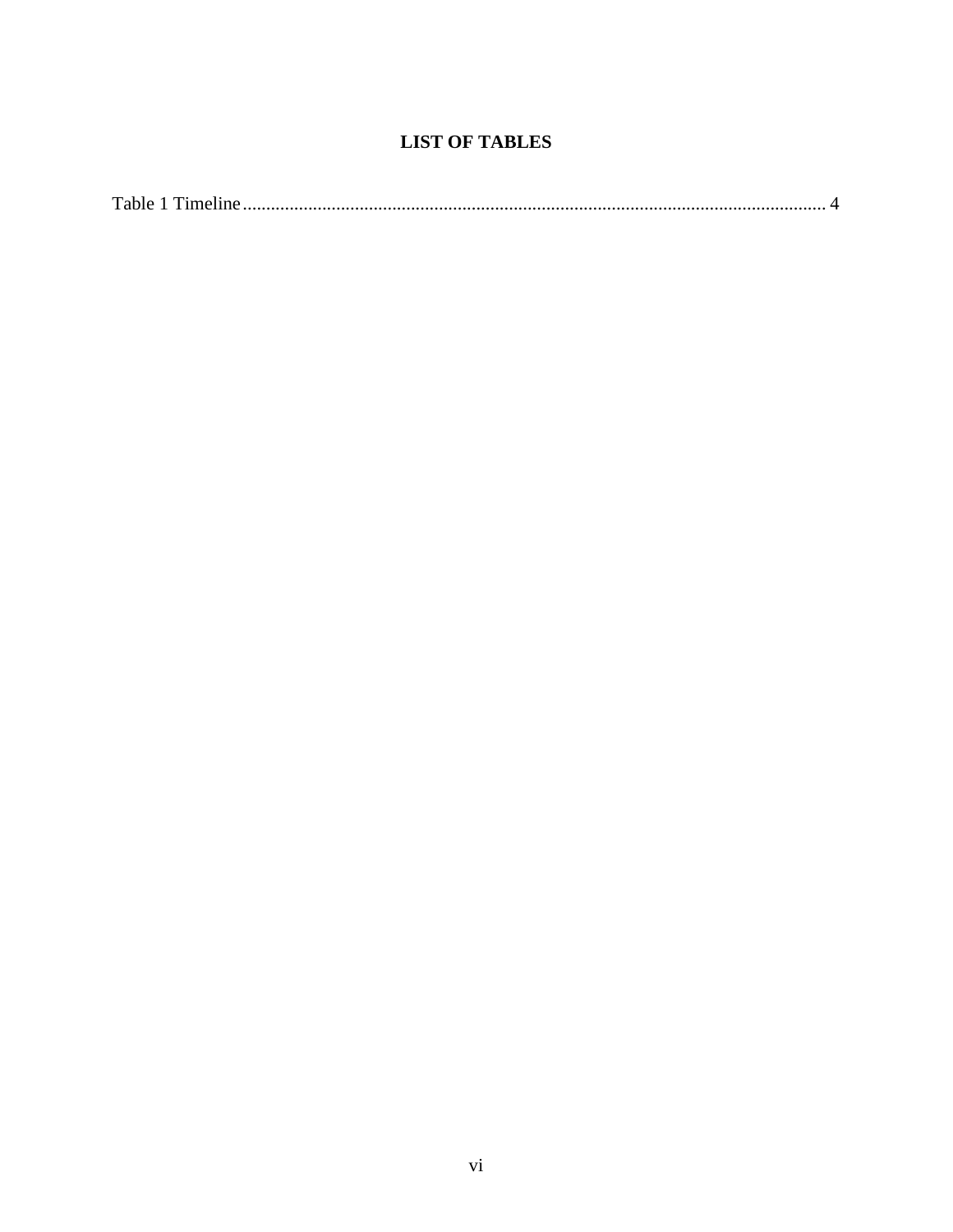#### **I: INTRODUCTION**

<span id="page-8-0"></span> NATO's brand and branding strategy are important to its relationships with other countries and organizations, helping to create a positive image of the organization as well as foster positive and collaborative ties with partner nations. The Alliance's branding strategy encompasses all aspects of communication with target audiences and Strategic Partners, such as Russia. This thesis is a discourse analysis, studying the change in NATO's branding strategy toward Russia through analysis of the Alliance's transcribed communications and publications. The period of study focuses on the development of the NATO-Russia Council (NRC), from 2002 to 2008. By studying the changes in NATO's branding strategy toward its Russian Strategic Partner, the importance of branding in international relations and NATO's influence in the actions of non-member nations may become more apparent.

 Branding strategy is creating a solid brand identity for a company, organization, etc. and having customers or target audiences associate the identity with the organization's name.<sup>[1](#page-114-1)</sup> In other words, branding strategy is the way that an entity such as NATO portrays an image it wishes to represent to a target audience, such as Russia. This study observes how NATO represents itself to Russia, not how NATO views Russia. International Marketing professors at Northwestern University Philip Kotler and David Gertner observe that "assessing a brand's image and how it compares to its competitors' images is a necessary step in designing [a] country's marketing strategy"<sup>[2](#page-114-2)</sup>. While NATO is not a country, but an organization including several countries, Kotler and Gertner's assessment still applies. By assessing NATO's image toward Russia and comparing it to other images, the Alliance may distinguish and improve its branding strategy toward Russia and/or other target groups. Senior Research Fellow at the Netherlands Institute of International Relations Peter van Ham states that "image and reputation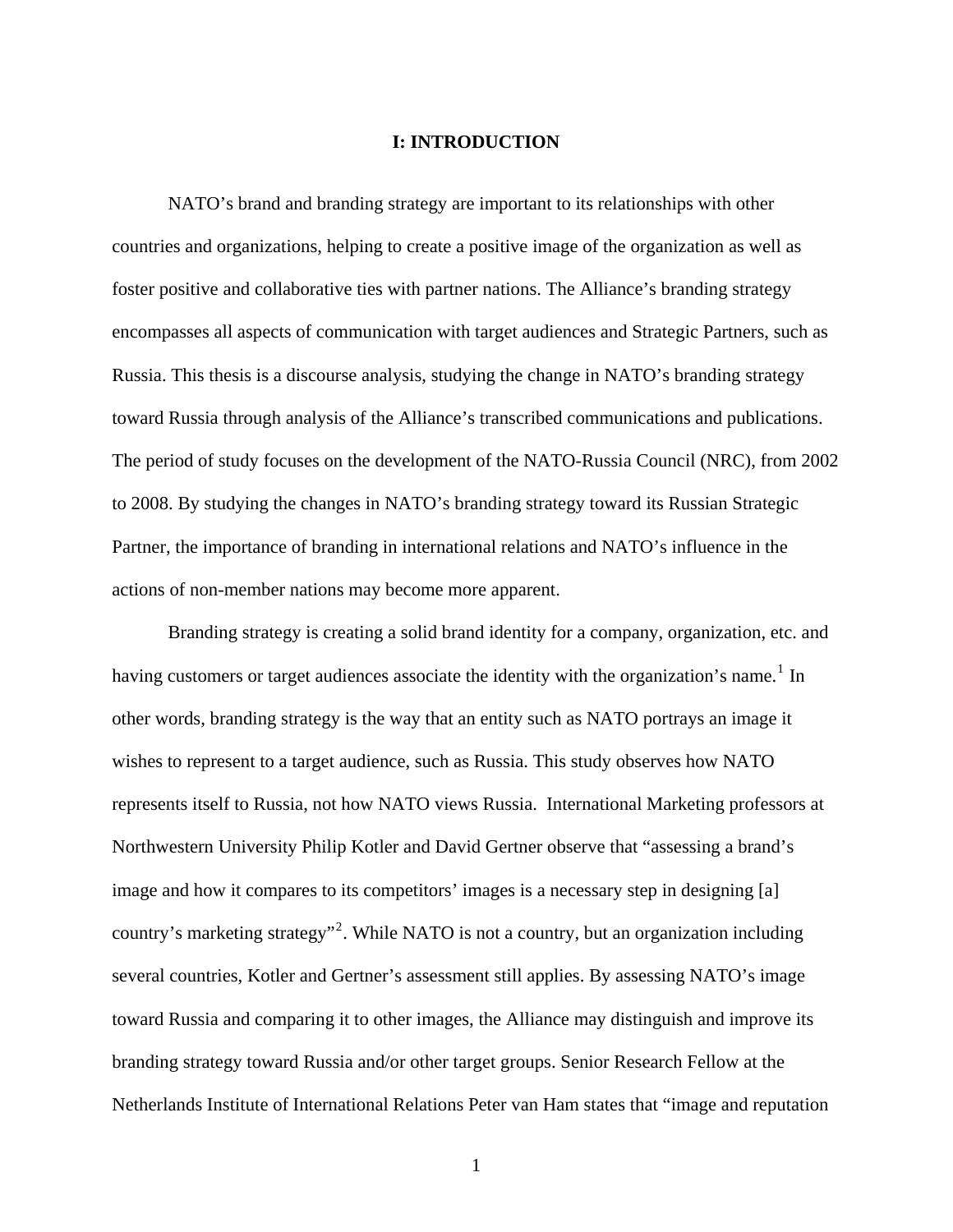are...becoming essential parts of the state's strategic equity."<sup>[3](#page-114-3)</sup> NATO's branding and change in image are important parts of its reputation and value in the international political arena.

 Before the collapse of the Soviet Union, NATO's branding was primarily aimed at showing the Soviets that NATO could deter aggression and maintain stability in the transatlantic region. After the Soviet collapse in 1991, NATO changed its public diplomacy toward the Russian Federation, emphasizing a humanitarian and supportive role. This self-image of NATO led to the establishment of the NRC in 2002. I hypothesize that this self-image highlighted NATO's continued role of ally and supporter to Russia and any former Communist states. I further hypothesize that the Alliance's image toward Russia in recent years (2006-2008) has reverted back to a slightly aggressive and confrontational stance. The source of the recent change in the NATO-Russian relationship seems to be the Alliance's interest in and association with other former Communist states as well as Russia's change in policy.

 My fundamental argument is that, based on the organization's own publications, NATO's branding strategy toward Russia has changed throughout the development of their relationship, notably visible in its publications and especially in the development of the NATO-Russia Council. I argue that NATO's image toward the Soviet was one of competitor and opponent in the balance of power in Europe. When the Soviet Union fell, NATO's public diplomacy toward the Russian Federation changed to a humanitarian and cooperative nature. After the founding of the NRC in 2002, NATO's image continued to be one of supporter to any former Communist states. I further hypothesize that the Alliance's image toward Russia now and in recent years has reverted back to a critical and confrontational stance, due to Russia's actions toward Georgia and other former Soviet states.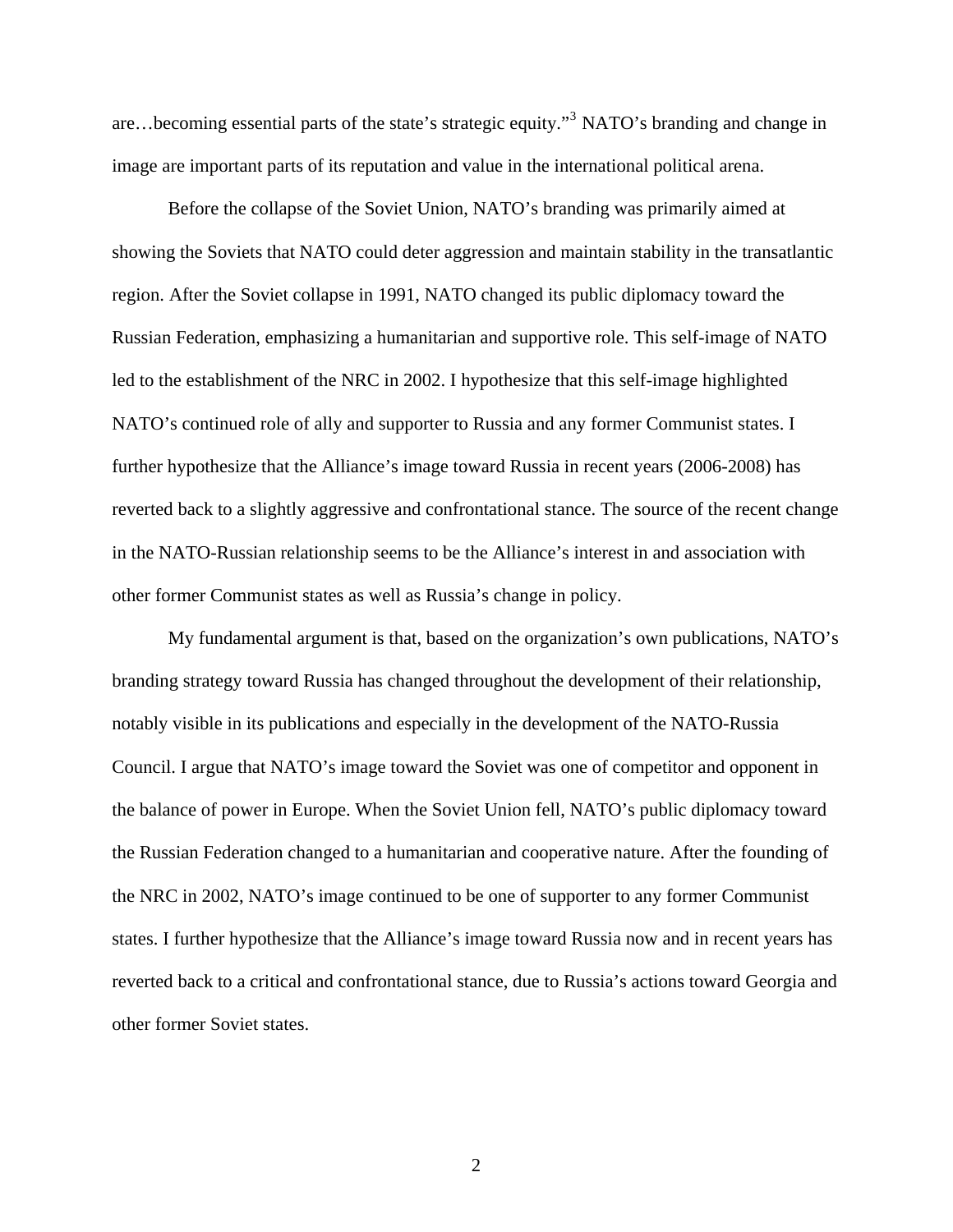Since this study is a policy and data analysis of NATO's public diplomacy toward Russia, I will conduct archival research of NATO's publications such as the *NATO Review*, *NATO Update*, transcriptions of press conferences and interviews with NATO officials, and other materials on the NATO website. The words spoken and/or written by NATO officials regarding Russia and the NRC are the main focus of this study. Date ranges of my archival research include from the beginning of the NATO-Russia Council (2002-2003), to the middle years of the NRC (2004-2005), to the latest years of the NATO-Russia relationship (2002-2008). The reason why these publications were chosen for the study is because they show not only the relationship between NATO and Russia, but also the branding strategy of NATO toward the specific target audience of Russia and how NATO's branding strategy encompasses all forms of its communication. The specific date ranges of 2002-2008 were chosen to show the continuity of the change in the NATO-Russia relationship and to see the dynamic as it is evolving. While the Alliance generally brands itself in a positive light, specific images and branding are targeted to Russia and the NATO-Russian relationship. This thesis contributes to the topic of NATO's international relations by focusing on the way the Alliance brands itself to specific nations and critical partners such as Russia.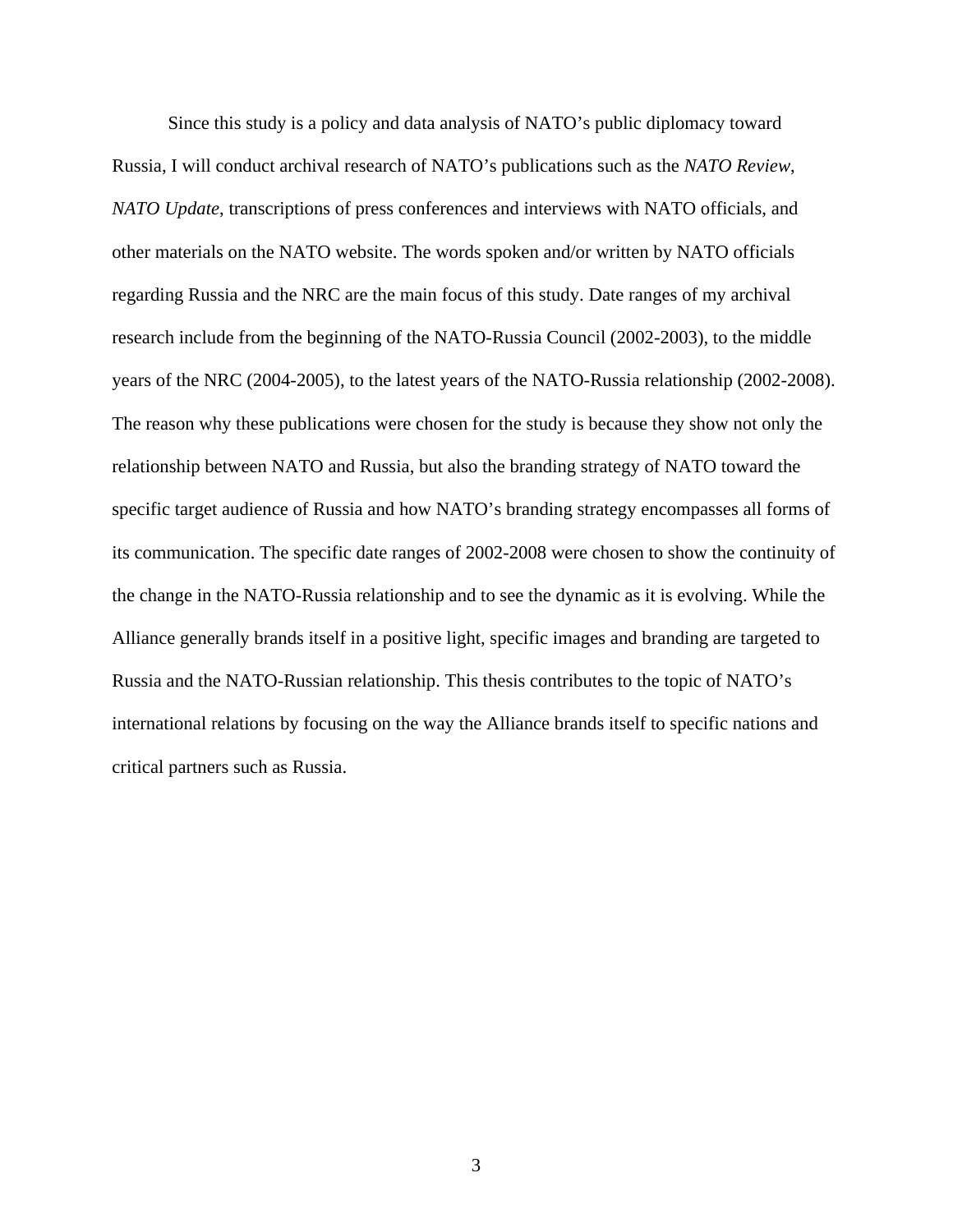## **II: BACKGROUND AND DEVELOPMENT**

<span id="page-11-1"></span><span id="page-11-0"></span>

| Table 1 Timeline    |                                     |                            |
|---------------------|-------------------------------------|----------------------------|
| Date                | Event                               | NATO's Image               |
| Late 1940s to 1950s | <b>Beginning of Cold War</b>        | NATO as opponent to Soviet |
|                     |                                     | Union                      |
| 1949                | NATO is formed                      |                            |
| 1989                | <b>Berlin Wall falls</b>            |                            |
| 1990                | <b>Warsaw Pact collapses</b>        |                            |
| 1991                | <b>Fall of Soviet Union</b>         |                            |
| 1991                | End of Cold War                     | NATO as a supporter of new |
|                     |                                     | Russia                     |
| 1999                | End of Yeltsin's presidency         |                            |
| 2000                | Beginning of Putin's                |                            |
|                     | presidency                          |                            |
| 1997-2002           | <b>Permanent Joint Council</b>      | NATO's positive branding   |
|                     |                                     | strategy                   |
| $2002$ – present    | <b>NATO-Russia Council</b>          |                            |
| 7 May 2008          | End of Putin's presidency           |                            |
| 8 May 2008          | <b>Putin becomes Prime Minister</b> |                            |
|                     | of Russia                           |                            |
| August 2008         | Russia in South Ossetia             | NATO's more critical       |
|                     |                                     | branding strategy          |
| August 2008         | NRC meetings cease                  |                            |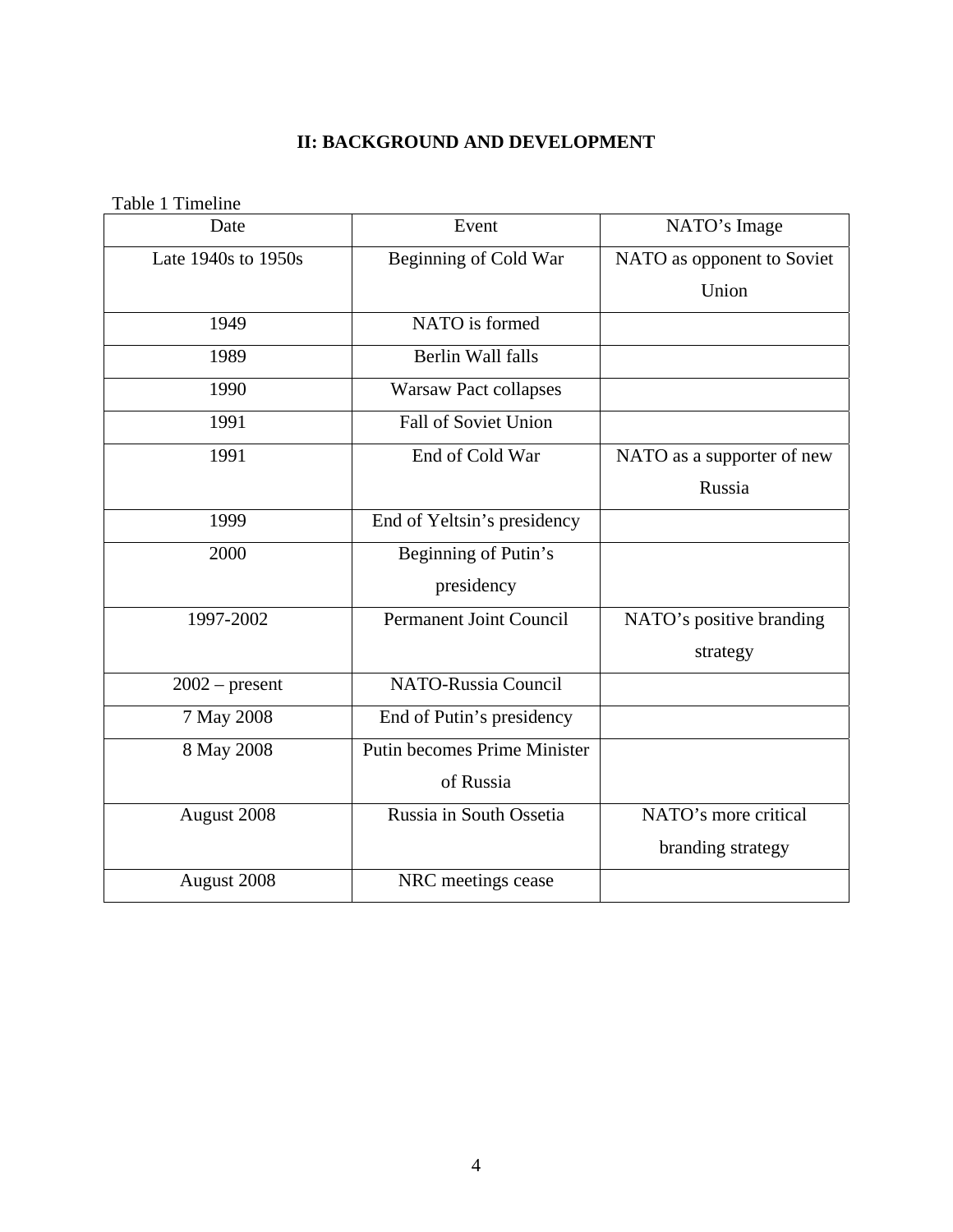#### <span id="page-12-0"></span>**History**

 Since its inception on 4 April 1949, the purpose of the North Atlantic Treaty Organization (NATO) has been to uphold the solidarity, freedom, and security of its member countries, allies, and other countries in the Euro-Atlantic region. NATO's partnership has been integral in preventing war in Europe during the Cold War. The Alliance's strategic concepts state that

the dangers of the Cold War have given way to more promising, but also challenging prospects, to new opportunities and risks. A new Europe of greater integration is emerging, and a Euro-Atlantic security structure is evolving in which NATO plays a central part.<sup>[4](#page-114-4)</sup>

Although NATO's central role has been protector and defender of freedom, according to the Alliance's website and publications, the nature of its affairs has changed to a more proactive and friendly stance toward the former Soviet Union and former Communist states in Eastern Europe. The creation of the NATO-Russia Council on 28 May 2002 formally established a positive and proactive relationship between NATO and Russia.

 Before the creation of the NATO-Russia Council, NATO acquired a more defensive and competitive position toward the Soviet Union. NATO scholar and founding member of the International Institute for Strategic Studies Alastair Buchan remarked in 1960, while Russia was still the Soviet Union, that "Russia has a constant temptation to humiliate NATO; not to goad the Alliance into war, not to attempt the conquest of Western Europe, but rather to display to a skeptical world the real limitations of [the organization]."<sup>[5](#page-114-5)</sup> Such a position toward the Alliance led to its defensive image. NATO did not want Russia, or any other power, testing its abilities and/or mocking its importance and relevance in international relations and security. Public opinion analyst and author Hazel Erskine stated that NATO was formed by several European countries and the United States to defend Europe against Communism. She also observed that "a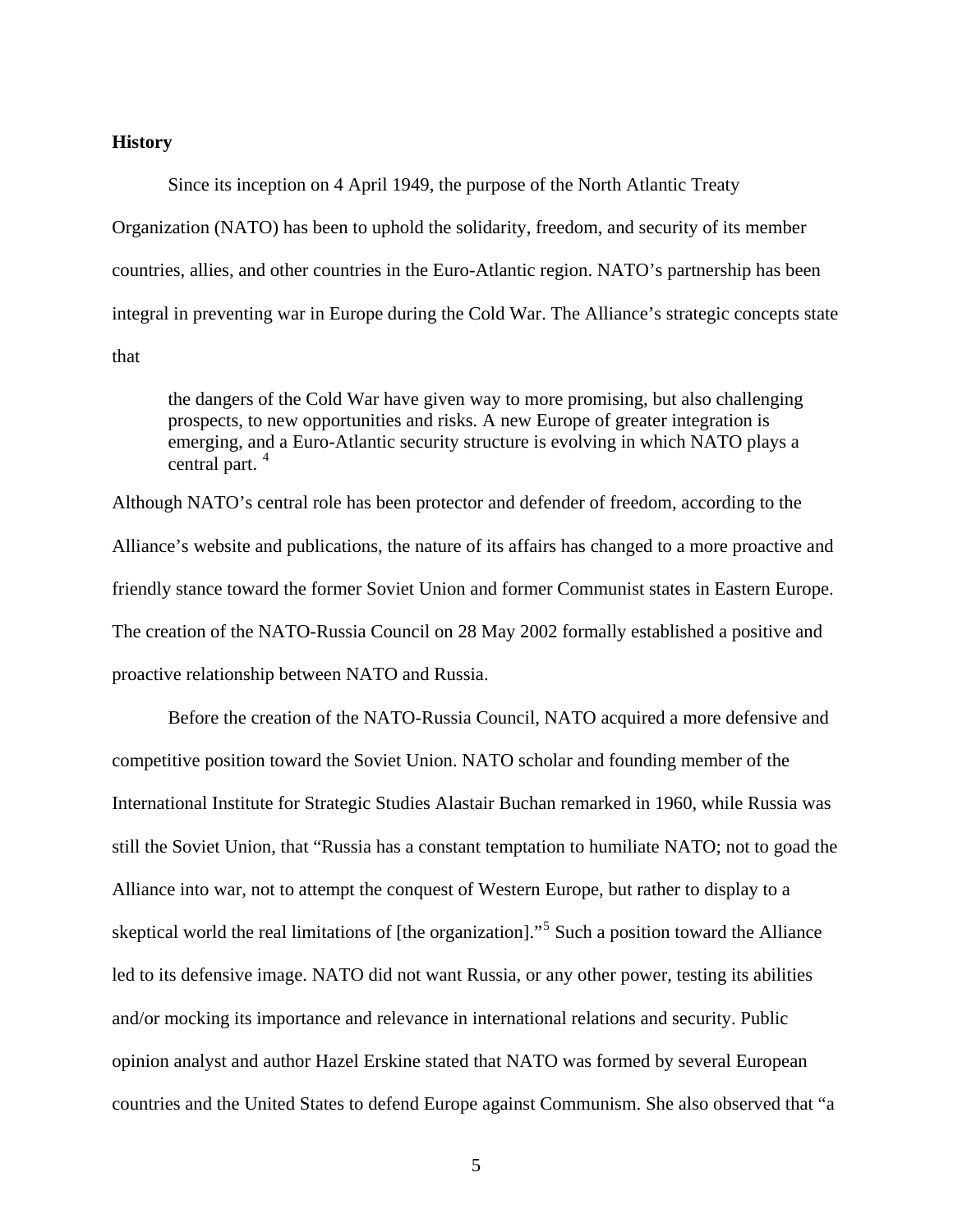major purpose of NATO was to build a common military defense against possible Russian communist attack in Western Europe."<sup>[6](#page-114-6)</sup> Thus, NATO's original role was to be an opponent against the USSR.

 In the height of the Cold War, NATO positioned itself as a defender of Western Europe against Communist Russia. Buchan stated in 1960, "it is the confrontation of the central Soviet threat which is the primary function of the Alliance [NATO]."<sup>[7](#page-114-7)</sup> The United States and Western Europe feared that the balance of power in the world would tilt toward the Soviet Union. Although military aggression from the Soviet Union was doubtful, the unavailability of NATO's finances, military, and technological efforts due to the Korean War was a concern to the Alliance. Buchan affirmed that "the role of Russian force as an agent of change in the world has been a consistent thread in Soviet doctrine."<sup>[8](#page-114-8)</sup> The determination and persistence of the Soviet superpower became an obstacle to Euro-Atlantic solidarity and security. In addition to the Soviets' struggle for world influence and power, the nation's relationship with the West was strained.

 The Soviet Union's tense relationship with the West was due to the Cold War and the nuclear arms race. While the Allied forces wanted to avoid war, their approaches to international relations differed greatly and caused the Soviet Union to react in different ways. Founding Director of the Atlantic Community Initiative Stanley R. Sloan observed, "European leaders believed, for the most part, that diplomacy, development aid, and trade policies should be the weapons of first resort..."<sup>[9](#page-114-9)</sup> Many Europeans felt that the United States concentrated too heavily on military responses to security challenges. Because the European member states of NATO were in closer proximity to the Soviet Union and shared common experiences from the two World Wars, Europe was able to obtain more tangible benefits from Détente with the Soviet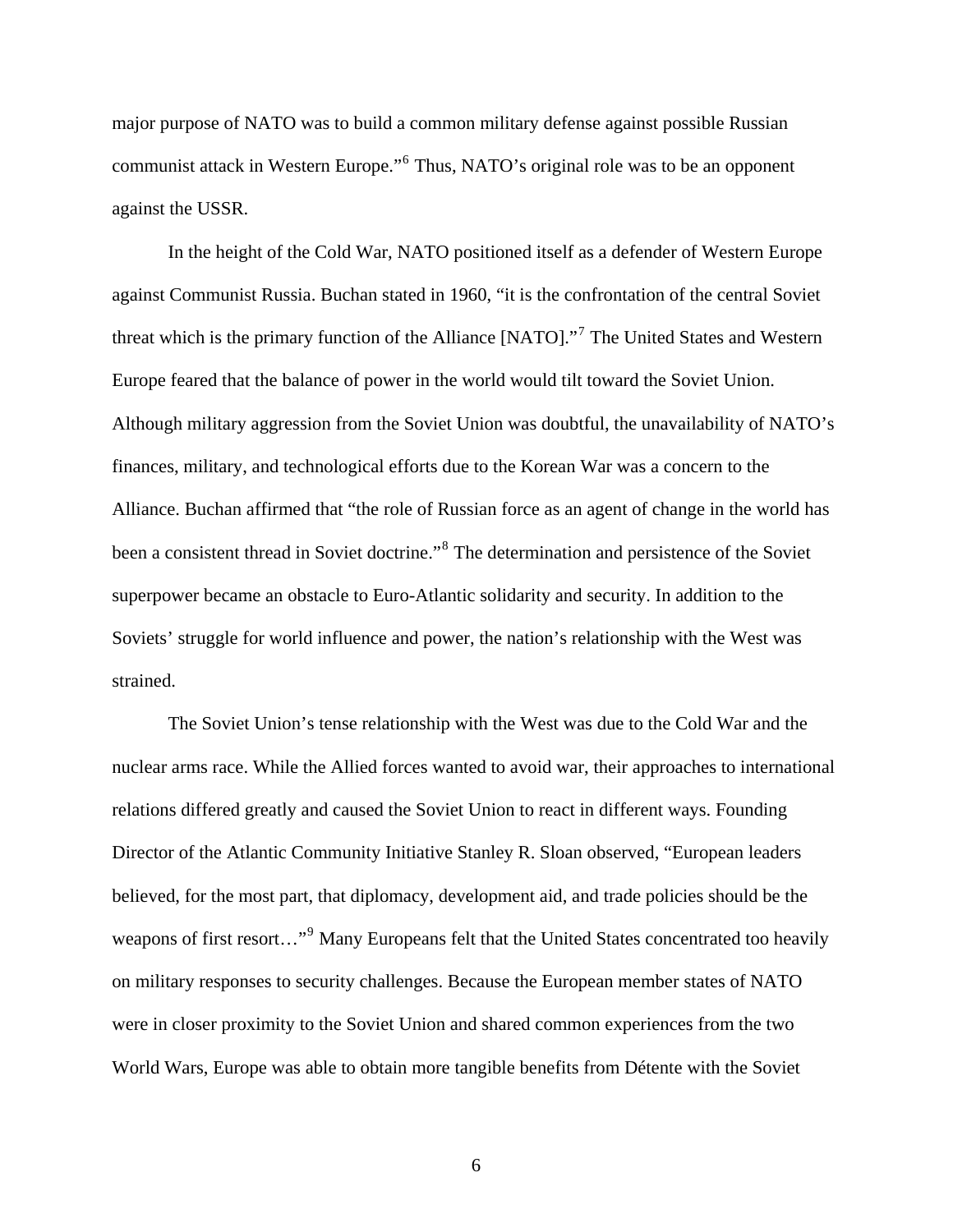Union in the form of "reduced tensions, increased trade opportunities, and improved human contacts."<sup>[10](#page-114-10)</sup> The European members of NATO appeared to be more open to relations with the Communist regime, while the United States chose to maintain its distant and aggressive persona. Despite hesitation and suspicion between the United States and the Soviet Union, the two nations were able, along with other nations, to achieve peace talks and form treaties such as the Nuclear Non-Proliferation Treaty and the Strategic Arms Limitation Treaties (SALT I and II).

 NATO continued to brand itself as a competitor to the Soviet Union and other former Soviet states. The organization did not wish to wage war on the Soviet Union, but to contain its influence and power in the world. NATO attempted to offset Warsaw Pact numbers, or Soviet allies, through acquiring and advancing its technology. While NATO tried to focus on technological advancements, the nuclear arms race was inevitable. As military scholars von Mellenthin, Stolfi, and Sobik observed, "technology tends to be overemphasized at the expense of command style and numbers of men and weapons"; the opposing nations thought that the more technologically advanced, the better and stronger the nation.<sup>[11](#page-114-11)</sup> NATO, the Soviet Union, and its Warsaw Pact states increased their military resources to ensure their respective national securities and solidarity. As a deterrent to the Soviet military and nuclear powers, the American and European member states began to increase and pool their nuclear resources. Yet, the expansion of European economies only expanded the Soviet threats.

 Although the parties involved in the Cold War arms race remained competitors, reality began to take its toll. By the late 1980's, military overextension and internal economic crises forced the Soviet Union to withdraw from the Cold War stalemate in Europe.<sup>[12](#page-114-12)</sup> Russia also began to withdraw its troops from Eastern European countries, most of which became democracies after the post-communist revolutions of 1989. While Russia remained a Communist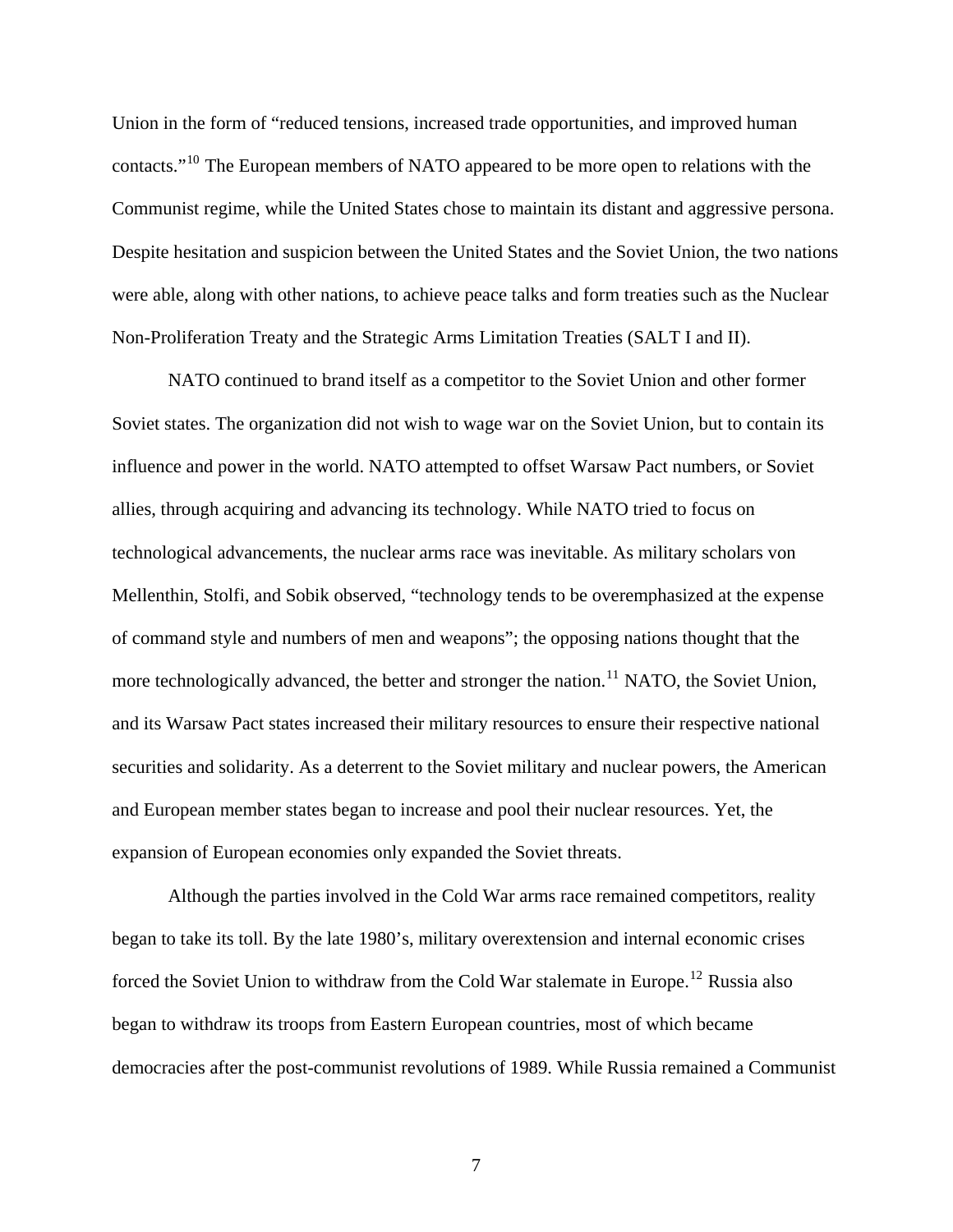nation, the needs of the fledgling democratic Eastern European states caused NATO to shift its role from competitor to ally and peacemaker. As Sean Imrie Kay of the Mershon Center for International Security Studies at Ohio State University related, "NATO invited East Europ ean leaders, including Soviet President Gorbachev, to...establish regular diplomatic liaison with the alliance."<sup>[13](#page-114-13)</sup> NATO enlargement and inclusion of former Communist nations further constrained Soviet power in Eastern Europe. The Soviet Union finally collapsed in 1991. Through several peace talks and collaborative committees, NATO and the new Russian Federation began to work together.

 Yet, following the Cold War, internal roles and activities in NATO began to change. NATO members felt pressure "to free resources for other uses, like preserving welfare benefits…to continue to deal with security threats collectively rather than unilaterally, and above all to preserve NATO itself as a barrier against a renationalization of defense."<sup>[14](#page-114-14)</sup> NATO struggled to balance its military and economic roles. The United States also wanted to reduce its role as leader and main military force in the Alliance. This brought forward the "*real* West European pillar within NATO," according to professor and NATO expert Wallace J. Thies; a pillar which shared equal responsibility with the United States. Thies stated that in December 1990, NATO began to "[enhance] the role of the European Allies with a view toward ensuring a full and equitable sharing of leadership and responsibilities between Europe and North America."<sup>[15](#page-114-15)</sup> Yet, the member nations of NATO are not viewed as equals of power or global status. Former U.S. National Intelligence Officer for Europe and senior associate at the Center for Strategic and International Studies (CSIS) Marten van Heuven asserted that there is equality within the Alliance as an "equally shared 'acquis' of NATO – the shared commitments to freedom, democracy, security and human rights, the common policies, the joint capabilities, and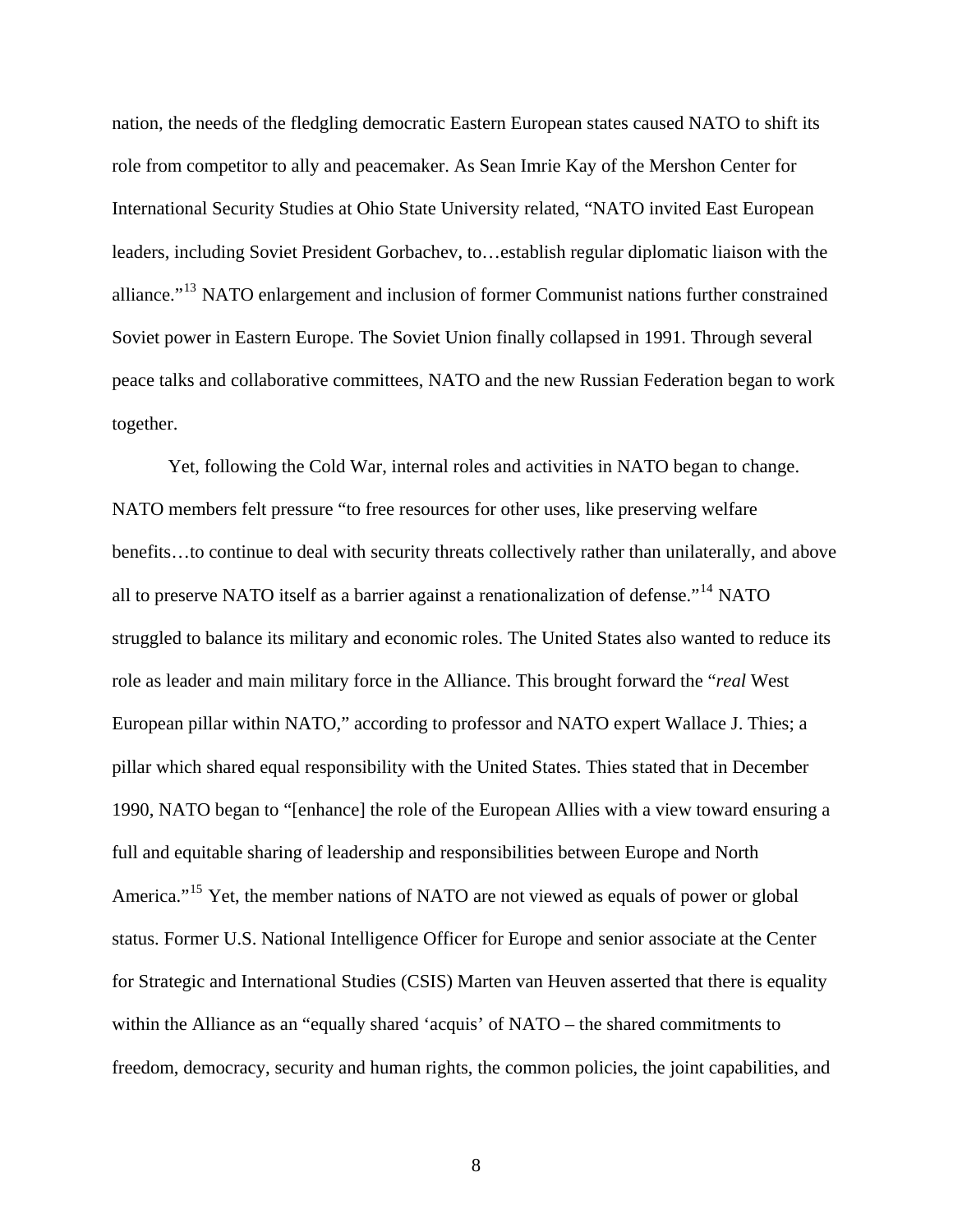the common achievements during the Cold War in safeguarding Europe."[16](#page-114-16) As NATO member states began incorporating fair distribution of work and responsibility among themselves as well as sharing in equal commitment to the Alliance, their actions paved the way for the NATO-Russia relations to come, as well as strengthened relations within the European community.

#### <span id="page-16-0"></span>**The European Union**

NATO's policy changes toward Russia reflect the relationship between the European Union and Russia, including the EU's expansion into the former Eastern Soviet Bloc. The EU's relationship with the former Soviet Union is important because it foreshadows NATO's relationship with Russia and how NATO differs from the EU in this relationship. When the Soviet Union fell in 1991, the actions of the European Union revolved around the development of the new Russia. European political writer and Professor Timothy Garton Ash stated that, "the root cause of the epochal changes in Europe is the decline of the Russian empire."<sup>[17](#page-114-17)</sup> These changes included European countries becoming more of a community, linked together through common economic, political, and security beliefs. Europe's beginnings as a community underscore the importance of establishing positive and proactive relationships to show solidarity and Europe's position as a long-term economic and political force. As more changes have occurred in Europe and more former Soviet countries become new democracies, the European Union has taken on greater responsibilities. In the *NATO Review*, Professor Adrian Pop from Dimitrie Cantemir University in Romania stated that "the European Union has also increasingly become an international actor, performing military and civilian crisis management, security sector reform, rule of law enforcement and border assistance missions both within and outside its immediate neighborhood."[18](#page-114-18) The regions acquiring EU assistance include the Balkans, the Caucasus, the Mediterranean, and the Middle East, as well as Eastern Europe. While there has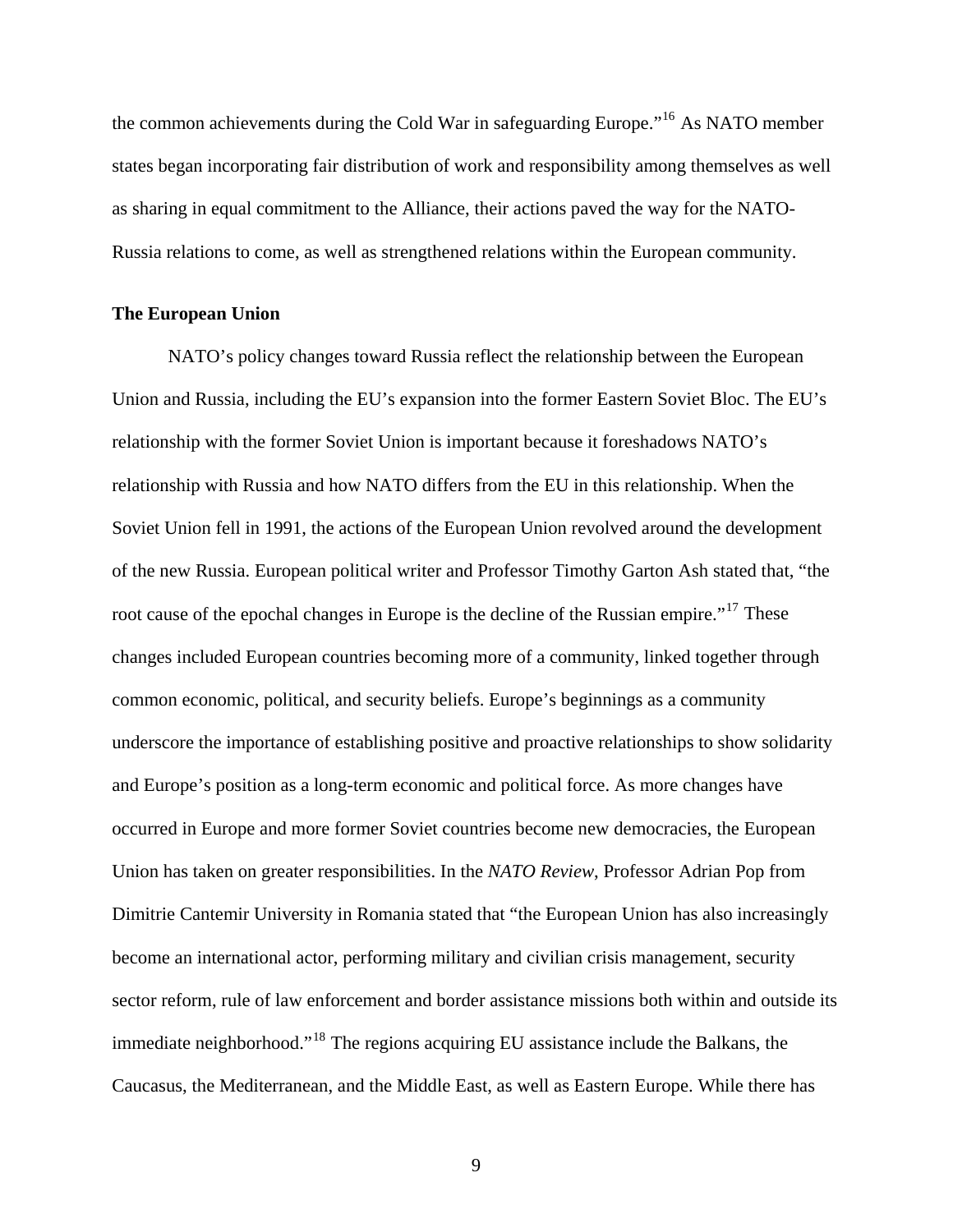been competition between NATO and the EU in the area of foreign aid, NATO Secretary General Jaap de Hoop Scheffer acknowledges that there must be a "sustained dialogue on harmonizing military transformation and ensuring smooth cooperation in advanced planning and capabilities, combined with flexible structures for communication."[19](#page-114-19) While the organizations strive toward cooperation and collaboration, both look to enlargement as well.

 With the rise of new European democracies since the early 1990s, enlargement has become part of EU and NATO agenda. Professor and British House of Lords Defense spokesman William Wallace stated that "enlargement has now succeeded the single currency as the underlying 'project' of European integration – and the greatest challenge to European governments and institutions."[20](#page-114-20) Yet, Russia has been denied membership from both organizations. As professor and NATO-Russian affairs expert Cynthia A. Roberts observed, "neither fully excluded nor embraced, Russia has been relegated to the awkward position of having 'special relationships' with NATO and the EU."<sup>[21](#page-114-21)</sup> These "special relationships" position Russia as a "subordinate nonmember" without full decision-making or full partnership, yet still allow dialogue with the Western European and transatlantic alliances. A further obstacle lies in Russia's recent economic and political power growth. According to Roberts, smaller former Eastern bloc countries stand to gain "large tangible and intangible economic, social, political, and security benefits from full membership in the EU (and NATO)."<sup>[22](#page-114-22)</sup> These smaller countries need the support of NATO and the EU to help them survive. Russia, on the other hand, is already self-sufficient and is not in need of economic, military, and/or political assistance. The willingness of the smaller former Eastern bloc countries to conform to EU and NATO membership standards shows them in a more desirable light to the organizations, whereas Russia still maintains a competitive and aggressive image.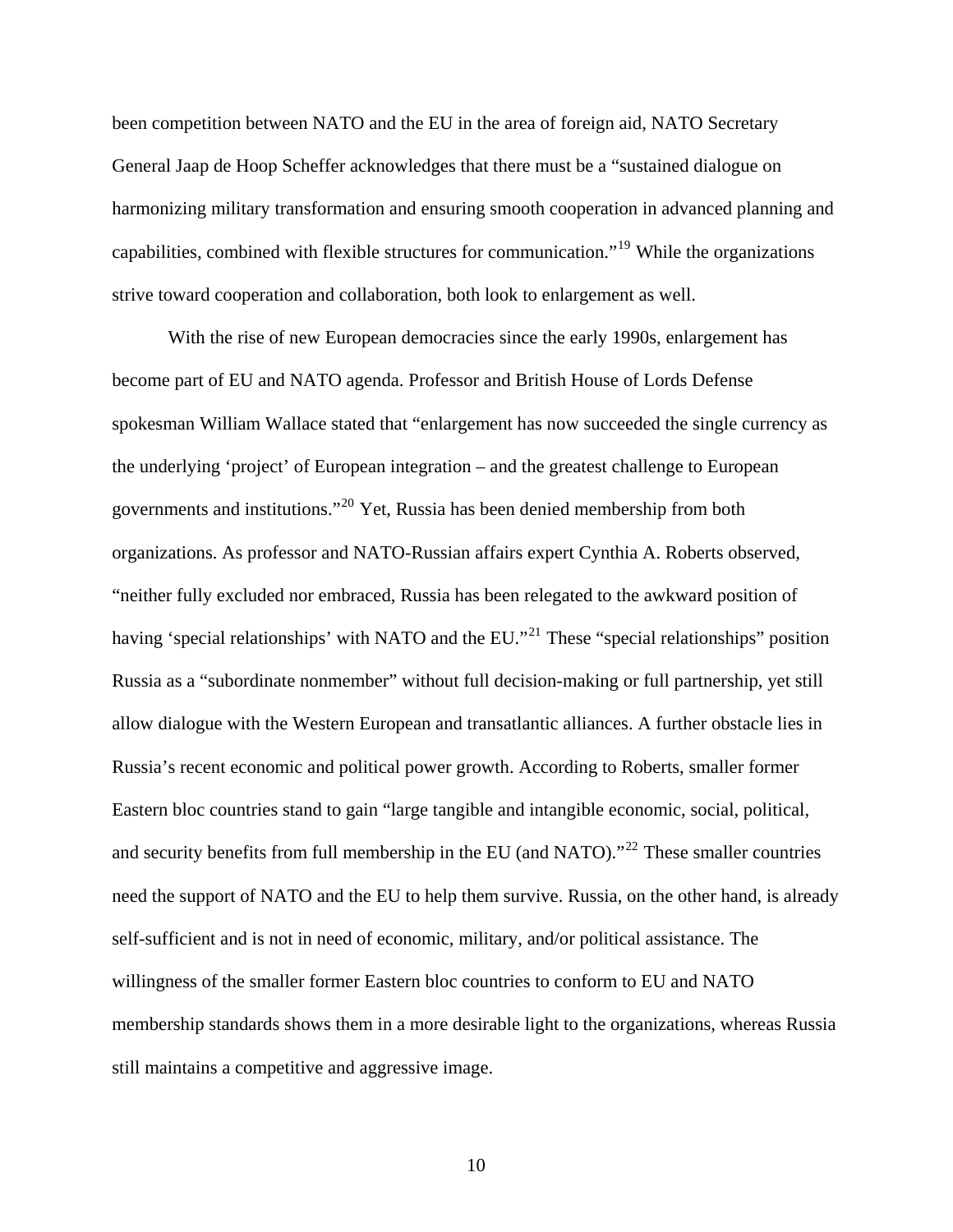Inclusion in EU enlargement has become a goal for most Eastern and Central European countries, not only for security purposes, but also for long-term economic stability and civil liberties. To Central and Eastern European Countries (CEECs), the EU was "defined as a community of norms and values from which CEECs had been excluded."[23](#page-114-23) Inclusion in a democratic European "family" would help former Warsaw Pact countries recover from their totalitarian past and other hardships. This presentation of the EU as a "civic collectivity" emphasizes the dichotomy of "us" versus "them"; in some contexts, Russia may be perceived as "them."<sup>[24](#page-114-24)</sup> The ideal status of the EU imagined by its new members portrays a "'community of values' based on fairness, solidarity and equality between all European nations."<sup>[25](#page-114-25)</sup> Russia's exclusion from the EU and NATO denies the country these values and its place in the European family.

 In the past seventeen years, since the Soviet collapse, the newly formed Russia has experienced economic and political growth, becoming an important player in international relations and using its new-found confidence to influence dealings with Western countries. Roberts stated that "since 2005, Moscow has signaled a willingness to use its market power in energy to advance Russia's influence in the post-Soviet space and dealings with the West."<sup>[26](#page-114-26)</sup> She added that Russia's sustained economic growth rates and soaring energy prices are transforming Europe's distribution of power. Deputy Director of the International Security Program at CSIS Julianne Smith stated that "although few would call Russia a  $21<sup>st</sup>$  century superpower, it still possesses a large nuclear arsenal and has great influence in world politics on multiple fronts."<sup>[27](#page-114-27)</sup> Such increases in power have made the EU and NATO hesitant about including Russia in their enlargements, which would allow the nation greater power in membership rights and decisionmaking. Fears of a defiant Russian counter power may be alleviated by the fact that the EU is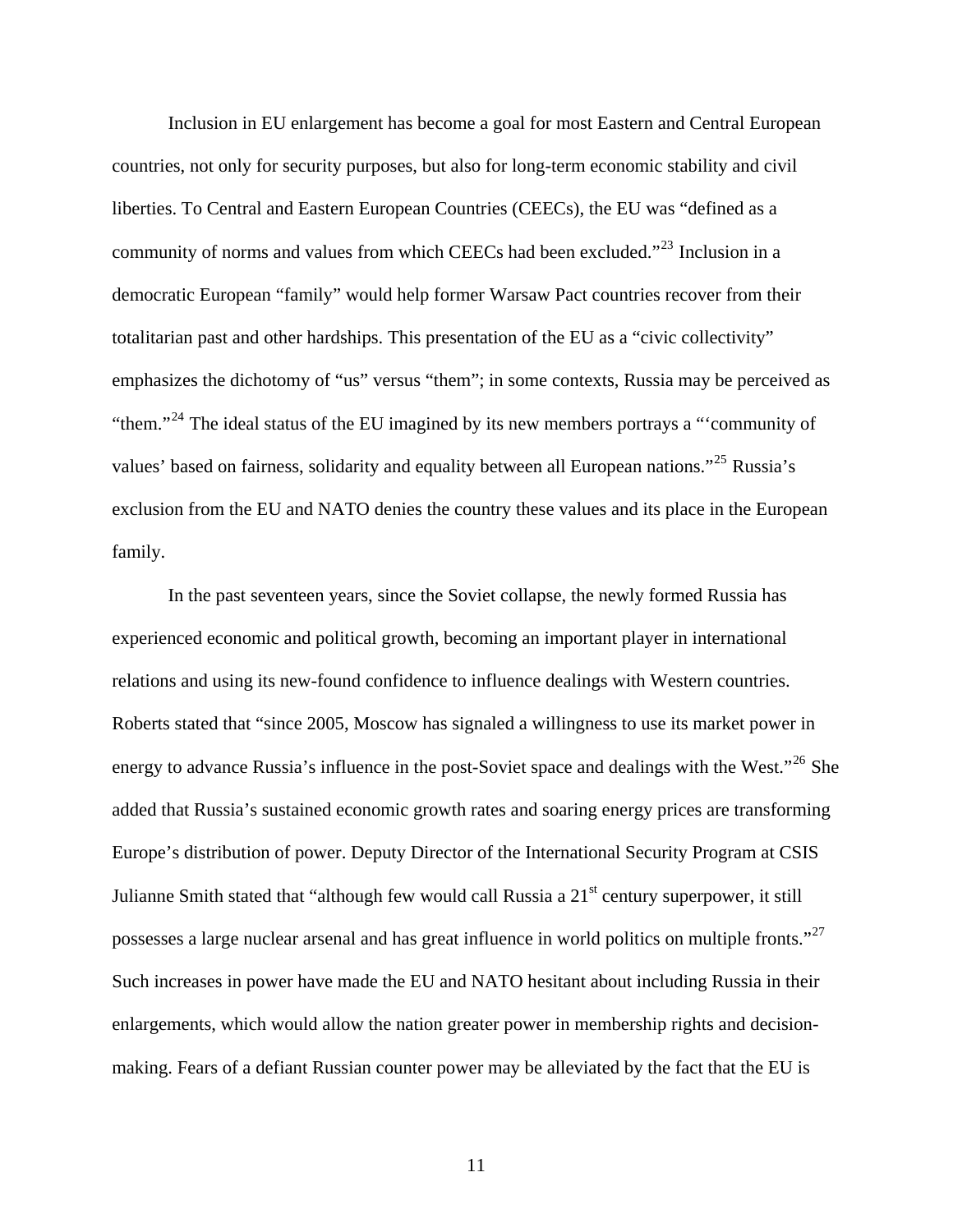Russia's most important trading partner. Roberts observed that Russia's trade with the EU is "remarkably three times larger than with other post-Soviet (non-EU) states," causing then-President Vladimir Putin to upgrade the EU on Russia's list of priorities.<sup>[28](#page-114-28)</sup> The unstable relationship between Russia and the EU has made alliances like NATO more important, shirking its position as a "defunct" organization to the side.

 The role of Vladimir Putin is also a major factor in Russia's relationships. His presidency from May 2000 to May 2008 and current role as prime minister has shaped Russian politics and partnerships in a controlling, hesitant, and not-so-willing way. As president, Putin even defined his political ideal as "the dictatorship of the law" and a reinforcement of the "vertical of power."<sup>[29](#page-114-29)</sup> With such authoritarian governmental control, Putin's Russia can hardly be a formidable partner in international affairs. Scholar and author Juan Goytisolo observed of then-President Putin that "this new tsar, with the blessing of the Orthodox Church, not only enjoys the resigned support of the Russian people but also an aloof attitude from Europe, which has learnt to turn a blind eye when substantial oil or energy contracts are being negotiated.<sup>[30](#page-114-30)</sup> Other views of Putin show him as encouraging the defiance of Russia against the rest of Europe. International relations scholar Uri Ra'anan recounted Putin's 2000 address to the Russian Duma:

[For the first time in decades, Russia] faces forces whose goal is a geopolitical reshuffle. This country has come face to face with those who bet on separatism and a policy of 'a world without Russia.' In this context we must consolidate the state as the guarantor of Russia's independence and solidarity.<sup>[31](#page-114-31)</sup>

 Assuming that all other nations want "a world without Russia," Putin made Russia more difficult to work with and less open to outside opinion and influence. By "consolidating the state," Putin hindered Russia's relationships with other nations and organizations. Yet, whatever Russia's relationship with the EU, NATO's desire has been to bridge the gap and establish a partnership where real relations and dialogue may be obtained. The creation of the NATO-Russia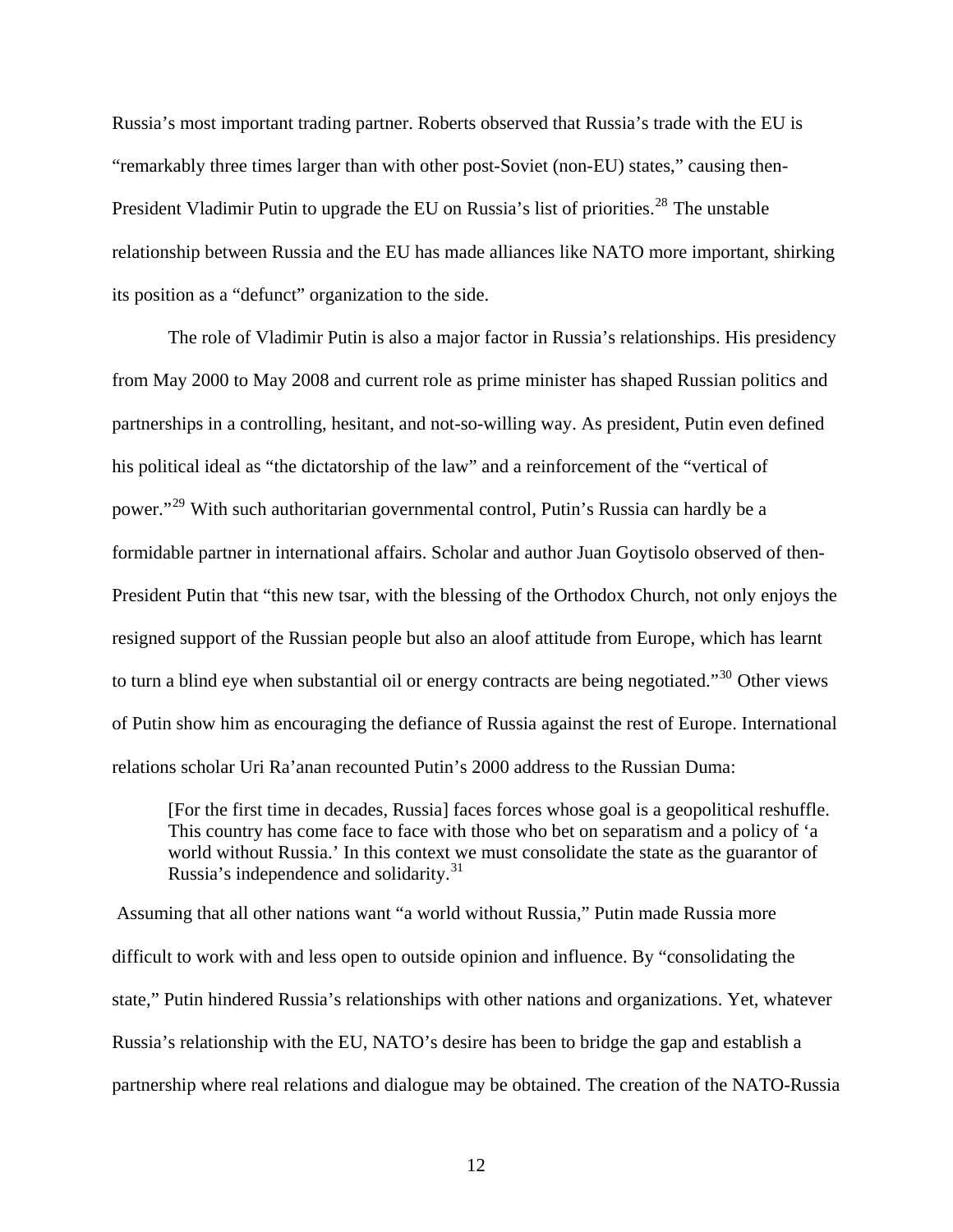Council in 2002 may be seen as an appeasement mechanism to foster a proactive relationship with the nation.

#### <span id="page-20-0"></span>**NATO's Role**

Because of the fall of the Soviet Union and the successful solidarity of the EU, NATO may be seen as defunct. The Alliance has fulfilled its duties and has been replaced in some respects by the EU. Yet, scholars such as Carl Cavanagh Hodge, Director of the International Relations Program at the University of British Columbia-Okanagan, disagree. Hodge stated that "the formal dissolution of NATO would be less than a tragedy but more than a mistake."<sup>[32](#page-114-32)</sup> While some responsibilities could be given to the EU, the termination of such a strategic alliance would only cause destabilization on the European continent as well as other areas of the world. Hodge observed that "to the extent that an international community exists, the United Nations and NATO are rightly regarded as core institutions."<sup>[33](#page-114-33)</sup> In areas where there has been noted anti-American resistance, the UN and NATO have been able to step in to provide security and humanitarian support. Also, despite anti-American sentiments, the United States is the main nation in the Alliance to provide such robust military support. Hodge asserted that "neither the European Union nor a looser coalition of European allies carries the requisite military heft or the moral authority to do more than supplement American power – even in Europe.<sup>[34](#page-114-34)</sup> The positive and highly-regarded reputation that NATO, as a collective transatlantic alliance, has established not only assists in implementing its actions, but also helps the Alliance's public diplomacy strategies in uncertain areas such as Russia.

 Although NATO's reputation as a "core institution" in international politics is important and helpful to the organization, NATO's public diplomacy and branding strategies are still a priority; the Alliance must still work on its image to foster and maintain positive relationships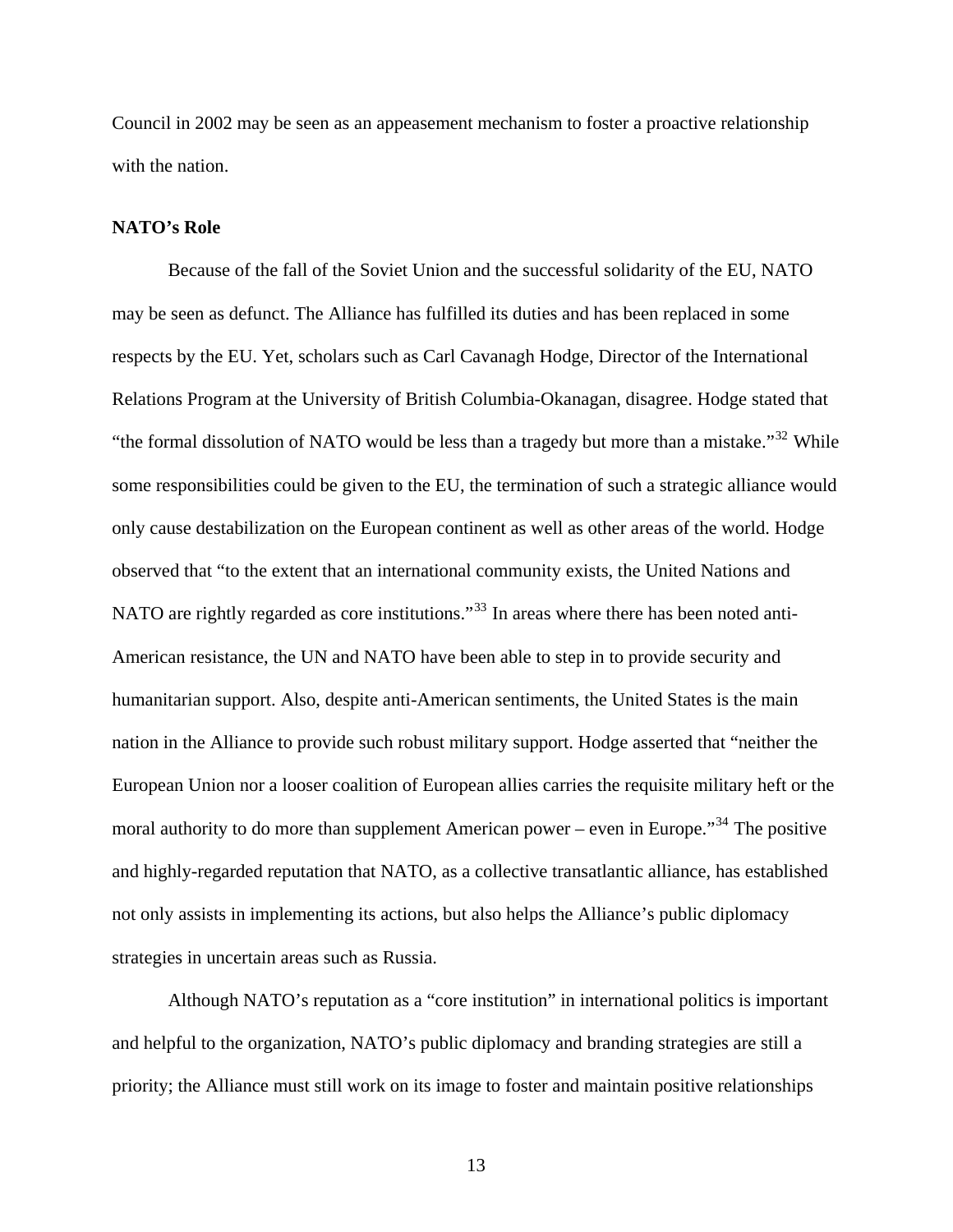with its Strategic Partners. Since the fall of the Soviet Union and the establishment of the NATO-Russia Council, NATO's public diplomacy efforts toward Russia have changed. The 2002 Rome Declaration, from which the NATO-Russia Council was created, stated that

NATO member states and Russia work as equal partners in areas of common interest in the framework of the NRC, which provides a mechanism for consultation, consensusbuilding, cooperation, joint decision and joint action on a wide spectrum of security issues in the Euro-Atlantic region.[35](#page-114-35)

The NATO-Russia Council was established at the NATO-Russia Summit in Rome on 28 May 2002, replacing the Permanent Joint Council. While this is not a definite mission statement showing how NATO legally engaged Russia into partnership, this passage of the Rome Declaration shows the basis on which the NATO-Russia Council was founded. The point of the Rome Declaration is to redefine NATO-Russia relations, "enhancing their abilities to work together in areas of common interest and to stand together against common threats and risks to security".<sup>[36](#page-115-0)</sup> The statement, created by the heads of state and government of NATO member states and the Russian Federation, shows that NATO and Russia are equal partners working together on security issues; there is a commitment on both sides toward cooperation and consensus-building.

 The changes in public diplomacy at NATO are related to the expansion of the EU into the former Eastern bloc and the exclusion of Russia. NATO endeavors to foster democratization in the former Eastern Bloc countries, rather than remain solely as a competitor against Russia. Hodge stated that "as NATO has expanded, in fact, Russia's role in NATO and participation in the Atlantic Council has itself expanded."[37](#page-115-1) The development of the NATO-Russia Council allows Russia the participation in NATO that it cannot find in the EU. Although the partnership started out on unequal footing, NATO has given Russia more equal responsibilities and decisionmaking capabilities. NATO fosters relationships with Russia where the EU does not. Positive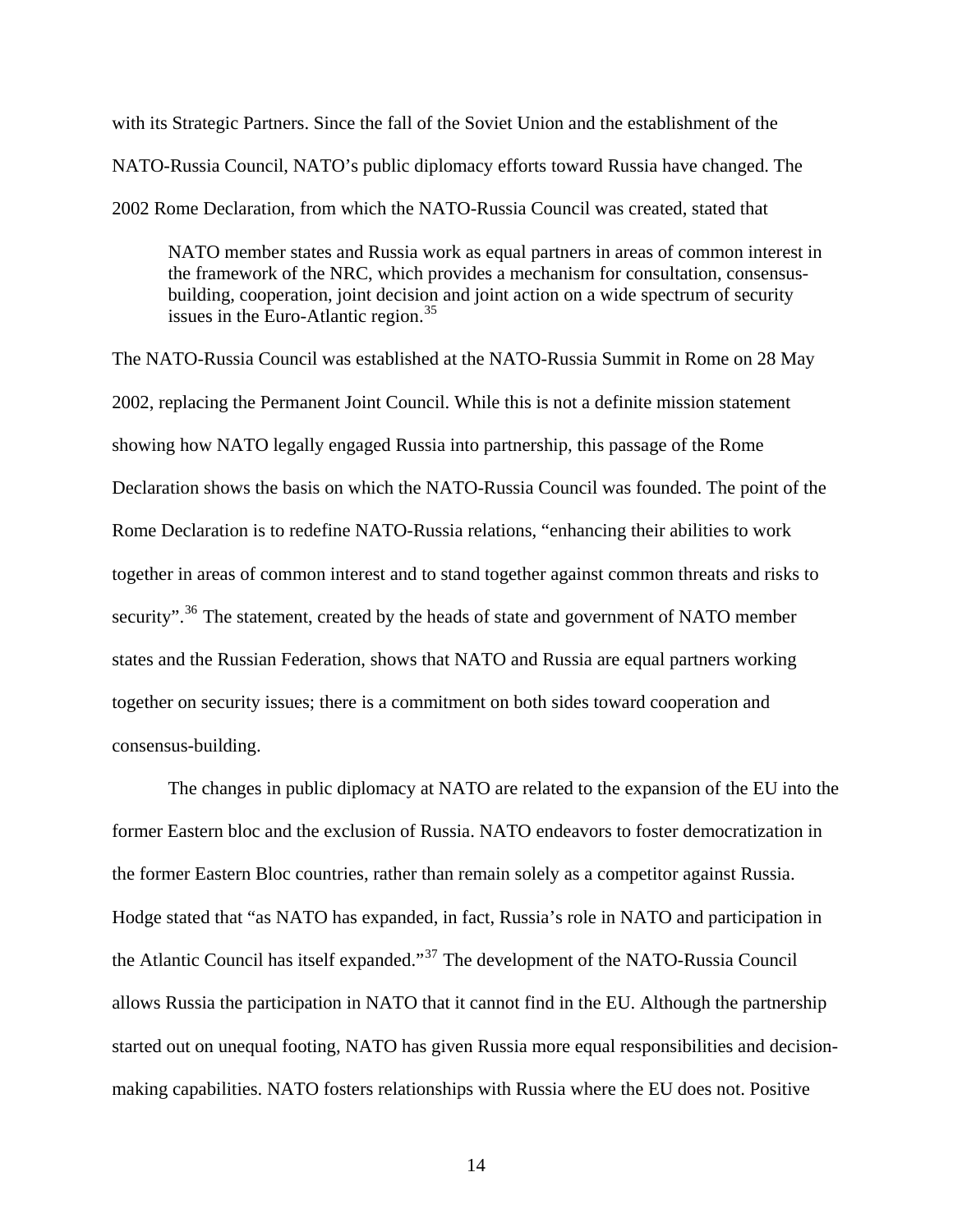and proactive public diplomacy toward Russia, through instruments such as the NATO-Russia Council, improves NATO's image to the Russian state as well as other former Soviet nations. NATO's improved image to Russia is evident from the NRC's continued involvement in military, humanitarian, and other security programs and assignments in and with Russia, such as the NATO-Russia counter–narcotics training project and NATO submarine rescue exercises. The overall purpose of the Council appears to be an instrument or transmitter of public diplomacy between NATO and Russia, where the public diplomacy is NATO's reaching out to Russia to collaborate in these security projects and exercises.

 In the past few years (2006-2008), NATO's relationship with Russia has slightly changed. The Alliance's open criticism of Russia's involvement in the South Ossetia region of Georgia has hindered their relationship and the workings of the NATO-Russia Council. While South Ossetia and Abkhazia have remained separate enclaves from Georgia since the break up of the Soviet Union, journalist Peter Hart observed that "Russian forces have been present in both South Ossetia and Abkhazia since the early 1990s, defending the separatist regions against Georgian attempts to forcibly incorporate the territories.<sup>[38](#page-115-2)</sup> War broke out in 2008, with the Russian Federation providing assistance to the separatist enclaves as well as attacking and hindering the Georgian military. The international community, including NATO, criticized Russia's involvement and the nation's relationships suffered. Focused press coverage of "the preferred narrative of Georgia as victim of an expansionist Russia" worsened the nation's image in the international political arena.<sup>[39](#page-115-3)</sup> With this perpetuated image in the media, Russia became angered and the NATO-Russia relationship suffered. NATO continued its critical and authoritarian image toward Russia and NRC meetings ceased in August 2008.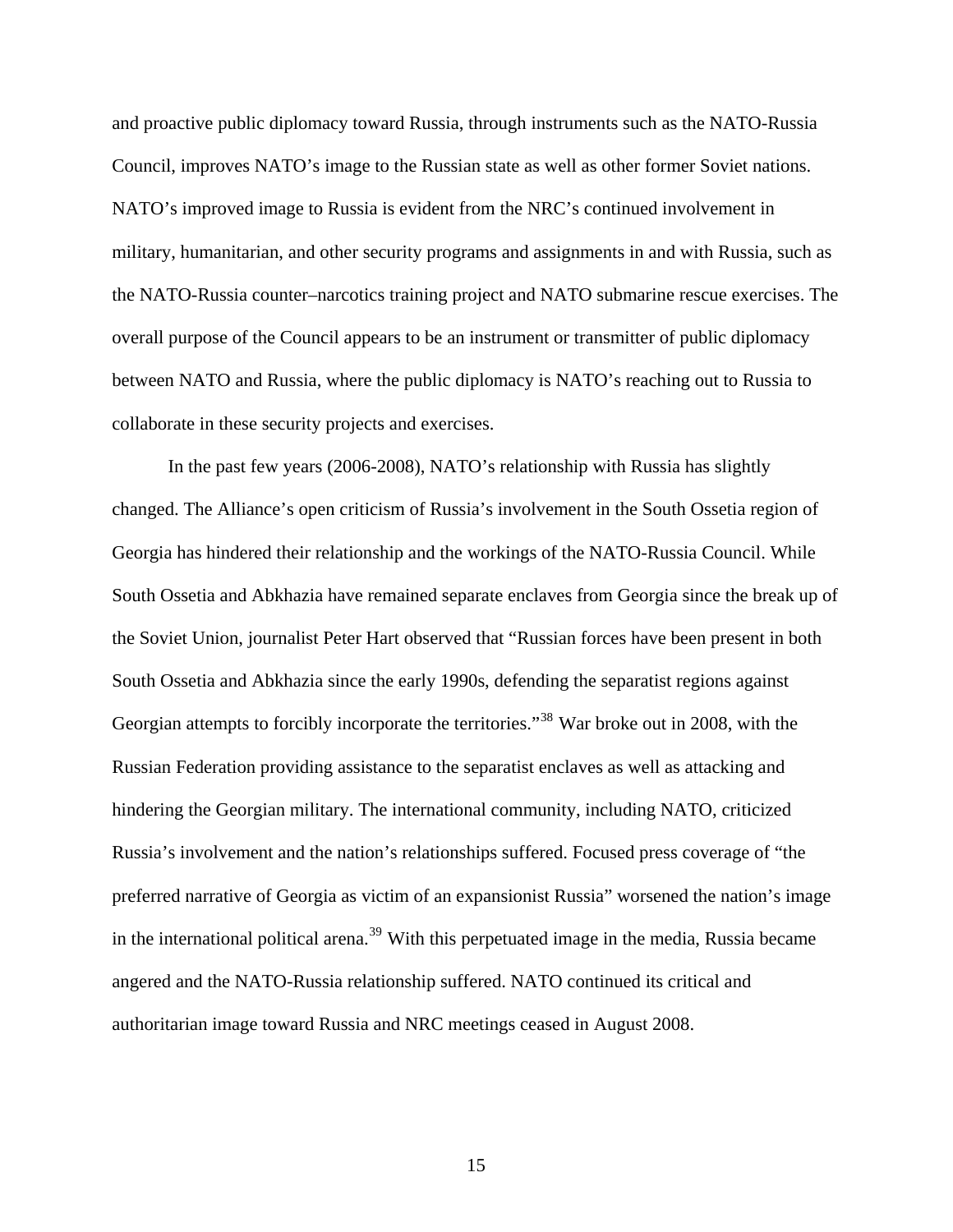By studying the branding strategy of NATO toward the former Soviet Union over the course of the development of the NATO-Russia Council, NATO's position as ally and supporter in transatlantic and global affairs may become more apparent. NATO's relationship with Russia and other former Communist countries is important, not only demonstrating Russia's growing world status since the fall of the Soviet Union, but also showing the Alliance's shift from aggressor and competitor to ally and supporter of struggling former Soviet states – an image that the Alliance has been trying to project. NATO's Public Diplomacy Division almost immediately changed its strategy and tactics toward the Eastern European Communist countries when the Soviet Union fell in 1991. The Alliance has been trying to foster a proactive relationship with Russia ever since the collapse; their relationship culminated in the formation of the NATO-Russia Council in 2002.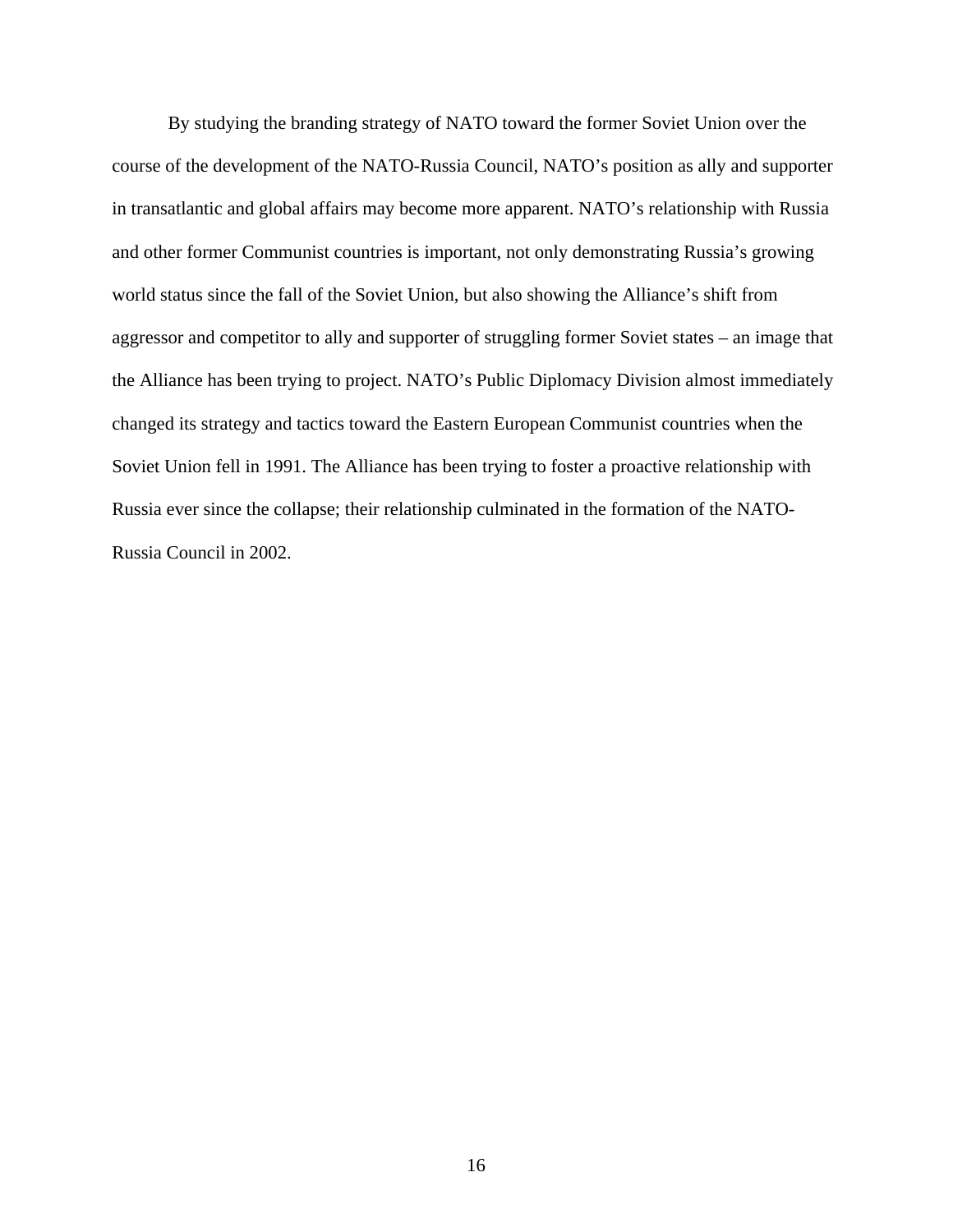#### **III. LITERATURE REVIEW**

#### <span id="page-24-1"></span><span id="page-24-0"></span>**Theoretical Framework**

#### Target Audience

<span id="page-24-2"></span> Through the detailed history of NATO and its relationships with the Soviet Union, the European Union, Russia, and other former Soviet states, NATO's general brand or image as a core international organization dedicated to transatlantic and global security and stability becomes apparent. The Alliance wants to project a positive image as a core institution and as one committed to security issues and the balance of power. One purpose of NATO's Public Diplomacy Division is to "raise NATO's profile and to bring NATO's achievements into public knowledge and debate."<sup>[40](#page-115-4)</sup> NATO's Public Diplomacy Division implements the branding strategy of promoting a positive image for the organization in order to raise its profile. While this strategy implies a general audience, the Alliance sets a target audience in Russia to develop its relationship with the nation as a Strategic Partner. With Russia as the target audience of this study, we may determine how the changes in NATO's relationship with Russia over the course of the development of the NRC reflect the changes in NATO's branding strategy.

#### Branding Theory

<span id="page-24-3"></span> Branding is creating a solid identity for a company, organization, etc. and having customers or target audiences associate the identity with the organization's name.<sup>[41](#page-115-5)</sup> Branding also describes the way that an entity such as NATO portrays an image it wishes to represent. According to Gertner and Kotler, images represent a simplification of a large number of associations and pieces of information connected with a place or entity. In this case, branding shows how NATO is portraying itself to Russia, its target audience. While NATO's brand is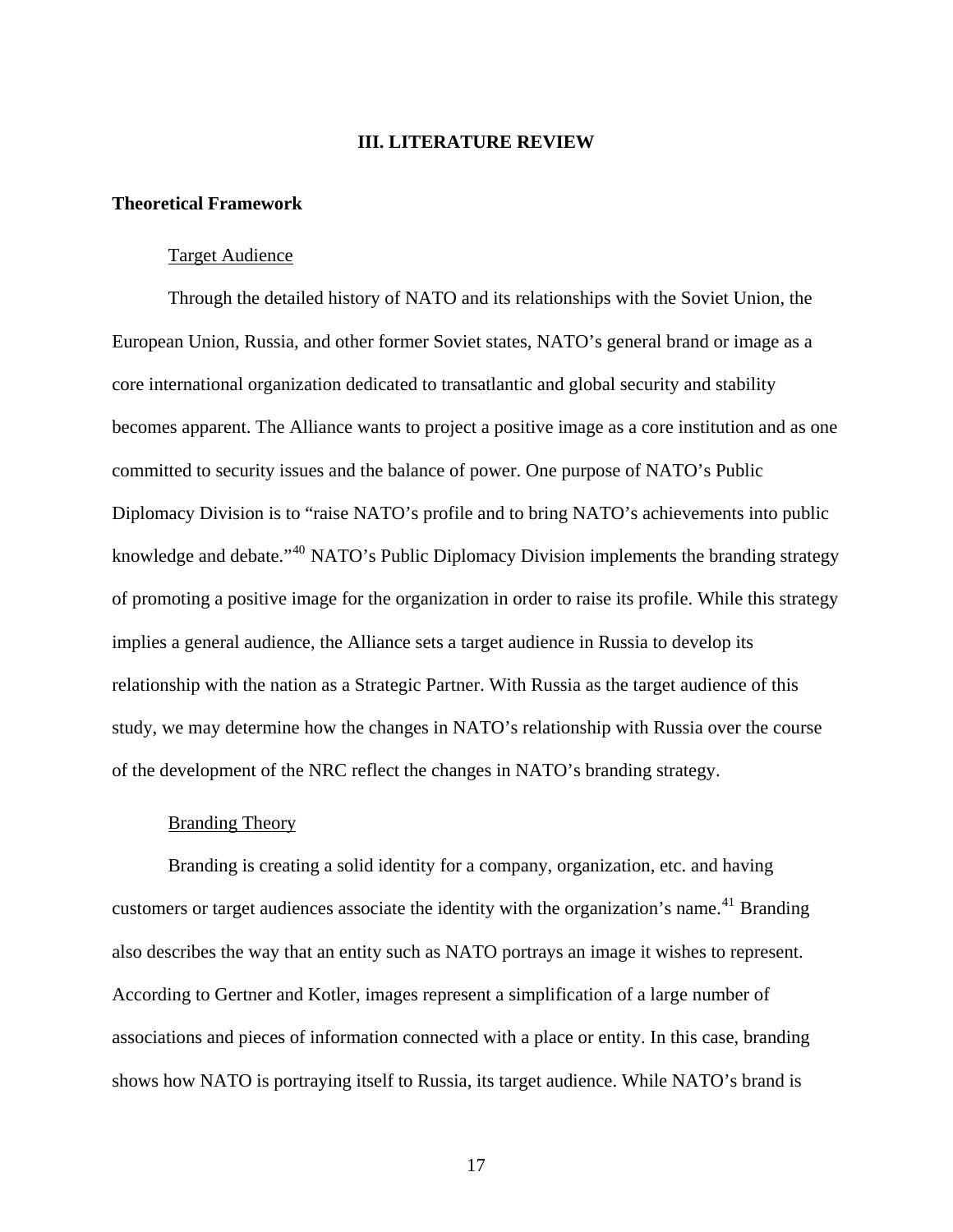apparent to all audiences, a specific branding strategy can be targeted to a specific audience, such as Russia, to foster specific actions or relationships, as in the NATO-Russia Council. NATO projects a generally positive brand as a core international security organization, but also incorporates a specific branding strategy to brand itself as a proactive, supportive, and collaborative partner to its Russian target audience. Similar to nation branding, NATO's branding strategy refers to the entity's image and reputation. Nation branding scholar Ying Fan states that nation branding refers to the "application of branding and marketing communications technique to promote and manage a nation's image."<sup>[42](#page-115-6)</sup> NATO's branding strategy, therefore, applies branding and marketing techniques to promote a positive and proactive image for the organization.

 While nation branding is specific to nations, branding strategies may be used for any entity, such as a group, organization, company, or person. A brand or image may exist with or without any conscious efforts from the entity involved. Branding also involves self perception as well as perception directed at a target audience. Co-developers of Social Identity Theory Henri Tajfel and John Turner state that "the self concept is comprised of a personal identity component that includes idiosyncratic characteristics and a social identity component that includes salient group classifications."[43](#page-115-7) While Tajfel and Turner's Social Identity Theory is used primarily at the social psychological level, this concept may be applied to NATO's self image and brandi ng strategies toward Russia due to the Alliance's personal identity as a peacemaker and Strategic Partner of Russia as well as its classification as an established core organization in international politics. NATO is one of a group of organizations dedicated to international security and stability as well as a player and partner with other nations. While NATO is part of a network of nations and international organizations, the Alliance also defies the "intergroup discrimination" of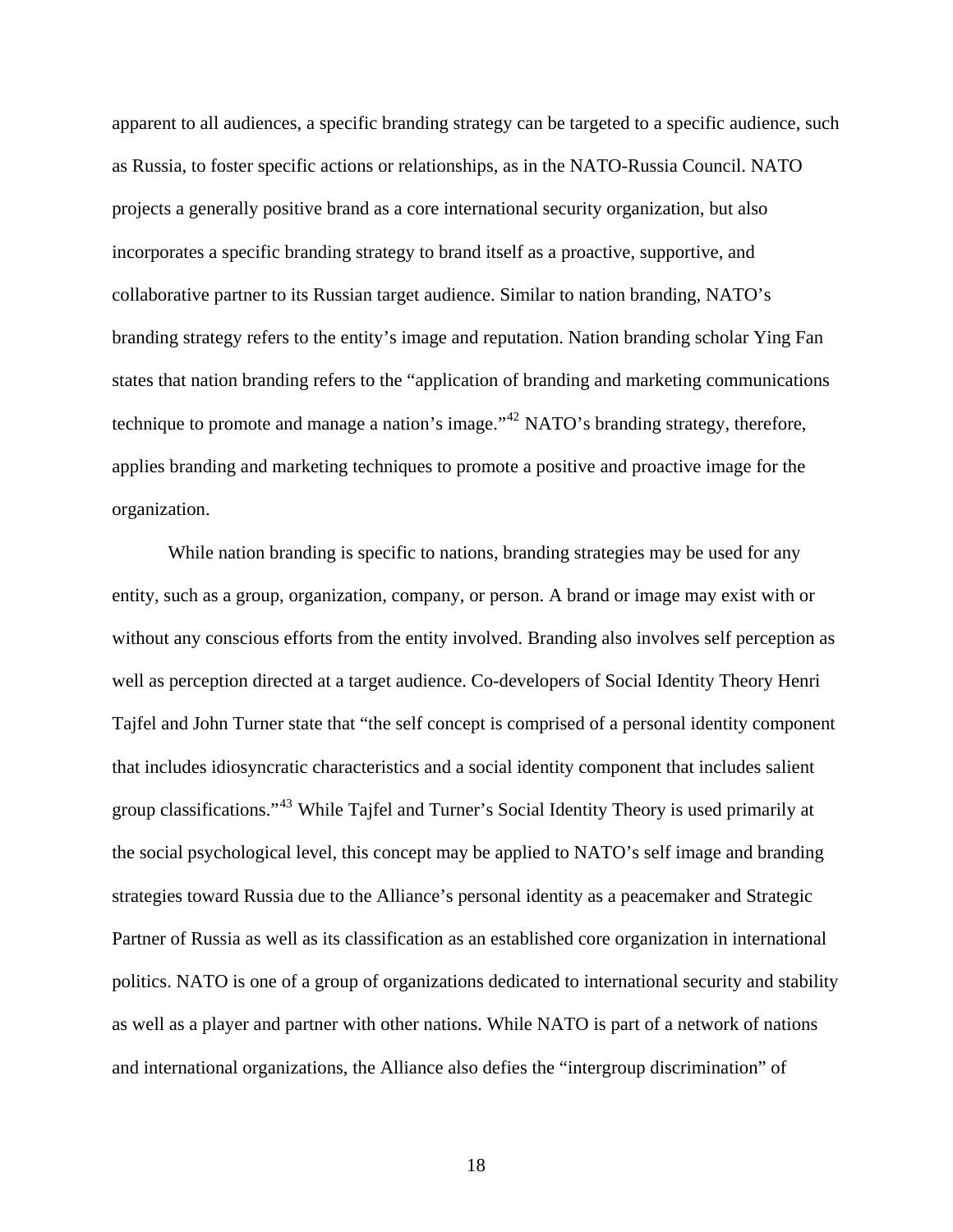Russia. Ying Fan uses Tajfel and Turner's Social Identity Theory to describe national identity, which relates to NATO's perceived self-image and consequent change in public diplomacy toward Russia. As Fan states, "the degree of self identification and classification determines the behaviour of the nation both of its government and its people. Subsequently this change in national identity needs to be communicated to the outside worlds."<sup>[44](#page-115-8)</sup> Thus, NATO's identity as an international security organization determines its behavior and image toward Russia as a supporter and Strategic Partner.

 Director of Global Governance Research Peter van Ham observes that the social power embedded in images and perceptions has become an important factor in international politics, shaping expectations as well as policies. Branding strategy was chosen for this study to focus on this factor. By analyzing the images, or brands, that NATO wishes to portray to Russia, changes in the NATO-Russia relationship and policy may be observed. The study of NATO's branding strategy may also show the importance of branding in international security factors, of which NATO is a major player. Ham states that "it is Europe's task to find a new, postmodern *raison d'etre*, a new security brand, which incorporates and reflects the EU's changed role and ambitions."[45](#page-115-9) While he speaks mainly of the European Union's role and ambitions, the majority of the members of the EU comprise the member nations of NATO. The EU must also work together with NATO in maintaining security in the transatlantic region, as well as securing relationships with partners such as Russia. NATO's task of transatlantic security and cooperation relates to its soft power efforts. Ham observes that branding, in conjunction with public diplomacy, is now seen as the key to underutilized soft power. Therefore, the Alliance's soft power influence on the Russian relationship may be affected by its image, or brand.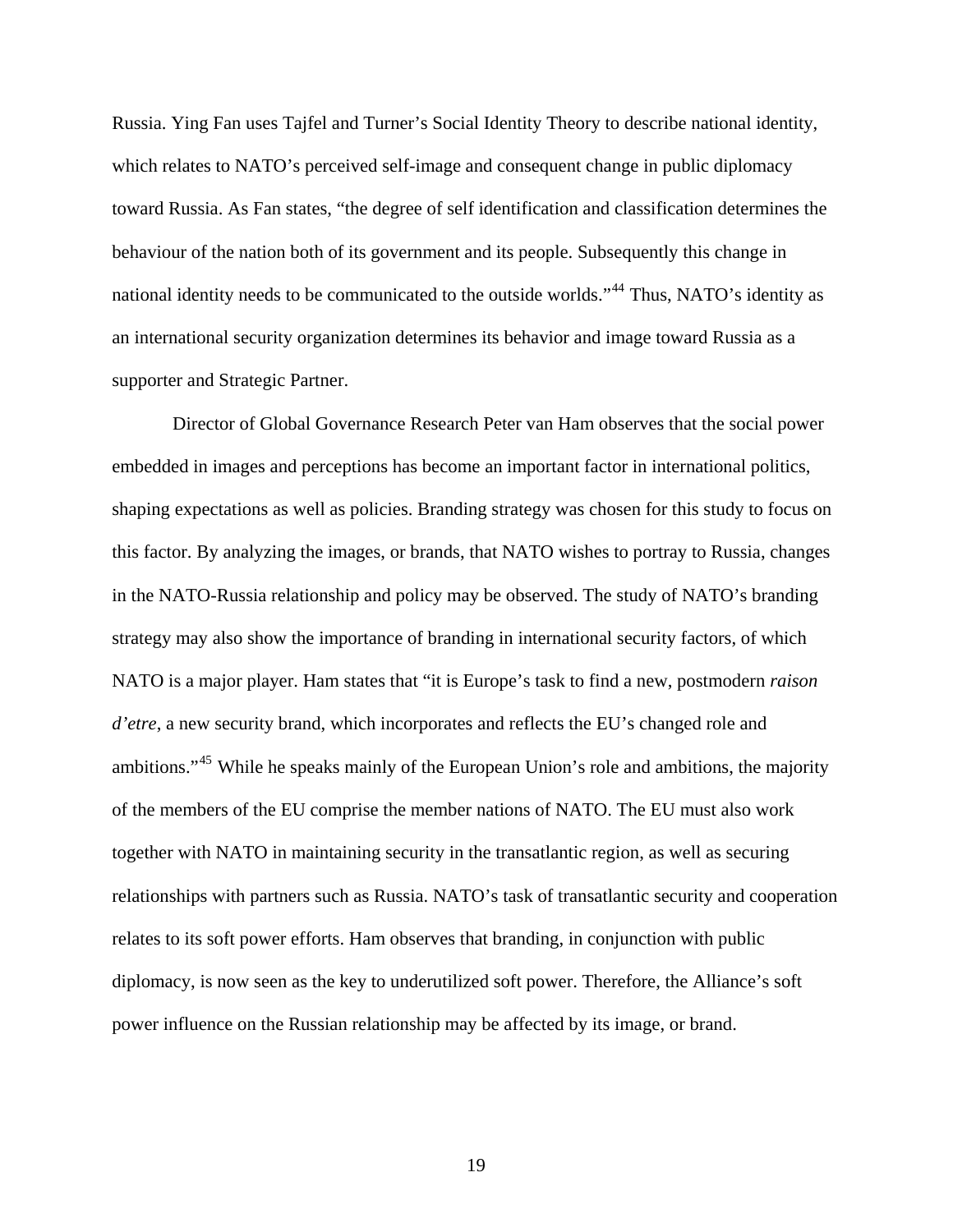International relations scholar and expert Joseph Nye, Jr. defines soft power as "the ability to get what you want through attraction rather than coercion or payments."<sup>[46](#page-115-10)</sup> He states that soft power arises from the attractiveness of a country's culture, political ideas, and policies. The attractiveness in the equality and responsibility that NATO gives Russia in the NATO-Russia Council helps the Alliance exert influence over Russia. Nye called this dimension of soft power "strategic communication," in which a campaign plans symbolic events and communication over a period of time to brand central themes and advance a particular policy.<sup>47</sup> The continued relationship that NATO fosters with Russia as well as the further access and decision-making the partnership allows demonstrates the soft power NATO exerts over Russia. Further exploration into NATO's Public Diplomacy Division and its branding strategies may reveal the Alliance's friendship, support, and mutual responsibility of Russia to be an influen ce over the nation's political and security decisions; NATO's partnership with Russia may be a ploy for influence over the former Communist nation. Other observers, such as NATO-Russia relations scholars Hunter, Rogov, and Oliker, believe that NATO and Russia must recognize their dependence on *each other* to accomplish vital security tasks and to meet Euro-Atlantic needs. Russia's trust in NATO and the dependability of their alliance helps increase and maint ain an overall sense of European and tran satlantic security.

 The concepts of branding theory, Social Identity theory, the social power of images, and soft power are all considered in the study of NATO's change of images toward Russia because they all help explain the Alliance's self-image, projected image, the incorporation of image into a brand, and how branding affects the Alliance's relationship and influence with Russia. The link of image and branding theory to NATO's relationship with Russia demonstrates its public diplomacy. *Place Branding* Managing Editor Simon Anholt stated in 2006 that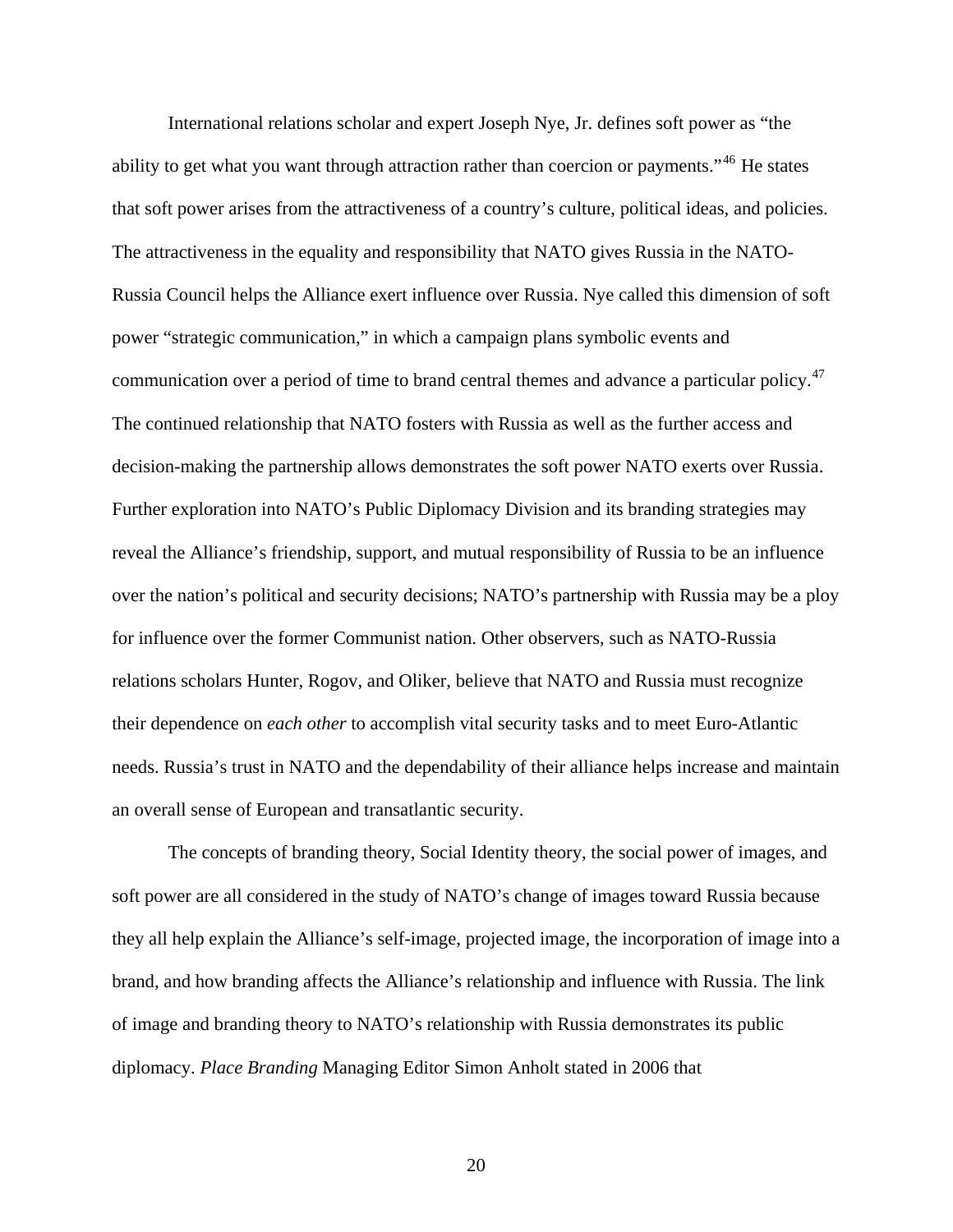[public diplomacy] is in fact a subset of Nation Branding: I have always intended Nation Branding to consider how the nation *as a whole* presents and represents itself to other nations, whereas [public diplomacy] appears to concentrate exclusively on the presentation and representation of *government policy* to the other publics: in other words, the international equivalent of what is usually known as Public Affairs, or a type of diplomacy where the interlocutor is society at large rather than other diplomats or ministers.<sup>[48](#page-115-11)</sup>

Here, branding and public diplomacy work together to present and represent an entity, in this case, a nation. While Anholt speaks of nations and nation branding, the same concept applies to the discussion of branding strategy and NATO in this paper. Public diplomacy is a subset of NATO's branding strategy. The actions and relationships in which NATO involves itself are part of creating a solid brand identity for the organization to project to its target audiences. Branding strategies are used in the context of international politics because nations and organizations need to gauge their image or brand in the international political arena. By considering how NATO presents and represents itself in international politics, the organization can better its image and its relationships with other nations and organizations. Branding is not only for the use of commercial markets; nations and organizations have just as much to benefit from using branding strategies.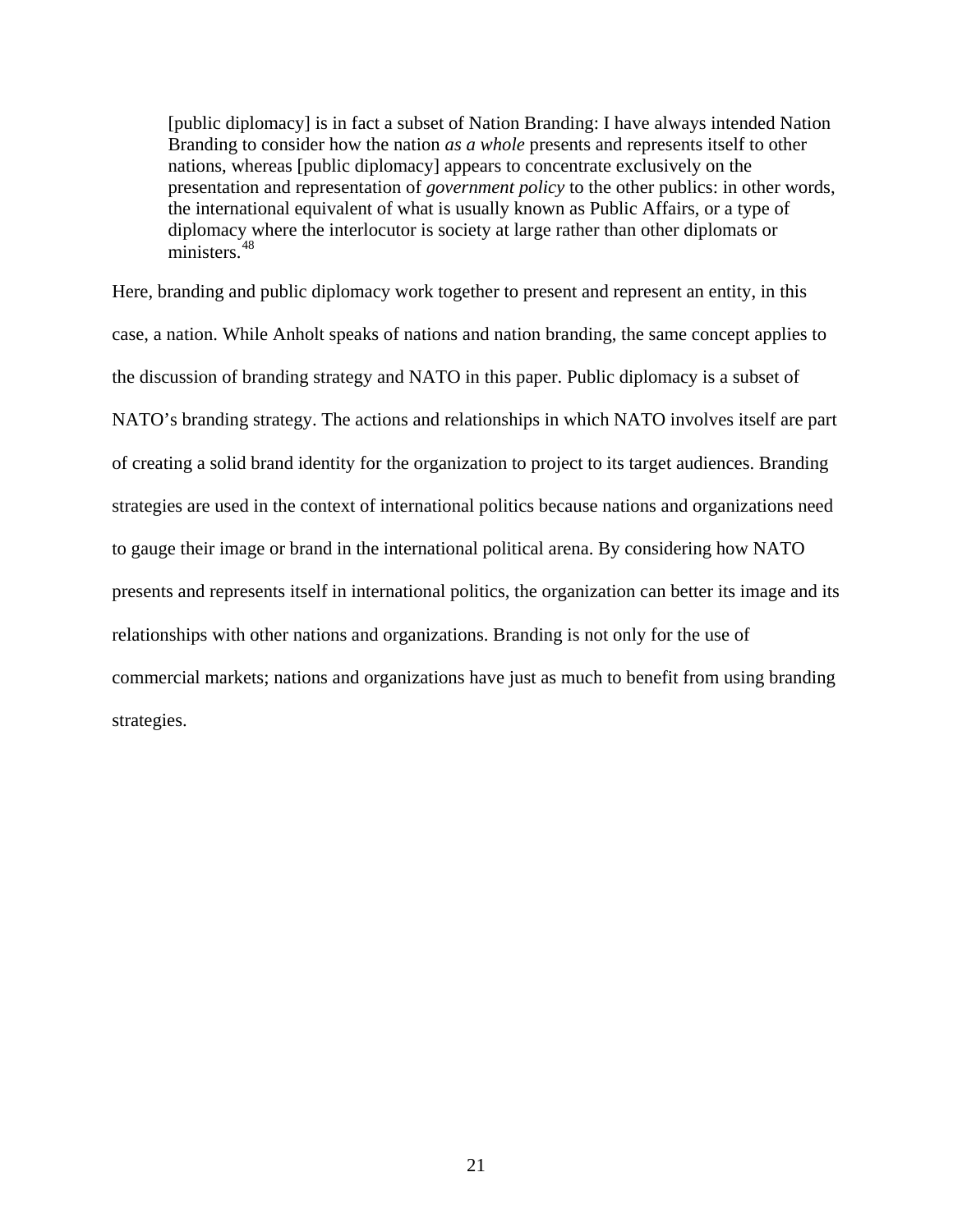### **IV: RESEARCH QUESTIONS**

- <span id="page-29-0"></span>1. What was NATO's branding strategy toward Russia in the beginning years of the NATO-Russia Council (2002-2003)?
- 2. What was NATO's branding strategy in the middle years of the NATO-Russia Council (2004-2005)?
- 3. What is NATO's branding strategy in the most recent years of the NATO-Russia Council (2006-2008)?
- 4. What main themes arise in the speech and publications of NATO during these times periods?
- 5. How do the emergent themes reflect NATO's branding strategies toward Russia?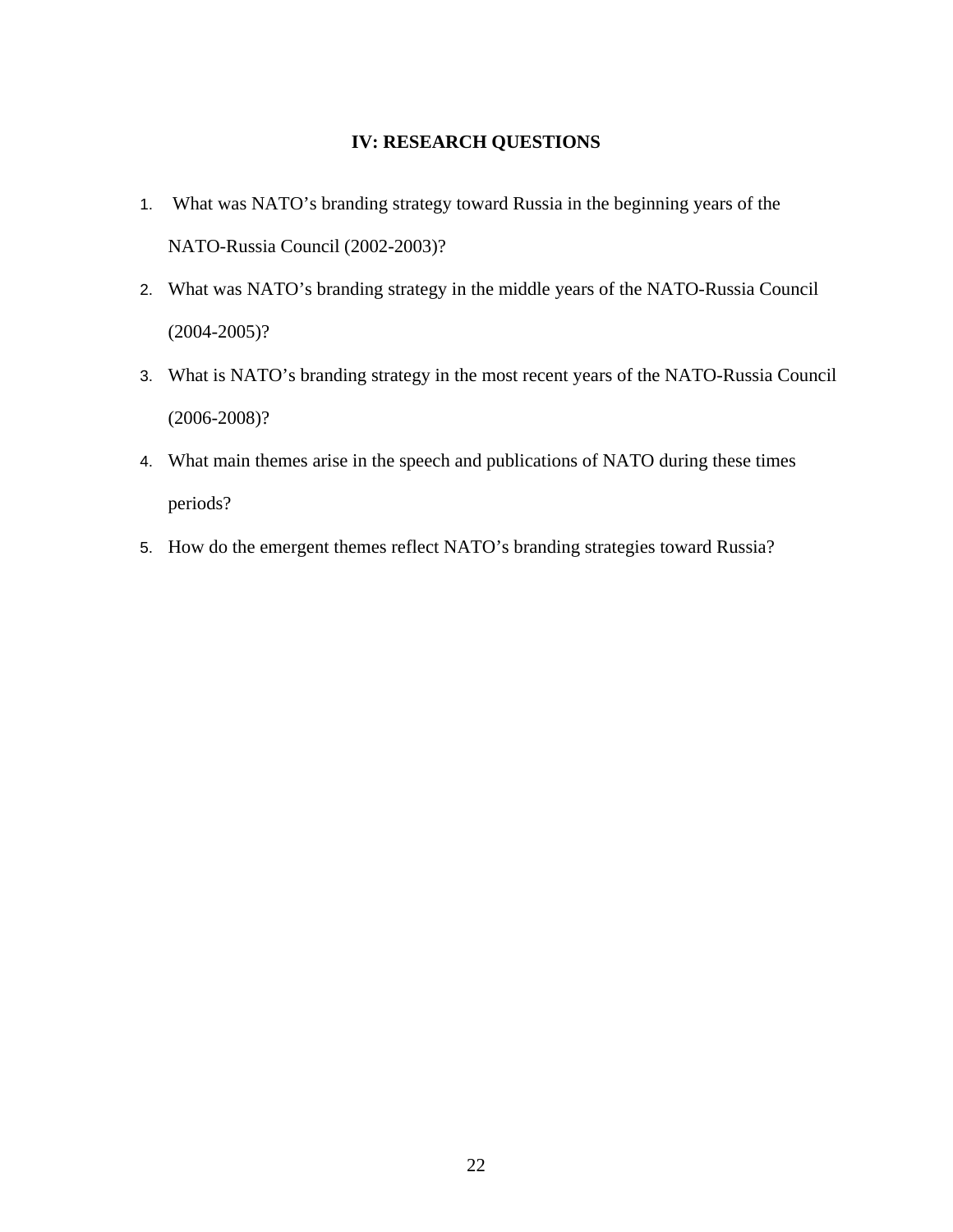#### **V: METHODOLOGY**

<span id="page-30-0"></span> The study of NATO's branding strategy through its speech and publications is a discourse analysis, which studies language in its relation to power and ideology. In this study, the language of NATO's publications shall be related to its power in branding strategy as well as its relationship with Russia. Discourse analyst Norman Fairclough stated in his book, *Critical Discourse Analysis*, that discourse is the use of language seen as a form of social practice, and discourse analysis is analysis of how texts work within sociocultural practices.<sup>[49](#page-115-12)</sup> This study attempts to expose masked themes and meaning within NATO texts and how these themes reflect the sociocultural practices of the NATO-Russia relationship. By studying NATO's discourse, the purpose or social reality of the organization may become more apparent. Organizational discourse scholars Dennis K. Mumby and Robin P. Clair assert that "discourse is the principal means by which organization members create a coherent social reality that frames their sense of who they are."[50](#page-115-13) Through NATO's discourse, the organization creates an image of what it is and the brand that it tries to present. This study observes how NATO represents itself to Russia, not how NATO views Russia. The two subjects correlate with each other, with NATO's branding strategy stemming from its views regarding the nation, and this correlation may be inferred from my findings. Yet, NATO's discourse only shows the projected image, or position, that the organization wants to represent.

 Mumby and Clair also observe that organizations are sites of hegemony and coercion. NATO's branding strategy determined through discourse analysis may show aspects of hegemony in the partnership between NATO and Russia as well as the Alliance's attempts to coerce the nation into certain actions or decisions. While most obvious examples of hegemony and coercion are speech acts that are backed by sanctions (commands, laws, etc.), this study also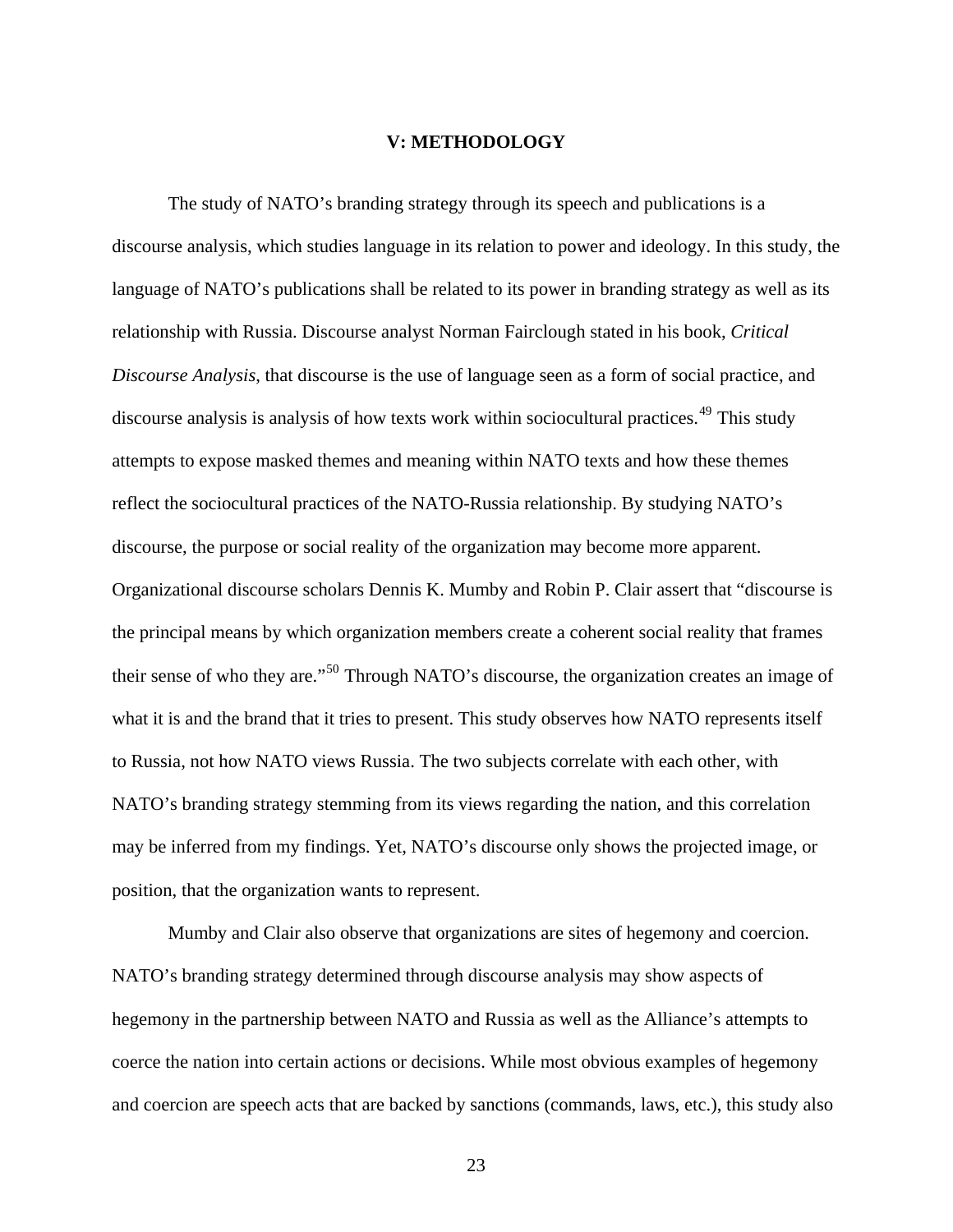includes less obvious coercive behavior, such as "setting agendas, selecting topics in conversation, [and] positioning the self and others in specific relationships."<sup>[51](#page-115-14)</sup> NATO's speech toward Russia is directly related to its coercive behavior as shown in its political and military commands, agenda setting in speeches and dialogue, and the role the organization plays in the NRC and other Russia-related partnerships.

 The content in this study is projective content, meaning that the focus is more on the coder's interpretations of the meaning of the content. Communication professors and authors W. James Potter and Deborah Levine-Donnerstein stated that "with *projective content*, the researcher puts precedence with the coders' judgments and believes that the elements in the content are symbols that require viewers to access their pre-existing mental schema in order to judge the meaning in the content."<sup>[52](#page-115-15)</sup> While there is only one person conducting the study and coding the materials, myself, this study seeks to expose themes in NATO's speech toward and about Russia and the NATO-Russia relationship. Coding of such themes shall be applied through inductive measurement. This method supports the practice of emergent coding, which means that "the basic research question or hypothesis for a formal content analysis emerges from the units of observation."[53](#page-115-16) Coding categories for the emergent themes shall take place during the analysis process.

 The content of NATO's discourse plays an important role in the determination of the Alliance's branding strategy. As scholar Robert Edward Mitchell observed, "rather than represent an author's true feelings, many messages are purposely biased so as to manipulate an audience in a predesignated way."[54](#page-115-17) In the early years of the NATO-Russia Council, NATO wanted to create a positive image for itself and for its relations with Russia. In later years, and as Russia became more rogue in its actions toward former Soviet territories, the Alliance sought a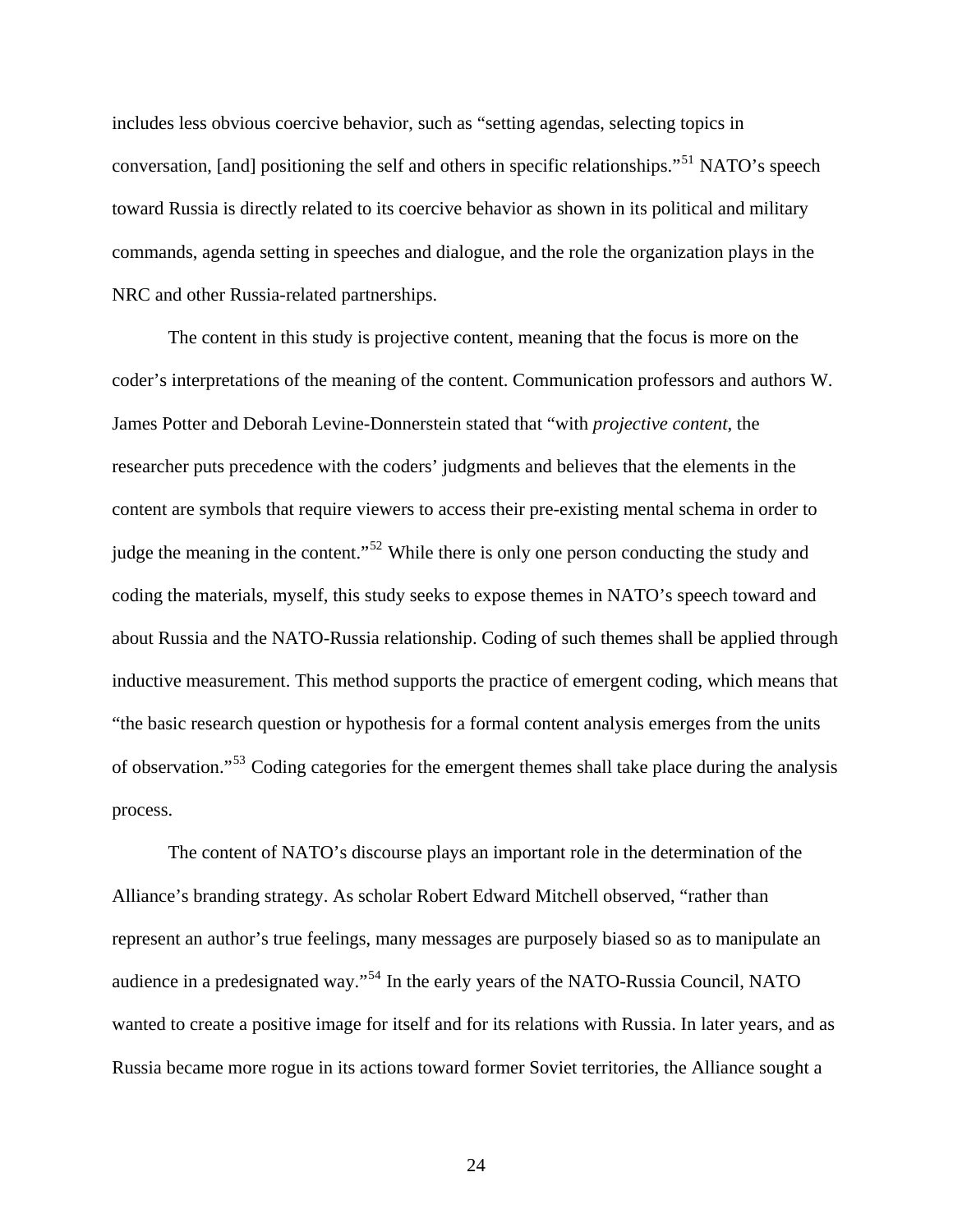more confrontational and critical image to convey toward Russia. The content of NATO's messages helps convey certain images of the organization. Federal Communication Commission Senior Analyst Douglas Galbi stated that "content can provide inspiration, education, and degradation, it can promote social justice, better public policy, and existing cultural stereotypes, and it can make and break the images and fortunes of politicians and other public figures."<sup>[55](#page-115-18)</sup> Thus, the content of NATO speech and publications can create many images, ideas, and brands for the organization.

 I will determine changes in NATO's branding strategy through archival and documentary research of a limited number of the organization's publications, which specifically deal with or mention Russia and/or the NATO-Russia Council. The total number of primary documents in the study is 142. Communication research experts Rubin, Rubin, and Piele stated that "archival/documentary research centers on finding, examining, and interpreting messages that were communicated in the past."<sup>[56](#page-115-19)</sup> More specifically, the form of archival research conducted in this study is policy research, which is both historical and critical in nature. Policy research not only considers the origin and evolution of a particular policy, but also examines the role of societal agencies, government bodies, groups, and media in the status of a legal or policy issue.<sup>[57](#page-115-20)</sup> While this study does not focus on NATO's official policy toward Russia, the organization's branding strategies may reflect official statements, strategies, and business with the nation.

 The primary documentation used in this study includes speeches, interviews, press releases, news articles, manuals, and other publications from NATO or NATO officials which provide insight into the Alliance's public diplomacy and branding strategy toward Russia. Data sampling shall include 142 NATO publications that deal specifically with Russia and/or the NATO-Russia Council. Specific quotes and phrases to be used in the analysis will also be chosen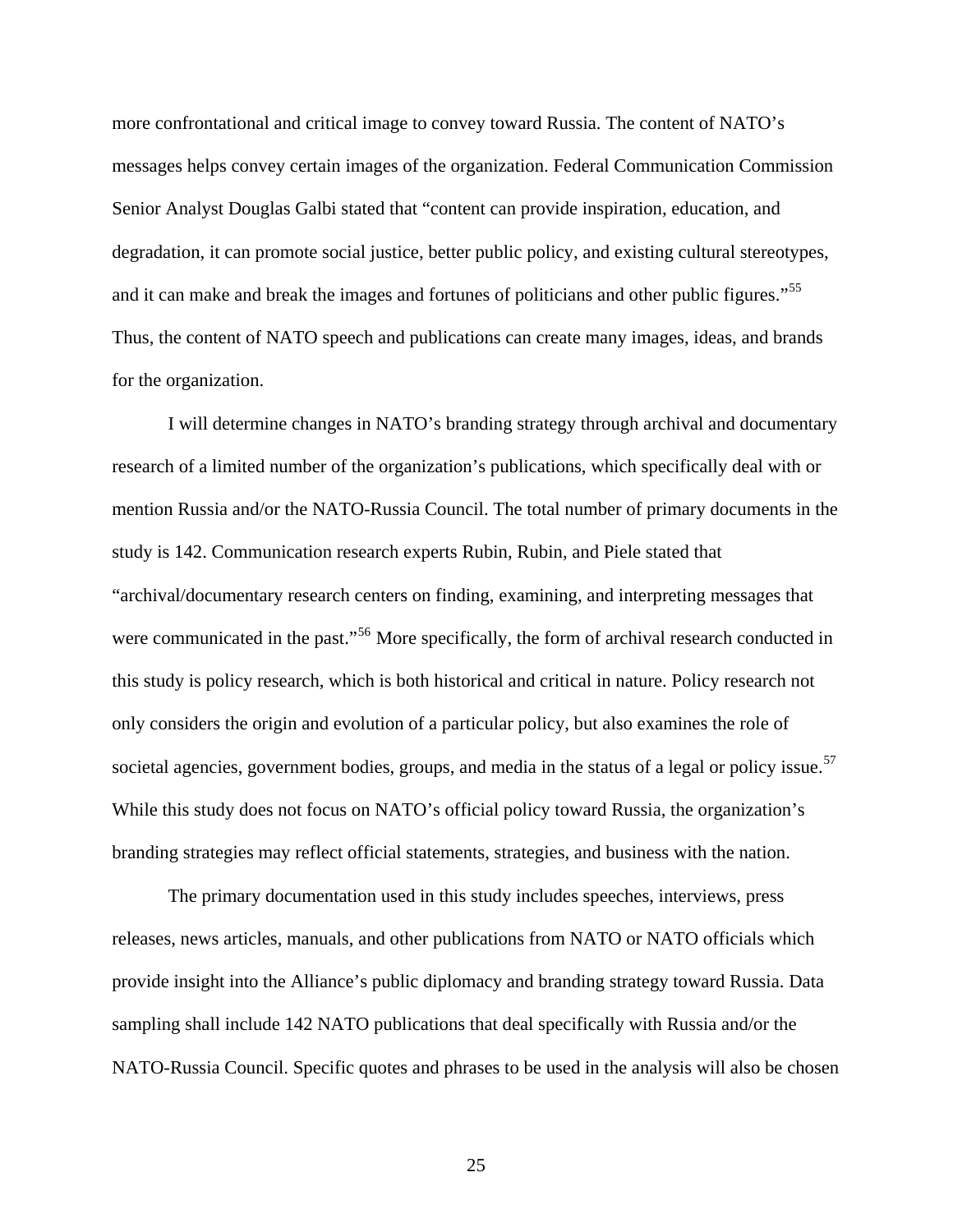by their specific content related to Russia and/or the NRC. Rubin, Rubin, and Piele observed that "researchers often subject speeches, news stories, and television programs to content analysis to learn about underlying attitudes, biases, or repeating themes."<sup>[58](#page-115-21)</sup> I attempt to discover NATO's attitude(s), or branding strategy, toward Russia as well as uncover repeating themes in the messages' content through discourse analysis.

 Date ranges of my archival research include the beginning years of the NATO-Russia Council (2002-2003), the middle years (2004-2005), and the latest years of the NRC relationship (2006-2008). The specific date ranges of 2002-2003, 2004-2005, and 2006-2008 were chosen because the first date range portrays NATO's initial branding strategy and image, the second date range portrays any gradual change in branding during the continued partnership, and the last date range shows the change in NATO's branding strategy due to Russia's relations and actions with other countries. While the Alliance generally brands itself in a positive light, specific images and branding are targeted to Russia and the NATO-Russian relationship.

 Primary sources that provide insight into NATO's public diplomacy tactics include several NATO publications: the *NATO Review, NATO Update*, and transcribed interviews, speeches, articles, press releases, and press conferences from past and present NATO officials. These officials are the NATO Secretary General, the NATO Deputy Secretary General, Assistant Secretary General of the Public Diplomacy Division, and other NATO spokespeople. All NATO documents and transcriptions may be found on the organization's website. Articles written about the Alliance's position and actions toward the Soviet Union and Russia may be found on other Internet databases provided by Georgia State University. All of the publications exhibit the Alliance's relationship with Russia and the projected image that the organization wants to portray.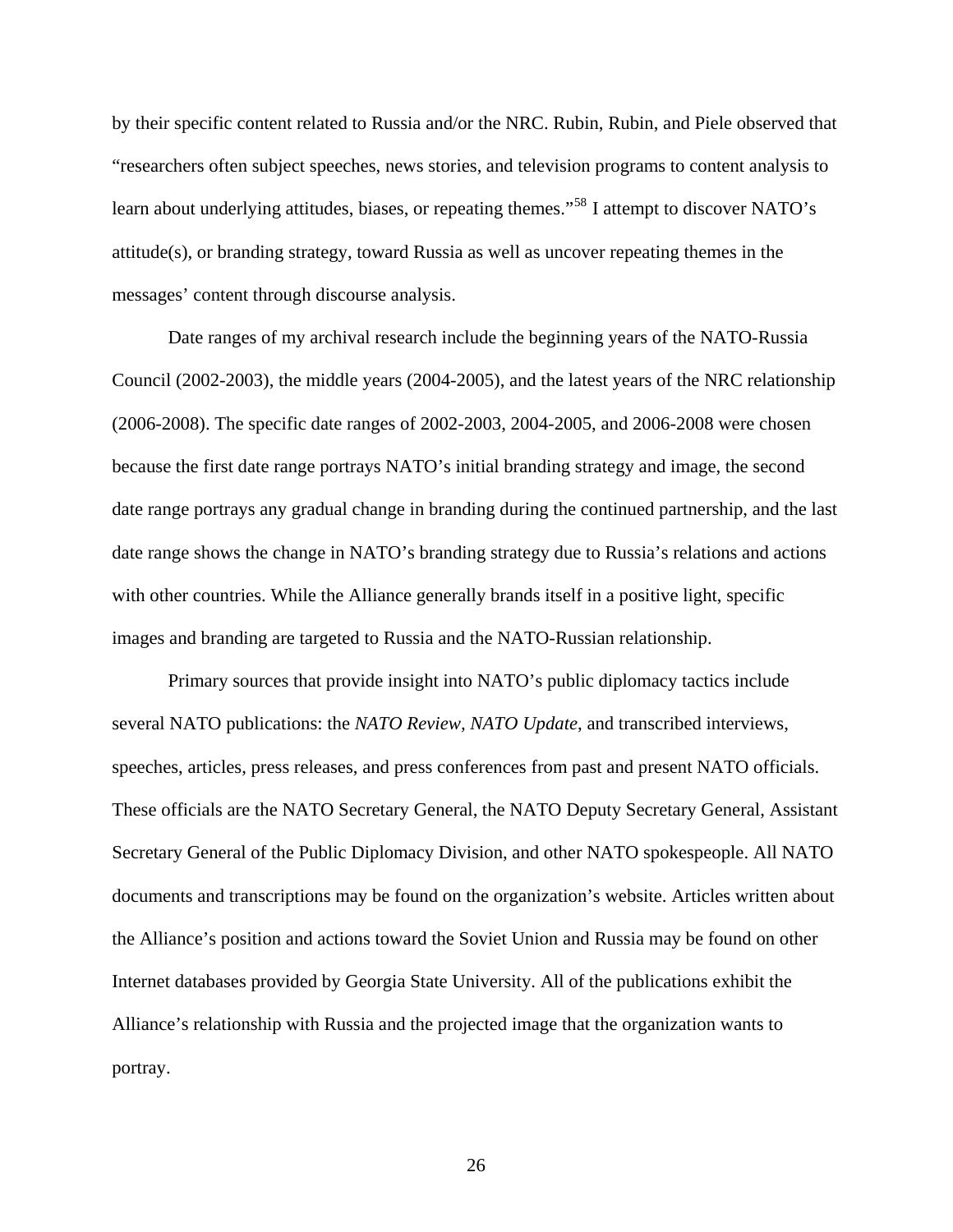One main source of NATO's branded image is the *NATO Review*, the organization's online journal that discusses issues that are relevant to NATO actions and endeavors. According to its website, the *NATO Review* is "published under the authority of NATO's Secretary General" and is designed to "contribute to a constructive discussion of Atlantic issues."<sup>[59](#page-115-22)</sup> While the *NATO Review* is not an internal publication, its formal presentation as "the Alliance's flagship magazine" provides credibility to its content. The magazine's publisher is Jean-Francois Bureau, who is also the current Assistant Secretary General of NATO's Public Diplomacy Division. Bureau's supervision implies use of public diplomacy, and perhaps propaganda, in the creation and distribution of materials. NATO's Public Diplomacy Division is responsible for "informing the wider public about NATO's activities and policies through contacts with the media, the NATO Web site and print publications, seminars and conferences, as well as NATO's Science Programme."<sup>[60](#page-115-23)</sup> Other NATO documents in this study may also adhere to this NATO PDD mission. Specific sections of the *Review* that may prove useful in NATO's policy analysis include *Analysis* articles, that offer in-depth research; *History* pieces, that consider people or events from the Alliance's past; *Military Matters*, pieces that focus on NATO's capabilities, or missions and operations; and *Specials*, that present alternative perspectives on NATO and its policies.[61](#page-115-24) While the magazine may present alternative perspectives on NATO policy, the *NATO Review* would most likely not publish articles that reflect poorly on the organization, creating an overall positive image for the Alliance.

 Data from the NATO publications will be analyzed by highlighting passages that indicate a particular position toward the Soviet Union or Russia, that identify actions that the Alliance conducts to or with the nation, and that show the partnership or lack thereof in the NATO-Russia Council. Passages will be coded by their tone (ex. in favor of Russia or against Russia) and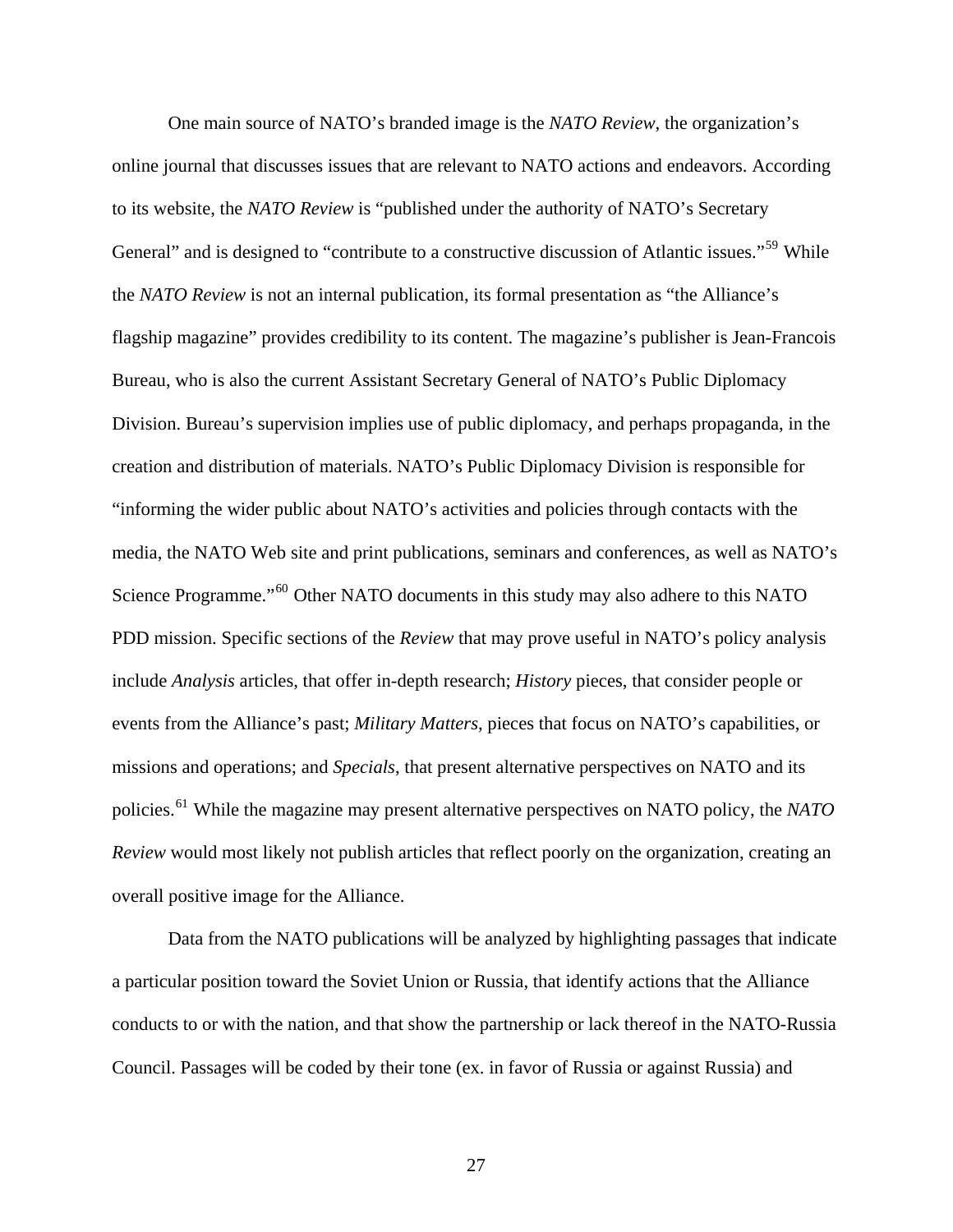respective theme, as well as their time period. Variability in interpretation of the passages is reduced due to the use of only one researcher: myself. Although this method may have limitations, passage interpretations will have a higher degree of consistency. Yet, the intention of the publication must be taken into consideration. Communication research scholars Wester, Pleijter, and Renckstorf stated that "the material under investigation is produced in a specific institutional context (e.g., a newspaper's editorial office) and refers to a wider socio-cultural context."[62](#page-115-25) The material may be read in an entirely different context, namely from the context of the researcher posing the research questions. While coding the highlighted passages from the NATO documents and newspaper articles is relatively straightforward, using only two criteria (tone and time period), the limitations of the method should be kept in mind.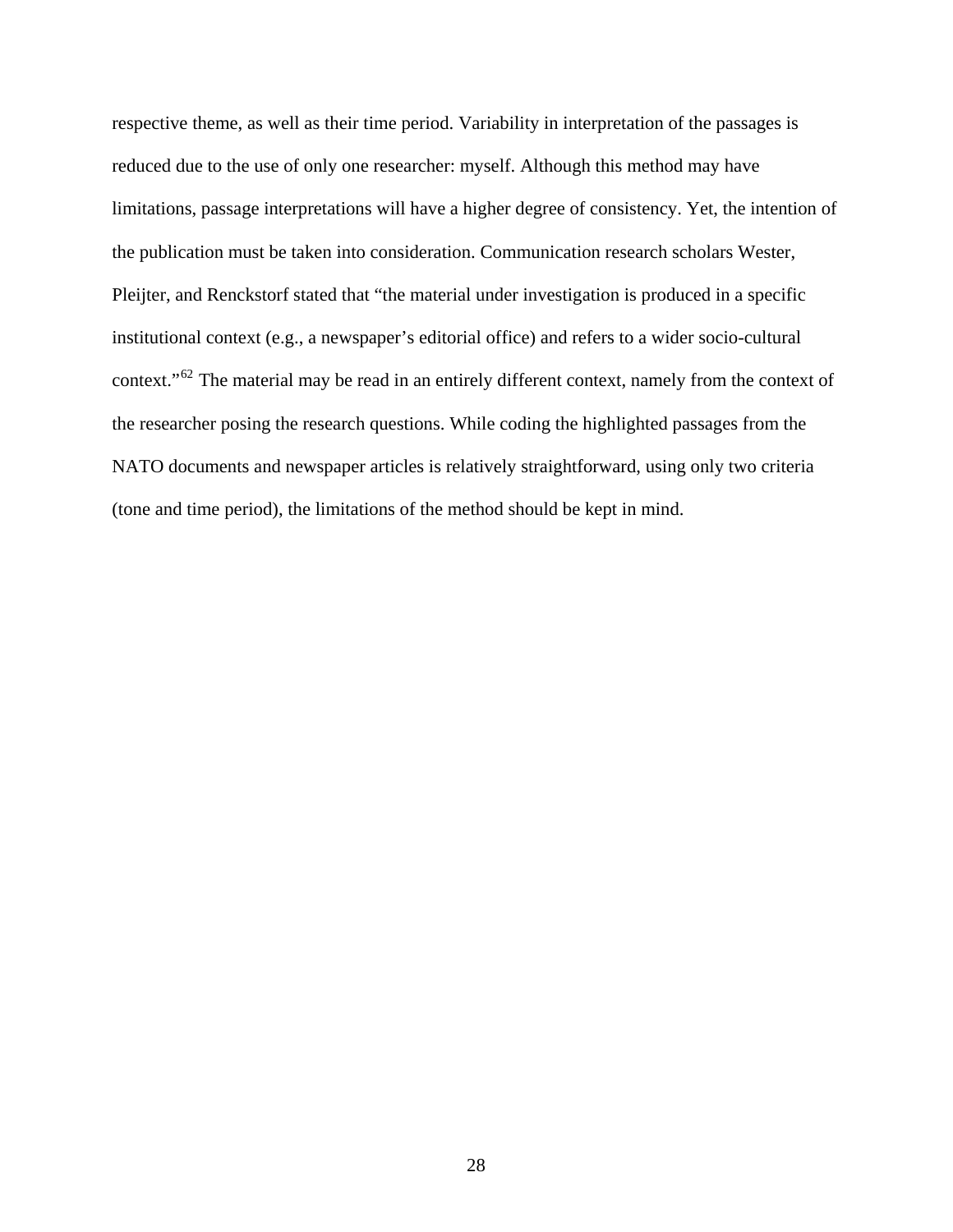### **VI: SIGNIFICANCE**

 The study of NATO's change in branding strategy is important because these practices suggest and reflect upon the organization's public diplomacy and policy-making. Public diplomacy is generally defined as the relationship between diplomats and the foreign publics with whom they work, though public diplomacy scholar Paul Sharp specifies that the term is "the process by which direct relations with people in a country are pursued to advance the interests and extend the values of those being represented."<sup>[63](#page-115-0)</sup> NATO tries to improve its relations not only with the Russian people, but also with Russian officials in order to advance the organization's interests and extend democratic values to the nation. In this study, NATO's audiences are the Russian people, politicians, and the media. NATO's words reach all of these audiences and impact all NATO-Russia relationships. As stated earlier in this paper by *Place Branding* managing editor Simon Anholt, public diplomacy is a subset of branding. He stated that branding considers "how a nation *as a whole* presents and represents itself to other nations, whereas PD [public diplomacy] appears to concentrate exclusively on the presentation and representation of *government policy* to other publics."[64](#page-115-1) NATO's branding strategy considers how the Alliance presents and represents itself to nations and partners such as Russia, while its public diplomacy is a part of that strategy, focusing on its governmental relationship with Russia through its partnerships and the NATO-Russia Council.

 Public diplomacy expert Jian Wang observed that "public diplomacy is part and parcel of foreign-policy making and has been primarily policy-driven rather than relationship-based."[65](#page-115-2) While this study focuses on NATO's relationship with Russia and the image and branding created through that relationship, all of the aspects are part of NATO's international policy to maintain security and stability in the transatlantic region. By studying the content of NATO's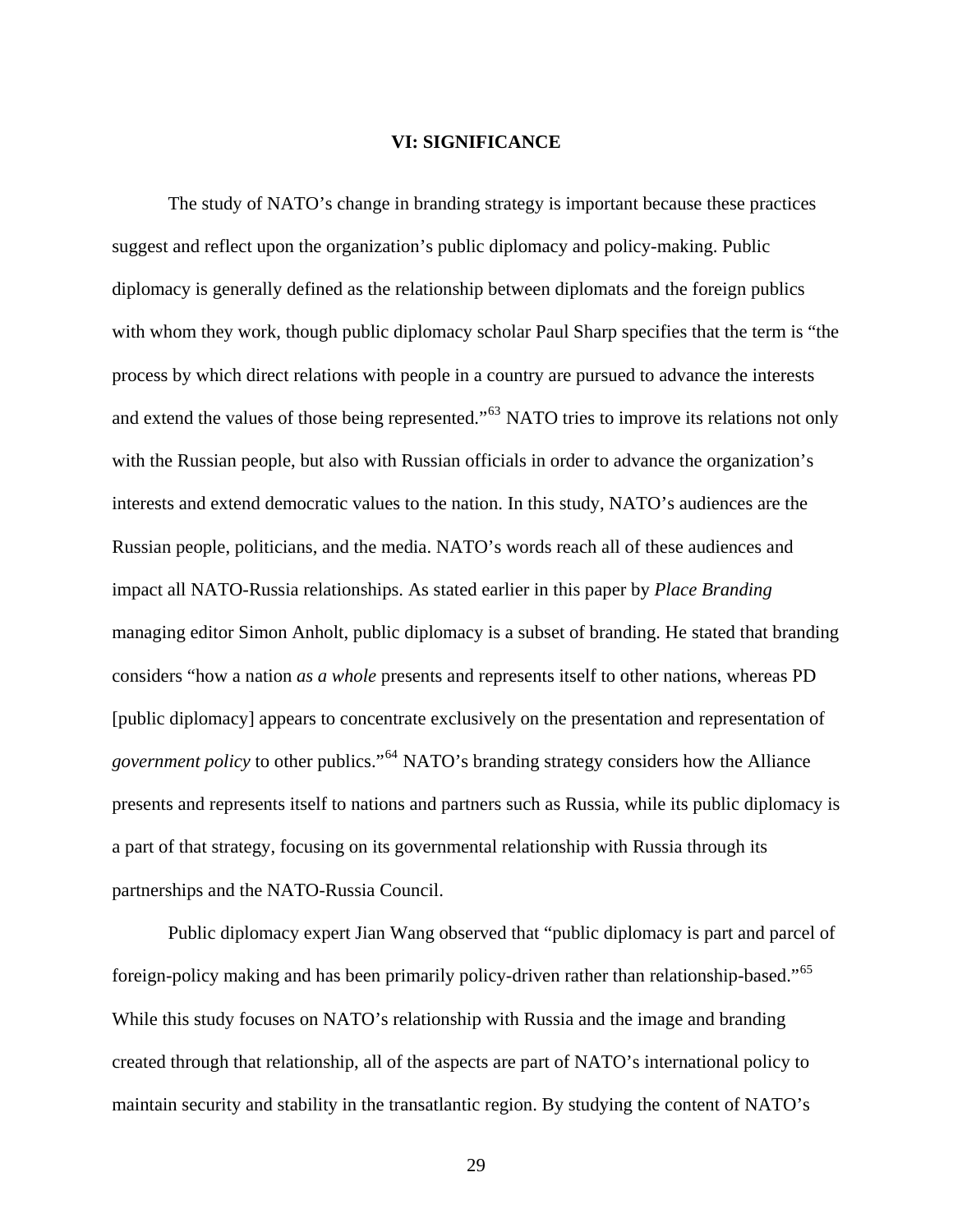speech in its public diplomacy efforts toward Russia, one may determine the image that the organization wants to project as well as how the image relates to its policy toward Russia. Wang stated that "the sine qua non of public diplomacy has been the advocacy of a country's specific international policies through cultivating favorable attitudinal environment for the policies."<sup>[66](#page-115-3)</sup> While NATO is not a single country, Wang's statement still applies to the organization's international policies and public diplomacy tactics. NATO cultivates favorable attitudinal environments for its policies through its relationship-building with Russia. According to Jian Wang, as a national government plays the role of sponsor and communicator in public diplomacy, so do organizations like NATO.<sup>[67](#page-115-4)</sup> The Alliance's projected image toward Russia and other former Soviet states is created to cultivate positive and proactive relationships in order to influence the countries' decision-making in regards to NATO and the European continent.

 In studying and analyzing NATO's policy changes, one must recognize the two stages of foreign policy. International communication and public diplomacy expert Eytan Gilboa stated that the two respective interrelated stages of foreign policy are

policy making, where policy options, positions, and tactics are considered and decided within the domestic environments of the parties concerned. The second phase, interaction and diplomacy, entails implementing policies toward other actors, presenting positions and demands decided in the earlier stage, and seeking solutions through confrontation, negotiation, or a combination of both. <sup>[68](#page-115-5)</sup>

NATO's public diplomacy toward Russia, through instruments such as the NRC, lies in the second phase of foreign policy. The Alliance implements its policies toward Russia through its involvement in the NRC and the positive steps it takes in Russia's equal participation in the partnership. Study of NATO's public diplomacy through archival research of its publications will help determine the Alliance's policies toward Russia and the purpose and function of the NATO-Russia Council.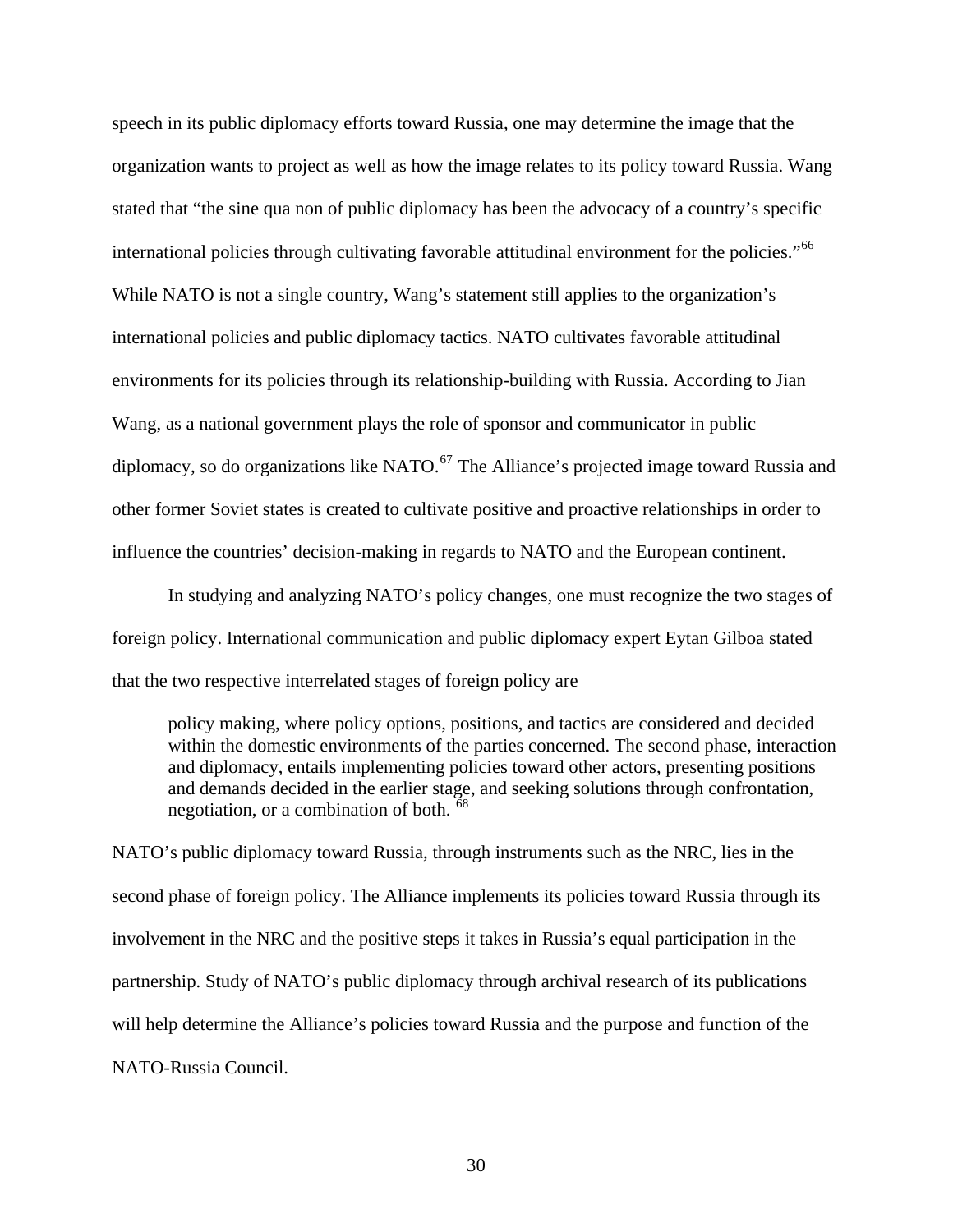### **VII: ANALYSIS**

# **NATO's Image during the Beginning Years of the NRC (2002-2003)**

### NATO-Russia Council

#### *Venue for cooperation*

At the creation of the NATO-Russia Council in 2002, NATO's image toward Russia was one of ally, supporter, and equal partner. NATO Deputy Secretary General Ambassador Alessandro Minuto Rizzo stated at the NATO Defense College in October 2002 that "the challenge, now that we have our new NATO-Russia Council in place, is to no longer simply brief each other, but to start working together."[69](#page-115-6) The NRC's purpose was to be a venue for open-minded and constructive decision-making to benefit both parties. Through such transparency and equality, NATO portrayed itself in a positive light toward Russia and the former Soviet Bloc. The *NATO Update* stated in November 2003 that "the need for effective public diplomacy is particularly important today, as NATO takes on new missions and reaches out to new audiences."<sup>[70](#page-116-0)</sup> In the early years of the NATO-Russia Council, NATO sought to engage in effective public diplomacy by creating a positive and proactive self-image.

A year after the founding of the NATO-Russia Council, the Alliance still focused on its underlying, idealistic principles. Robert Bell, Assistant Secretary General and Chairman of the NRC Ad Hoc Working Group on Theatre Missile Defense, stated in February 2003 that "after decades of confrontation and mistrust, today's new security realities present us with a unique opportunity to construct a NATO-Russia relationship based on mutual trust, transparency and shared responsibilities."<sup>[71](#page-116-1)</sup> The present security issues required NATO and NRC members to view the Council as a venue for cooperation. A NATO-Russia relationship based on Bell's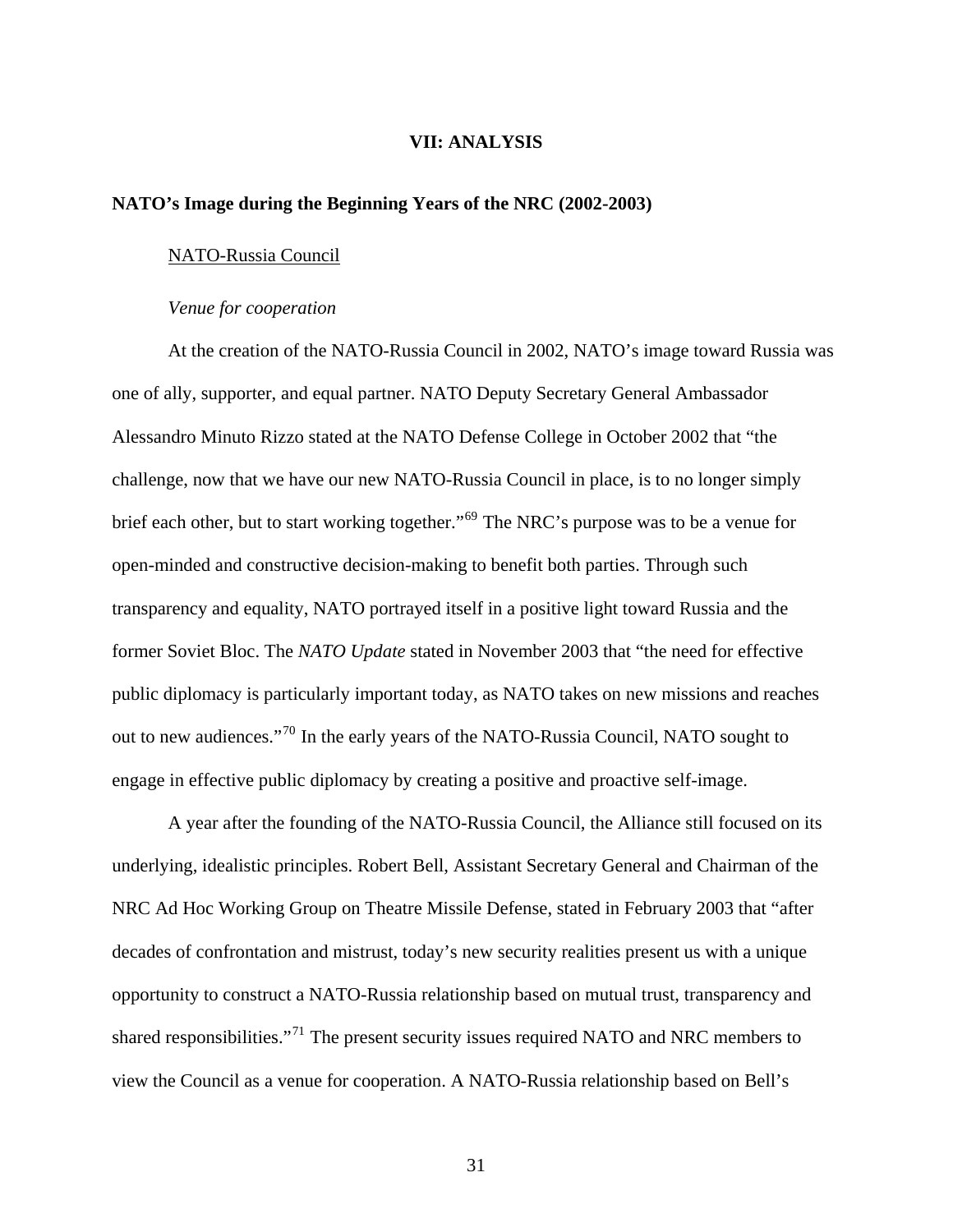principles of mutual trust, transparency, and shared responsibilities suggests that the NATO-Russia Council must be a venue for cooperation between the two parties in order to combat mutual security threats. Bell even stated that in pursuing NATO-Russia interoperability, "the time has come for genuine cooperative NATO-Russian efforts to safeguard our security."<sup>[72](#page-116-2)</sup> In the formative years of the NRC's establishment and development, using the Council as cooperative venue was most desired.

# *A working and proactive relationship*

Ambassador Rizzo's speech at the NATO-Russia Council and Defense Reform in 2002 highlights the need for a working and proactive relationship between NATO and Russia. He calls for a defense reform policy that is "open-minded, constructive, and to our mutual benefit."<sup>[73](#page-116-3)</sup> Rizzo affirmed that the newly-formed NATO-Russia Council is the venue for such cooperation. The NRC provides "a good venue to share and use the experience of NATO as an organization, and on a national basis, and learn from each other's experiences in the area of defense reform."<sup>[74](#page-116-4)</sup> Not only is the NRC a fitting venue to specifically work on NATO-Russia relations, but is also a forum where both parties can learn from each other to foster mutual understanding and a successful partnership.

 Guillaume Parmentier of the *NATO Review* had a similar view to that of Ambassador Rizzo. Parmentier noted in the summer of 2002 how much "the experience of joint participation in crisis-management operations in the Balkans has contributed to improving relations between NATO and Russia."<sup>[75](#page-116-5)</sup> The NATO-Russia Council helped create opportunities for joint ventures in international security operations. While working together on such operations, including crisis management in the Balkans, Parmentier stated that relations between NATO and Russia improved. He also asserted that "cooperation should be extended beyond politics into the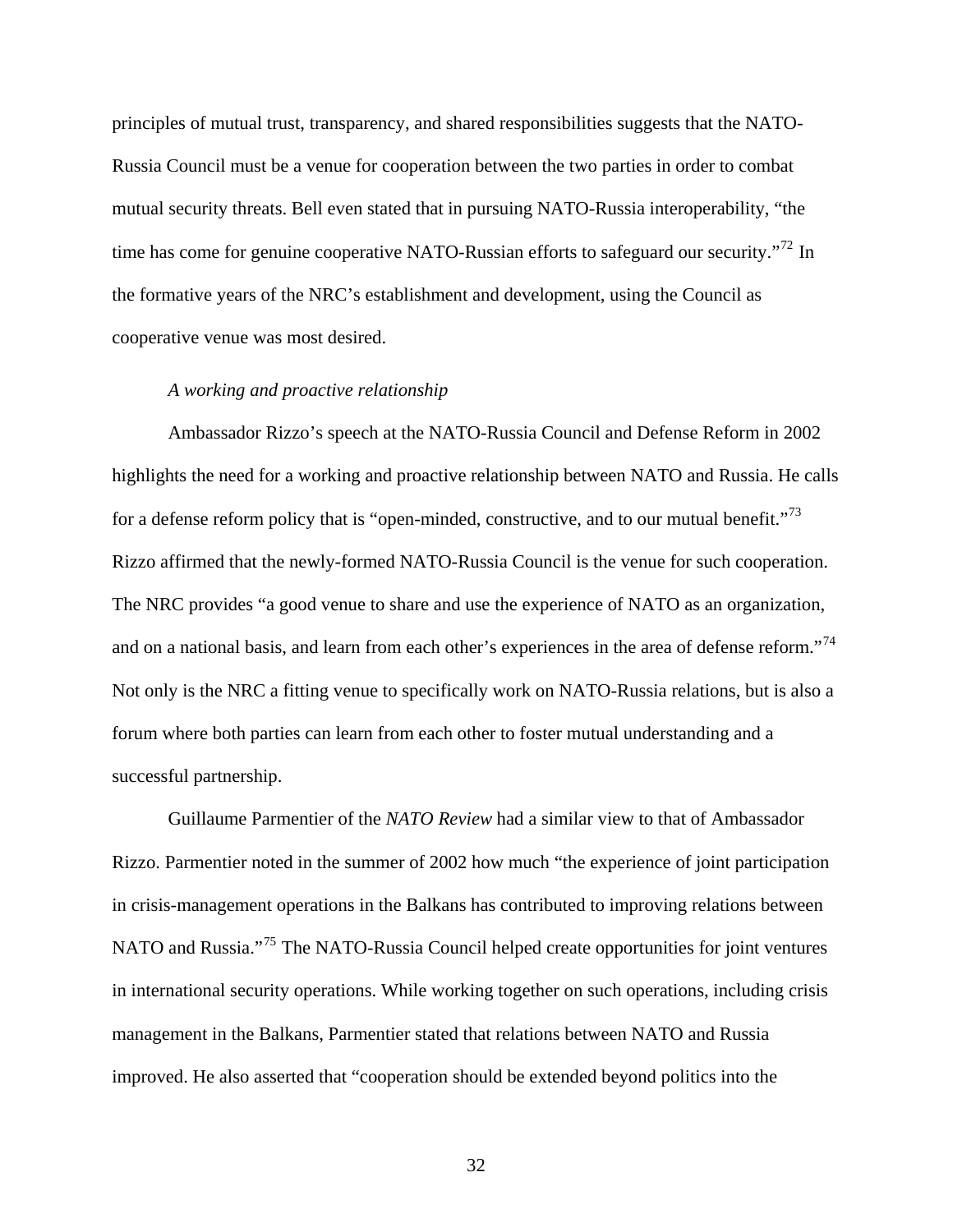military sphere, including planning. From this point of view, frequent and repeated joint exercises are an absolute must." <sup>[76](#page-116-6)</sup> Only through repeated collaboration in a variety of security measures can a relationship between the two parties flourish. As a cooperative venue, the NATO-Russia Council provided opportunities for such proactive engagement.

#### *Equality*

Ambassador Rizzo's statements and wishes for NATO-Russia relations through the establishment of the NATO-Russia Council were affirmed by then-NATO Secretary General Lord Robertson in December 2002. At the Royal Society of Edinburgh, Robertson gave a speech on "A New Russian Revolution: Partnership with NATO." While the Council was relatively new, actions were already being taken to engage both sides in a proactive partnership. Lord Robertson observed that "the way [the NRC] has done business in its first six months demonstrates that we truly have achieved a revolution in NATO-Russia relations." [77](#page-116-7) He focused on the NRC's marked change from the "19 versus one" arrangement of the Permanent Joint Council to a proposed equal partnership between NATO member states and the Russian Federation. Shortly after the NRC's creation, NATO and Russia also began working together on assessments of Euro-Atlantic terrorism and peacekeeping missions in the Balkans. The newfound equal partnership of the NATO-Russia Council encouraged both parties to work together and address important issues on the European continent. Robertson's comments gave NATO the image of a partner eager to form a lasting and productive alliance with the Russia.

 While Lord Robertson maintained that the new NATO-Russia Council is an equal partnership between the two parties, Guillaume Parmentier of the *NATO Review* differed slightly in his opinions. He observed in 2002 that "the creation of a NATO-Russia Council in May is a major step in the right direction and it will be important to deepen relations without giving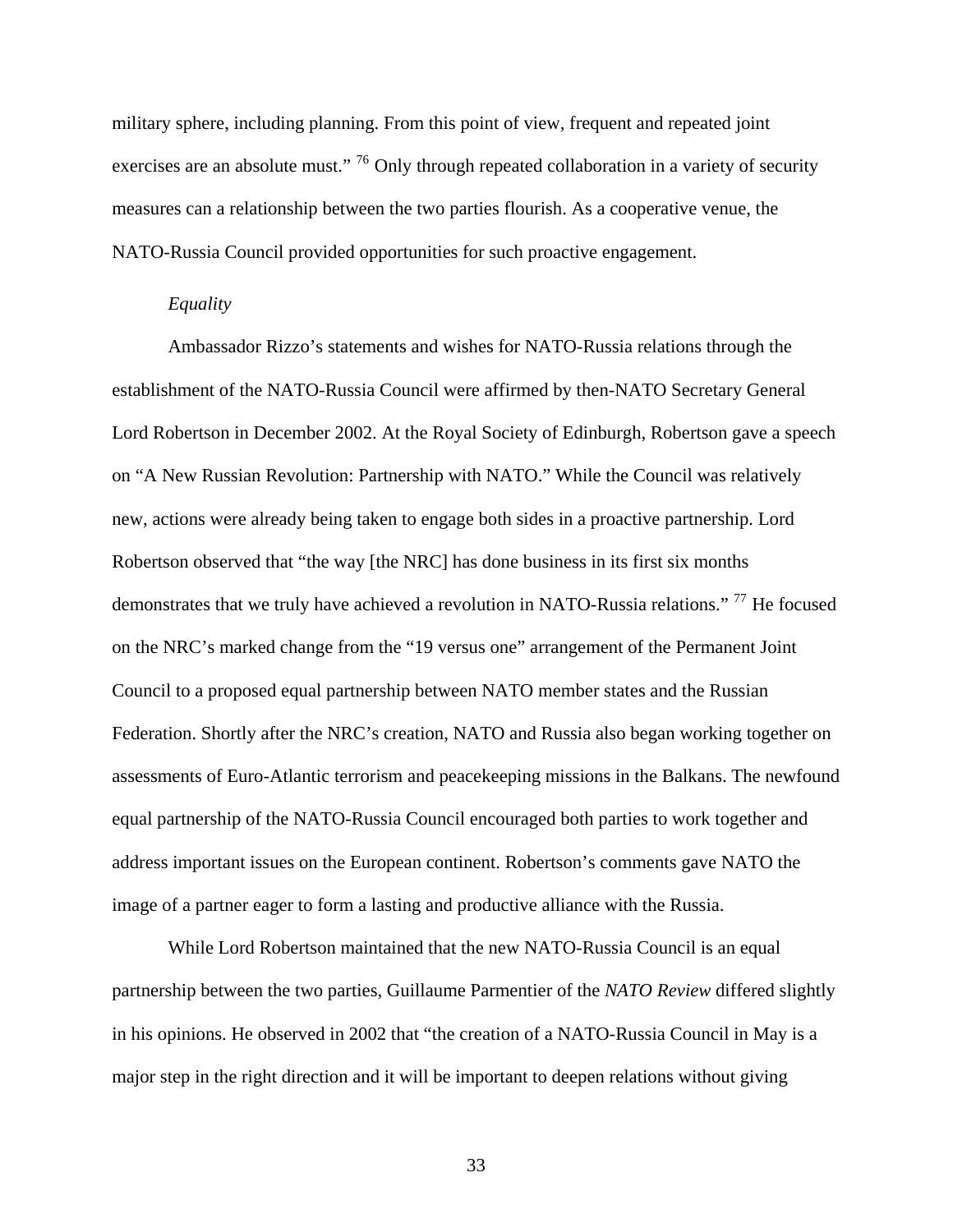Russia a veto over future NATO action." [78](#page-116-8) Here, the NATO-Russia Council appears to limit Russia's decision-making rights and still safeguards NATO action. Lord Robertson's view shows that the new NATO partnership is better than the "19 versus 1" configuration of the Permanent Joint Council, but does not mention the limited voice of Russia in vetoing NATO decisions. While the new partnership is not truly equal, the arrangement of the NRC is better than the Cold War relationship and the condescending inequality of the Permanent Joint Council.

 James M. Goldgeier of the *NATO Review* reflects Parmentier's view in his Spring 2002 article. He stated that "while optimism for the prospects of NATO-Russia relations has probably never been greater, the core problem that existed in the PJC will be difficult to overcome in a new body, given that NATO does distinguish between members and non-members."<sup>[79](#page-116-9)</sup> Goldgeier highlighted the miscommunications involved in reaching PJC agreements; Russia was viewed by NATO as undermining NATO consensus, while NATO seemed to only want Russian approval of already decided resolutions. He acknowledged that NATO-Russia equality will be difficult to achieve. While the two parties may participate equally in joint security operations, NRC decision-making may not be as equal. Goldgeier identified one condition to make the new NATO-Russia Council work more successfully than the Permanent Joint Council. He asserted that "new Russian personnel at NATO with both instructions and the ability to engage constructively with their counterparts will be important for ensuring that the new NATO-Russia body is more effective than its predecessor." <sup>[80](#page-116-10)</sup> In his statement, he advised Russia to take the initiative in maintaining equality in NRC decision-making. While NATO provided an impetus for a new NATO-Russia partnership, Russia would need to hold the organization accountable in its commitment to a truly new and equal relationship.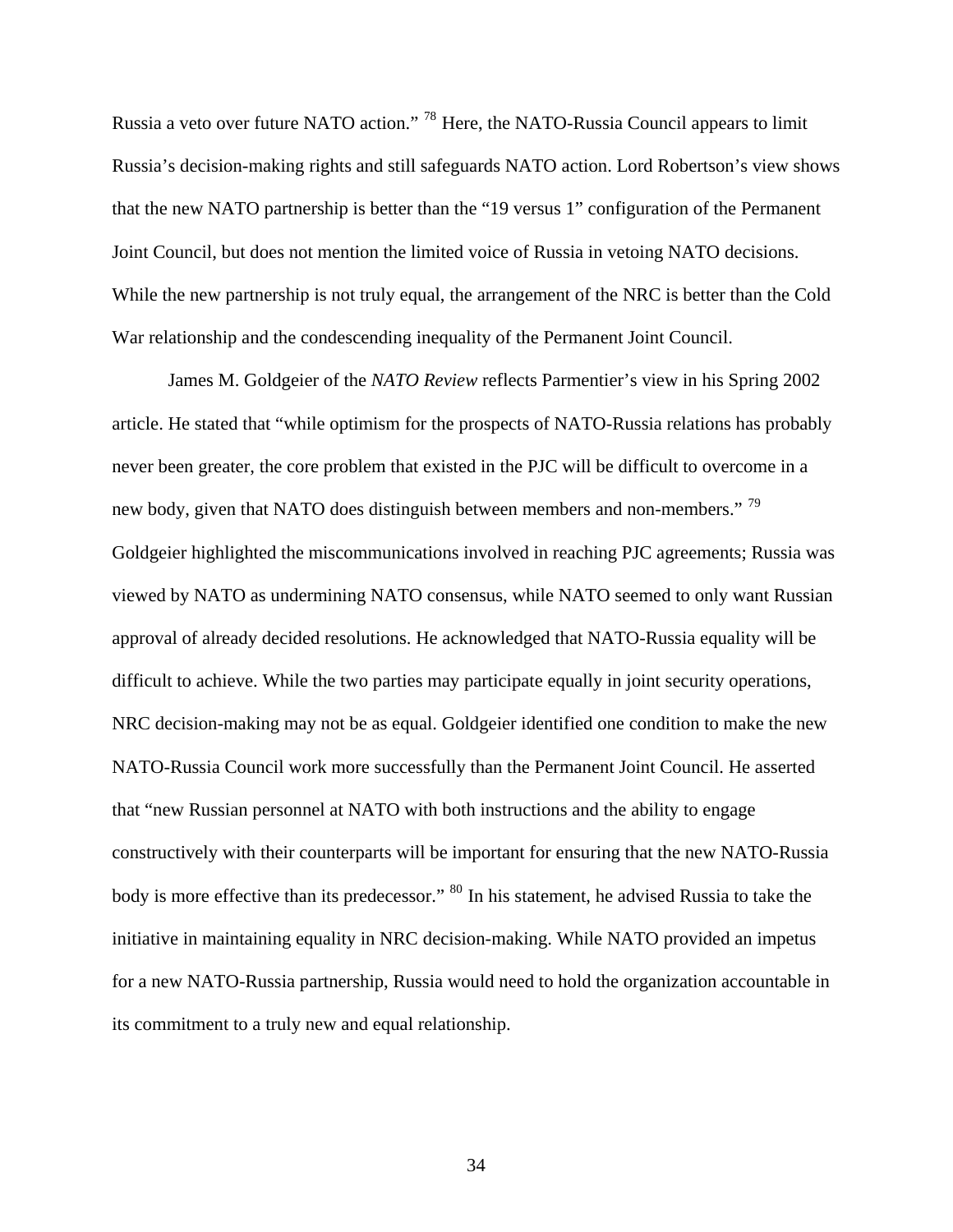#### NATO-Russia Partnership

*A "new era"* 

While the NATO-Russia Council provided a venue for NATO-Russia relations, a real partnership began to grow. As then-NATO Secretary General Lord Robertson stated in December 2002,

To my mind, the partnership between NATO and Russia today marks the end of a dark century for Europe – a century which, in a very real sense, began with the storming of the Winter Palace in 1917, and ended with the collapse of the World Trade Center in September 2001. [81](#page-116-11)

Lord Robertson acknowledged the NATO-Russia partnership as the beginning of a new era; the dark days of the Cold War were over and a new dawn in NATO relations had begun. Throughout his speech to the Royal Society of Edinburgh, Robertson outlined the history and transformation of Russia, from the Bolshevik Revolution to the Cold War to September 11, 2001, where the real partnership between NATO and Russia began to take root. As partners against the international terrorist threat, Lord Robertson stated that "the Alliance truly had changed." <sup>[82](#page-116-12)</sup> As a changed NATO, the organization could also change international politics.

 Lord Robertson highlighted in another 2002 speech that not only has a new era in NATO-Russia relations begun, but a new era for NATO was also underway. He observed that Russia had changed over the past 10 years, that the Alliance "has reached out to new partners in Europe in a co-operative and trusting way. It has given a secure home to new democracies..." <sup>[83](#page-116-13)</sup> Robertson suggested that NATO's new behaviors toward new partners in Europe have signaled a new era for NATO's international relationships and promotion of democracy and security. No longer a Cold War, anti-Communist opponent, NATO could usher in an era of proactive relationships with new strategic European partners. Lord Robertson also remarked that "as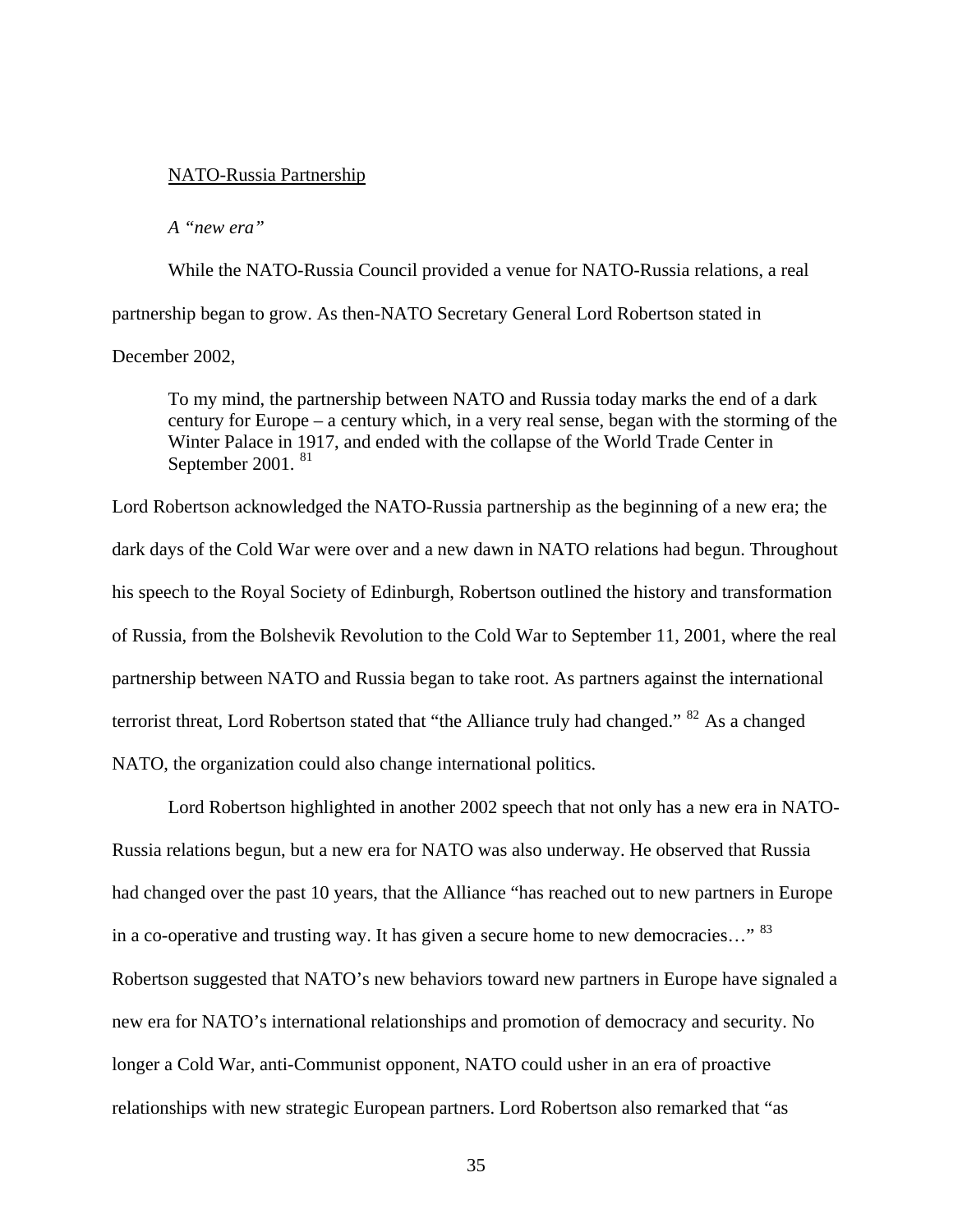NATO is changing, so too must the NATO-Russia relationship." <sup>[84](#page-116-14)</sup> The creation of the NATO-Russia Council denoted a new era for the two parties as well as for their relationship.

### *An investment*

In another speech, Lord Robertson related the NATO-Russia partnership to a business investment. He surmised that NATO is "still in the investment phase, but…can see that the revenues will soon start pouring in." <sup>[85](#page-116-15)</sup> This metaphor predicts that while the NATO-Russia partnership may not be very active or beneficial to the Alliance at that time, the new relationship will soon produce favorable outcomes in security measures for the organization. Both NATO and its officials trusted that the NATO-Russia Council would become a successful partnership and that Russia has the potential to be a contributing ally in NATO operations. NATO's image as a trusting partner in its engagement with Russia may contribute to Russia's interest in the Council.

# *Images of strength and power*

The new NATO-Russia partnership in the NATO-Russia Council shows strength in both parties. Secretary General Lord Robertson asserted in December 2002 that "in the past, Russia and the NATO countries were on opposite sides…But now, Russia and the NATO nations are partners in the world, a dangerous world, today against common threats and common enemies." <sup>[86](#page-116-16)</sup> As partners against the enemies that threaten the transatlantic region, specifically the European continent, NATO and Russia gain images of strength and power. Prior to the NATO-Russia Council, the Alliance still achieved power and respect in the international community, but was still occupied with competition and defense against the Soviet Union. As partners, NATO's image improves and shows Russia and other former Soviet nations its strength.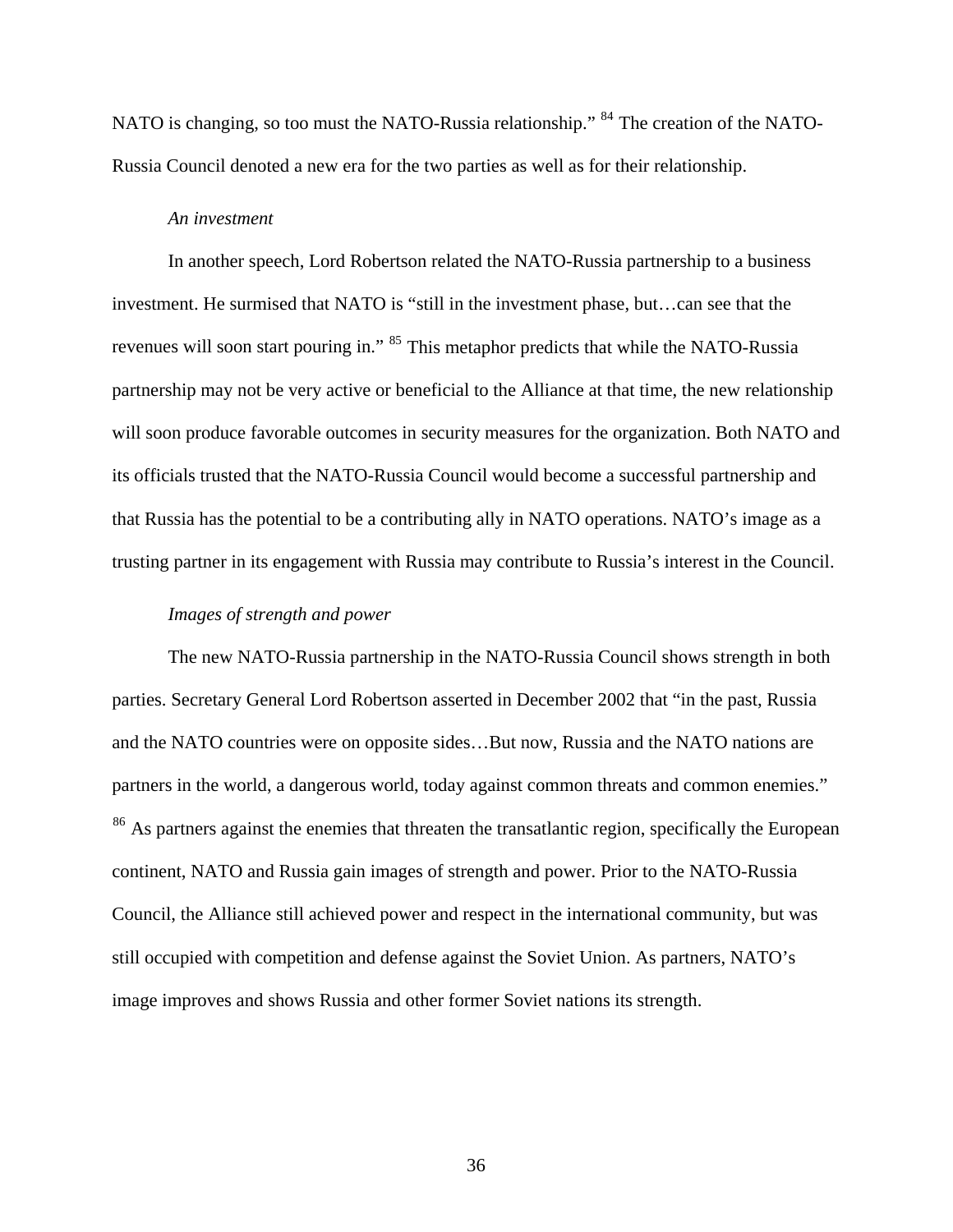Not only does NATO garner images of strength and power from its new partnership with Russia, but the NATO-Russia Council itself acquires credibility, strength, and power in its presence. Tom Donnelly of the *NATO Review* stated in 2003 that

the NATO-Russia Council brings Moscow itself into the inner chambers of Western security policy-making. And, if anything, the relationship with Russia will prove an additional force for European engagement in stabilizing the Islamic world, where Russia has legitimate security concerns. [87](#page-116-17)

By associating with and gaining the trust of the increasingly powerful Russia, the NATO-Russia Council obtains more power and control over a greater area of the European continent. Not only the NRC, but also NATO itself may have more influence and power in international security, including stability in the Middle East and other Islamic nations. The potential for control over greater areas of land incorporated with a promising partnership with Russia gives NATO an increased image of strength and power in the realm of international relations and security.

 Yet, Donnelly also distinguished NATO's image between two major players in the Alliance, United States and the United Kingdom, and the European continent. He observed that "for the United States, and, to a lesser extent, the United Kingdom, NATO was a power-projection mission, while for continental Europe...it was an issue of homeland defense." <sup>[88](#page-116-18)</sup> These two images of NATO carry over from the Cold War, but may still be relevant during the creation and formative years of the NATO-Russia Council. The Alliance's image of strength and power may be determined through association with any of its member states, including the United States – one of its main military providers. While Donnelly associated the United States and the United Kingdom with NATO's power projection, he observed that continental Europe viewed the Alliance as an issue and proponent of homeland defense. During the Cold War, this image was plausible, but since the decline of the Soviet Union, such an image may have shifted.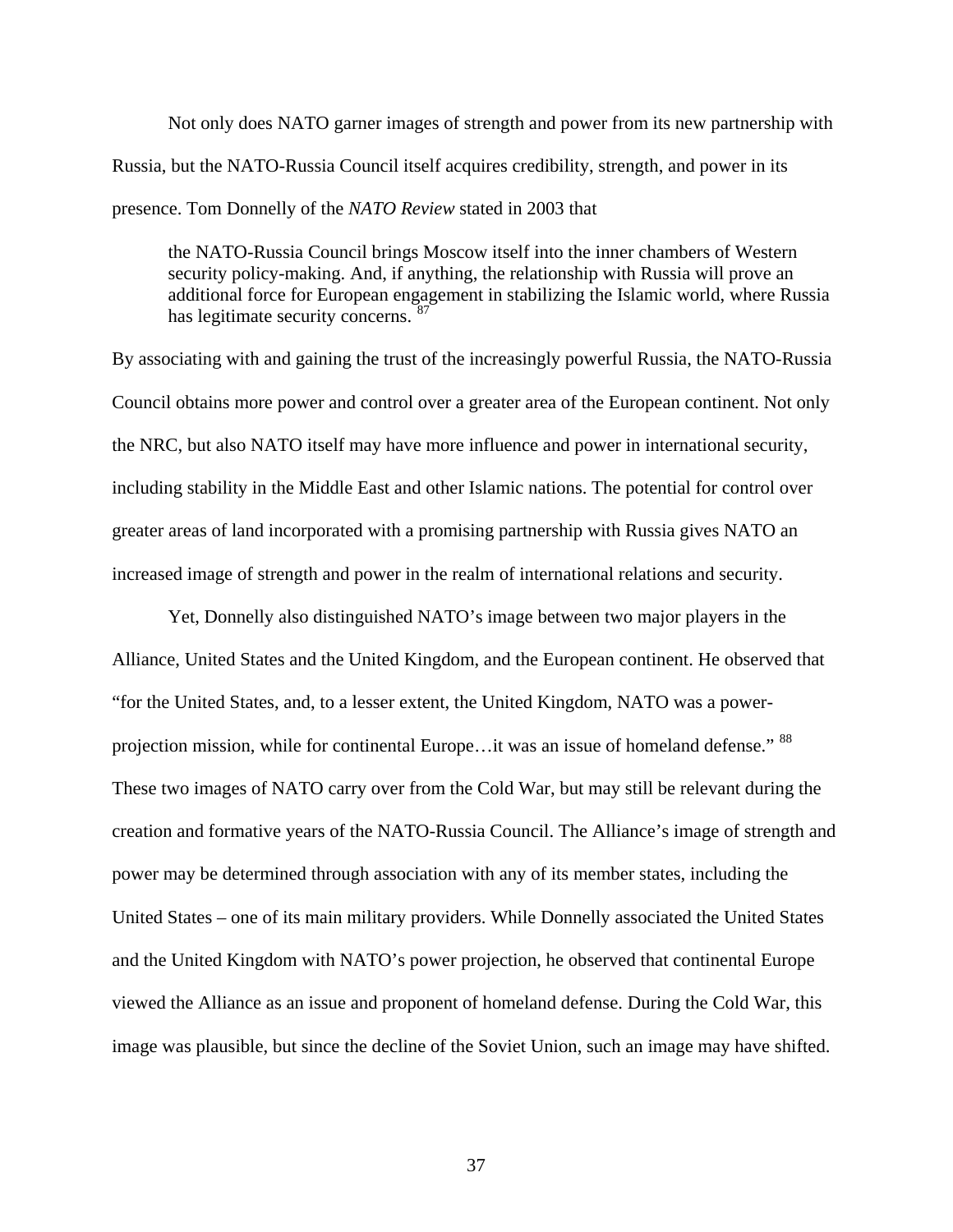Europe's security threat(s) from Russia may no longer be an issue, but the continent's concern over terrorist threats may encompass the image.

 Czech President Vaclav Havel called for NATO to review its identity and the role it wishes to play in the world. He stated in the Spring 2002 issue of the *NATO Review* that the Alliance must "reaffirm its position as a key pillar of international security and serve as a model of an organization committed to the defense of human liberty." <sup>[89](#page-116-19)</sup> While Havel asserted that NATO must review its current identity and determine what role it wants to play in international politics, his remarks referring to the Alliance as a "key pillar of international security" and a "model of an organization" distinguish NATO as a powerful institution in international relations. NATO may need to reaffirm its identity and role in transatlantic security, but the mention and association of the Alliance with any images of power and/or strength show that NATO is moving in the right direction in its branding strategy as an organization of power and strength.

#### Transparency

#### *Gaining trust from Russia*

As the NATO-Russia Council progressed in building its partnership between NATO and the Russian Federation, the Council required transparency between the two parties. NATO specifically needed to change its image to a more open stance in order to gain trust from Russia. NATO Deputy Secretary General Ambassador Alessandro Minuto Rizzo observed in October 2002 that

In essence, NATO-Russia cooperation on defense reform is an exercise in transparency and openness. An exercise in putting problems on the table, and examining how we can learn from each other. An exercise in sharing our experiences, our expectations, perhaps even our frustrations. And an exercise, therefore, in building confidence between us, and in promoting the interoperability of our forces and strengthening the NATO-Russia relationship. [90](#page-116-20)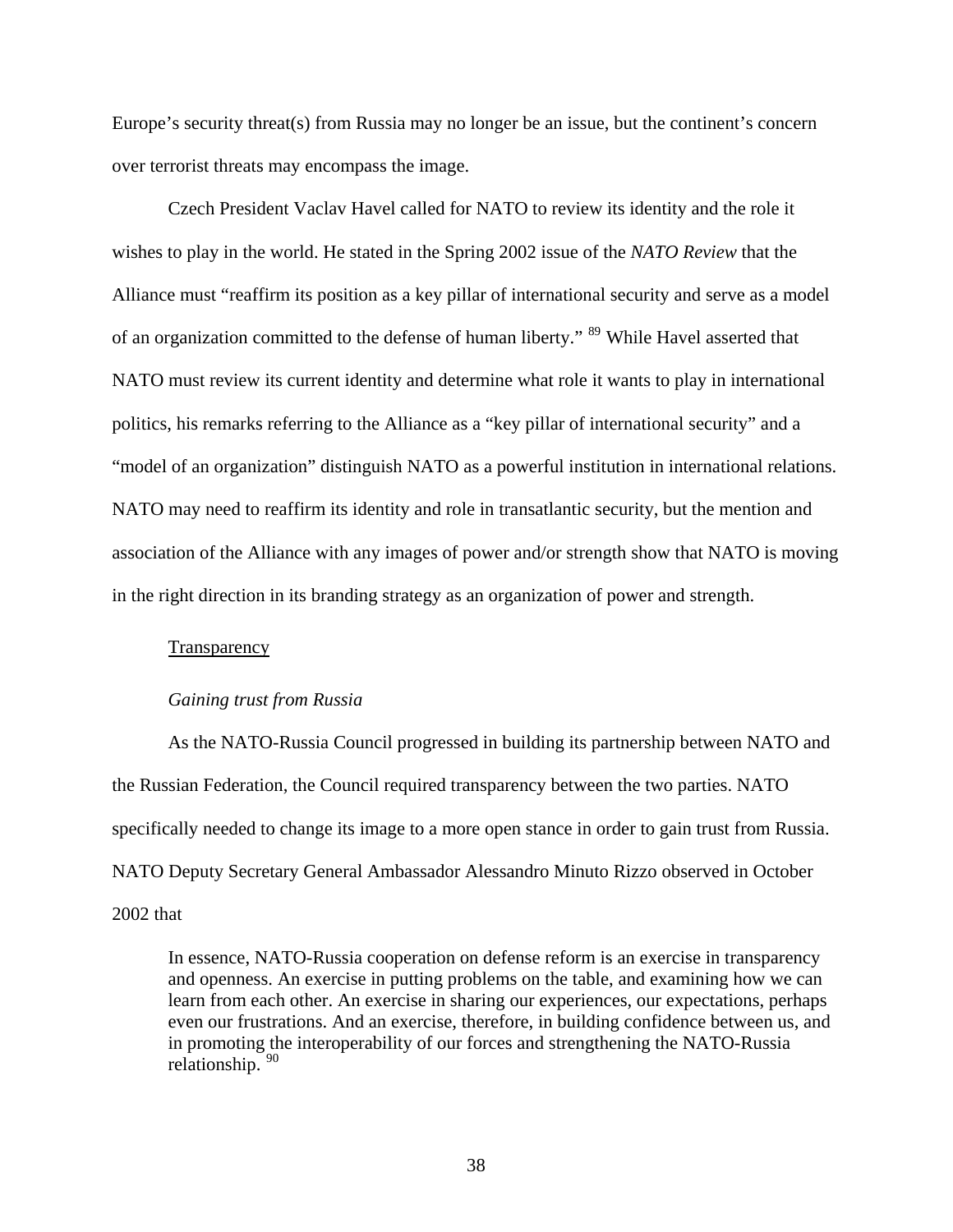Rizzo acknowledged that transparency is crucial to NATO's relationship with Russia and to the interoperability of their forces. A transparent image for NATO would help the organization in all of its relationships and in the promotion of its actions and policy. A more open relationship would also show that the Alliance is dedicated to a lasting and long-term relationship with Russia and any other partners. While Ambassador Rizzo promoted transparency in the NATO-Russia Council, he also accepted that all nations are independent and have the right to operate without regard to the Alliance. He stated that "there is nothing wrong with such individuality, as long as it is accompanied by transparency." <sup>[91](#page-116-21)</sup> Independence and individuality are welcomed by NATO, but transparency must be present in order for its relationships to flourish.

 NATO Secretary General Lord Robertson also understood the importance of transparency in gaining trust from Russia. In November 2002, Robertson held several meetings with then-President Vladimir Putin regarding the upcoming NATO Summit in Prague. After briefing the president on subjects from NATO enlargement to new threats, Lord Robertson stated that "none of our decisions in Prague will be in any way contrary to any of Russia's vital security interests. In my capacity as the Chairman of the NATO-Russia Council, I also briefed the President on the work of the Council and on its extremely good collective record." <sup>[92](#page-116-22)</sup> By showing President Putin the accomplishments of the NATO-Russia Council and demonstrating the non-threatening nature of the decisions made at the Summit, Lord Robertson was being open about all NATO activities and relations. The Alliance sought to maintain an open and transparent relationship with Russia by disclosing extensive information about the NRC and the Prague Summit.

 Lord Robertson continued to show his commitment to transparency with Russia in a 2003 *Krasnaya Zvezda* article. The article not only contains positive content regarding the NATO-Russia relationship, but its publication in a Russian Ministry of Defense journal shows the efforts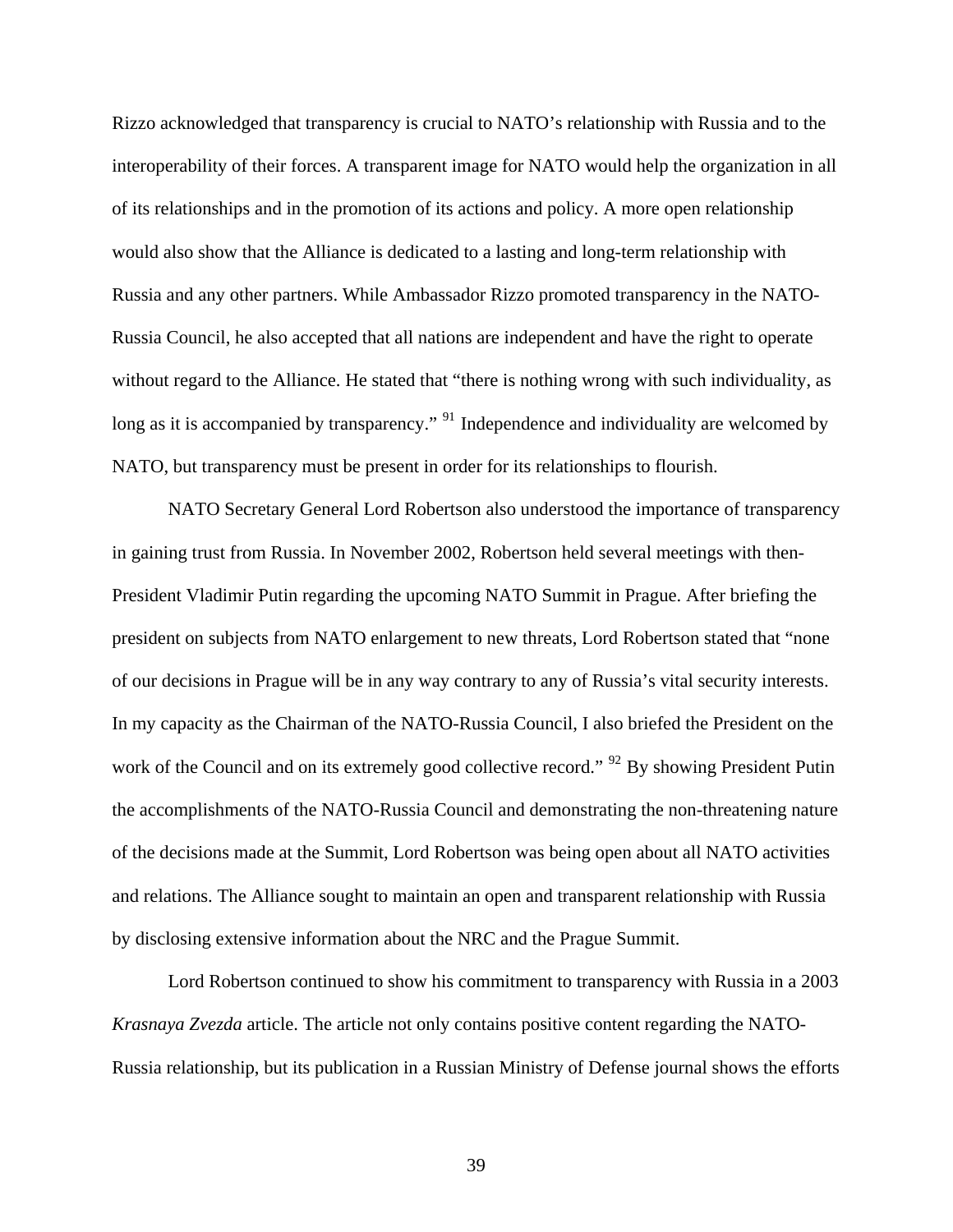of the Alliance to reach out to the Russian government and people. Robertson described the NATO-Russia relationship as a "special relationship [that] began as a way to build mutual confidence and trust through dialogue." <sup>[93](#page-116-23)</sup> Here, he acknowledged that open dialogue is the way to gain trust from Russia, emphasizing the mutual aspect of communication and building trust; Russia must also participate in open dialogue to gain trust from NATO. Robertson concluded his article by stating that "closer relations with Russia have become a central element of NATO's broad transformation agenda." [94](#page-116-24) As the Alliance transforms its image from Cold War opponent to Russian ally, close relations with the nation have become a main priority in their actions and decision-making.

## *Interoperability of forces*

Stemming from the concept of gaining trust and open dialogue between NATO and Russia comes the interoperability of forces. In order to strengthen the NATO-Russia relationship, partnered activities as well as dialogue are needed. Lord Robertson noted in 2003 that

Russia's contribution to [the peacekeeping operation in Bosnia], alongside NATO, demonstrated to all that the Euro-Atlantic community was united in its determination to bring peace to the Balkans. It also demonstrated the potential of cooperation between Russia and the North Atlantic Alliance in bringing lasting solutions to threats to our common security. <sup>[95](#page-116-25)</sup>

The interoperability of Russian and NATO forces in maintaining peace and security in Bosnia suggests that the two parties must engage in transparent dialogue and activities in order to accomplish such a monumental task. While all efforts may not have been, in actuality, the most transparent, the general attempt demonstrates willingness between Russia and NATO to progress their relationship in a positive way.

 Other NATO officials also perceived the interoperability of NATO and Russian forces and stress its importance in maintaining an open relationship as well as promoting security in the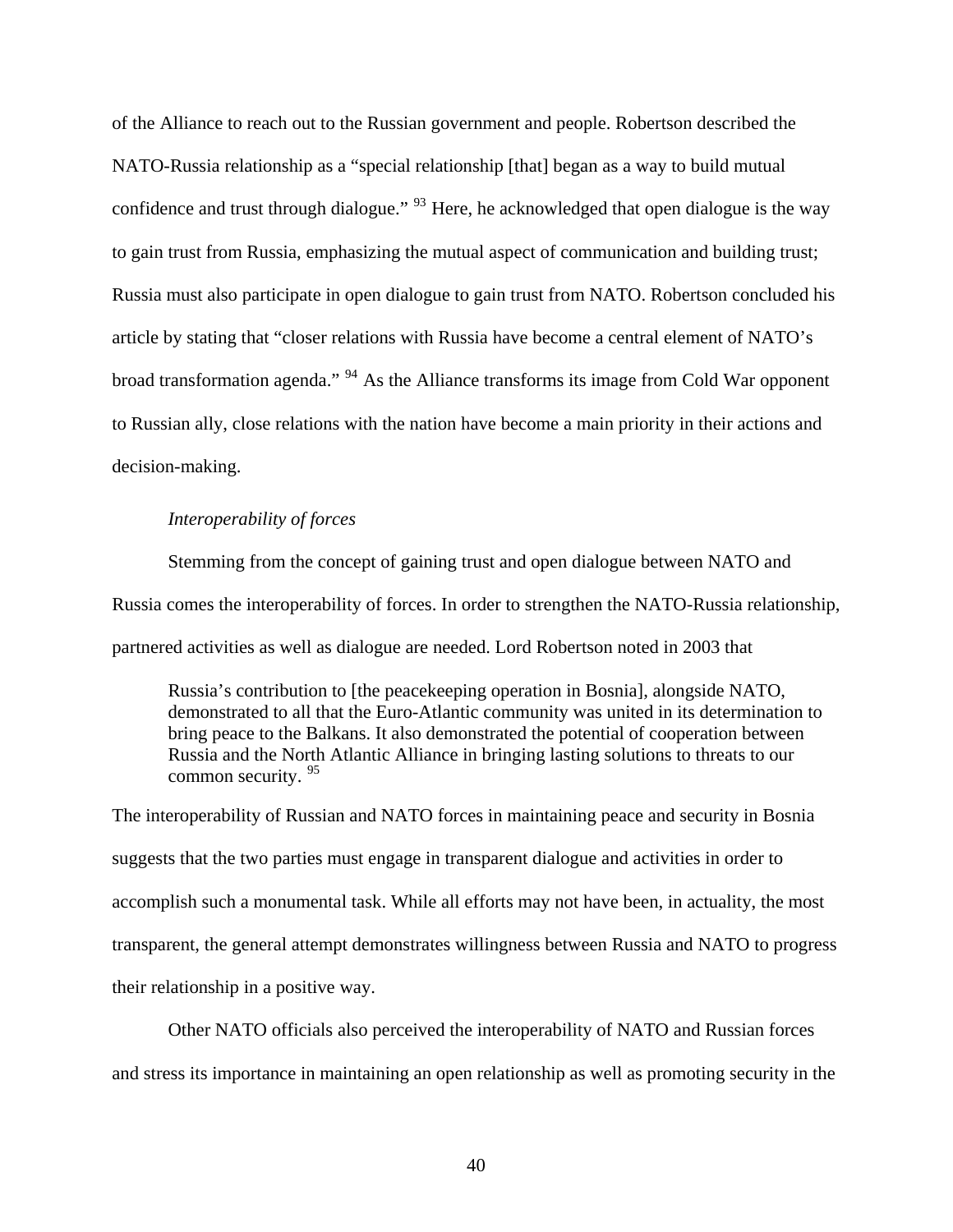transatlantic region. Paul Fritch, head of the Russia and Ukraine Relations Section in NATO's Political Affairs and Security Policy Division, stated in the Autumn 2003 issue of the *NATO Review* that cooperation between the two parties "has not been a one-way street. In October 2003, for example, NATO officers participated for the first time in a Russian military training program, a course focused on air crew survival techniques." <sup>[96](#page-116-26)</sup> He added that after years of awkward, formal "partnership," NATO Allies and Russia finally felt like partners. Thus, positive sentiment and aspirations for the relationship and the NATO-Russia Council cannot be the only ingredients to a healthy and proactive partnership.

# Positive NATO Image

#### *An experienced NATO*

With NATO's relationship with Russia in a new phase, the organization exhibited itself in a positive fashion. NATO and its officials not only recalled positive aspects of the organization's history and experience, but also focused on the Alliance as a proactive and integral part of the NATO-Russia Council. Ambassador Alessandro Minuto Rizzo offered that

we would like to make our accumulated knowledge and know-how available to assist Russia, in the best way we can, in defense reform. We must, therefore, move forward with a meaningful dialogue on military reform, to learn from each other's experience, and have confidence that we all have the right capabilities to face together the threats of today and tomorrow. [97](#page-116-27)

Rizzo accentuated NATO's experience in defense reform and international politics, creating an image of a wise, experienced, and helpful NATO. While he affirmed that NATO and Russia must work together and learn from each other to face international threats, his speech mimics the humanitarian dialogue of NATO's post-Cold War image. Through Rizzo's speech, NATO maintained its positive image of humanitarian supporter and experienced partner.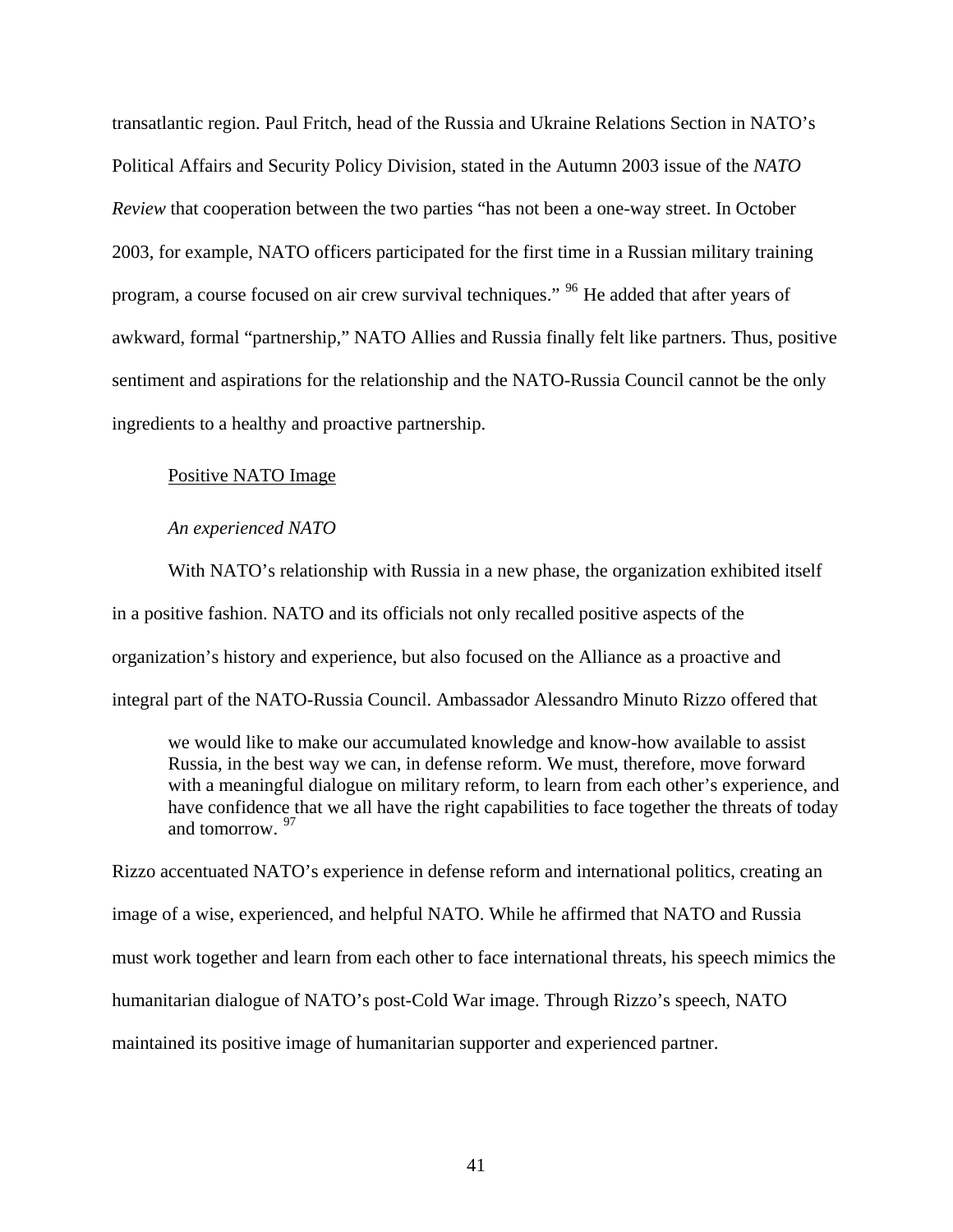Not only did NATO focus on its past accomplishments and experience in international security and politics, but the organization also emphasized its current activities and commitments. Christopher Bennett, editor of the *NATO Review*, noted in Autumn 2003 that "today, barely a week goes by without either the NATO Secretary General meeting with the head of another international organization or the leader of a Partner country, or a visit to Alliance Headquarters by an individual of similar standing." [98](#page-116-28) This statement not only depicts the organization and its officials as busy in the world of international politics, but also shows that NATO is an important institution; World leaders want to meet with the Secretary General and visit NATO Headquarters. Bennett added that "NATO has even developed effective working relationships with international financial institutions and non-governmental organizations working in crisis areas of the world." <sup>[99](#page-116-29)</sup> Due to the Alliance's experience with a wide array of international institutions, the organization has gained prominence among other organizations and coalitions as well as nations around the world. Years of experience coupled with a prominent and relevant NATO of today portray the institution in a most favorable light.

### *"Victory" in enlargement*

Secretary General Lord Robertson quoted the *Wall Street Journal* in 2002 to support NATO's image and accomplishments, saying,

A Wall Street Journal article a few days ago said that, by inviting seven countries to join, 'NATO has achieved the greatest victory in the five decades of its existence, by finally erasing the effects of the Ribbentrop-Molotov Pact and the Yalta Agreement, which had shackled Europe for half a century.<sup>† [100](#page-116-30)</sup>

The Secretary General referred to the new NATO membership of Bulgaria, Slovakia, Romania, Slovenia, Estonia, Latvia, and Lithuania in the spring of 2002. The accession of these former Soviet Bloc countries portrayed NATO as overcoming the power of the Soviet Union and the Cold War. Exalting NATO's "victory" and power, Robertson suggested that the Alliance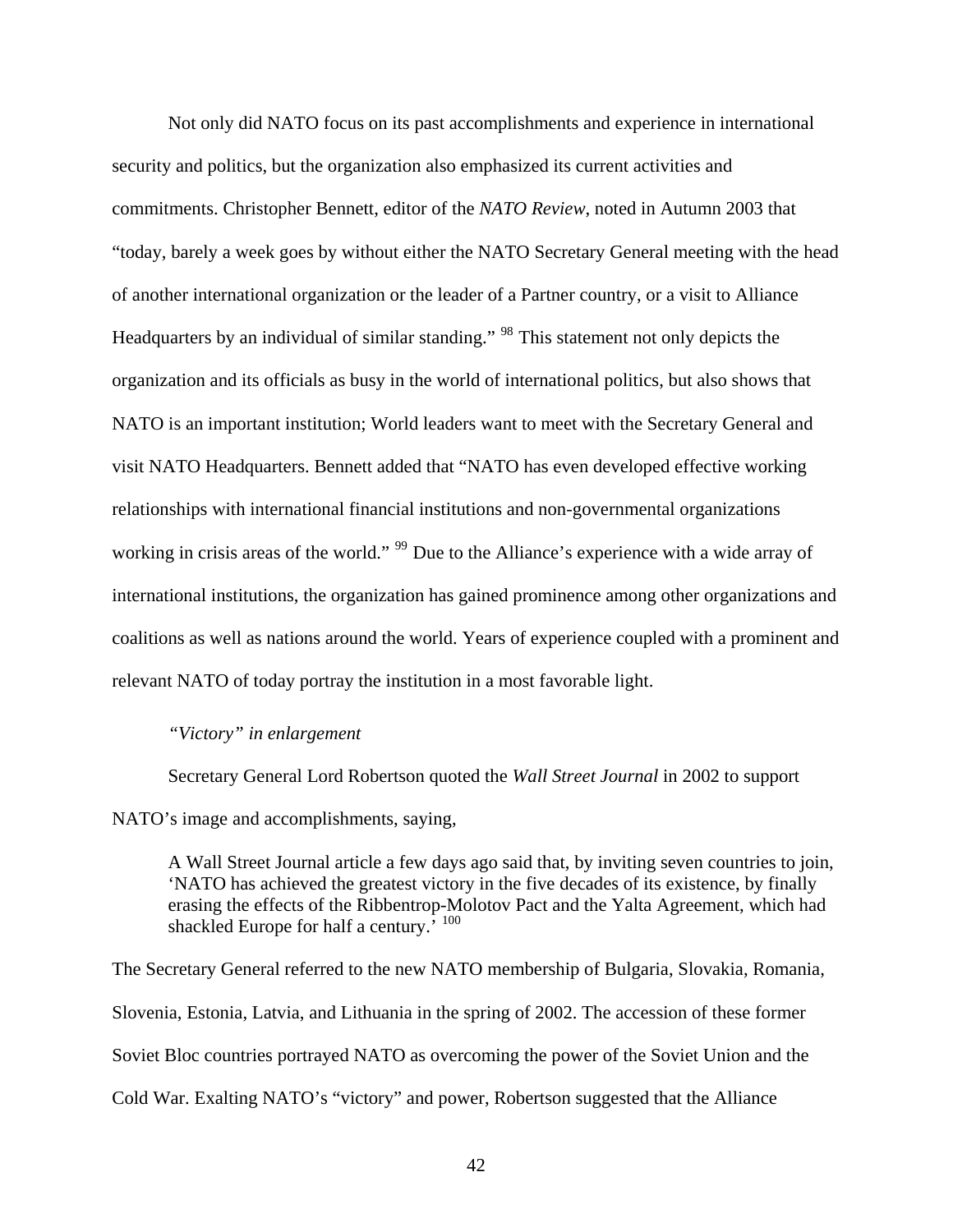achieved its initial purpose – to counterbalance the Communist Soviet Union and maintain peace and security on the European continent. Inferring that NATO outlasted the Soviet Union and Communism in Europe, Lord Robertson gave NATO a positive image.

 Yet, Lord Robertson is not the only NATO official to offer such praises. Assistant Secretary General to NATO's Political Affairs Division, Günther Altenburg, noted in the Summer 2002 issue of the *NATO Review* that through the admission of former Warsaw Pact nations into the Alliance, NATO "played a key part in overcoming Europe's division." [101](#page-116-31) He observed that the initial membership of three former Soviet nations would leave open the option for future invitations of other former Soviet states. The beginning process of enlargement supposedly led to the democratization of other former Warsaw Pact nations; NATO membership was so important as to change the political make-up of Eastern Europe. Thus, Altenburg suggested that NATO's victory in enlargement is also a victory in the democracy of the European continent.

While NATO officials praised the organization's "victory in enlargement," they also observed that the new NATO members must contribute to and add value to the organization. Lord Robertson stated in December 2002 that "any new members of NATO have to add value, both militarily and politically to the work of the Alliance. And we will only invite countries to become members if they satisfy both of these tests." <sup>[102](#page-116-32)</sup> In this statement, NATO suggested that its intent in enlargement was not to acquire former Eastern Bloc states solely to counter the Communist threat. While the new NATO members must uphold the principles of democracy, the Alliance does not mention that these acts are in competition with the former Soviet Union. In another speech, Lord Robertson observed that "once upon a time, most people in the West looked at Russia as part of the problem. No more. Today, Russia is very much part of the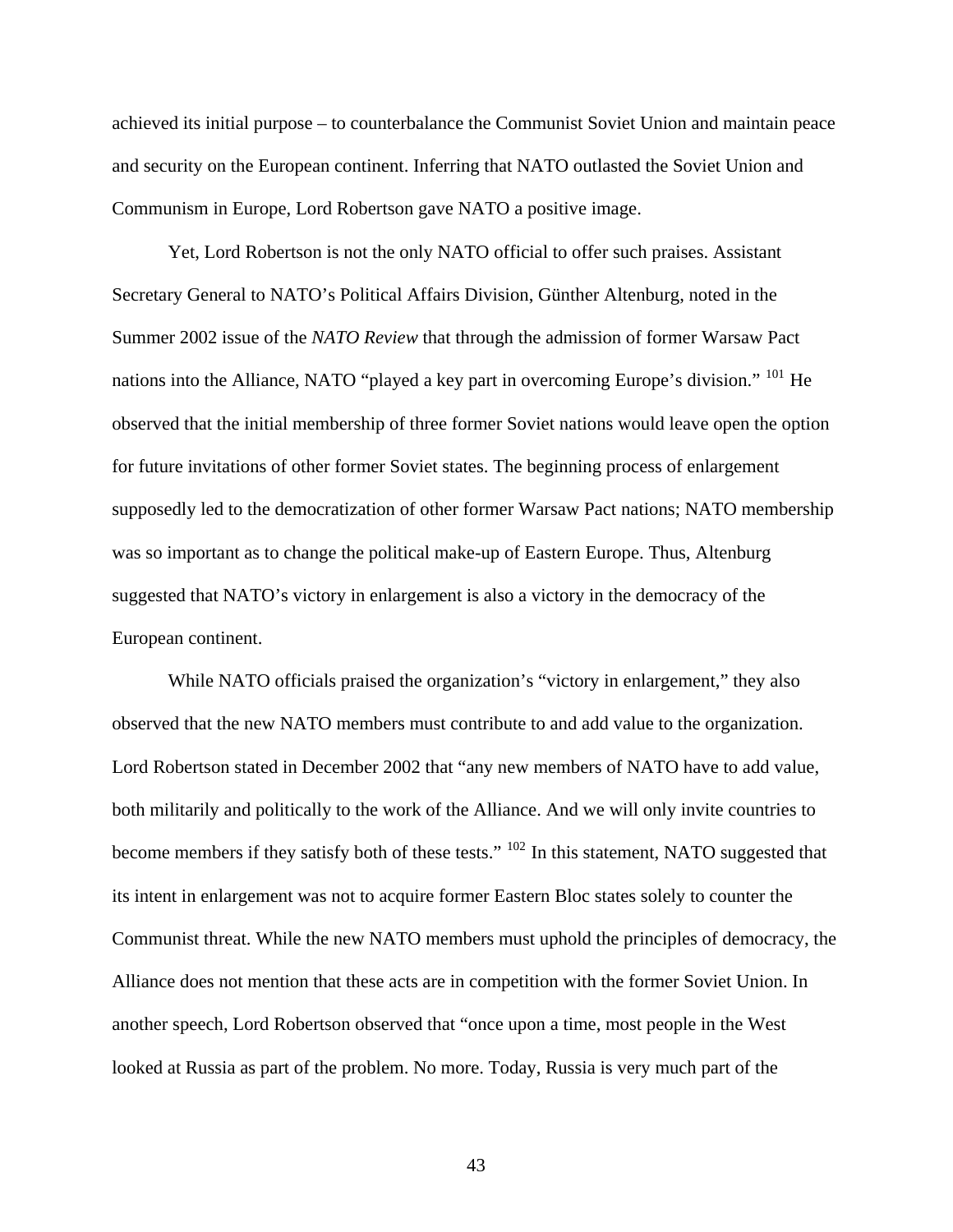solution." <sup>[103](#page-116-33)</sup> NATO's success in enlargement is a positive step for the organization in the promotion and maintenance of security, but the Alliance also wants Russia to be a part of the process. As NATO reaches out to Russia and other former Communist states, the organization portrays itself positively.

## *An integral partner for Russia*

Lord Robertson mimicked Ambassador Rizzo's image by focusing on NATO's supportive humanitarian image as well. He stated in 2002 that "few people would have guessed, in 1990, how integral a role NATO would play in [bringing Russia in from the Cold and into the European family of nations]." [104](#page-116-34) Here, Robertson concentrated on the Alliance's shift from Soviet opponent to Russian aid, being the integral force in Russia's acceptance back into the European community. Without NATO, Lord Robertson inferred that Russia could not have achieved a place in the current European community and partnership. Through his inference, NATO's image as an integral partner for Russia in the NATO-Russia Council is strengthened.

 NATO officials also mentioned the interest that other countries have in NATO partnership. *NATO Review* editor Christopher Bennett observed in Autumn 2002 that "as the Alliance continues to transform itself to meet the security challenges of the  $21<sup>st</sup>$  century and moves beyond the Euro-Atlantic area, interest in partnership with NATO grows." <sup>[105](#page-117-0)</sup> He mentioned China's interest in collaborating with the organization. By announcing the interest of other major international players in relationships with NATO, Bennett's statement shows Russia and other potential allies that the Alliance is a hot commodity in international affairs; NATO is a core political institution that can enhance a country's political, military, and/or security ambitions.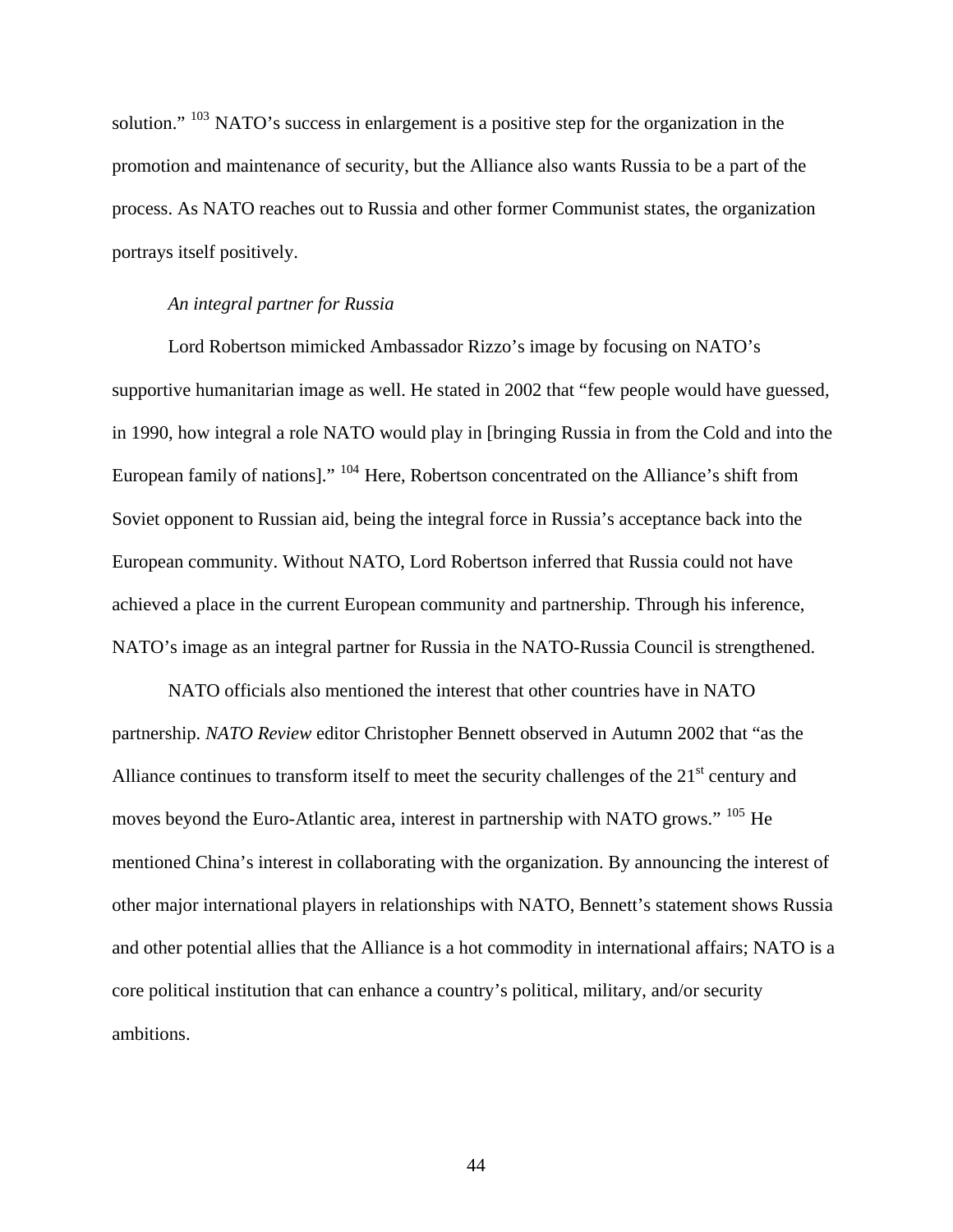## NATO vs. Russia

#### *Russia's Communist past*

NATO Secretary General Lord Robertson also focused on Russia's Communist past when delineating the organization's history and relationship with the nation. In 2002, he described Europe and the world as divided by the Cold War "into two massive armed camps: one threatening to export its repressive model through intrigue or violence; the other a group of democracies determined to protect their security and their values." [106](#page-117-1) Although Robertson discussed the fallen Soviet Union, his remark still referred to the current Russia. His words painted the former Soviet Union as an evil and threatening opponent to the Alliance. While he associated Russia with a negative connotation, his remark painted NATO in a positive light. Robertson grouped NATO with nations striving to protect democracy and international security, those who were against the Soviet Union. Such speech may improve NATO's image toward its allies and member states, but may also hinder its relationship with the current Russian Federation. The Soviet Union may be in Russia's past, but the nation is trying to make its way as a new democracy.

 Lord Robertson was not the only NATO official to bring up Russia's Communist past. Günther Altenburg also referred to NATO's relations with the former Soviet nation. In his 2002 *NATO Review* article, Altenburg described the hesitance and suspicion of NATO members toward the recently fallen Soviet Union. He stated that "when the Cold War ended – not without considerable intra-Alliance squabbles over the question of whether Mikhail Gorbachev was a genuine reformer – the Alliance could look back with a sense of achievement."  $107$  Altenburg suggested that although NATO members questioned the reformation of Gorbachev and the former Soviet Union, the Alliance was strong enough and confident enough to engage in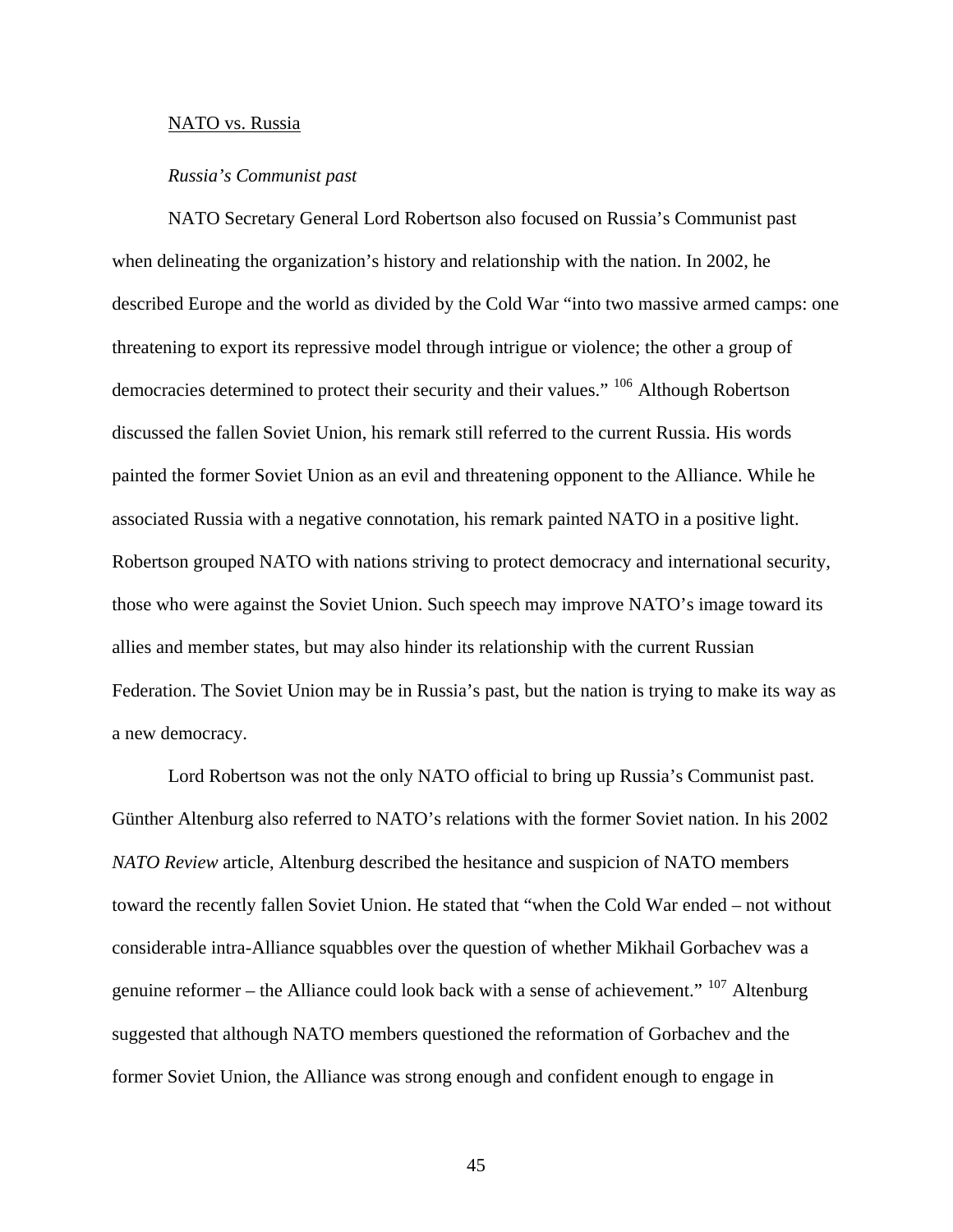relations with the nation. As he correlates Russia with suspicion, he also associates NATO with integrity and trust.

#### *NATO alienating Russia*

While NATO marked the creation of the NATO-Russia Council in 2002 as a big step in its relations and dealings with Russia, the organization sometimes characterized the nation in an alienating fashion. Lord Robertson stated that the advancement in NATO-Russia relations "proved that Russia is now ready to take her place as a fully, equal and trusting partner in Euro-Atlantic security." [108](#page-117-3) His tone suggested that NATO engaged in unequal partnerships with Russia, such as the Permanent Joint Council, because Russia was not ready or not worthy to gain the organization's trust in security procedures and initiatives. While the NRC grants Russia equal representation and equal decision-making in its actions, this comment alienates the country as an "other" that still needs to prove its worth and reliability in a turbulent era in international security.

 NATO also alienated Russia by criticizing and questioning the nation's policy on certain humanitarian and possibly destabilizing circumstances in former Soviet territory. Paul Fritch stated that the "Allies continue to voice concerns about the prolonged crisis in Chechnya – its humanitarian consequences, its potential to destabilize neighboring states, and certain aspects of Russian policy toward the breakaway republic." <sup>[109](#page-117-4)</sup> By calling attention to Russian policy and actions toward the former Russian province, NATO may have alienated the nation and/or hindered decision-making and participation in joint security ventures.

# *NATO protecting democracy and international security*

While some of NATO's dialogue about Russia portrayed the nation in a less than favorable fashion, the organization continued to focus on its own accomplishments in protecting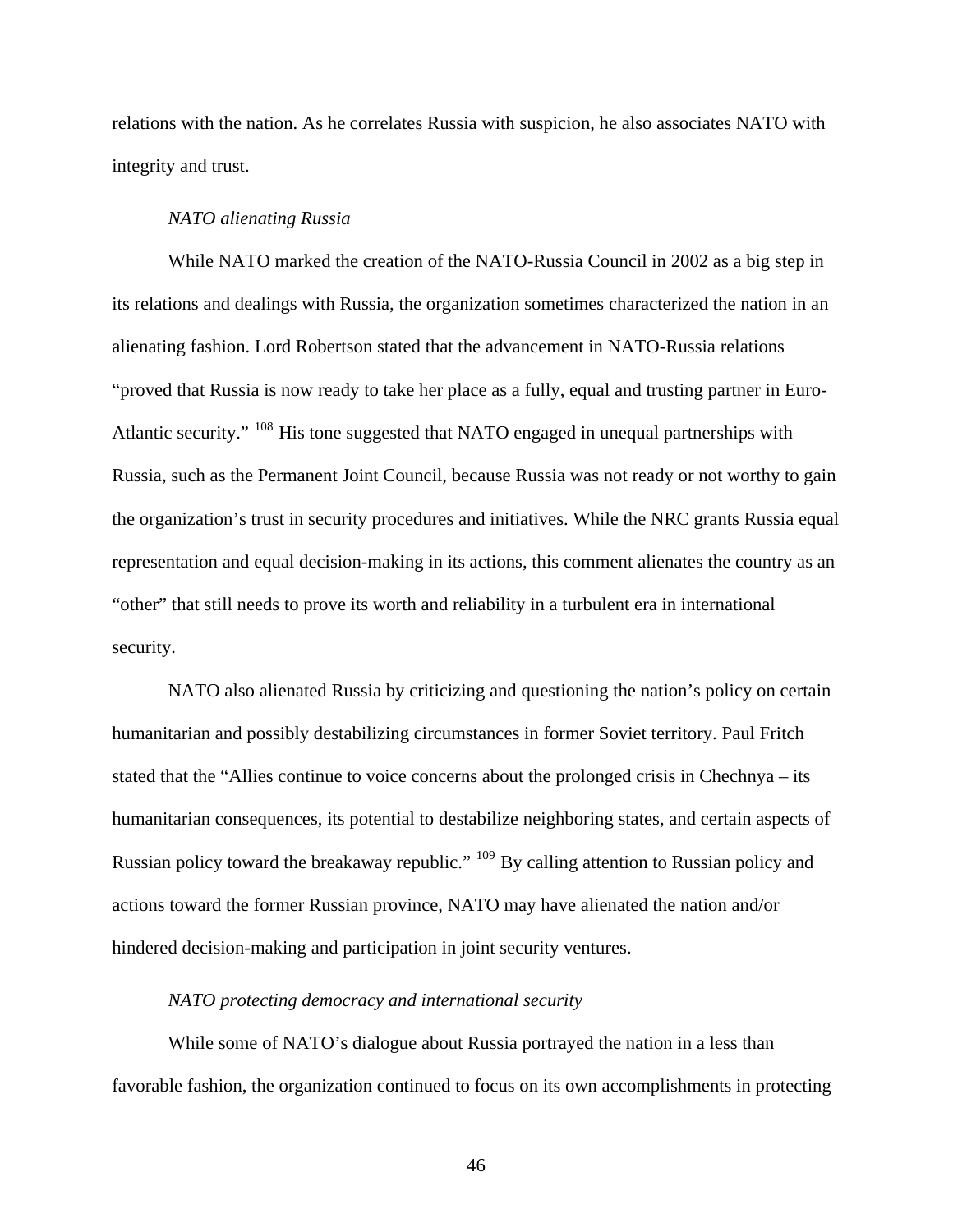democracy and international security. *NATO Review* editor Christopher Bennett observed that in the area of practical cooperation, "NATO has forged increasingly effective partnerships with other international institutions in the interest of eventually achieving self-sustaining peace processes." [110](#page-117-5) While the Alliance maintained a relationship with the progressing former Soviet Union, the organization also reached out to other nations, organizations, and strategic partners to maintain peace in the transatlantic region and abroad. Bennett suggested that NATO continued to live up to its founding ideals of protecting democracy and international security.

## *Demeaning Russia's concerns about NATO enlargement*

In addition to NATO's focus on Russia's Soviet past, the organization also demeaned the nation's concerns about enlargement. Lord Robertson commented that "only completely paranoid people in Russia could seriously argue today that NATO enlargement is about 'encircling' Russia." [111](#page-117-6) His remark gave the organization an image of authority over Russia, as knowing better than the non-member nation. NATO's elitist language presented the organization as an authority figure, while attempting to portray Russia as paranoid, ridiculous, and lesser. Although NATO may succeed in its image as an authority figure, the demeaning of its Russian partner jeopardizes the organization's relationship as well as diminishes its own image and reputation.

 Other NATO officials demeaned Russian concerns about the organization's enlargement and also advised the nation on how to maintain their relationship with the Alliance. Dmitri Trenin, writer and deputy director of the Carnegie Moscow Center, wrote in the Spring 2002 issue of the *NATO Review* that

Russia has neither the power nor the influence to block NATO membership for other European countries. Moreover, should it try to do so, it would most certainly fail. And the more it tried, the more counterproductive such a policy would likely be. <sup>[112](#page-117-7)</sup>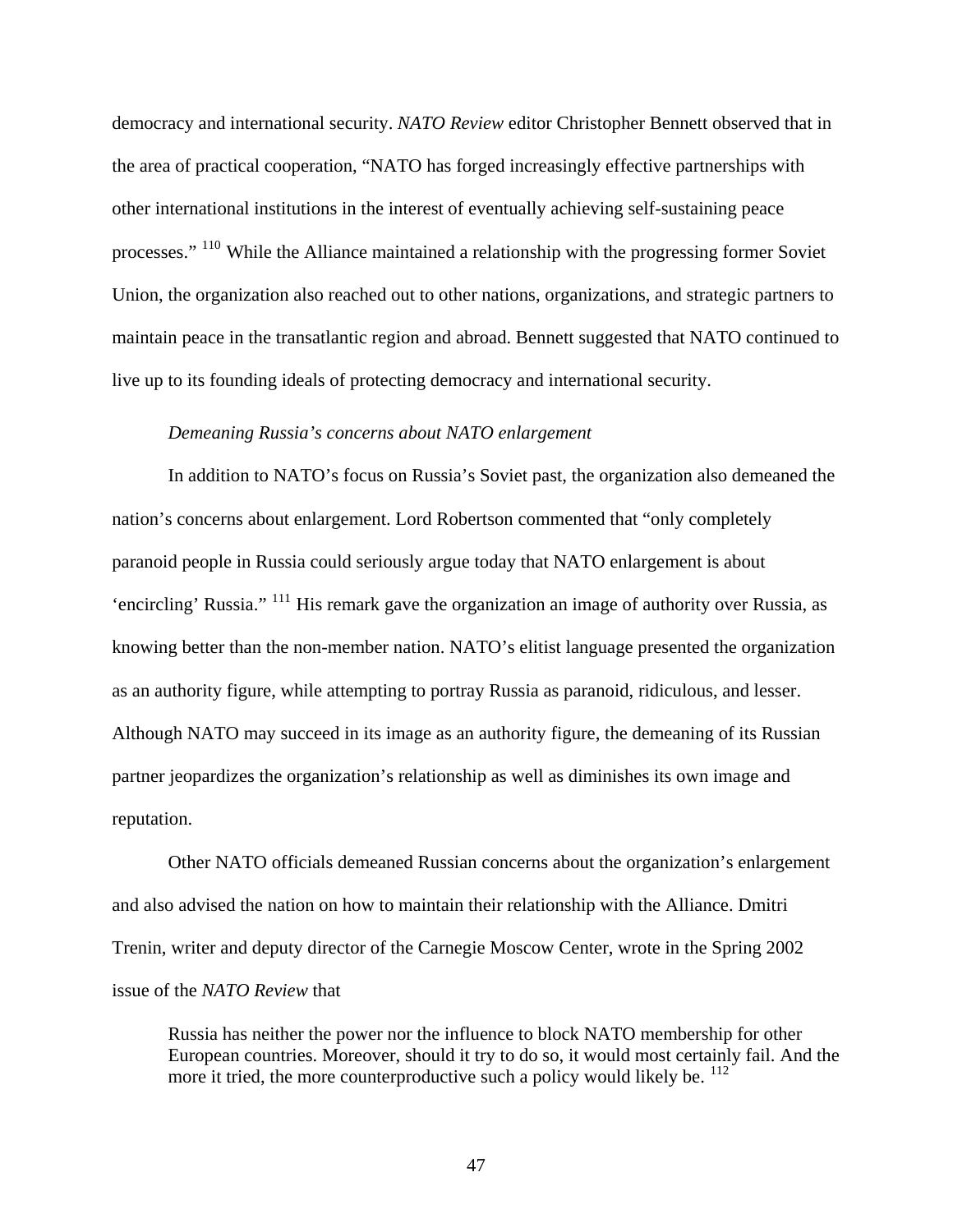Trenin implied that Russia's concerns or objections to NATO enlargement do not matter and will not affect NATO decisions. He stated that any opposition to NATO enlargement on Russia's behalf would fail, indicating that the only way to a successful NATO-Russia relationship is through compliance with NATO policy and decisions. Trenin also wrote that the bulk of the Russian political establishment resented NATO's "eastern march" because "it eats away at their self-esteem and the traditional notion of Russia as a great power." <sup>[113](#page-117-8)</sup> He associated Russia's concerns and opposition to that of an inferiority complex. He implied that Russia craves the power and stature it once had as the Soviet Union and that the nation does not want the Allied powers (i.e. NATO) to add former Soviet states to their membership.

## NATO's Public Diplomacy

## *NATO's commitment to positive communication*

All images of NATO reflect the organization's public diplomacy and the Public Diplomacy Division (PDD). Simon Walker, Director of Corporate Communication at Reuters and the keynote speaker at a 2003 NATO public diplomacy workshop asserted that "in [today's] environment, no organization can afford to be bad at communicating…public institutions exist only by public consent and you need to take with you the hearts and minds of the people who consent to your existence." [114](#page-117-9) Walker's remark and the Alliance's public diplomacy workshop emphasized NATO's commitment to positive communication, not only with governments, but also with other foreign publics. The creation of the NATO Public Diplomacy Division also shows the Alliance's commitment to positive communication, especially concerning the NATO-Russia Council. The *NATO Update* states that the PDD "was created this year [2003], as part of an effort by the Alliance to strengthen its public diplomacy and better communicate the current transformation of NATO." [115](#page-117-10) The recent creation of the PDD proves that NATO not only wants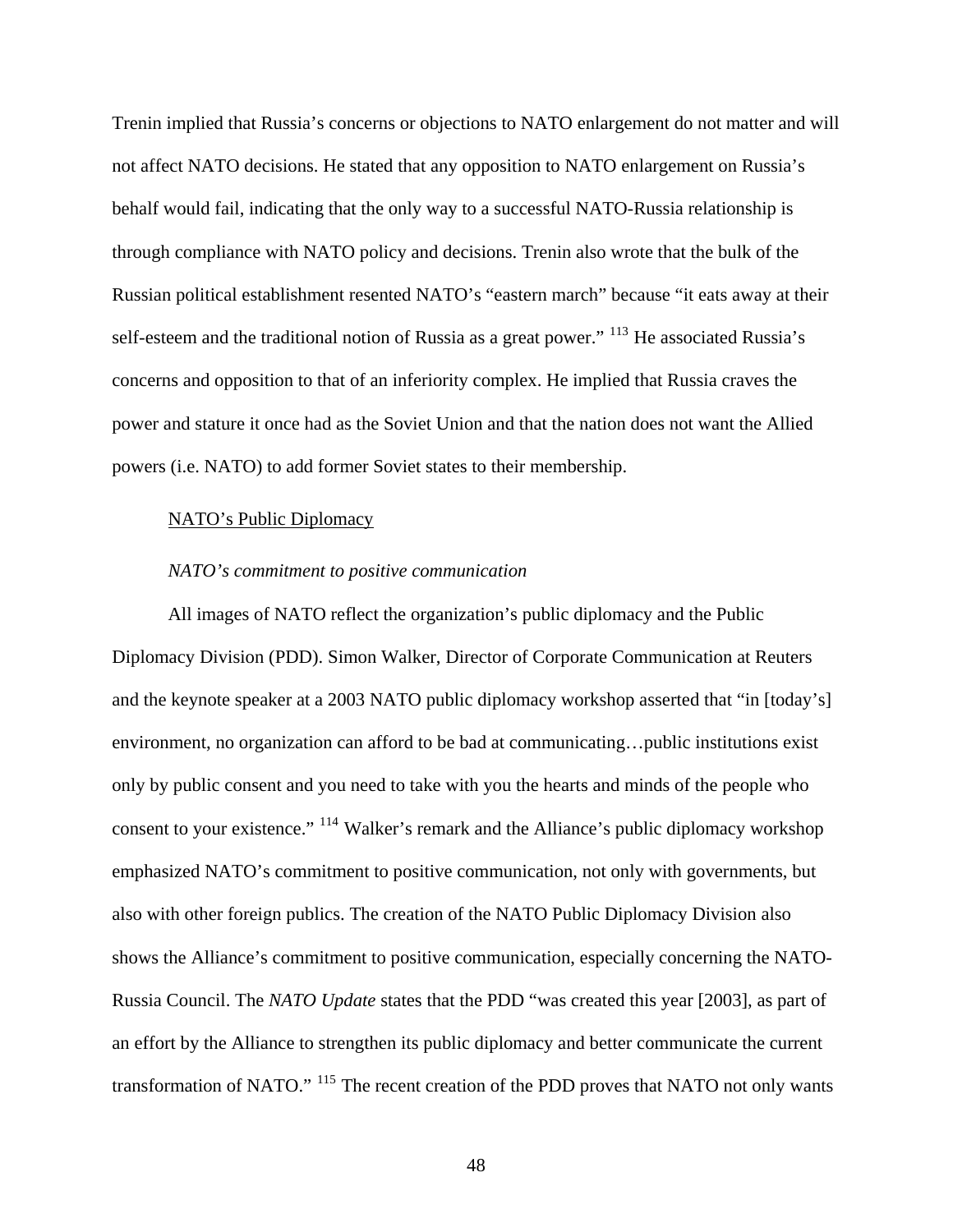to improve its communication with others, but also that the Alliance wants to convey a better and proactive image to the international community.

 In specific relation to the NATO-Russia Council, the Alliance's positive communication involves engaging Russian personnel. James M. Goldgeier stated in 2002 that "new Russian personnel with both instructions and the ability to engage constructively with their counterparts will be important for ensuring that the new NATO-Russia body is more effective than its predecessor." [116](#page-117-11) Here, Goldgeier suggested that Russian members of the NRC be more involved and implied that their NATO counterparts must be willing to openly engage them. Only through positive engagement can the newly-formed NATO-Russia Council surpass the failed communication efforts of the Permanent Joint Council.

#### *Need for a new NATO image*

The need for a new image and new public diplomacy skills was reiterated by then-

Secretary General Lord Robertson. He observed that

40 years of antagonism is a long time indeed. These years have shaped perceptions of each other that are very difficult to shed. And so, even after the Cold War had ended, we remained prisoners of these old images.  $^{117}$  $^{117}$  $^{117}$ 

NATO's image of aggressor and opponent during the Cold War was difficult to change, so the creation of a specific public diplomacy department was needed. Robertson acknowledged the organization's image as Russian opponent. The end of the Cold War and the establishment of the NATO-Russia Council with a new NATO-Russia relationship called for the portrayal and emphasis of NATO in a new light.

 The 2003 Head of the NATO Countries Relations Section in the Public Diplomacy Division, Stefanie Babst, fully defined the organization's public diplomacy policy. She stated that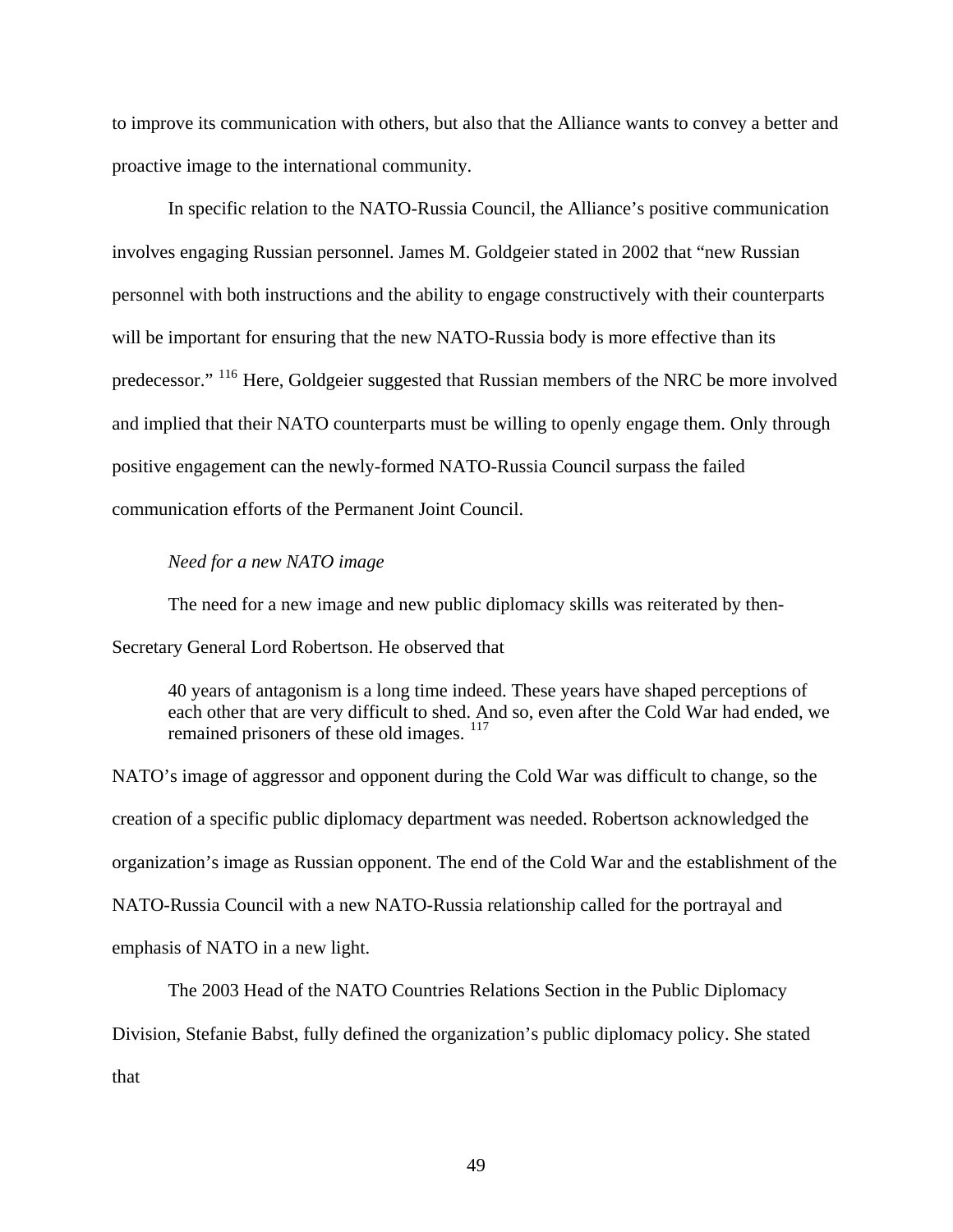NATO's Public Diplomacy policy is very much threefold. It's first of all about informing the public about the Alliance's broad agenda, and secondly about communicating with different opinion-formers in our countries. And it's certainly about promoting NATO vis- $\hat{a}$ -vis the outside world.  $^{118}$  $^{118}$  $^{118}$ 

While promoting a positive NATO image, the organization's public diplomacy policy intends to announce its agenda to various publics, including governments, "opinion-formers," and the outside world. The establishment of NATO's PDD and the rejuvenation of its relationship with Russia through the NATO-Russia Council created the need for better communication and an improved image for the Alliance.

 James M. Goldgeier also discussed NATO's need for a new image, but in reference to NATO enlargement and the maintenance of international security. He observed that "if 2002 brings both an enhanced relationship with Russia as well as a big increase in members, then the future role of the Alliance may be profoundly affected." [119](#page-117-14) With a new role in international security and politics comes the need for a new image. The Alliance already demonstrated a shift from Soviet opponent to Russian partner since the collapse of the Soviet Union. With the acquisition of numerous former Eastern Bloc countries and a new partnership with Russia in the NATO-Russia Council, the Alliance's Communist threat and concerns have diminished. Goldgeier advised NATO to "engage in any real soul-searching about what role members expect NATO to play in the coming years as an alliance in responding to existing and future threats."<sup>[120](#page-117-15)</sup> Terrorism and other concerns may now shape the new role and new image that NATO must project in the global arena. Through open engagement with Russia, new NATO members, and other strategic partners, the Alliance may develop a new image as an organization committed to its relationships and determined to maintain stability and security around the world.

 Secretary General Lord Robertson reinforced this stance toward NATO's role and image. In a 2003 *NATO Review* article, he asserted that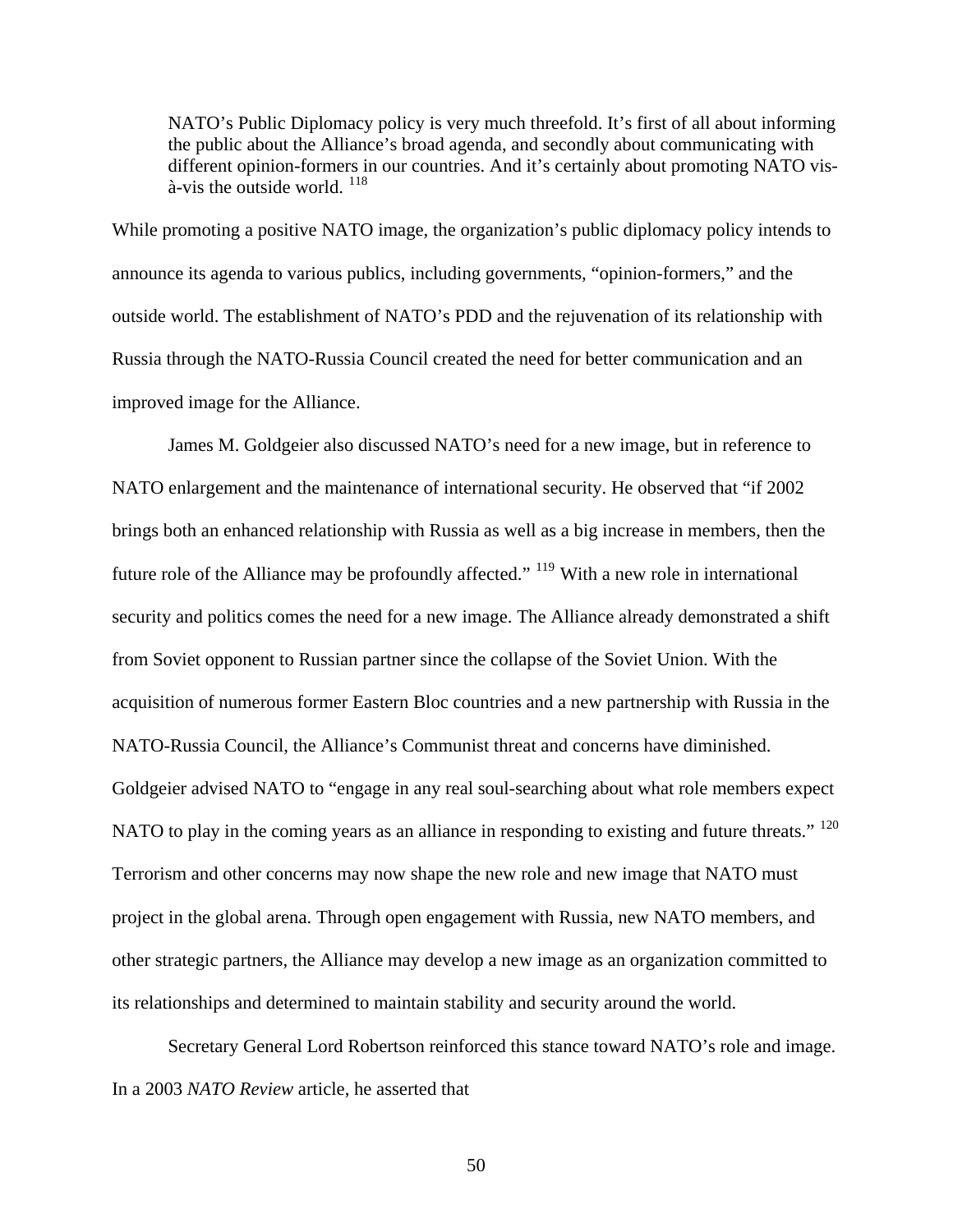we [NATO] need to redouble efforts to bring the wider public along. One of the characteristics of this new security environment is that our security policies — and our institutions — are changing faster than the perceptions of our publics. As a result, the task of explaining what NATO is and what it is doing is becoming ever more demanding. We must therefore exercise additional effort to ensure that public understanding of the new NATO remains widespread, strong and supportive.<sup>[121](#page-117-16)</sup>

As Goldgeier focused on the need for a new NATO image, Lord Robertson emphasized the realities of NATO's image. He recognized that NATO's public diplomacy efforts were not keeping up with the perceptions of the public. NATO's Public Diplomacy Division needed to put forth additional effort to project the organization's new role and image through the NATO-Russia Council.

## **NATO's Image from 2004-2005**

## NATO's Public Diplomacy

## *Transparency*

At the June 2004 Istanbul Summit, Stefanie Babst from NATO's Public Diplomacy Division showed how the organization reached out to the public, demonstrating the Alliance's capabilities in reaching out to target audiences and creating positive self images. She stated that NATO's public diplomacy campaign was to "[make] the Summit as transparent to the overall public, reaching out to the public and explaining to the public…what actually will be achieved at the Summit and what are the results of the Summit."[122](#page-117-17) While Babst specifically talks about NATO's Istanbul Summit, the public diplomacy campaign used is representative of the lengths the Alliance will go in order to create and maintain a positive image with a target audience. The use of transparency through "reaching out" and "explaining" shows NATO's commitment to positive communication with target audiences.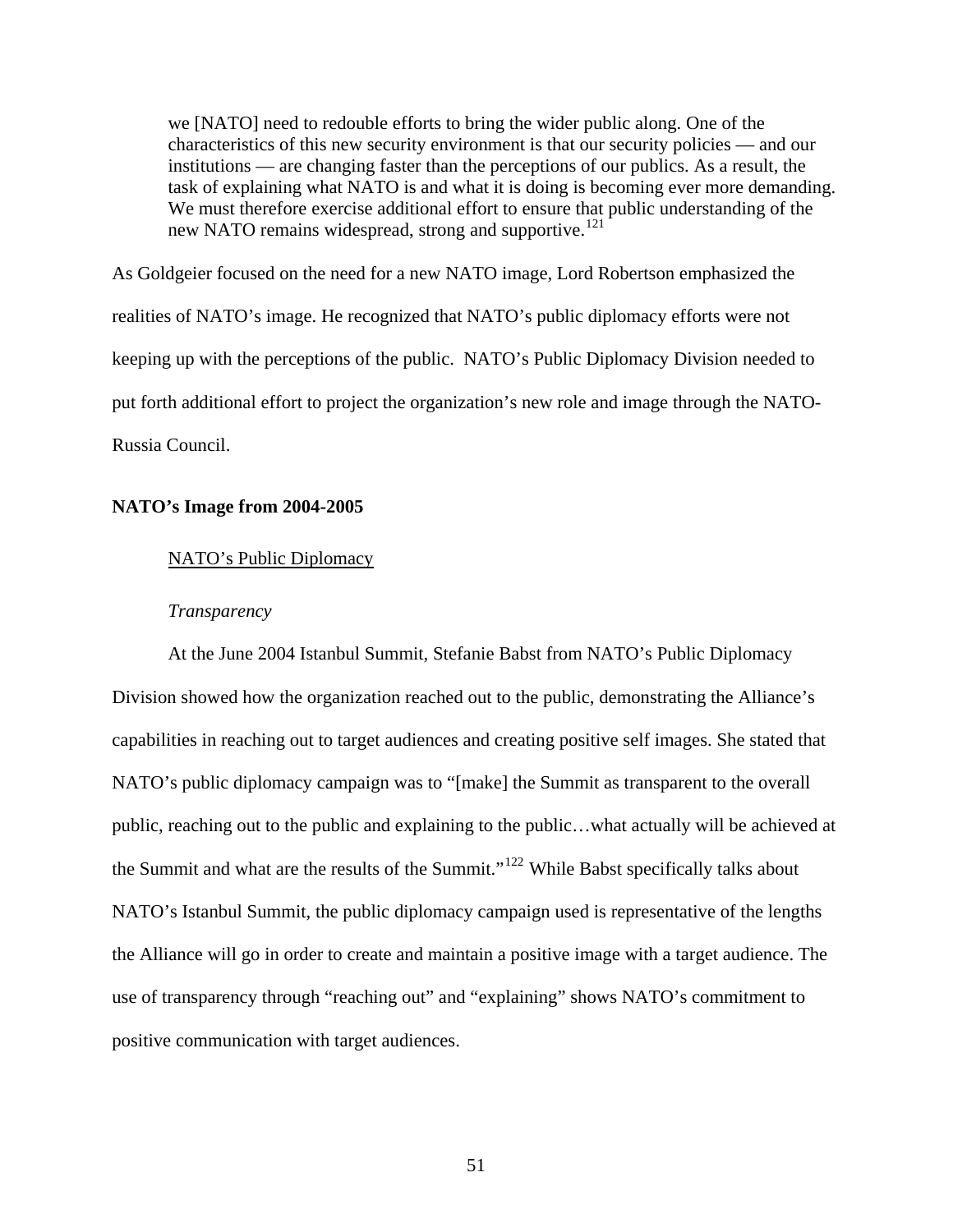Babst also focused on public diplomacy and NATO's importance at the Istanbul Summit. She asserted that for a political event such as a Summit, reaching out to young people was important as well as "[demonstrating] that NATO's important, NATO matters, and their encouragement, and their involvement in NATO matters is welcome, is wanted."<sup>[123](#page-117-18)</sup> By involving a specific target audience such as young people, NATO may emphasize a positive image on them and portray itself as a relevant and important organization in international politics. While this example involves young people at the Istanbul Summit, the Public Diplomacy Division's strategy may be used in other situations and toward other target audiences, such as the Russian Federation and its people in order to foster a positive relationship.

## *Long-term relationship with Russian public*

In October 2004, NATO Information Office (NIO) Director Isabelle Francois also discussed elements of NATO's public diplomacy strategy. She observed that the Office had already established a good reputation in Russia, but that NATO's image in and relationship with Russia is a long-term investment. Francois stated that

as [the NIO] relates to changing NATO's image in Russia, I guess this is a long-term investment, and I'm sure that responding to the skeptics will continue to be a challenge, and I suspect things will not change overnight. The same thing applies to skeptics on the NATO side about this relationship.<sup>[124](#page-117-19)</sup>

She related the NATO Information Office's work in Russia to an arduous marathon. Francois' description of the NIO and NATO's relationship with Russia portrays NATO's public diplomacy strategy as developing a positive image and relationship over a long period of time. The Alliance is dedicated to a partnership with Russia and is committed to explaining NATO to the Russian people. Such a relationship and commitment demonstrates the organization's transparency.

 Francois continued her discussion of public diplomacy strategies in the NIO. She observed that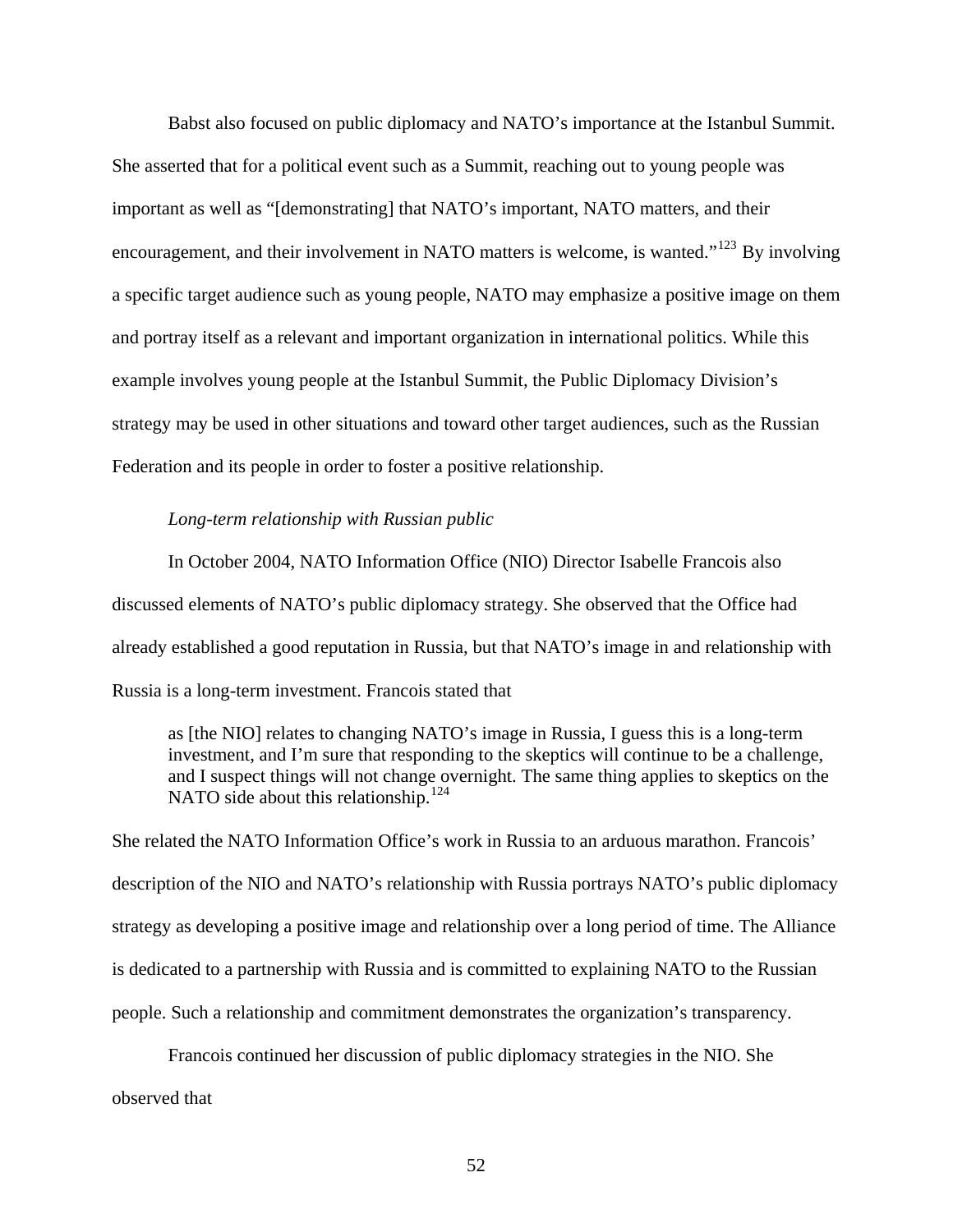in terms of public diplomacy, I think it is very important that we tackle together some sort of information strategy whereby we develop these messages together and whereby we address some of the less positive rhetoric, public rhetoric that we often see in the press, and I think that we can look for opportunities as we prepare for the foreign ministerial in December.<sup>[125](#page-117-20)</sup>

Here, she discussed the NATO Information Office's involvement with its Russian colleagues to address positive and negative images of NATO among the Russian people. By working with the Russians, NATO demonstrates an open relationship with its Strategic Partners. Also, the NIO's recognition and explanation of negative and "less positive" rhetoric regarding NATO may improve the organization's image and relationship with Russia by opening dialogue and enhancing transparency.

 Francois concluded her October 2004 interview by discussing areas for NATO-Russia improvement. She stated that

beyond the phase of setting up the NRC, I think it is now time for us to look into more operational co-operation…that, ultimately, through this practical co-operation and this open dialogue, we will be able to develop, over time, shared values. This will be the bedrock of this solid relationship.<sup>[126](#page-117-21)</sup>

Not only do both parties need open dialogue, but they also need to physically work together in a constructive manner on operational endeavors. Francois named this area as the only one in need of improvement. According to her, dialogue is not enough without operational cooperation. By encompassing open dialogue, dissemination and explanation of NATO images, and working together in operational cooperation, NATO and Russia may work toward a better partnership and NATO may have an improved image in the nation.

# *Relationships with other publics*

NATO may improve its public diplomacy strategies through its relationships with other publics, such as with Georgia. In November 2005, Secretary General Jaap de Hoop Scheffer met with Georgian Prime Minister Zurab Noghaideli to discuss their new relationship. Scheffer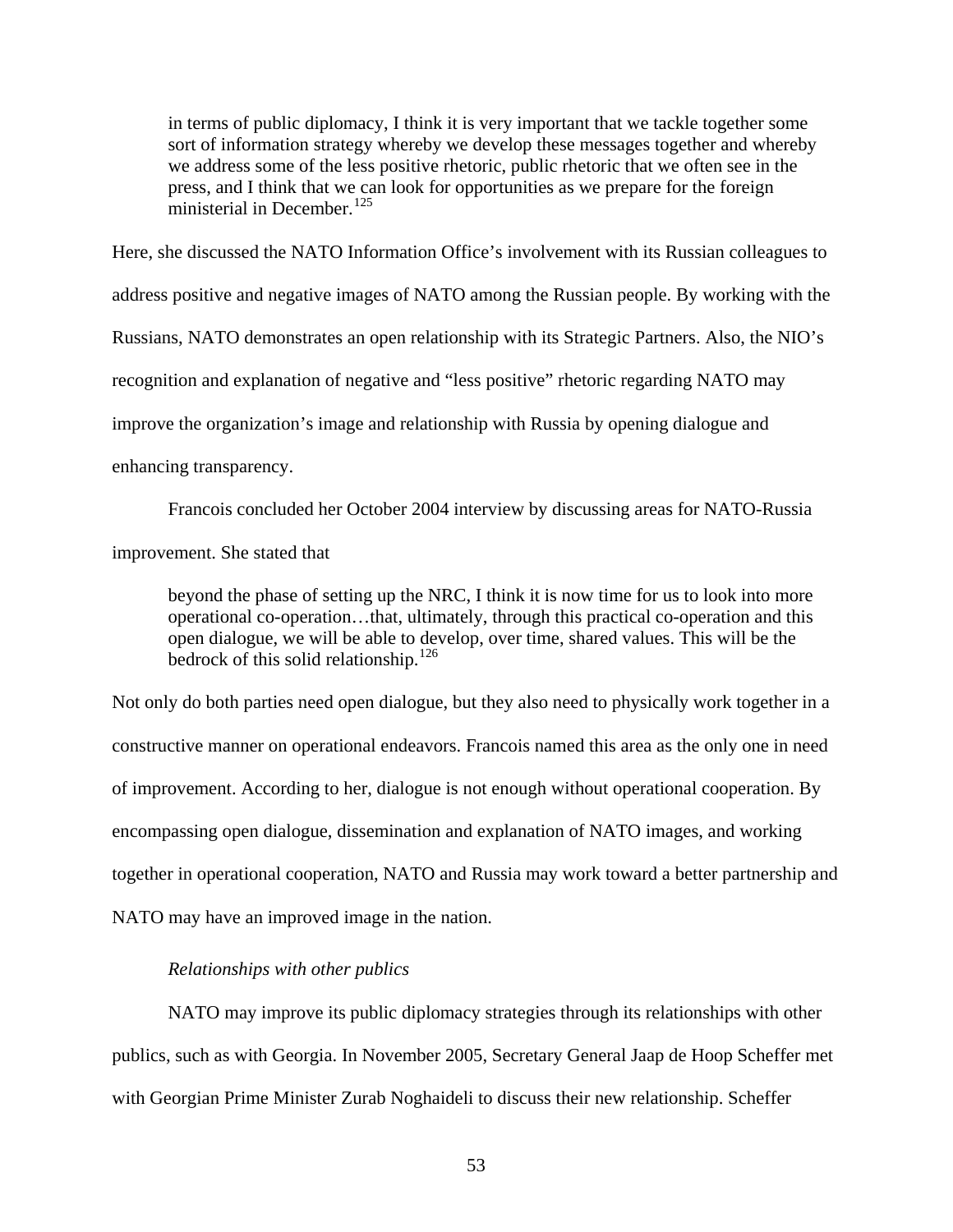observed that "needless to say that NATO will support Georgia wherever it needs assistance in implementing those difficult reforms. And we realize there is still a long way to go. But NATO is there, ready to assist." $127$  Here, Scheffer refers to Georgia's participation in International Security Assistance Force (ISAF) and NATO Kosovo Force (KFOR) security reforms. NATO's support and availability to help Georgia shows that the organization is committed to all of its relationships, which may demonstrate to Russia a positive NATO image.

 Prime Minister Noghaideli also commented on NATO's support and welcoming relationship. He observed that "the door for NATO is open for us [Georgia]. And that's a most important thing. And it was also being mentioned that no other country should be allowed to veto Georgia's NATO aspirations. And that's another very important thing for us."<sup>[128](#page-117-23)</sup> Noghaideli emphasized the importance of NATO's open relationship and "open door" with Georgia. He also commented that no other country should be allowed to veto Georgia's aspirations to NATO enlargement. Such comments portray NATO as a powerful and important organization of which to be a part. The public diplomacy strategy used here demonstrates the Alliance's relevance and importance in international politics. Developing a positive relationship with NATO may be seen as a secure way to enter into European and transatlantic politics as well as maintain stability.

 By developing relationships with non-member nations, NATO avoids the need to sell the organization as a brand; the Alliance's relationships create and foster a positive image for the organization. In a press conference following the December 2005 meeting of the NATO-Ukraine Commission, Secretary General Jaap de Hoop Scheffer asserted that "my job is not to sell NATO. NATO doesn't need to be sold. Our job is to explain NATO."<sup>[129](#page-117-24)</sup> The Alliance's relationship with the Ukraine in the NATO-Ukraine Commission allows NATO to explain its purpose in current international politics as well as portray a supportive and proactive image to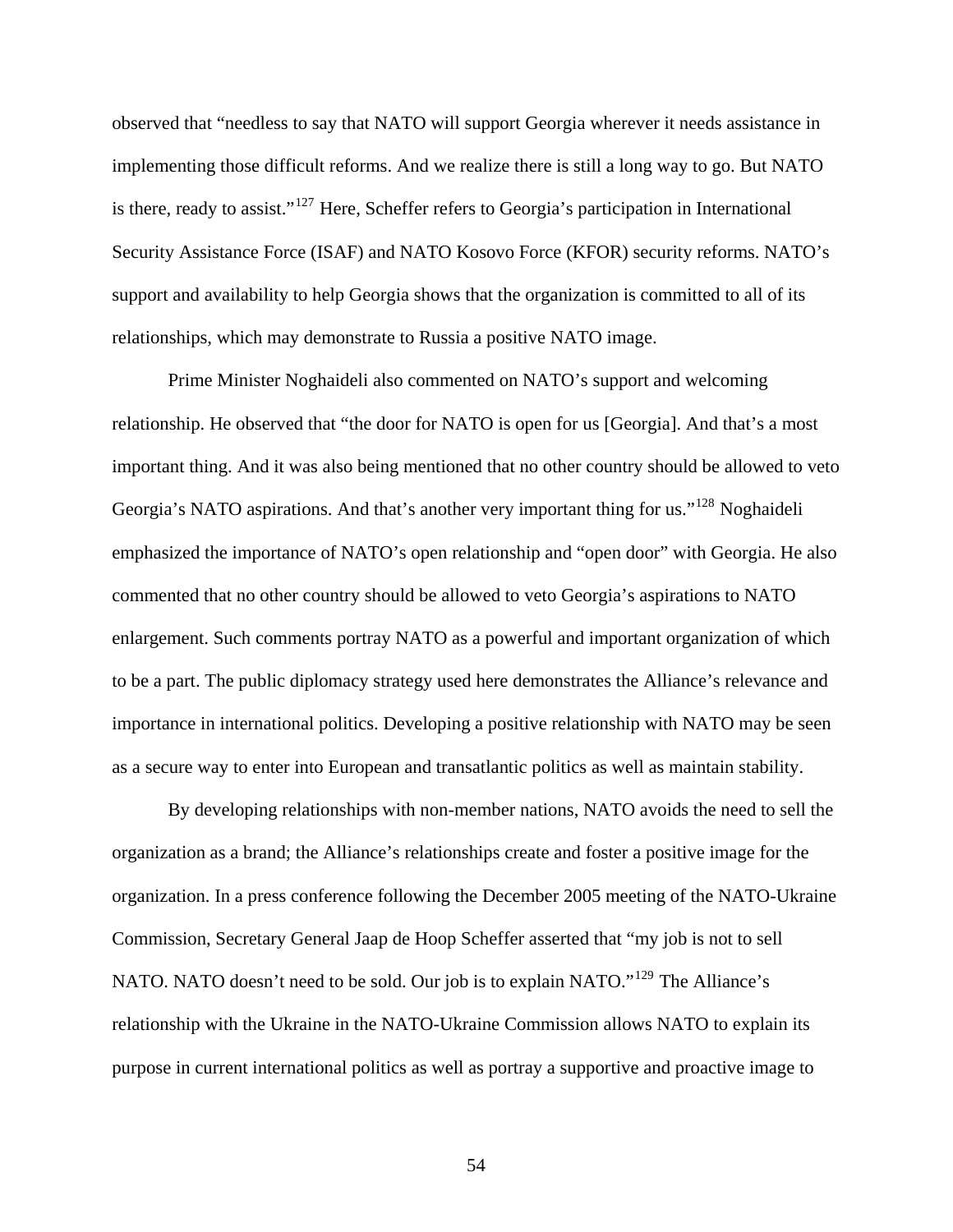the Ukrainian people. The Alliance participates in similar endeavors in the NATO Information Office in Moscow, in order to explain its role and image to Russian publics.

#### Positive NATO Image

#### *NATO's abilities*

Through NATO's relationships with other countries and non-member states, the organization may be able to project a positive image of itself to its target audiences, specifically Russia. One focus of the positive NATO image is NATO's abilities. In October 2004, Secretary General Scheffer spoke at the Clingendael Institute to delineate NATO's role as a global organization. After recalling NATO's involvement in a series of international events which surpassed its transatlantic boundaries, he observed

Why am I recalling these steps? Three reasons. First they show that NATO's out-of-area evolution happened out of necessity. Second, in taking on these new missions, NATO demonstrated an ability to adapt to entirely new challenges. Third, and perhaps most importantly, the Alliance also demonstrated the stamina to engage for the long term, and – as in the case of Kosovo – to take the heat for controversial decisions.<sup>[130](#page-117-25)</sup>

Scheffer's speech related NATO as a powerful and adaptable organization with long term staying power. NATO's established place as an international political organization has given it experience to adapt to new situations and challenges. Scheffer even claims that the Alliance is able to "take the heat" for controversial situations among other international players. By delineating NATO's abilities in the international political arena, Scheffer paints the organization in a positive and powerful light.

 While highlighting NATO's abilities, Scheffer also stated that NATO's involvement in international affairs should be as part of a comprehensive response, not as a world policeman. He asserted in his speech at the Clingendael Institute that "it is evident to me that NATO must be part of that [comprehensive] response – not as a 'gendarme du monde,' however, but as one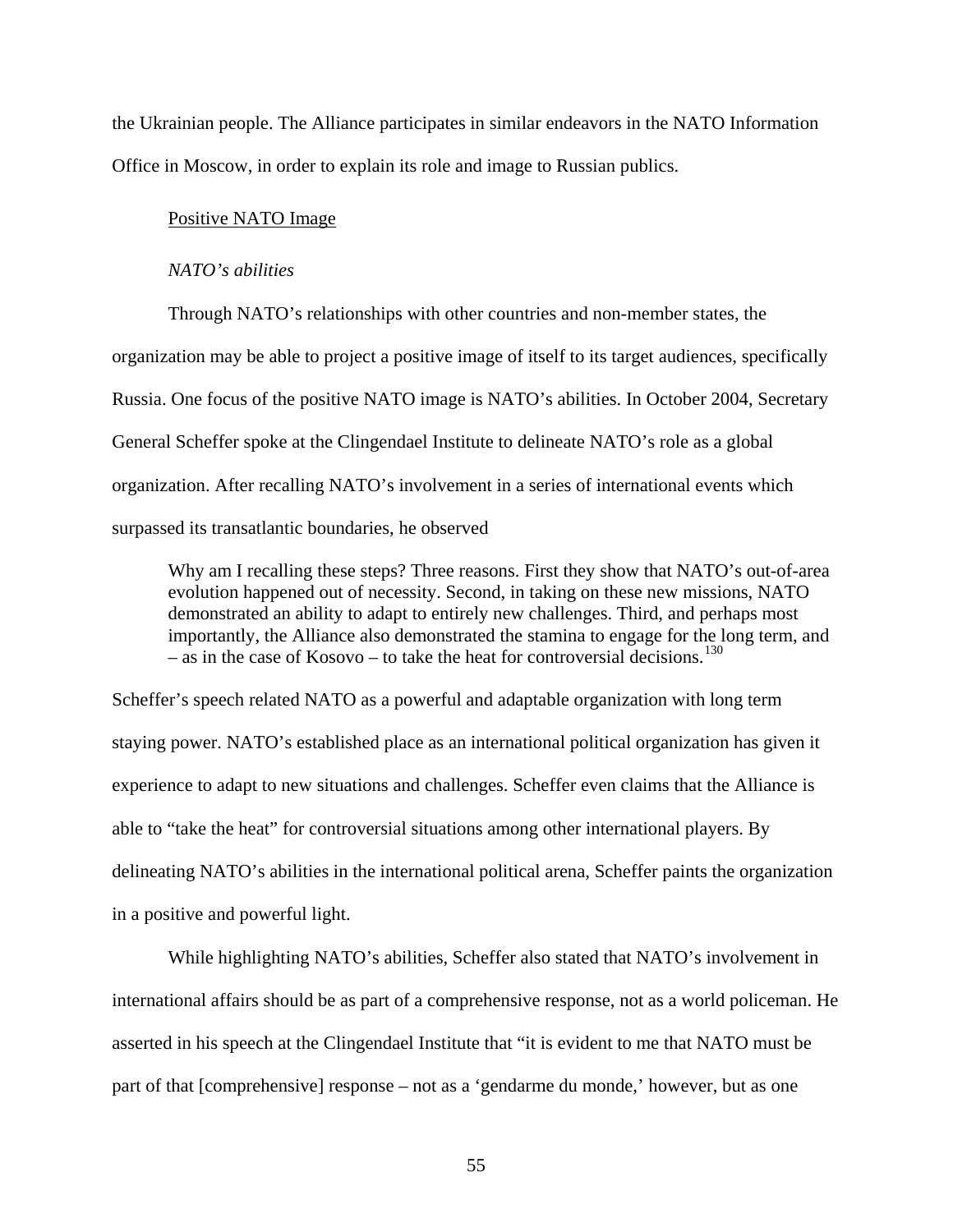important element of a much broader international approach."[131](#page-117-26) While NATO has the ability to maintain transatlantic security, support fledgling nations, etc, Scheffer affirmed that this ability is only part of a comprehensive response from other nations and international organizations. NATO is not, as Scheffer stated, a "gendarme du monde" or world policeman. The Alliance's abilities are only part of a collective effort along with other nations and organizations.

 In specific regard to the NATO-Russia relationship, Secretary General Jaap de Hoop Scheffer has been able to give examples of NATO's abilities. At a news conference following the September 2005 working luncheon of the NATO-Russia Council, Scheffer observed that

you remember when the Russian sailors were trapped in their submersible, NATO countries came to help…and many other exercises we're having in many different fields, had found a very practical example here when the United Kingdom and others, came to the assistance of the Russians. So we have that to build on.<sup>[132](#page-117-27)</sup>

Here, Scheffer referred to the August 2005 rescue of seven Russian sailors and their submarine by the United Kingdom Royal Navy. Weeks before the rescue, NATO conducted an extensive two-week submarine rescue exercise; after the Russian rescue, NATO developed several other submarine rescue initiatives and a NATO Submarine Rescue System. NATO exercises and capabilities may help strengthen the NATO-Russia relationship as well as improve the Alliance's image by saving lives.

# *NATO as a reward or incentive*

NATO also emphasizes itself as a reward or incentive to those countries who seek membership and/or partnership with the Alliance. Officials such as Secretary General Scheffer project the image of NATO as a core institution, of which any nation would want to be a member. He stated at the April 2004 Ceremonial Session of the North Atlantic Council that

The [seven] new [NATO] members can rightly claim that membership in NATO is a reward for all their hard work in preparing for accession. That should be a powerful incentive to those other nations who share the same values, and the same ambitions, and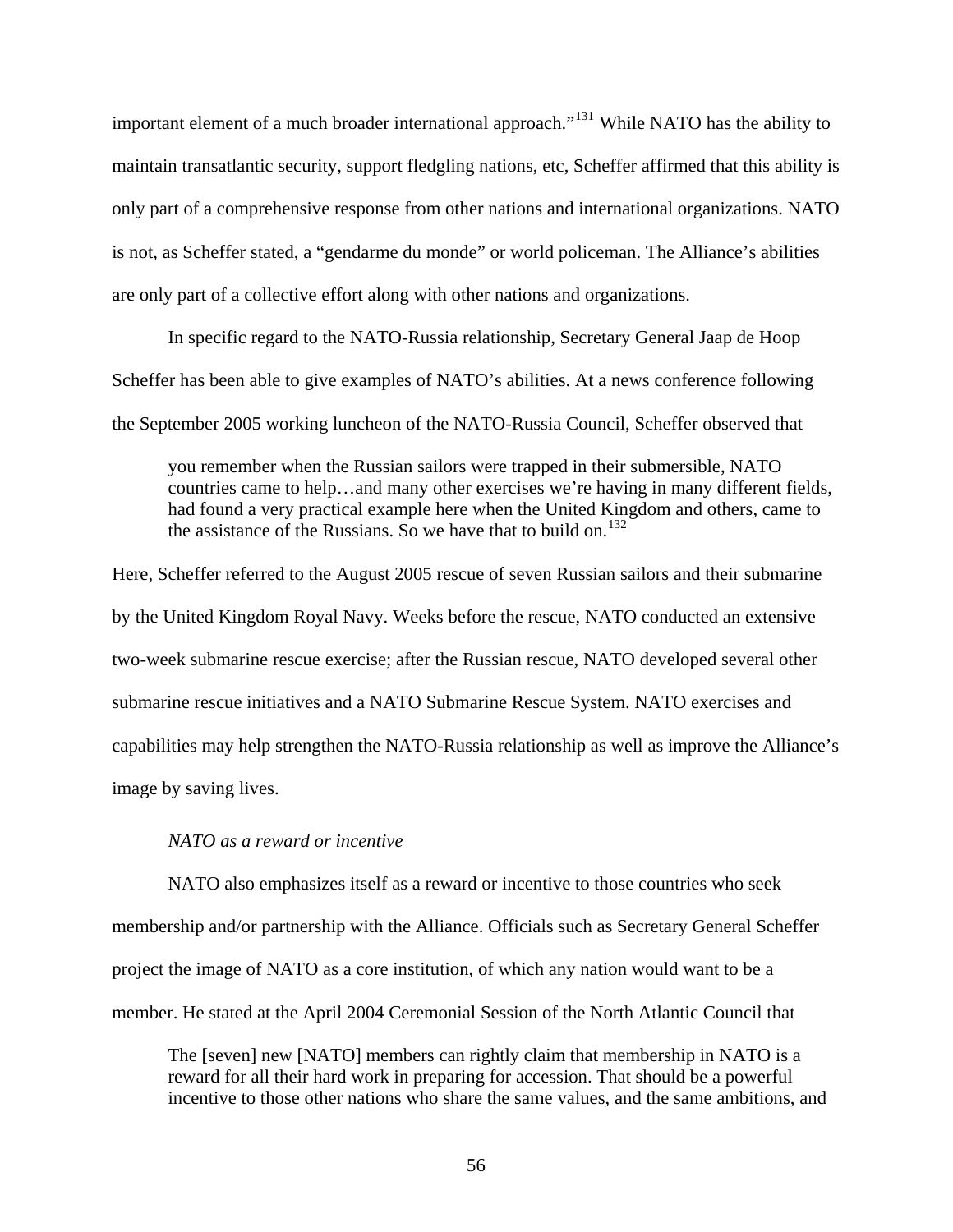are working with us towards their membership. My message to those nations is: staying on the path of reform will ultimately pay off. For NATO's doors will remain open.<sup>[133](#page-117-28)</sup>

As Scheffer referred to the accession of Bulgaria, Estonia, Latvia, Lithuania, Romania, Slovakia and Slovenia into NATO, he also stressed that the Alliance will be open to relationships with only those nations that choose to reform their governments in a democratic way. Non-member nations such as Russia must change their values and ambitions in order to have a positive and proactive relationship with NATO. While Scheffer's speech regarding NATO membership and partnership is conditional, the overall message emphasized a greater good for the security and stability of the transatlantic region.

 Secretary General Scheffer associated the image of NATO with that of a reward or incentive almost a year later during a press conference following the working lunch of the North Atlantic Council in February 2005. He observed that "NATO has an open door policy, that all European democracies who fulfill the conditions for NATO membership can go the long and sometimes complicated road to NATO membership."<sup>[134](#page-117-29)</sup> Scheffer inferred that those nations who work toward NATO's ideals will be rewarded with membership. Not only will these nations be included in enlargement, but they may also receive assistance from the Alliance while fulfilling NATO conditions. Secretary General Scheffer asserted in his speech that "NATO can assist…in giving body to the action plan and giving body to the annual target plans, and that is the way we'll operate."<sup>[135](#page-118-0)</sup> While Russia may never fit in this group of NATO-hopefuls, the nation may still work toward a strategic and working partnership with the organization.

 Accession into NATO was not only seen as a reward by NATO, but also as helpful to the Alliance's work toward transatlantic stability. Secretary General Scheffer marked the one year anniversary of the seven new member states by observing that "the accession of seven countries to NATO one year ago has benefited not only the Alliance, but also security in the entire Euro-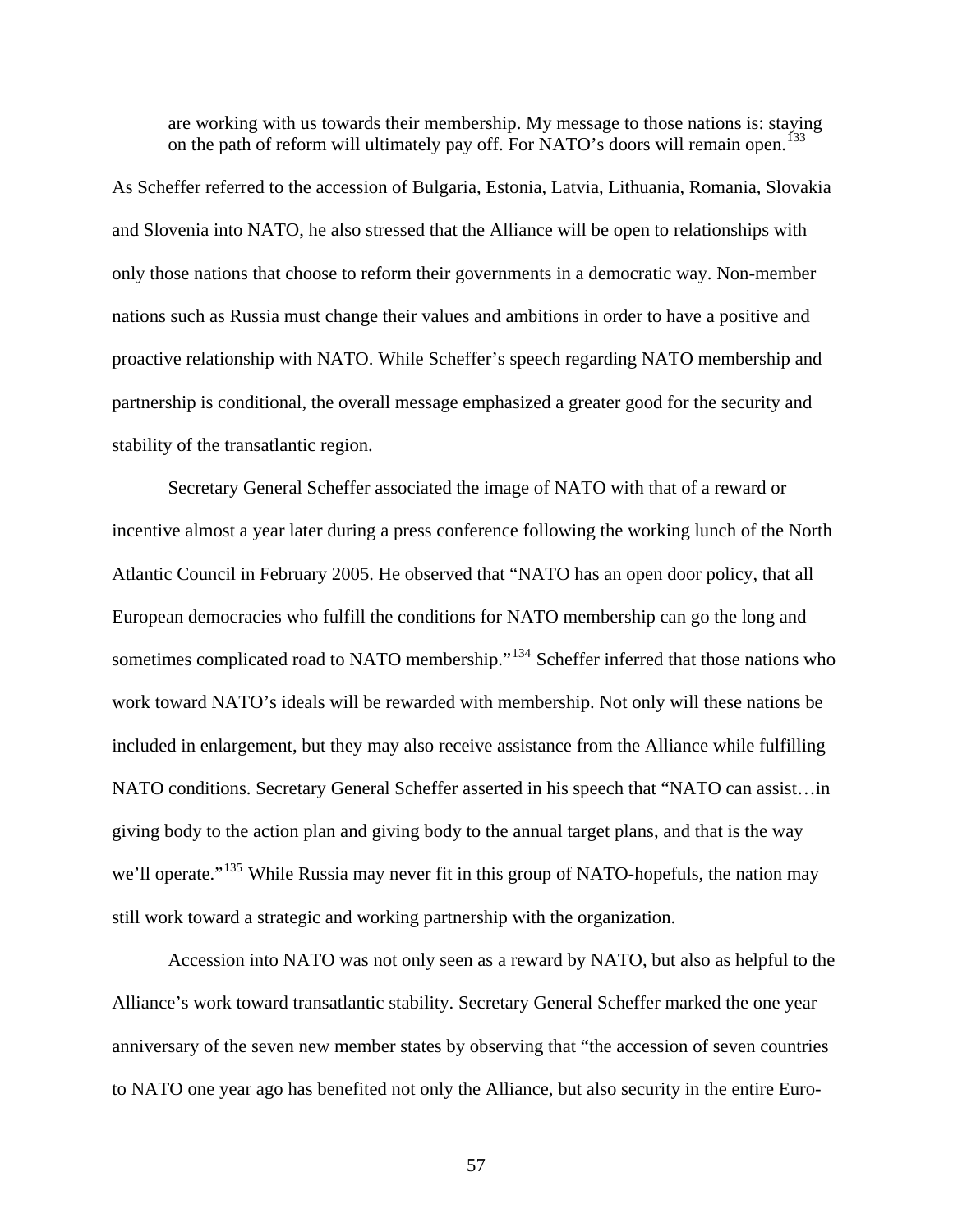Atlantic region."<sup>[136](#page-118-1)</sup> The reward is not only a one-way street; the individual member nations benefit from the Alliance and the continent as a whole improves its security and stability. Scheffer added that all seven new members played their full part in "promoting values that make NATO a true symbol of cooperation, democracy, and peaceful relations."<sup>[137](#page-118-2)</sup> This comment makes NATO's views toward enlargement seem more than self-serving. NATO is not only a reward, but the nations involved are a reward for the security of the continent. The two-way beneficial relationship in NATO accession portrays the organization in a positive light, focusing on the improvement of transatlantic security.

# *Integral partner for Russia*

Another positive image that NATO tries to portray is one of integral partner for Russia. As an integral partner, NATO shows Russia full support in hardships and trouble, as in the 2005 submarine rescue. The Alliance also demonstrated support and partnership after the Beslan school hostage crisis on September 1, 2004. Secretary General Scheffer not only expressed his sympathy and condolences to the Russian people, but he also called on the international community to stand against and put an end to terrorism. He stated that "these attacks reinforce the requirement for the international community to stand together in the fight against terrorism. NATO and the NATO-Russia Council will continue to contribute to this vital international campaign."<sup>[138](#page-118-3)</sup> Scheffer and NATO demonstrated their support for their strategic partner and also emphasized the importance of the NATO-Russia Council in the international fight against terrorism.

 NATO showed its continued support to the Russian Federation on September 7, 2004. Ambassador Karel Kovanda, Dean of the North Atlantic Council, discussed at a meeting of the NATO-Russia Council NATO's determination to work with Russia in the struggle against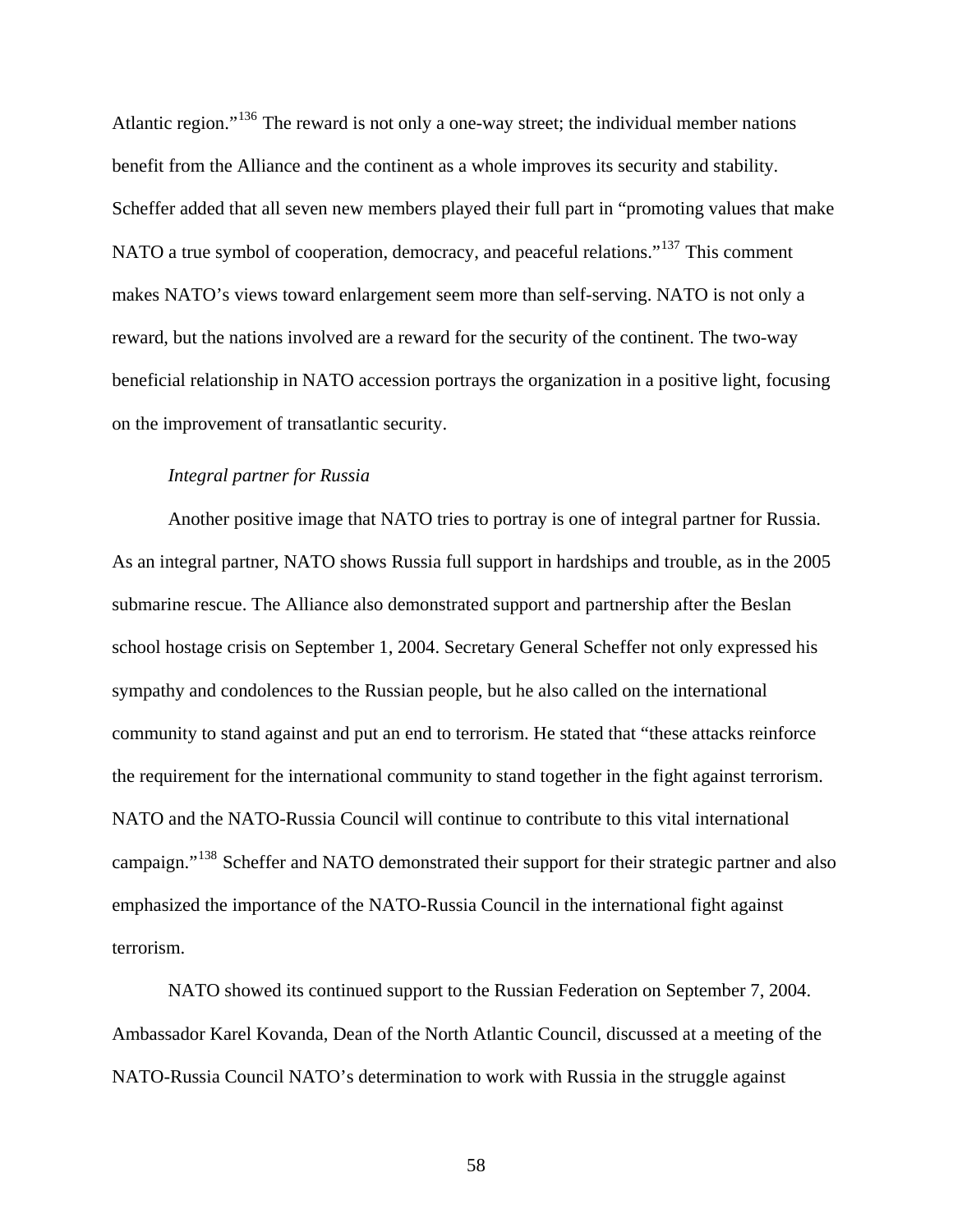terrorism. He stated that "we extend a helping hand as best we know how, and the Russian Ambassador has graciously acknowledged this assistance. Above all, though, today we grieve with you and your people, Konstantin Vasilyevich, today we mourn your victims with you."<sup>[139](#page-118-4)</sup> Kovanda's support to Russia through his words to Russian Ambassador General Konstantin Vasilyevich Totskiy depicted NATO as an ally through such a difficult time. While NATO and Russia may not agree on decisions and topics all the time, the presence of the Alliance in times of need painted NATO in a positive light. NATO's supportive nature makes NATO an integral partner.

 NATO does not only show support to its partners when they are in need. In the third year of the NATO-Russia Council and the development of their relationship, NATO defends Russia to those who would question the partnership. In a speech to the Ukrainian Diplomatic Academy in October 2005, Secretary General Scheffer asserted that

[The Ukrainian people] need to understand that integration into the Alliance and strategic partnership with Russia are not competing, mutually exclusive goals. Indeed, NATO itself launched a very dynamic partnership with Russia and that partnership continues to deepen and row.  $140$ 

He demonstrated that NATO's relationship with Russia is positive and growing in a proactive way. While former Soviet Bloc nations may fear Russia, NATO reassures them that the NATO-Russia partnership does not affect the Alliance in a negative way; Russia's existence as a NATO strategic partner will not compete with NATO's support of other former Soviet nations. Here, NATO supports and defends Russia while reassuring new member states as well as other strategic partners.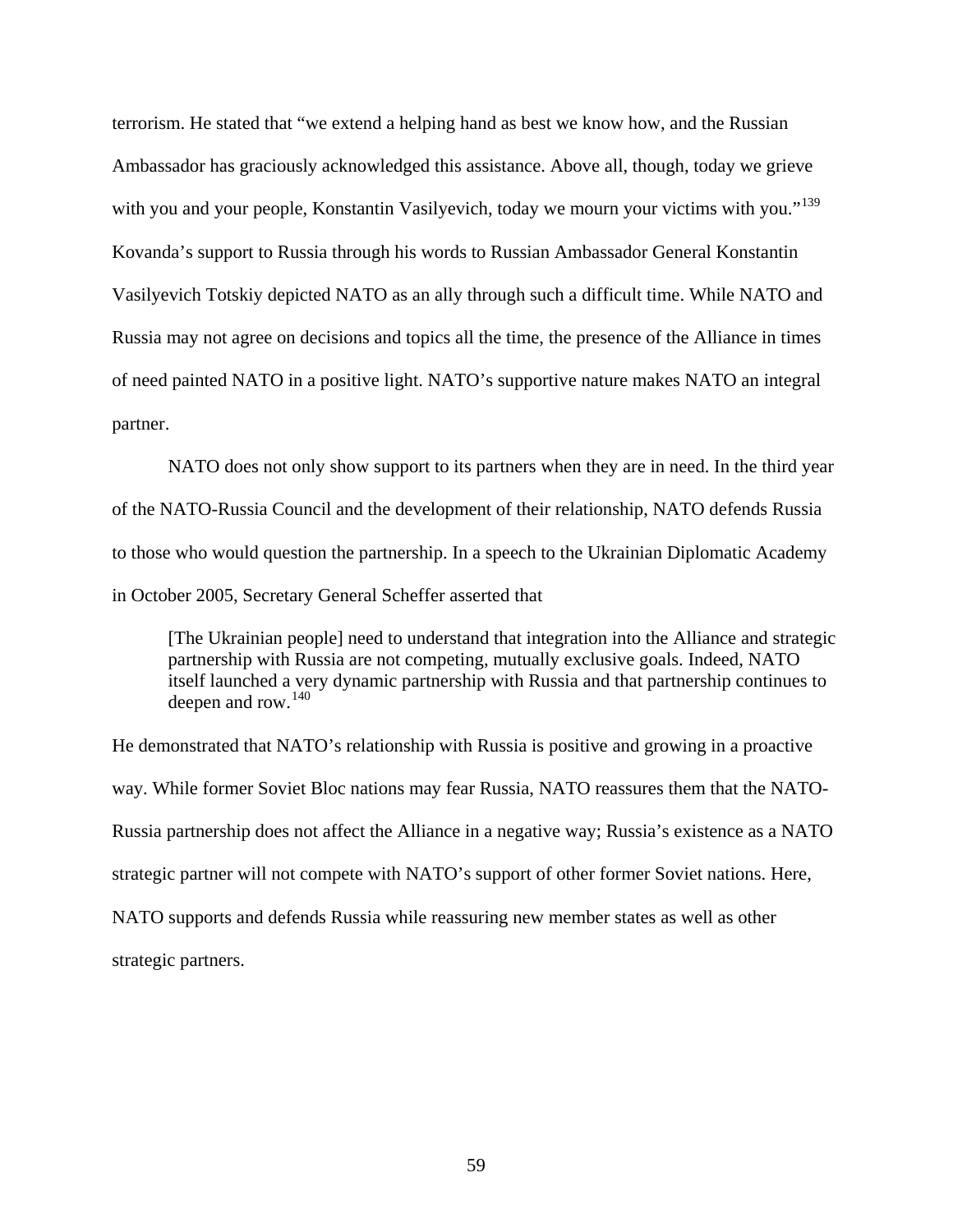#### Negative NATO Image

#### *Enlargement*

While NATO has tried to focus on the positive aspects of its enlargement and assure its audiences that the accession of former Soviet Bloc nations will add to the security and stability of the European continent, Russia still did not view the enlargement favorably. In April 2004, Director of the Brussels office of the Center for Defense Information Tomas Valasek wrote an article for the NATO website discussing the effects of NATO's enlargement. He stated that Moscow responded to the enlargement with a mixture of skepticism and hostility; the different views of Russia that the new members would bring to NATO could harm the NATO-Russia relationship. Yet, Valasek observed that new views on Russia could help NATO "benefit from acquiring a more finely tuned 'Russia' radar, informed by the knowledge and experience of some of those countries that know Moscow best."[141](#page-118-6) While NATO may use these new Russian views to improve its relationship, Russia may feel threatened and the NATO-Russia relationship could suffer. Valasek stated that

the challenge for NATO will be to avoid giving in to irrational fears while tapping into the energy and the focus of the new members' policies toward Moscow. Getting the balance right will be important, all the more so because of the attention that Russia has given to enlargement.  $142$ 

The mixed feelings toward Russia that NATO must deal with could create a negative image for the organization in the eyes of the Russians. While the Alliance needs to foster a positive relationship with Russia, listening to negative views of Russia from its new NATO member states could hinder future dealing with the nation.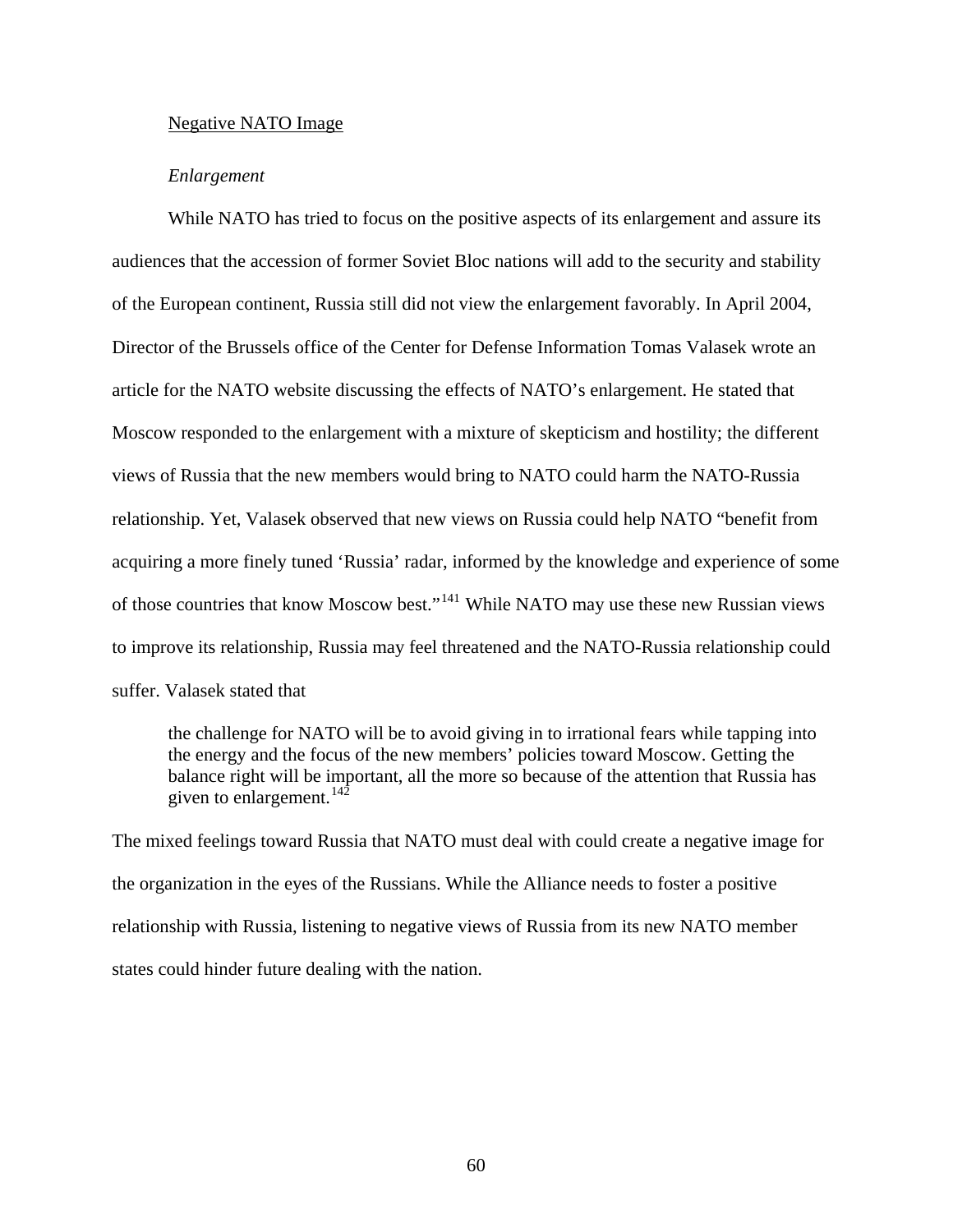## NATO vs. Russia

#### *Russia's shortcomings*

Although the Alliance has been supportive of Russia and has tried to maintain a proactive relationship with the nation, negative images of Russia and its shortcomings have been present in NATO publications. In October 2004, Director of the Center for Political and International Studies and of the Center for Euro-Atlantic Security in Moscow Alexander Nikitin wrote an article for the NATO website, assessing the Russian experience of participating in NATO-led peacekeeping operations in the Balkans. Describing the size of the troops involved in the operations, Nikitin observed that "the Russian troops were not decisive to the success of these missions" and that "Russian participation in [peacekeeping and peace-enforcement operations] [was] not exceptional."<sup>[143](#page-118-8)</sup> He emphasized Russia's shortcomings and suspicions in any NATOled operations. His description continued, observing that

many Russians remained suspicious of the Alliance's ultimate intentions, viewing the entire exercise in terms of its impact on Russia. These attitudes, very much the legacy of Cold War zero-sum thinking, reflected poor understanding among most Russians of NATO's transformation and an enduring image of the Alliance as a Western military machine designed to wage war.<sup>[144](#page-118-9)</sup>

While Nikitin is not a NATO official, his involvement with the Alliance and the publication of his views on the NATO website show his stature within the organization and possibly reflect its sentiments toward Russian participation in NATO operations. Even as a fellow Russian, Nikitin does not paint a positive picture of his countrymen. His article does critique NATO actions and behaviors as well, but portraying the Russians in this way gives them a negative image. The publication of this article on the NATO website also demonstrates a sort of antipathy from NATO toward their Russian strategic partners.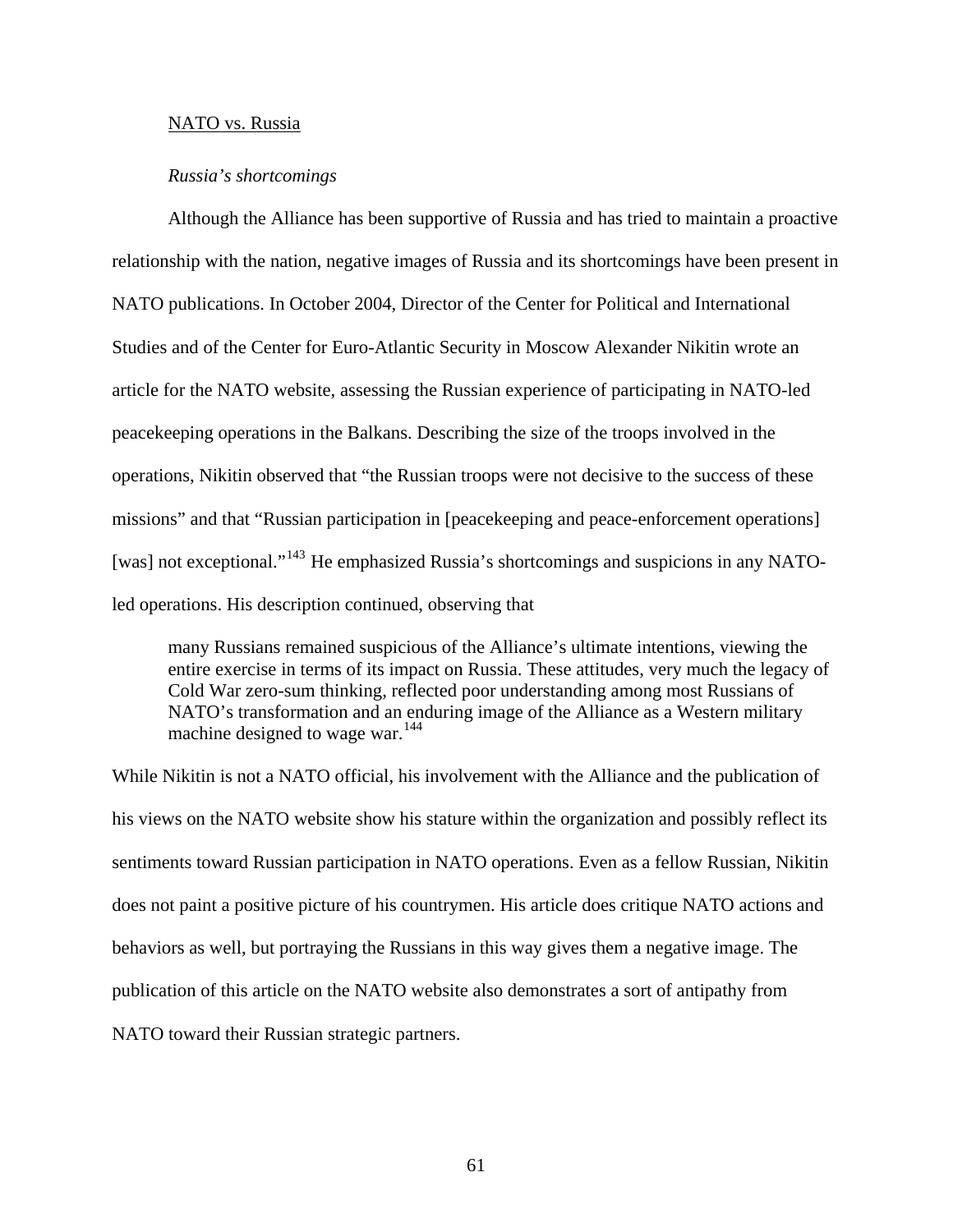#### *In response to Russian actions*

 Negative comments from NATO officials regarding Russia are only apparent in disagreements on security measures and when Russia is forcibly present in former Soviet territories. In May 2005, Secretary Genereal Jaap de Hoop Scheffer commented on an agreement between Russia and Georgia regarding the former's military presence in the latter. While the two sides developed their cooperative relations, conditions, and duration of the Russian military in Georgia, Scheffer stated that "it is my hope that outstanding issues related to the withdrawal of remaining Russian military personnel and equipment...can be resolved as soon as possible."<sup>[145](#page-118-10)</sup> Scheffer's statement seemed to be criticizing Russia's involvement in the area, giving a NATO versus Russia feeling. During this era of the NATO-Russia relationship, the Alliance became more critical of its strategic partner and this critical language became more apparent in NATO speeches and publications.

#### NATO-Russia Partnership

#### *Russian participation*

Despite various sentiments about Russia, the nation's participation in the NATO-Russia Council and NATO activities was apparent to NATO officials. In an April 2004 interview with Secretary General Scheffer following an informal meeting of the NATO-Russia Council, he found that the atmosphere of the meeting was good. He stated that "the fact that Minister Lavrov has come to Brussels is, of course, a good sign that he and the Russians take the NRC seriously."<sup>[146](#page-118-11)</sup> Russian Foreign Minister Sergey Lavrov's participation in NRC events demonstrated that the Russians wanted to continue their constructive relationship with NATO. Scheffer even commented that "I think Minister Lavrov and I very much agreed in our bilateral…in our brief bilateral conversation that this partnership is strong and can even be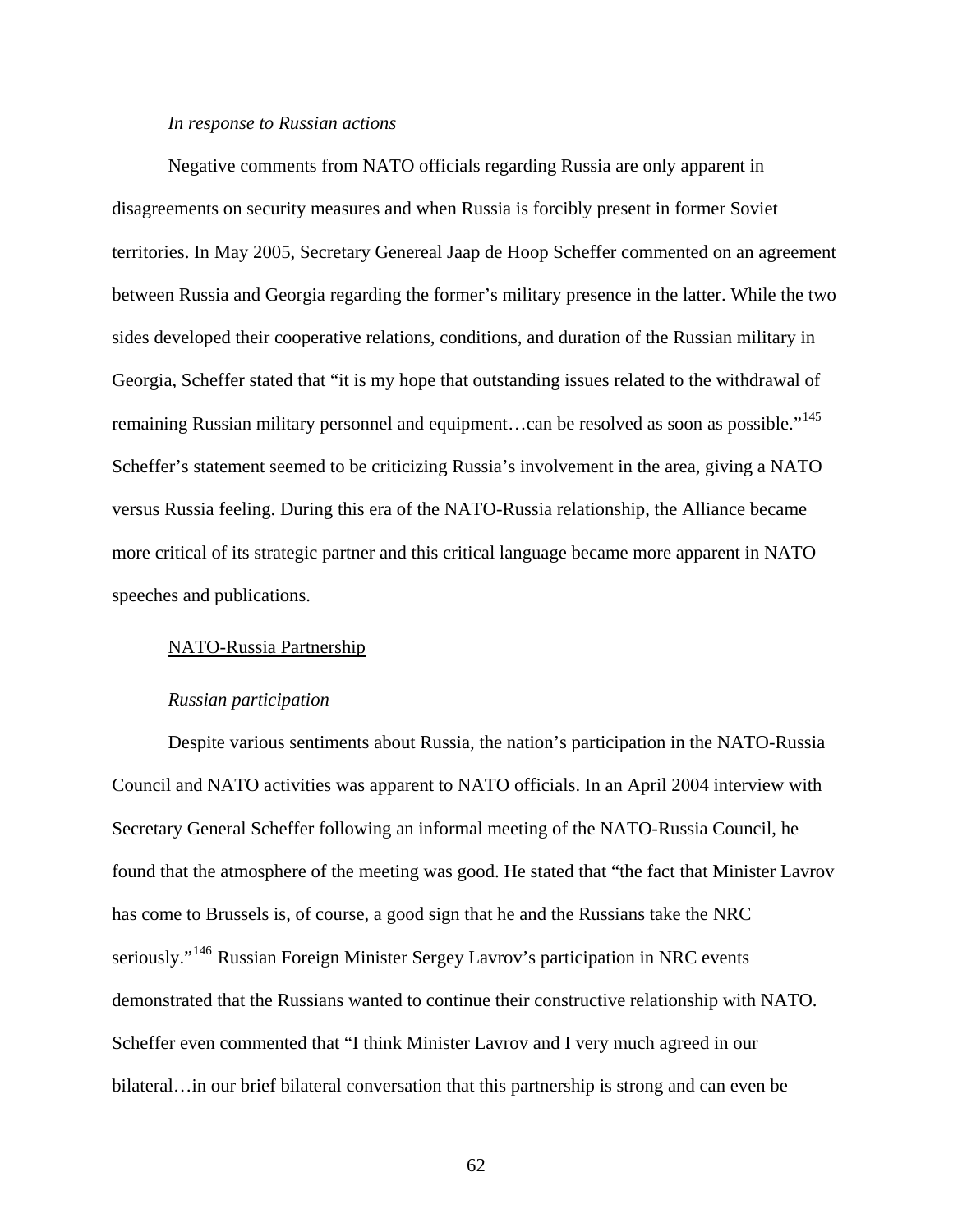strengthened."<sup>[147](#page-118-12)</sup> Thus, bilateral participation and conversation may denote a continued partnership.

 Secretary General Scheffer observed in June 2004 that "in the first half of this year, we have made substantial progress in achieving a qualitatively new NATO-Russia partnership, founded on two essential pillars of frank, open political dialogue and pragmatic, result-oriented practical co-operation."[148](#page-118-13) Russia's partnership and participation in NATO operations has opened the relationship to better communication and cooperation. In October 2004 after the Beslan tragedy, Scheffer found the NATO-Russian partnership open to discussion "to turn our words into actions and to make NATO-Russia increasingly operational through result-oriented practical cooperation."[149](#page-118-14) Over the course of a few months, the NATO-Russia partnership was open to more operations, dialogue, and practical cooperation. Among the partnership's open dialogue was healthy debate concerning NATO-led operations and endeavors. Scheffer stated in December 2004 that "the NRC is of course important for practical cooperation, but is also important to have broad political debate."<sup>[150](#page-118-15)</sup> By debating issues relevant to the transatlantic region and the NATO-Russia partnership, better understanding and a stronger relationship may be formed.

# *Terrorism*

While NATO and Russia have many areas of interest in which they work together, terrorism has begun to play a major part. Since the Beslan school hostage crisis in August 2004, Russia's participation in anti-terrorism efforts has increased and NATO has supported their interest. Secretary General Scheffer stated in June 2005 that "nowhere is the need for such cooperation more urgent than in the struggle against terrorism. Our discussion today will permit us to take stock of our common efforts in this area and reaffirm our solidarity in this struggle."<sup>[151](#page-118-16)</sup>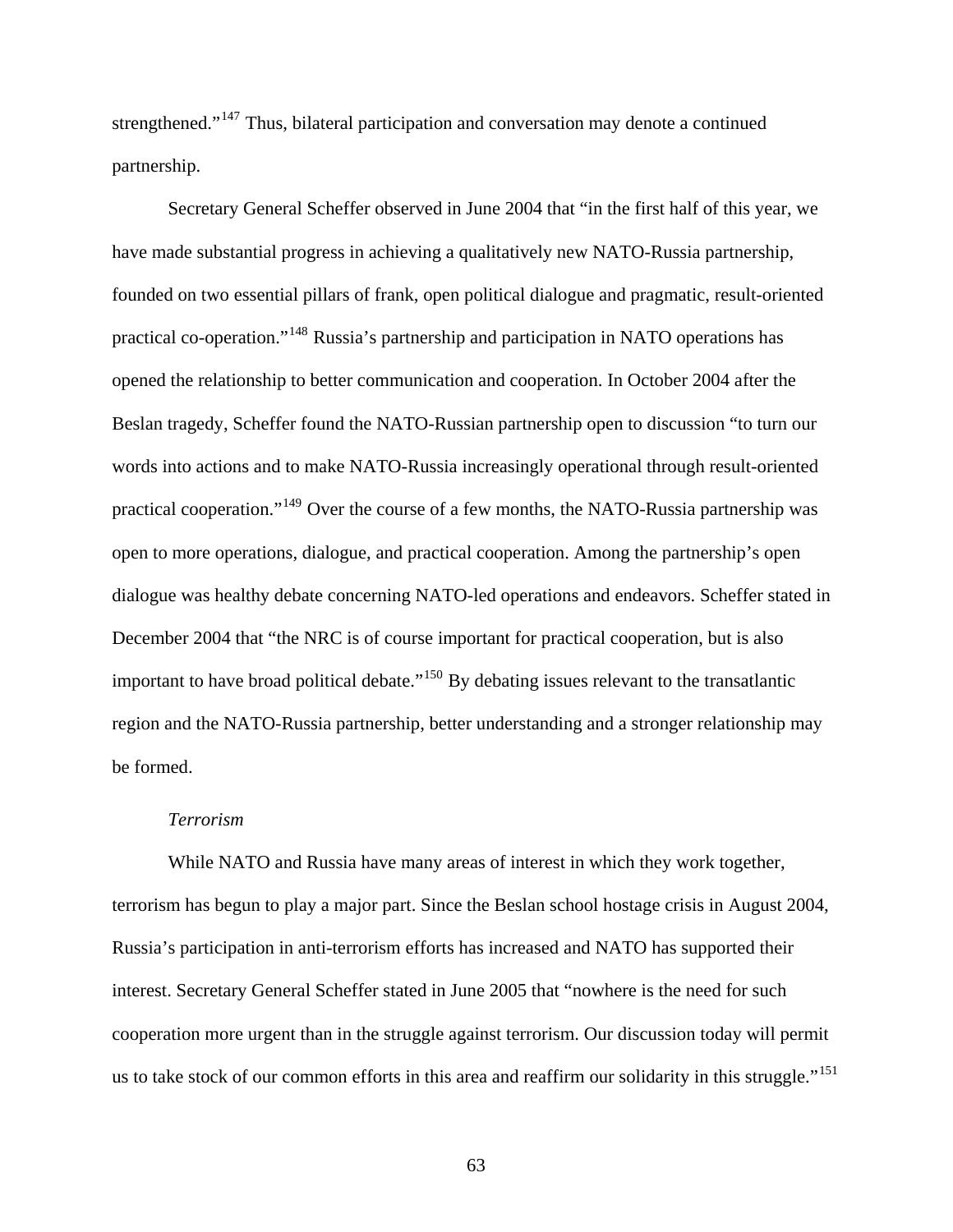By emphasizing the issue of terrorism and the efforts needed to fight against it, NATO reaffirms their partnership with Russia.

# *Working together*

By engaging in operations together and opening dialogue between the two parties, NATO and Russia develop a relationship in which they are working together toward a more stable and secure continent. In June 2005, Secretary General recalled Russian President Putin's words to the Russian Security Council. He summed up the NATO-Russia relationship by pointing out that

'in just a very short time, we have taken a gigantic step' away from past confrontation and stereotypes. And [Putin] judged that NATO-Russia relations had 'become a real factor in ensuring international stability,' underlining that this cooperation had made it possible for us to 'deal a serious blow to international terrorism.'<sup>[152](#page-118-17)</sup>

By repeating President Putin's words regarding the NATO-Russia relationship, Scheffer demonstrated the importance of Russia in the partnership and showed solidarity. Scheffer added that "if we are to build a true partnership, it must be based on trust. Trust between genuine partners, working to develop common solutions to shared challenges. Trust in a shared vision of a common future."<sup>[153](#page-118-18)</sup> Through cooperation and trust, NATO and Russia can effectively work together to combat threats to international security, such as terrorism.

 Even Russian officials working with NATO in the NATO-Russia Council have described the progress of the partnership. Sergei Ivanov, Minister of Defense for Russia, stated in October 2005 that "time alone will not solve everything. In addition to time, it will take good will, resolve, and a willingness to meet each other half way, gradually setting aside the misgivings and distrust that remain as a legacy of the Cold War."<sup>[154](#page-118-19)</sup> Here, Ivanov admitted that both parties must work together and "meet each other half way" in order to progress and leave behind the sentiments of the Cold War. He added that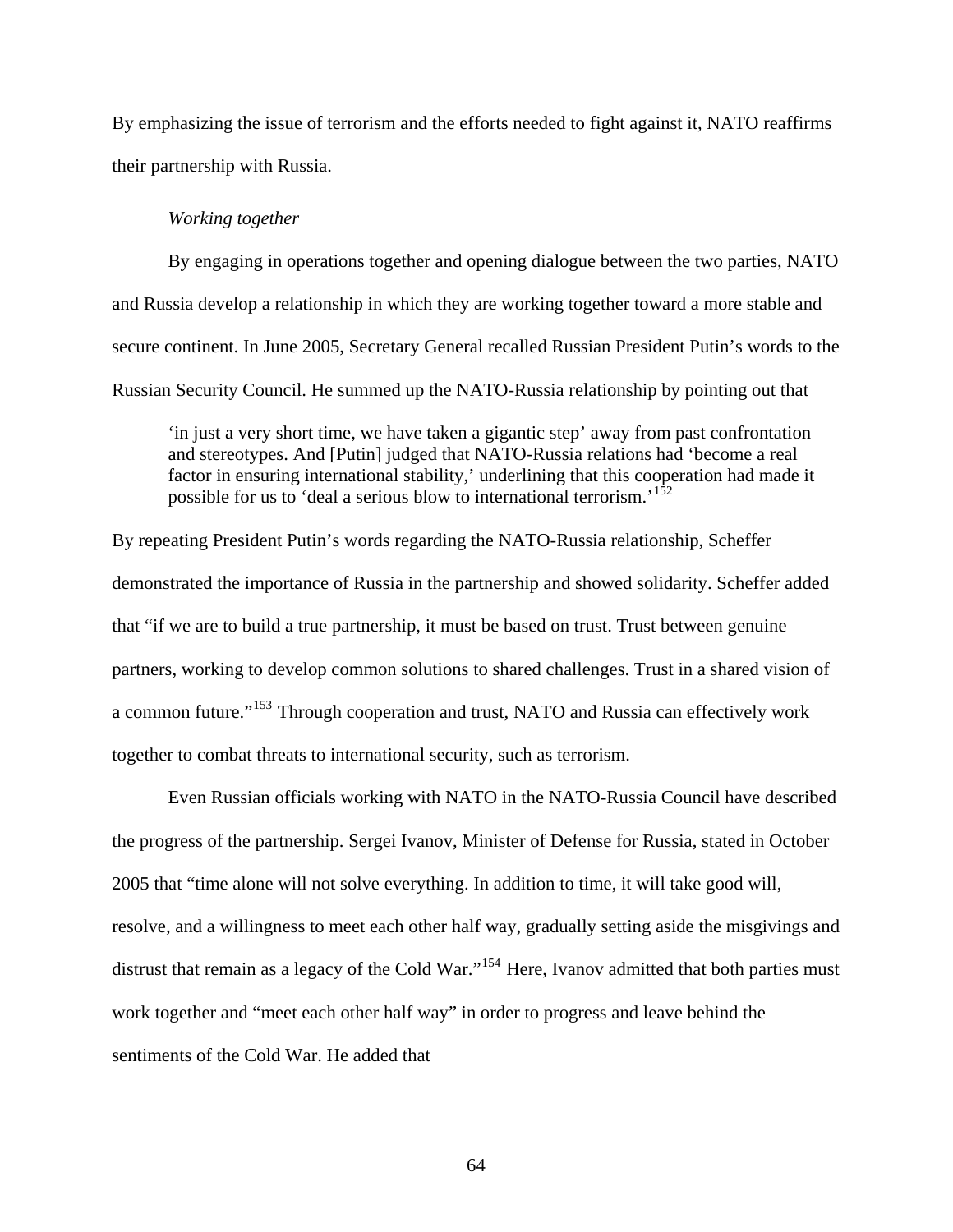the potential in our cooperation and that of the NATO-Russia Council is far from exhausted. I believe, therefore, that in time it will be possible to elevate our relationship to an even higher level, which might rightly be termed a 'mature partnership.'<sup>[155](#page-118-0)</sup>

Ivanov believed that the through the cooperation and equality of the NATO-Russia Council, the

partnership between the two parties could mature and grow. By working together, long term

stability may be achieved.

### **NATO's Current Image toward Russia (2006-2008)**

NATO-Russia Partnership

*Importance of maintaining security* 

Throughout the ever-changing course of the NATO-Russia relationship, the objectives of the partnership and the focus on its importance have not changed. Secretary General Jaap de Hoop Scheffer observed in June 2007 that

NATO-Russia cooperation is not just about overcoming the legacy of the past; it is first and foremost about building a more secure future: one that is in NATO's interest, but also in Russia's interest. Russia is an obvious – and I would even say natural – partner for us. [156](#page-118-1)

De Hoop Scheffer refers to security and the importance of the NATO-Russia alliance in maintaining that security. A secure Europe and a secure world are in the interest of not only NATO member states, but also Russia, who is a major player in the global arena. De Hoop Scheffer added that "NATO-Russia relations are a real two-way street, where both Russia and NATO benefit." <sup>[157](#page-118-2)</sup> In this comment, both NATO and Russia benefit from their partnership, but both must equally contribute and participate in the partnership for its success.

 As Russia and NATO benefit from their partnership, the two parties must also work together to create and maintain their security. Since the creation of the NATO-Russia Council in 2002, the partners have worked together on various security and peacekeeping missions. Jaap de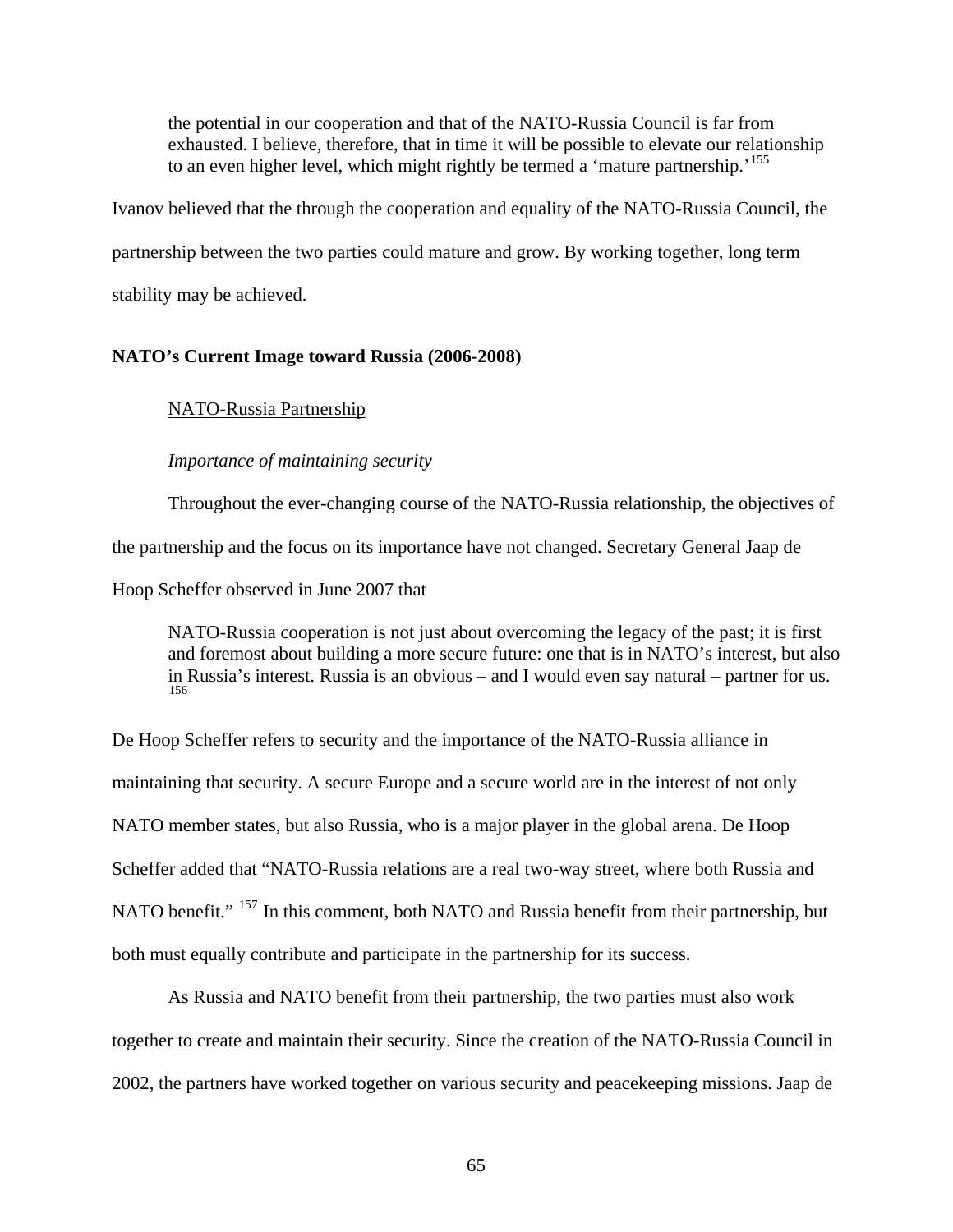Hoop Scheffer noted the NRC's efforts against terrorism, which has plagued NATO member states as well as Russia. The Russian Federation has worked with the Alliance on anti-terrorist operations such as Operation Active Endeavor, which maintains security in the Mediterranean Sea, as well as anti-narcotics ventures in Afghanistan. He stated in October 2006 that "NATO and Russia have a cooperative project in the fight against terrorism and this is certainly also an area where we should and we can further invest in the relationship between Russia and NATO." <sup>[158](#page-118-3)</sup> By combating a mutual threat, the partnership between NATO and Russia can grow and strengthen its bond. The security benefits created by the NATO-Russia Council stem from the Alliance reaching out to Russia and other former Eastern Bloc countries. De Hoop Scheffer affirmed that "we have seen a region of security and stability increase when NATO enlargement took place, and not decrease, but increase." [159](#page-118-4) Although Russia is not a member of the NATO alliance, partnership with the former Eastern Bloc countries which are now part of NATO enlargement gives all members in the relationship equal standing; NATO enlargement and partnership with Russia have both increased security and stability in the transatlantic region. By participating in security operations with Russia and former Eastern Bloc countries, NATO strengthens its image as a partner and ally.

 A strengthened relationship and partnership with Russia and the former Eastern Bloc may help maintain security and development on the European continent and other areas of the world that are helped by NATO. In developing and war-torn countries such as Afghanistan, NATO's presence not only assures humanitarian assistance, but also provides increased security. De Hoop Scheffer stated in December 2006 that

security and development must go hand in hand. Reconstruction and development have almost had to start from scratch; a whole new political process has to be created; fighting and nation building have to be carried out in parallel; and regional neighbors must be engaged. NATO has to do what NATO does best and that is providing security. We can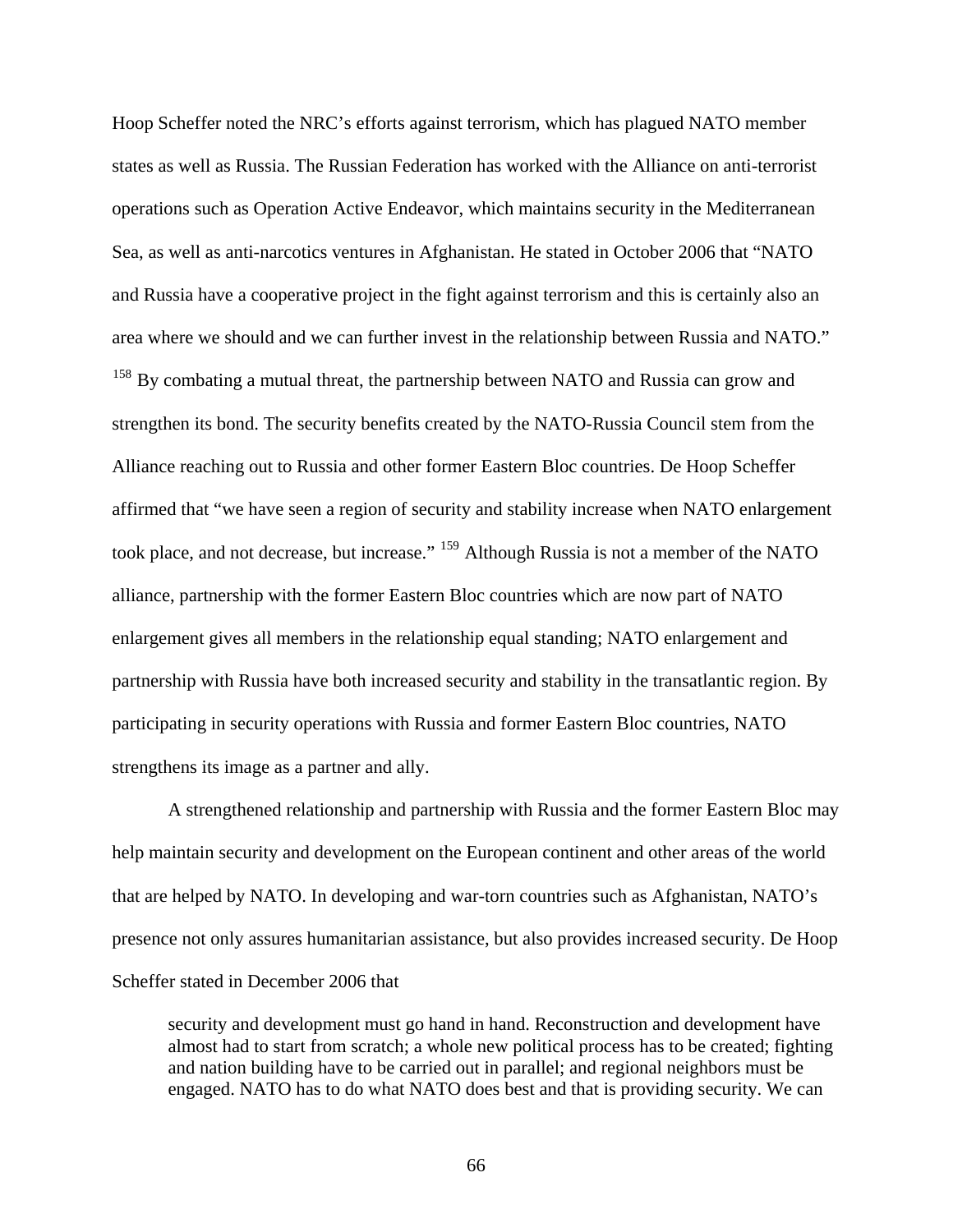help with the reconstruction and development, but the main part has to be done by others. [160](#page-118-5)

Here, he acknowledged NATO's proficiency at providing security and helping countries in need. Through a strengthened partnership with Russia in the NATO-Russia Council, these goals may be more quickly and/or more easily achieved.

## *Improvement of communication efforts*

De Hoop Scheffer remained positive about NATO's commitments and communication skills. He observed in December 2006 that partnership with NATO's many member countries and special relationships with non-NATO members requires "specific mechanisms for coordination and cooperation…it also requires mechanisms to foster transparency and build confidence." [161](#page-119-0) Transparency and confidence-building entail open communication between NATO and nations such as Russia. De Hoop Scheffer's optimism and positive take on NATO's communication mechanisms for coordination and cooperation shows commitment to improving its relationships with nations such as Russia.

 While Secretary General Jaap de Hoop Scheffer spoke positively and optimistically about the NATO-Russia relationship, Deputy Assistant Secretary General for Public Diplomacy Stefanie Babst had a different take on the partnership. On 22 June 2007, she stated that she and NATO's Public Diplomacy Division (PDD) have "put a lot of focus on improving our communication efforts vis-à-vis Russia and in Russia so that [it is very much an asserted priority]." <sup>[162](#page-119-1)</sup> Her stance on the NATO-Russia relationship focuses on the organization's shortcomings. Babst believed that NATO needed to improve its communication efforts, suggesting that the Alliance had not taken all measures to foster a positive relationship and image in Russia. Her final remark in the video interview ends, "we try our very best in order to make NATO more visible and get our story out in a better way. I guess there is not much time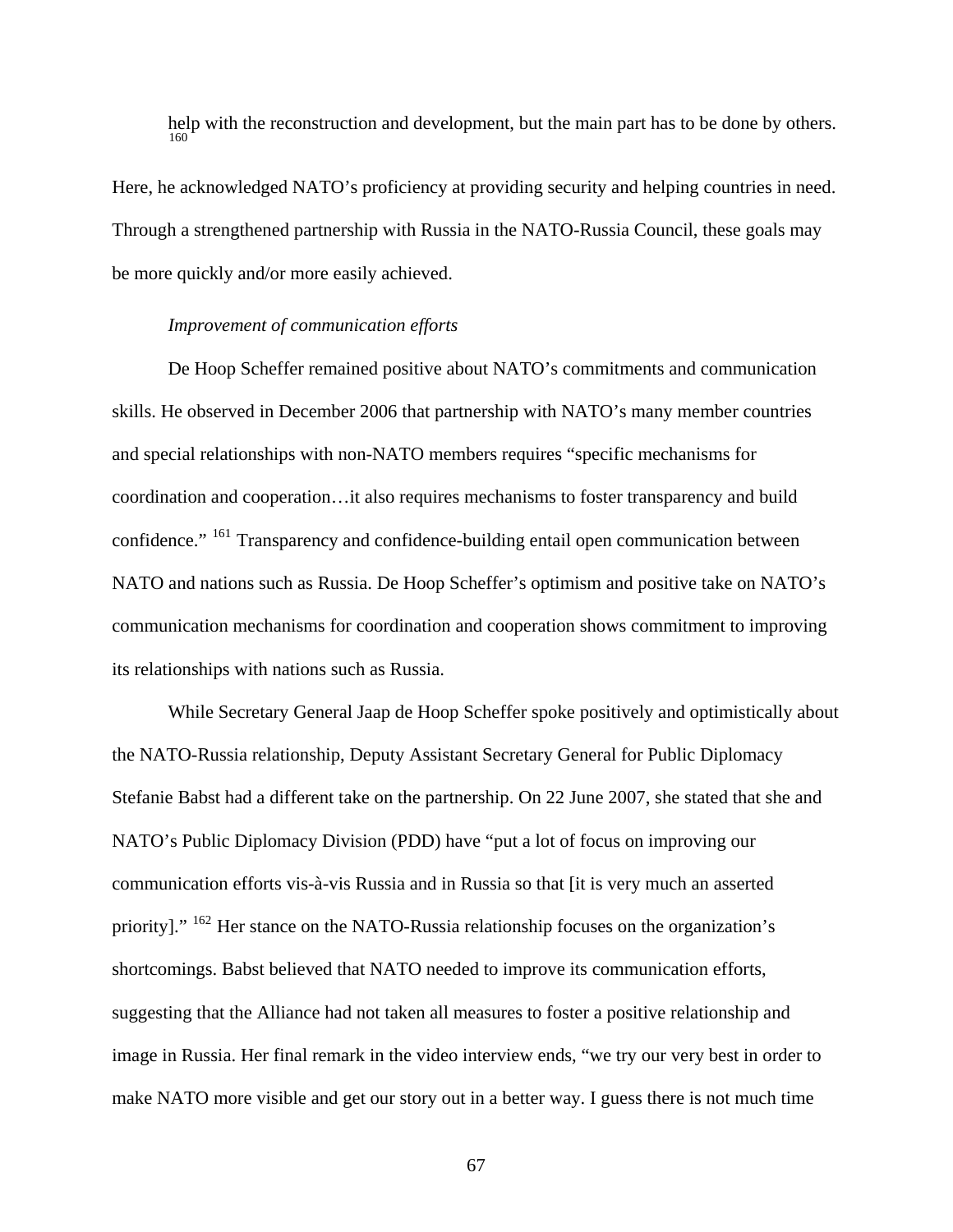left for vacation." <sup>[163](#page-119-2)</sup> With "no time left for vacation," Babst implied that the Public Diplomacy Division and NATO in general have a lot of work to do in their relationship with Russia, more specifically in their public diplomacy tactics and branding strategies; NATO must improve its communication and visibility. While NATO's official face, Secretary General Jaap de Hoop Scheffer, painted NATO in a positive light, the officials who work more closely with the Alliance's public diplomacy and branding strategy, Stefanie Babst, revealed a more real and flawed NATO that needs improvement in its NATO-Russia relationship.

# NATO vs. Russia

#### *NATO becomes more critical of Russia*

In recent years, NATO's relationship with Russia has become more critical. Russia's recent conflict with Georgia has received admonishment from the NATO allies. The *NATO Review* observed that the Allies

called upon Russia to respect international values and principles on which [the] international security system is based, to implement fully the commitments agreed with Georgia and to refrain from confrontational statements and threats to the security of Allies and partners. [164](#page-119-3)

The *Review* implicated Russia as a dissenting nation, not acting in accordance with NATO's international relations practices or international security principles. NATO's firm response to Russia's military actions in Georgia, South Ossetia, and the Abkhazia region demonstrated a shift from the friendly and supportive NATO image from 2002.

 NATO's critical stance toward Russia began in 2006, due to the escalated tensions between Russia and Georgia. NATO Spokesman James Appathurai stated in November 2006 that the Secretary General "does wish to see both parties de-escalate tensions. He has specifically said that he hopes that Russia can take steps to lift the punitive measures that it has taken against Georgia as quickly as possible." <sup>[165](#page-119-4)</sup> Appathurai and Secretary General Jaap de Hoop Scheffer,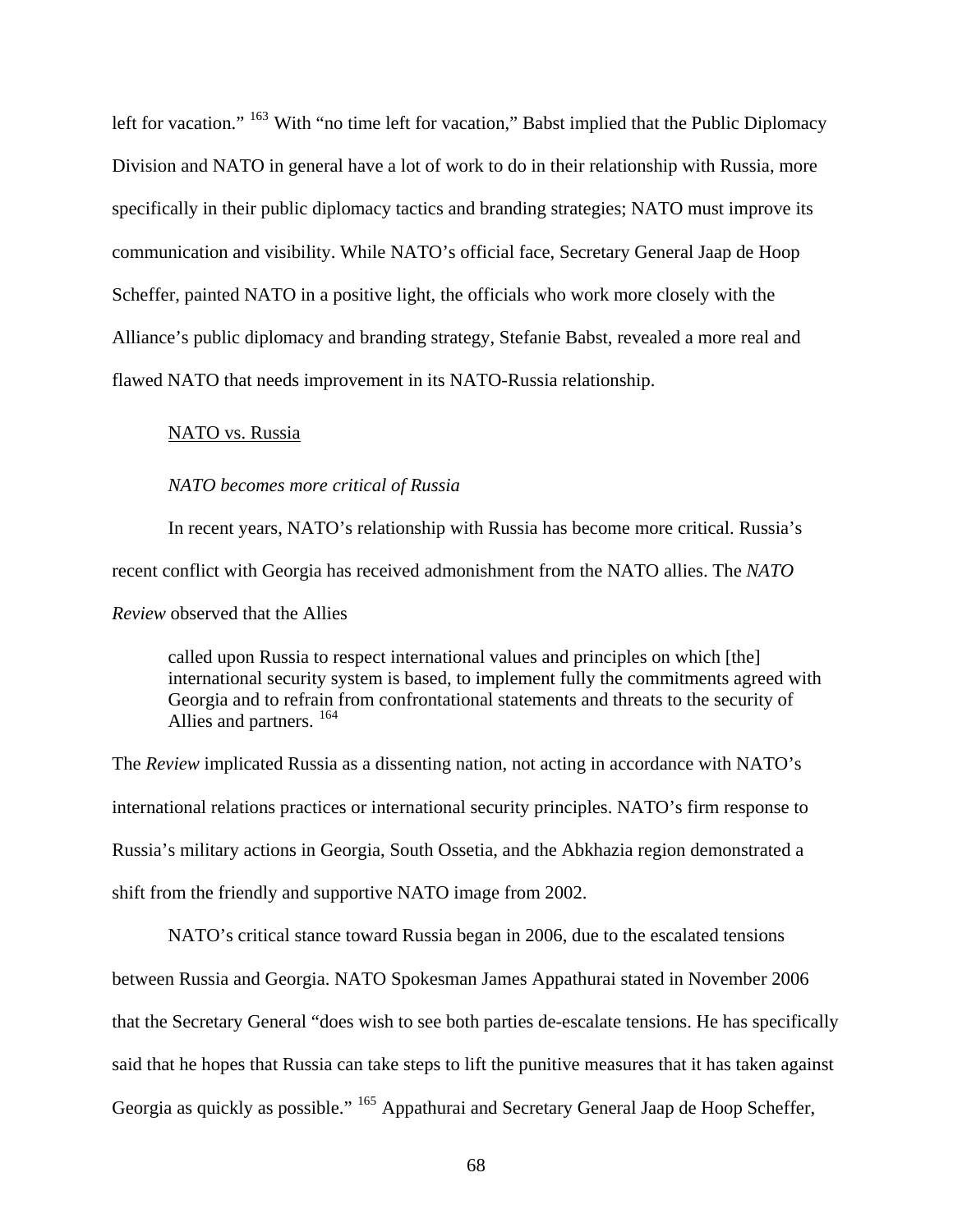who are both official representatives of NATO, specifically called out Russia in their statement about the conflict. NATO reprimanded Russia for the measures it took against Georgia. By singling out Russia as the antagonist and instigator, the Alliance publicly reprimanded the nation. NATO's stance against Russia concerning the conflict with Georgia portrayed the organization in a criticizing and authoritarian manner.

# *NATO's image as authority figure*

While Appathurai voiced the organization's concern for and critique of Russia's conflict with Georgia, he also stated that NATO does not want a direct role in the situation. Appathurai observed that "the Secretary General has made it clear that NATO does not intend to play a direct role in mediating between the two parties. That's quite clear." <sup>[166](#page-119-5)</sup> While NATO wanted to see Russia lift the punitive measures it took against Georgia, the organization's removed position from the conflict reflected one of authority and moral standard. NATO does not want to be immediately involved in international conflicts, but wants to set an authoritative and standard image that might influence the actions of non-member nations. The organization's authoritative tone may be seen in more specific directions stated by Appathurai:

NATO's clear sentiment is that both parties should take every step, A) to moderate the language that they use in regards to the current tensions, and B) to take active steps to de-escalate what is a very tense situation and that those steps should be taken as quickly as possible.  $167$ 

The Alliance's formal directions imply that NATO is a major player in international relations and politics, and that Russia and Georgia should heed its command. NATO's authoritative image also shows that the organization is opposing Russia's decisions and actions; Russia is in some ways an opponent of NATO.

NATO's image of authority figure toward Russia continued to appear in the statements of its officials. Current NATO Secretary General Jaap de Hoop Scheffer stated in an August 2008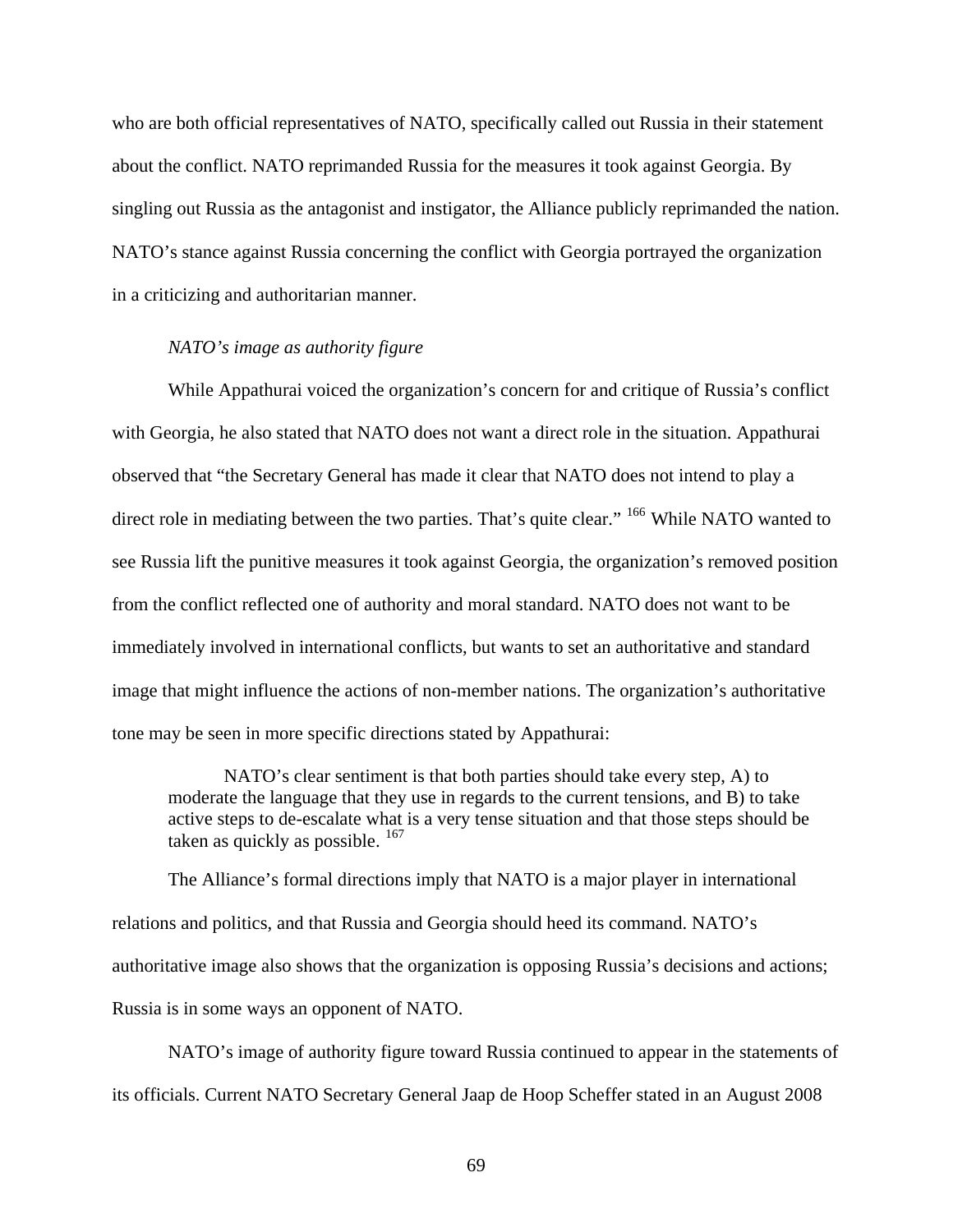press conference that "the use of force by the Russian side is not in conformity, or is [in] violation [of] the CIS [Commonwealth of Independent States] mandate and it should stop as soon as possible." [168](#page-119-7) The CIS mandate instructed Russian, Georgian, and other CIS member troops to work together as part of the Commonwealth's peacekeeping initiative. De Hoop Scheffer made his point clear that Russia violated international directives and that the nation should adhere to the mandates of the Alliance. By rebuking Russia's actions, de Hoop Scheffer and NATO changed the organization's image to an authoritarian nature.

 While NATO's image and dialogue toward Russia became more critical and authoritarian, the Alliance acknowledged that this image might not produce the desired outcome from Russia. At Secretary General de Hoop Scheffer's August 2008 press conference, he commented that "giving the remarks the allies have made and I have made about the use of excessive and disproportionate force, I cannot [imagine] that the Allies and Russia will quickly see eye-to-eye on this one." <sup>[169](#page-119-8)</sup> Any powerful country such as Russia would not enjoy censure and/or authoritative commands from organizations like NATO. Yet, NATO's new image did let Russia and the world know that such actions are not condoned by the Alliance and will likely affect Russia's international relationships.

## *Demands from NATO*

De Hoop Scheffer continued at the 12 August 2008 press conference by saying that a Russian cease fire would be good news, "it would be good news because it would mean that there would be [a] result [from] me and other people urging the Russian side…for a cease fire." <sup>[170](#page-119-9)</sup> He referred to an alleged remark by current Russian President Dmitry Medvedev to the media earlier that day that Russian military action had halted. Rumors of a Russian cease fire showed that NATO resistance possibly influenced Russia's decision-making; NATO's change to a more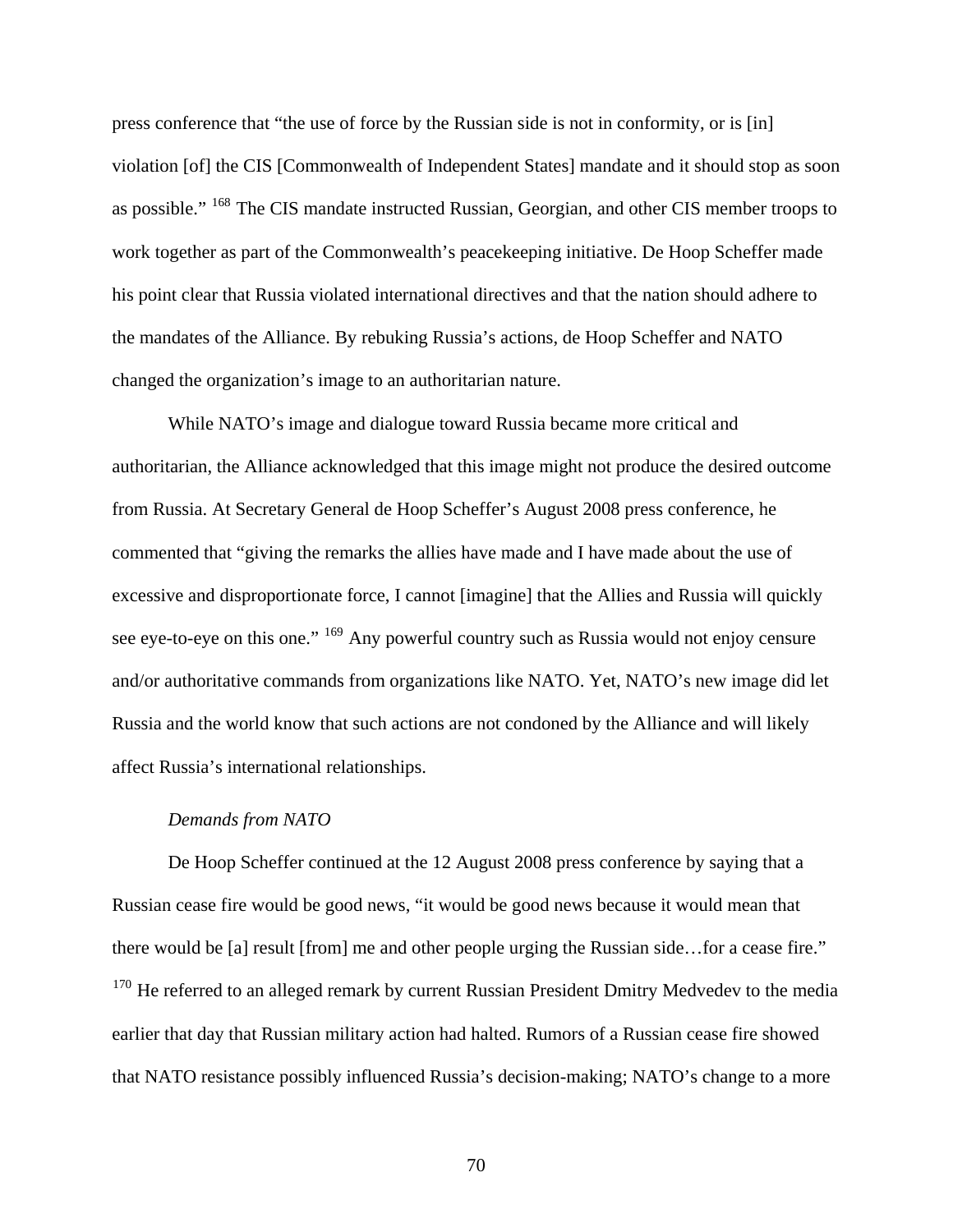aggressive image may be a factor in the actions of non-NATO member countries. Yet, while de Hoop Scheffer remarked that a Russian military cease fire would be good news to the Alliance, he also said that "it's an important step, but it's not enough..." <sup>[171](#page-119-10)</sup> De Hoop Scheffer stated that the status quo from 6 August must be restored, returning all forces to the positions that they had on that date. While NATO welcomed news of a cease fire, the most desired outcome was the removal of all Russian forces from Georgia, South Ossetia, and Abkhazia. The Alliance remained firm in its demands from Russia.

# NATO's Public Diplomacy

#### *Explaining NATO to the Russian public*

NATO's Public Diplomacy Division (PDD) is the main office through which the organization creates its image and communicates with other nations and publics. A summary on NATO's PDD states that "the Public Diplomacy Division (PDD) plays a key role in explaining NATO's policies and activities to the public and, as such, is NATO's main public interface with audiences world-wide." [172](#page-119-11) The PDD also has a NATO Information Office (NIO) in Moscow that deals directly with Russian publics to more successfully convey the image set by the PDD. The current Assistant Secretary General for the PDD Jean-Francois Bureau asserted in a March 2008 interview,

I think that we have three main challenges. The first one is to take into account the new missions NATO has to fulfill. The organization has changed a lot during the last 16 years, since the end of the Cold War. $173$ 

Bureau acknowledged that NATO has changed since the fall of the Soviet Union and that the organization still has much to do. His admission to a changing and imperfect NATO demonstrates a strong link to image. He added that "…we strongly believe that the image is a huge way to communicate with the largest publics." <sup>[174](#page-119-13)</sup> As NATO's PDD implements new and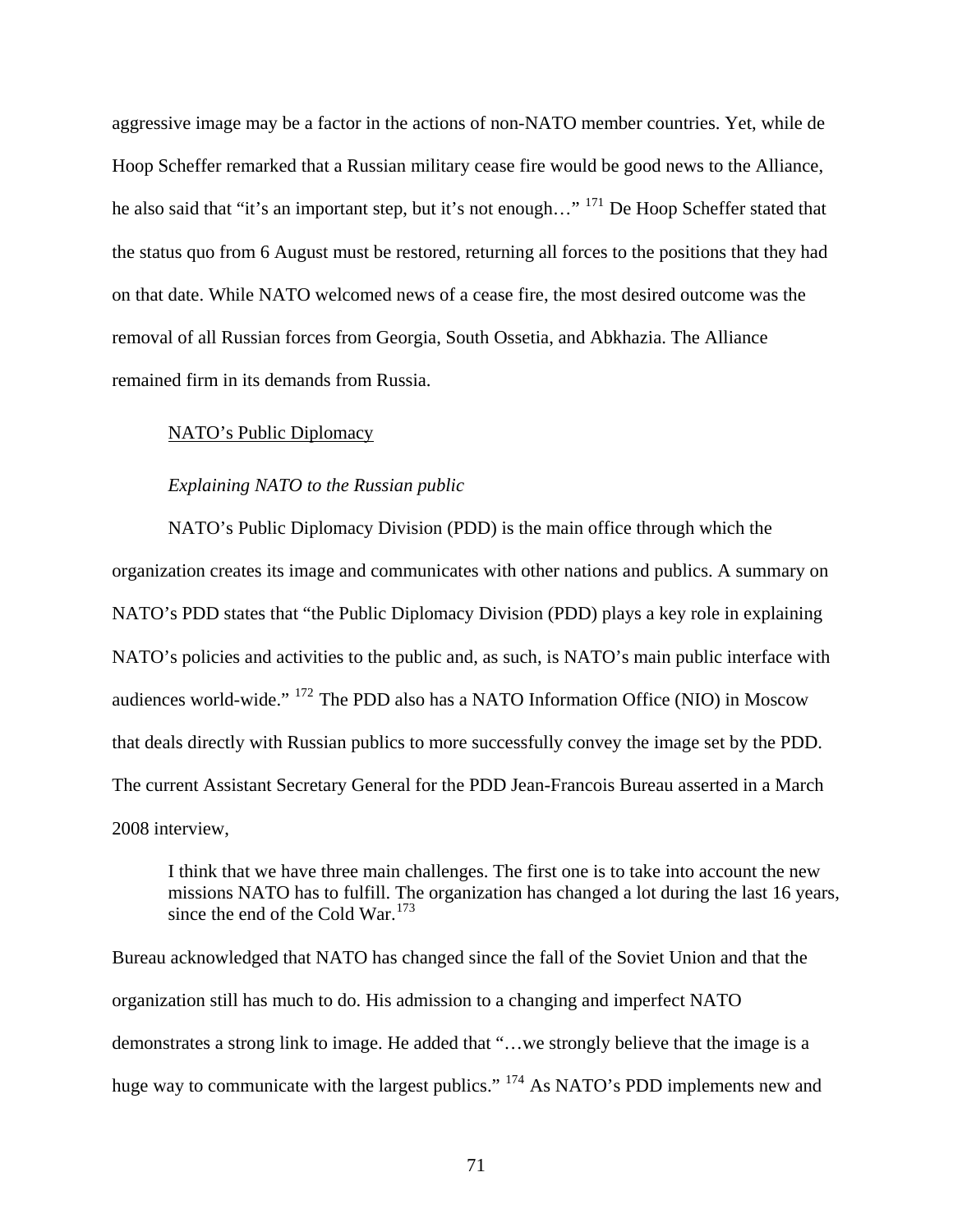different public diplomacy tactics, such as its admonishment of Russian military actions, the department creates a new image that communicates the Alliance's position toward the dissenting nation.

 NATO's commitment to its Public Diplomacy Division and communicating with Russia is also seen in the workshops and seminars it has implemented in recent years. A public diplomacy workshop in July 2007 confirmed that

while new media was having a tremendous impact changing communication into a twoway dialogue with audiences, participants stressed that the content of public diplomacy was more important than the medium used for its delivery...public diplomacy should be an integral part of policy definition as well as policy implementation.<sup>[175](#page-119-14)</sup>

The NATO workshop displayed the organization's commitment to improving its public diplomacy and communication skills with foreign publics, especially with integral partners such as Russia. By reaching out to Russian and other former Communist Bloc publics, NATO's image as partner and ally may be more readily accepted.

NATO Spokesman James Appathurai emphasized the importance of NATO's public

diplomacy at a 2006 press briefing. He also linked the organization's public diplomacy and

communication efforts to the success of maintaining security in the transatlantic region.

Appathurai stated that

NATO has, since the end of the Cold War…a much greater public diplomacy challenge than we ever had before because we are dealing with security issues that can seem abstract or geographically [distant]. And it is our job to do more, to explain better, why NATO is still and it is still keeping people safe.  $176$ 

NATO's task is to better communicate its new identity to foreign publics such as Russia. By better conveying its image as a source of security and stability as well as a partner for Russia, such a relationship may be more favorable to the nation and its people.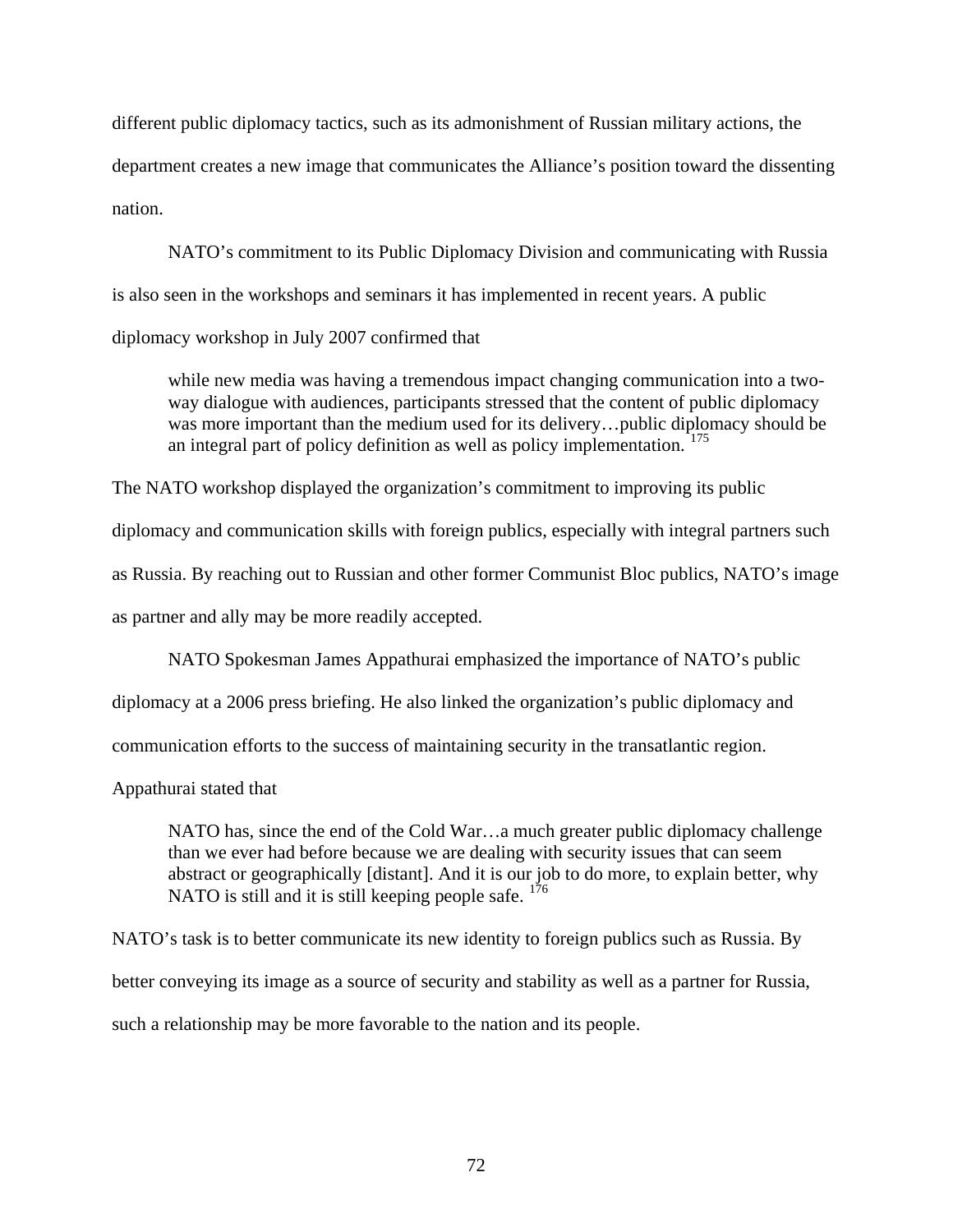# *Credibility*

 Thus, NATO's branding strategy relates back to its relationships and its influence in international politics. As Jaap de Hoop Scheffer stated in reference to Russia's military actions in August 2008, "we should realize NATO has no military mandate in the region, so if you say NATO can't solve this question militarily, you're right, we can't. And that is not NATO's ambition and it's not NATO's mandate." [177](#page-119-16) Due to the Alliance's lack of military might and hard power force, the organization must utilize its soft power skills – its branding strategy. Scheffer realized that NATO could never persuade Russia to leave Georgia through military force, but his statement infers that NATO's power and influence lie in its public diplomacy and branding strategy. The Minister of Defense of Denmark and NATO representative Mr. Soren Gade spoke to fellow NATO officials and members in October 2007 about the importance of public diplomacy in NATO-led operations. Gade affirmed that "for us there can be no compromise in terms of our credibility. We must be credible!...That goes for managing expectations of home audiences, the local populations and our international partners in the mission areas." <sup>[178](#page-119-17)</sup> His declaration that credibility applies to the management of international partnerships can be linked to NATO's current relationship with Russia and how the organization is portraying itself. The credibility in NATO's authoritarian image lies in its actions toward the country as well as in the dialogue of its officials and presentations to the media. Yet, while presenting firm opposition to Russia's dissenting military actions toward Georgia, NATO also created another image as a responsible and professional organization through its public diplomacy seminars, workshops, and speeches. Gade's call for credibility holds the organization, including its member nations and staff, accountable for its dialogue and actions in the creation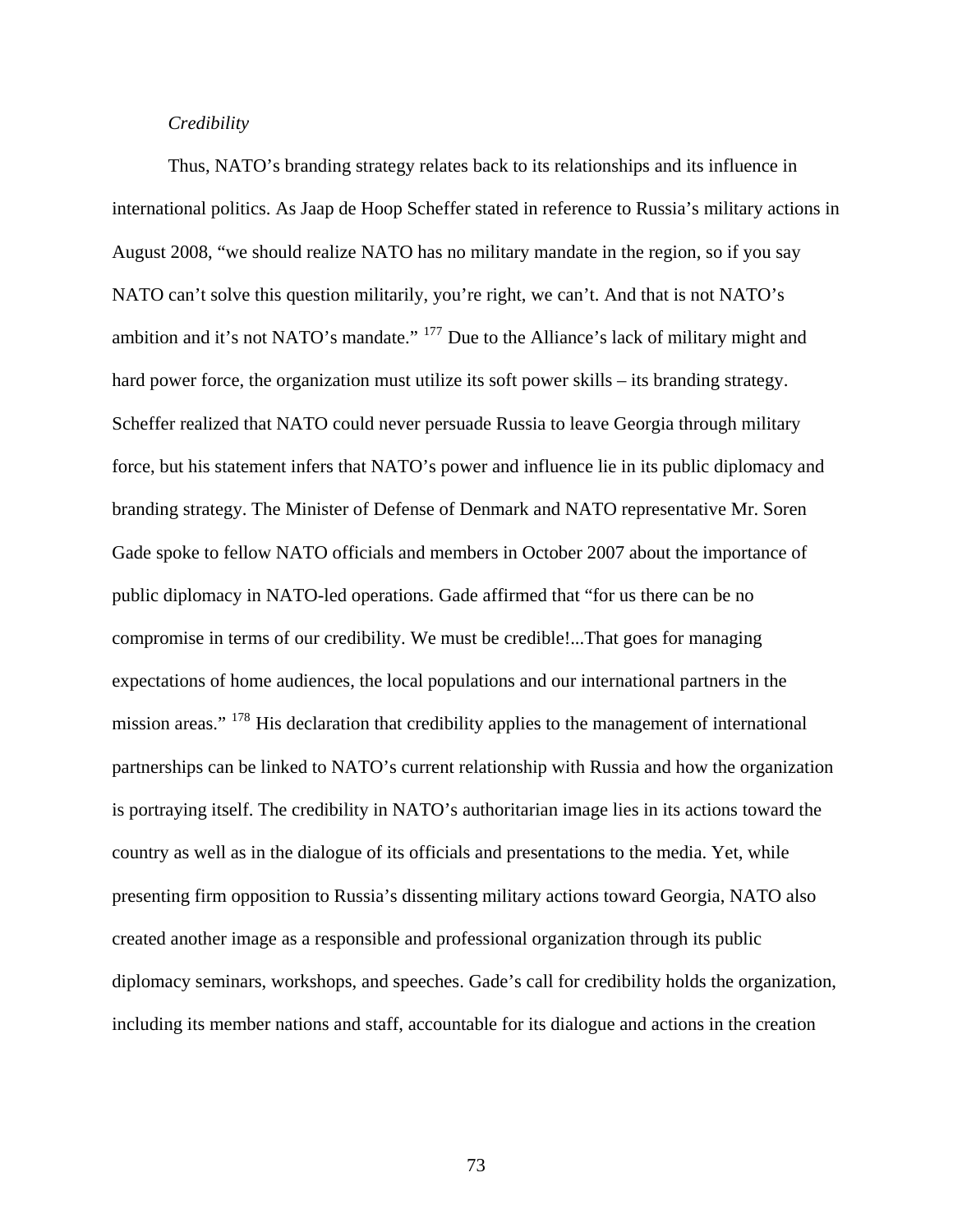and maintenance of its image. NATO's international relationships, internal workings, public actions, and core objectives, and branding strategy are all linked together through credibility.

## Positive NATO Image

#### *Stability of NATO*

In addition to NATO's branding Russia in a negative way, the Alliance portrays itself in a positive light. Current Assistant Secretary General for Public Diplomacy Jean Francois Bureau remarked at a January 2008 NATO seminar,

Our [NATO] political dialogue derives from the role of a transformed and still transforming NATO, which since the end of the Cold War is projecting stability through its operations and missions, its broad range of partnerships and through its transforming military capabilities, with the overall objective to maintain stability and peace. <sup>[179](#page-119-18)</sup>

Bureau inferred that the organization projects stability in all of its actions, operating as the voice of reason in international relations. He described NATO's actions in a most favorable light, engaging in a *broad* range of partnerships and conducting *transforming* military capabilities. Bureau suggested that NATO's operations and missions have created thorough knowledge and capabilities in political dialogue, stating, "NATO is an Organization that has been engaged in multi-national security cooperation for more than half a century, with lots of experience and expertise to share with non-NATO countries to work together for stability and peace." <sup>[180](#page-119-19)</sup> NATO can do no wrong and is always successful in maintaining stability and peace in all of its partnerships. By disregarding any negative and unsuccessful relationships in NATO history, including NATO's stance against the Soviet Union during the Cold War, Bureau creates a purely positive image for the Alliance.

 NATO Secretary General Jaap de Hoop Scheffer also emphasized the organization's efforts in the area of stability. At a 2006 conference in London, he stated that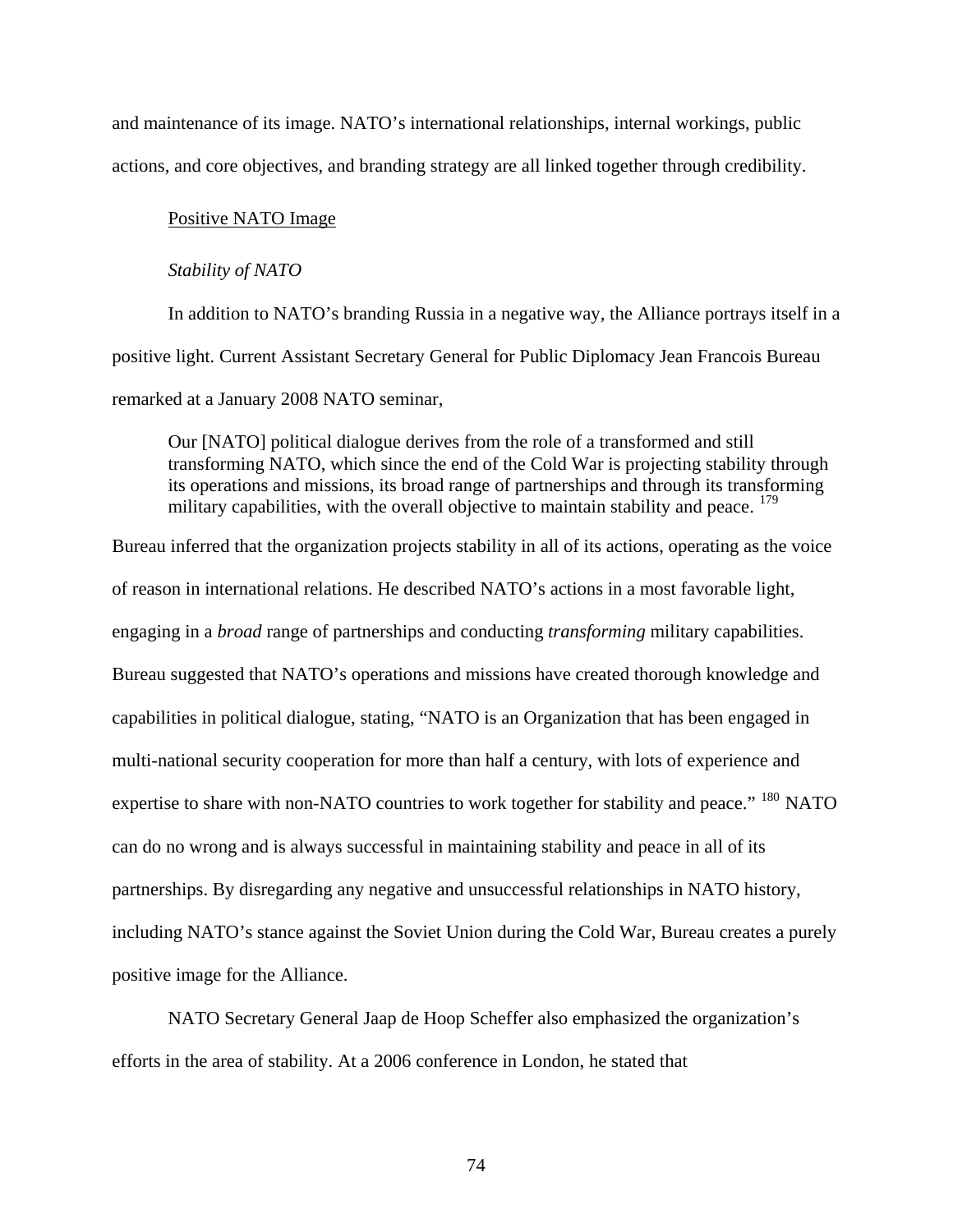we need better international cooperation between nations, and more effective engagement by the international institutions. NATO has learned this lesson, and is already playing its part. To continue defending our values in this globalized world, NATO has developed a new approach to security. I call this approach 'projecting stability' and it is most visibly demonstrated by NATO's current operations.<sup>[181](#page-119-20)</sup>

De Hoop Scheffer suggested that NATO's experience of "learning its lesson" in international cooperation and engagement has improved its approach to security and stability. NATO's active interest in and development of its image as a secure and stable Alliance positively portrays the organization; NATO seems to have learned from its past experiences in international cooperation and has developed new tactics to defend its core values and beliefs. De Hoop Scheffer listed the Alliance's essential values as freedom of speech, freedom to travel, freedom to elect your own government, and freedom of religion. He stressed that "these values cannot be taken for granted – they still need to be worked for; they still need to be nourished and, when necessary, they still need to be protected. And this continues to be NATO's role." [182](#page-119-21) By projecting NATO's aim for security and stability as well as reaffirming the values it strives to defend, de Hoop Scheffer painted the organization and its aspirations in a most favorable light.

## *NATO's belief in equality*

While avoiding any negative image garnered during the Cold War and in other relationships, NATO further enhanced its image by linking equality to its stability characteristic. Jaap de Hoop Scheffer stated at the NATO-Russia Council Seminar on 25 June 2007, "…NATO also believes that every country, including Russia, stands to benefit from a Europe that is whole, free and at peace – with more democracy, more stability, more security, more rule of law and more democratic control of the armed forces." <sup>[183](#page-119-22)</sup> De Hoop Scheffer talked about a Europe that is free, peaceful, and governed by democracy. This new unified Europe garners equality in it s actions, and NATO's association through de Hoop Scheffer's speech gives the organization the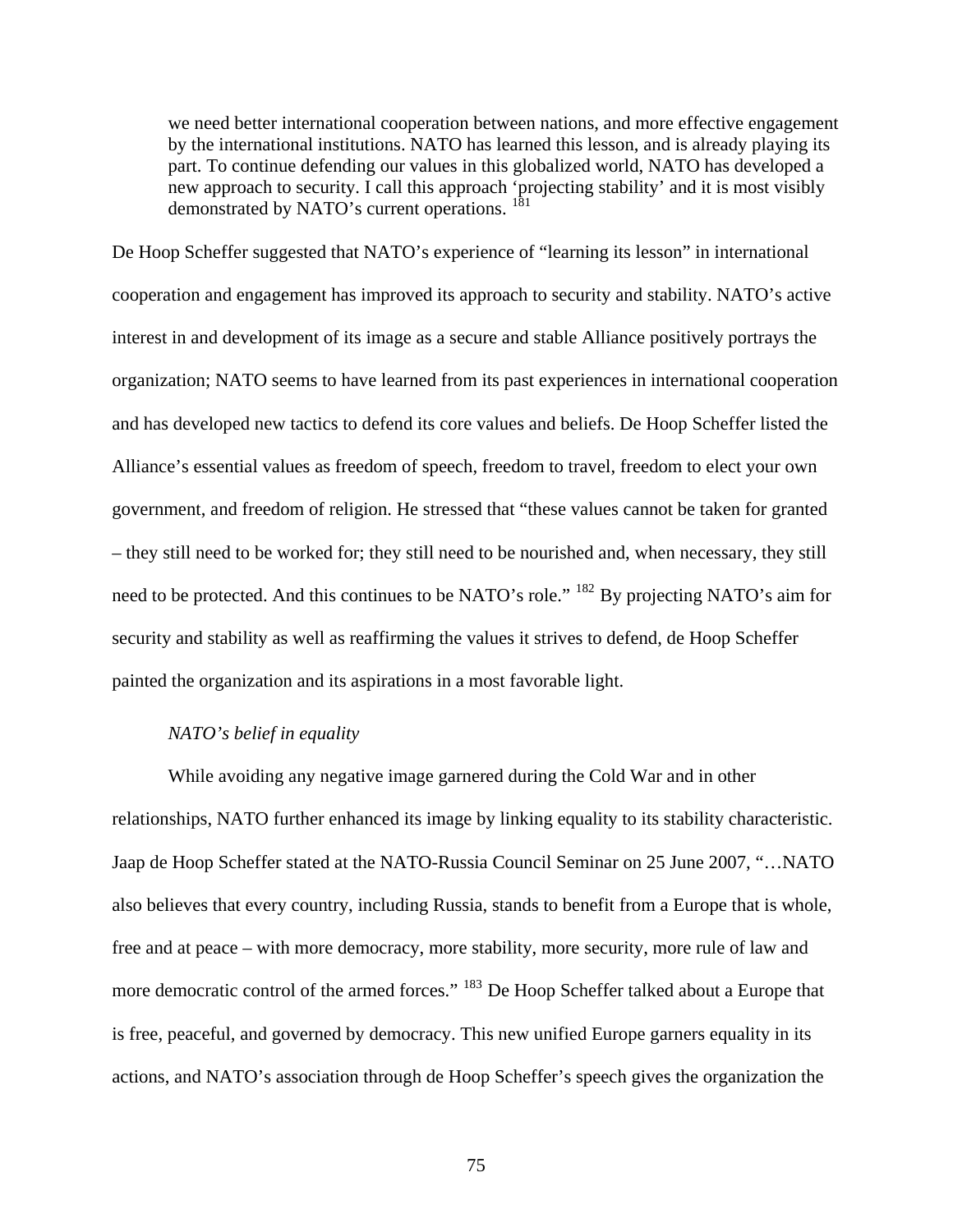characteristic as well. By describing a stable and democratic Europe that is part of the Alliance, NATO associates itself positively with prosperity and peace. The emphasis of democracy in de Hoop Scheffer's speech alludes to the contrasting Communism of the former Soviet Union. While Russia is now a democratic nation, its Communist past and current unstable tendencies do not provide a positive portrayal.

 NATO's actions in the NATO-Russia Council also show their commitment to the equality of its members. At the June 2008 meeting of the NRC Ministers of Defense, the ministers "reaffirmed their commitment to the further development of practical cooperation and…welcomed Russia's planned contribution…to Operation Active Endeavor…" [184](#page-119-23) The NATO-Russia Council's commitment to practical cooperation between the two parties demonstrates NATO's belief in equality for not only NATO member states, but also NATO's strategic partners. At the meeting, the Ministers of Defense saw Russia's interest and participation in Operation Active Endeavor as "enhanced operational cooperation and a signal of the NRC's continuing commitment to the fight against terrorism." <sup>[185](#page-119-24)</sup> Such participation and constructive work and deliberation show the NATO-Russia Council to be a forum for equality, or at least a forum that strives for the equality of its members.

## *NATO honors its commitments to Russia*

Yet, NATO wants to reassure Russia and all members of the transatlantic community that the organization believes in equality in all of its partnerships. While the 2007 NATO-Russia Council Seminar, which focuses on the role of the NRC, discussed NATO-Russia cooperation and the interoperability of their forces, de Hoop Scheffer's speech depicts the organization as a welcoming, cooperating, and equal partner in its relations with the former Soviet Union. De Hoop Scheffer stated that "no matter how many members NATO may have, the Alliance will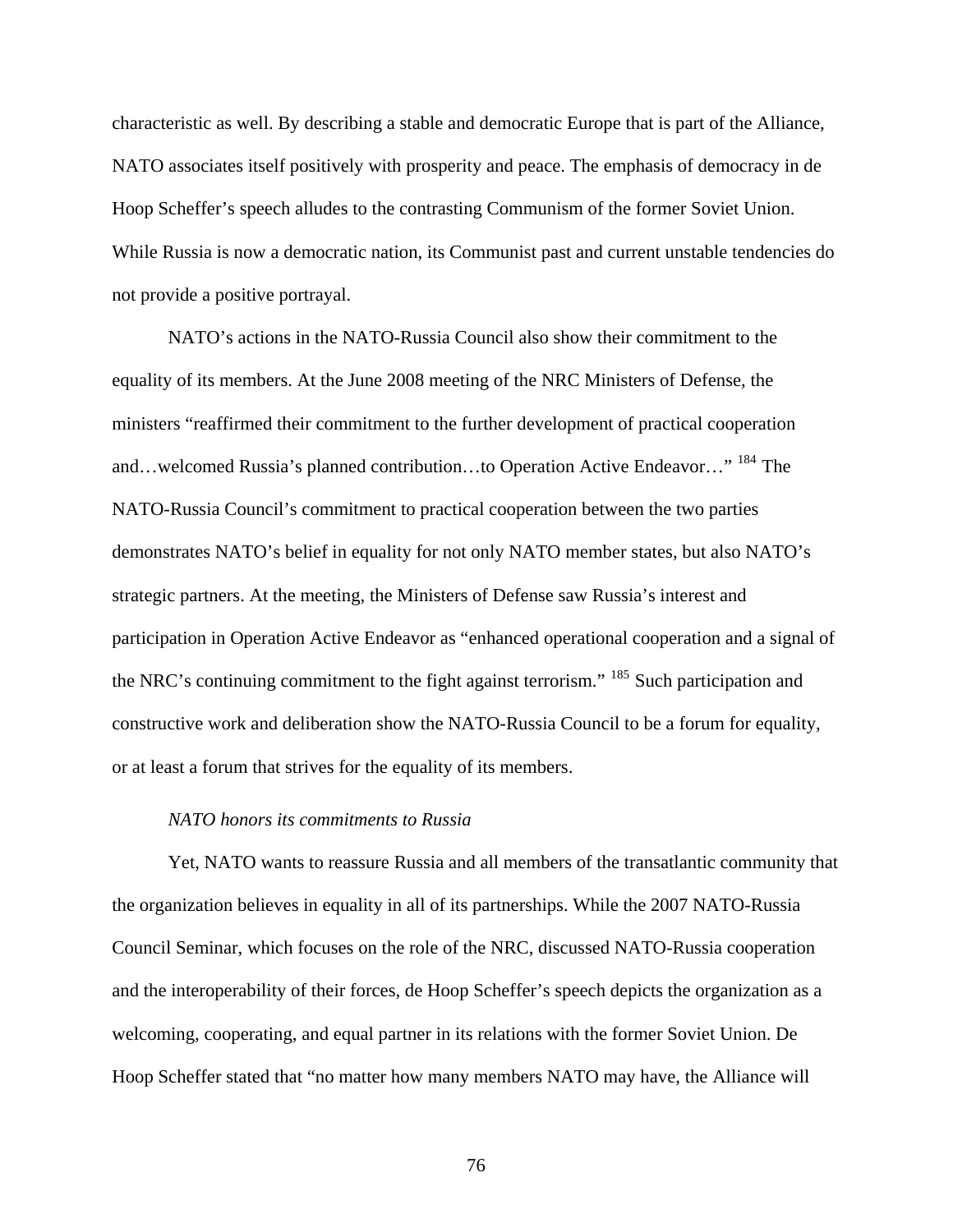continue to fully honor our commitments to Russia, and to view Russia as a strategic partner. I think the word 'engagement' is, and should be, the key word for NATO and Russia."  $^{186}$  $^{186}$  $^{186}$  By acknowledging Russia as a strategic partner and placing emphasis on engaging the nation, NATO raised Russia's standing from lesser rival to equal partner. Despite Russia's wavering image and actions, which cause NATO member states trepidation about the rising power of the nation, the Alliance still offered a theoretical partnership that includes equality and is proactive in its relationship with Russia. While de Hoop Scheffer's statements at the seminar offered a different image of NATO to Russia and those involved in the NATO-Russia Council, it may be important to note that the seminar was located in Saint Petersburg, Russia; so, an aggressive and critical demeanor might not be the right choice while visiting the nation.

 NATO continued to honor its commitment to the NATO-Russia Council, despite not always agreeing on all decisions. At the April 2008 meeting of the NATO-Russia Council, De Hoop Scheffer recognized the multi-faceted relationship between Russia and the NATO allies, but he also stated that NATO is willing to work toward a better understanding with this strategic partner. De Hoop Scheffer asserted that "at our meeting this morning we will take stock of our commonalities, but also seek ways to intensify the process of finding political denominators on the issues on which we do not agree." <sup>[187](#page-119-26)</sup> NATO will not let disagreements between the parties hinder their relationship with Russia. De Hoop Scheffer acknowledged the progress that the NATO-Russia Council has made since its inception, calling the partnership an "essential, strategic bridge across Europe." <sup>[188](#page-119-27)</sup> The Alliance showed itself as committed to its participation in the NATO-Russia Council and any engagement with its strategic Russian partner.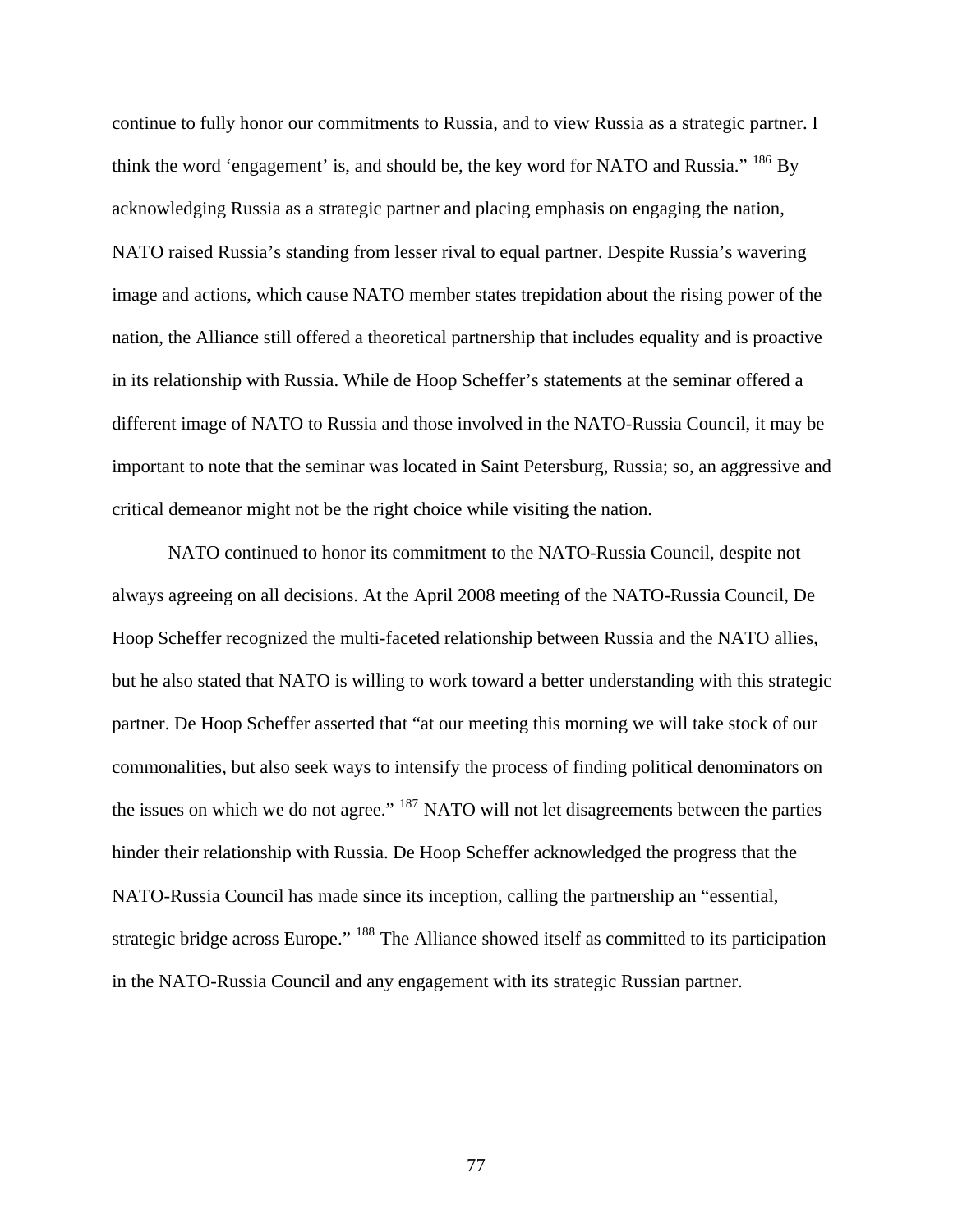#### Other NATO Images

### *Cold War anti-Communist opponent*

The works of NATO's Public Diplomacy Division, more specifically its branding strategy, culminate not only in its authoritarian, critical image toward Russia, but also end in the creation of other NATO representations. Then-Assistant Secretary General for Public Diplomacy Jean Fournet observed in August 2007 that

I think that we speak, maybe, in a more neutral way of NATO and specifically to those countries that have still difficulty to view NATO as something else but a relic of the Cold War. And I think coming with scientific programs, for instance how to help them connect to the Internet, that's very important and positively viewed, how to build a facility to get rid of pesticide or to get rid of chemicals that have been left over after the demise of the Soviet Union.<sup>[189](#page-119-28)</sup>

He discerned that NATO was still seen by some countries to be the Cold War anti-Communist opponent, though this view is changing with the humanitarian and scientific programs that NATO brings to these nations. The countries engaged by NATO and whose view of the organization still reflects the Cold War image may include former Soviet Bloc countries. The acceptance of a new NATO image by these countries through the organization's public diplomacy efforts shows that NATO's engagement and relationship with a former Soviet opponent can end positively; the Alliance can achieve a different image that will be accepted by the targeted nation and/or publics.

 NATO Spokesman James Appathurai also acknowledged the Alliance's continued image as the Cold War anti-Communist opponent. He, too, recognized the importance of public diplomacy efforts in shirking this image. Appathurai asserted that "we…need to do more in terms of explaining what the new NATO is. If I talk to my mother, she still thinks of NATO in Cold War terms." [190](#page-119-29) He stressed that changing this image is the duty of NATO nations, explaining why the Alliance is important and relevant to the security of all populations. The only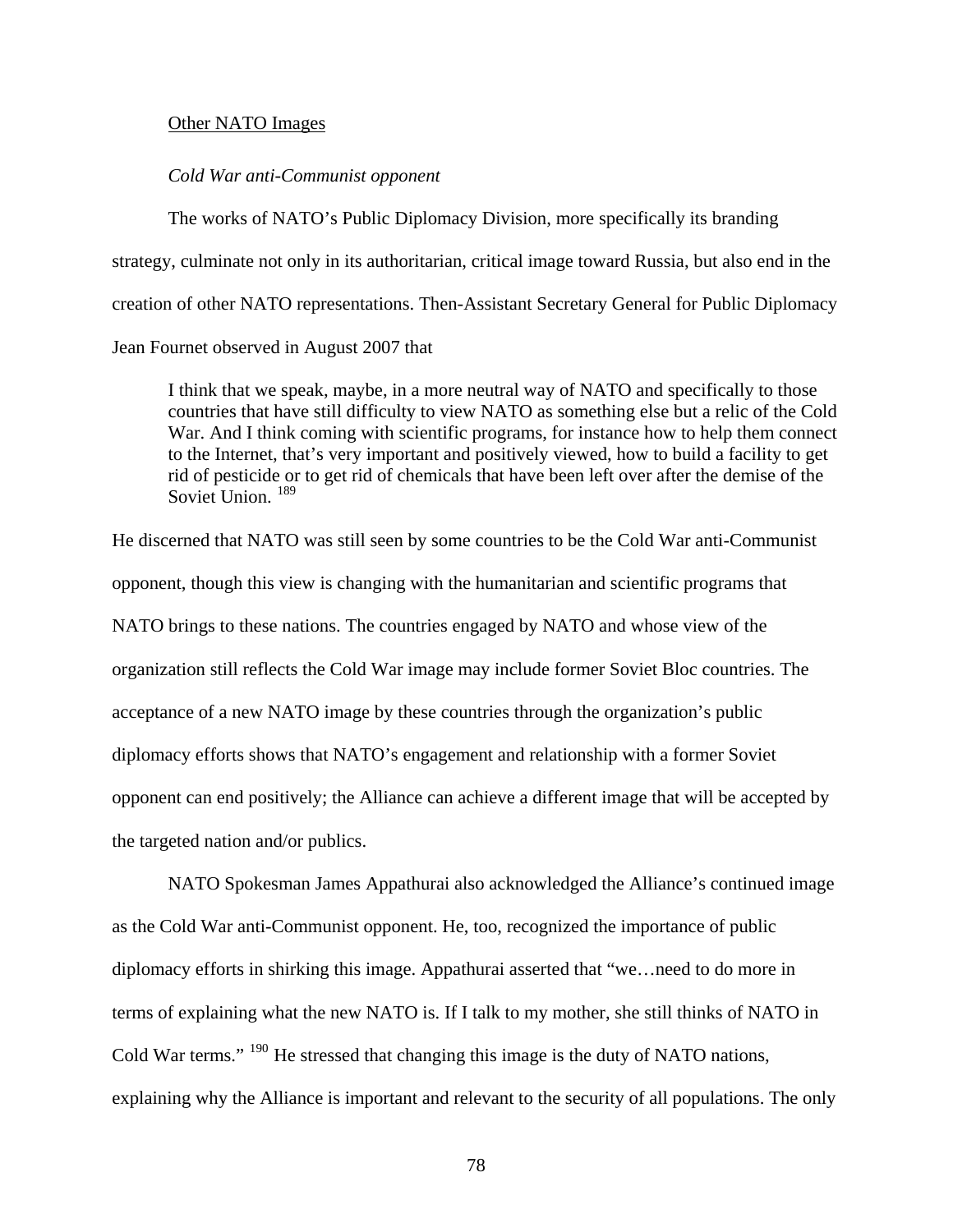way to rid NATO of its Cold War image is for NATO members to proactively work together through new public diplomacy strategies as well as reach out to and engage with their strategic publics and integral partners, such as Russia.

## *Humanitarian and scientific leader*

Another projected image of NATO is one of humanitarian and scientific leader. Through the organization's public diplomacy efforts, NATO reaches out to civil society – including journalists, parliamentarians, and the scientific community. Then Assistant Secretary General of the Public Diplomacy Division Jean Fournet observed in 2007 that

NATO is a political and military organization for collective security. So it's not meant for development. It's not meant for promoting science and so on and so forth. But science is a tool that every big organization must have. And even if it is limited in scope, and even if it is limited in budget, we bring together scientists, we develop collaborative activities. <sup>[191](#page-119-30)</sup>

Although NATO was originally created for security purposes, Fournet discerned that reaching out to civil society produces opportunities for humanitarian and scientific development. He stated that networking between NATO, the scientific community, and foreign publics not only brings progress to the targeted region, but also improves the relationship with that region. Fournet observed that "touching target audiences [means] having a possibility to engage in dialogue, and dialogue with trust and confidence." [192](#page-120-0) Thus, NATO's networking with other entities, such as the scientific community, may help create a positive image for the organization while cementing a trustful and confident relationship with the target audience.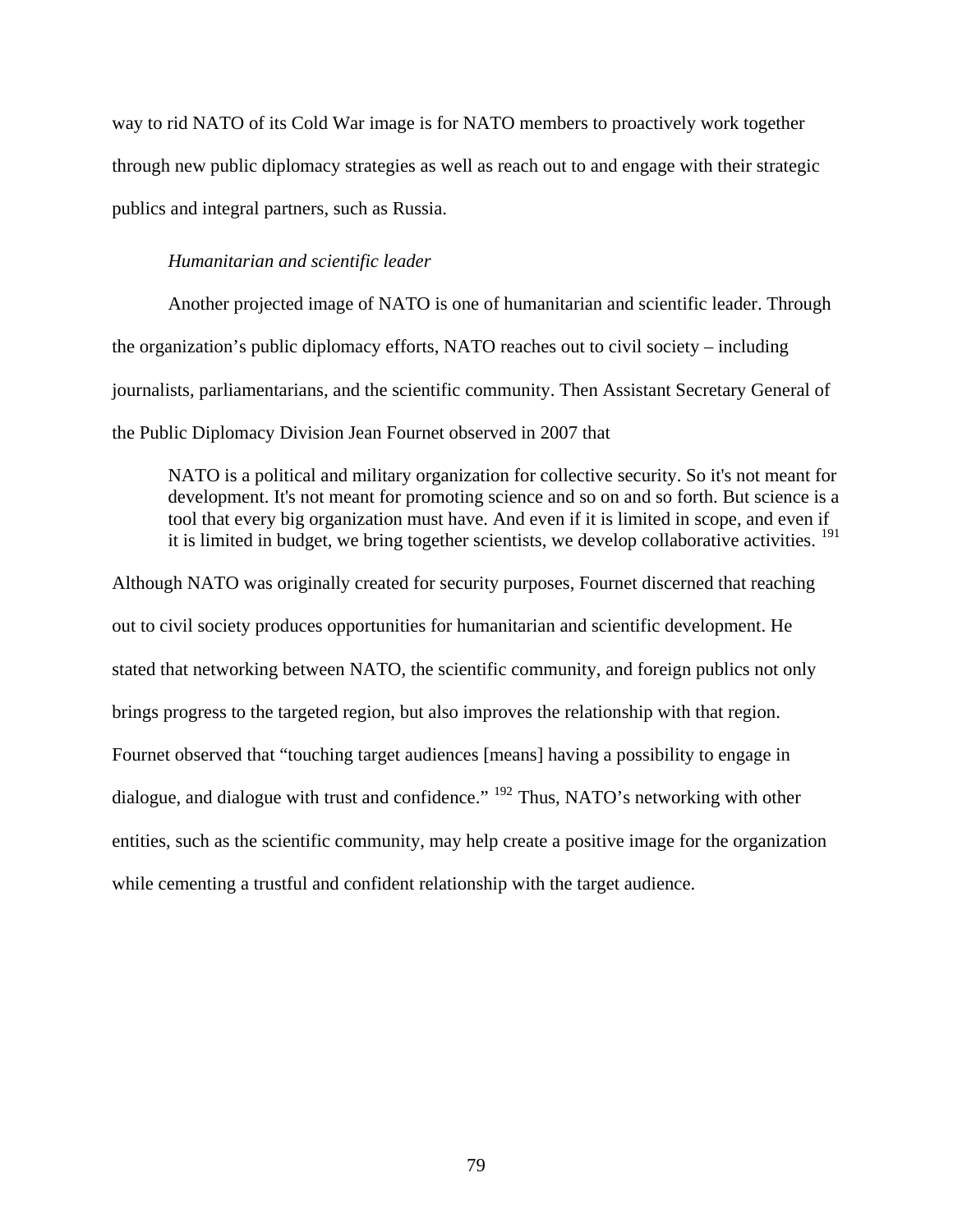#### **VIII: DISCUSSION**

#### **NATO's Branding Strategy from 2002-2003**

I discovered six emerging themes from NATO publications and speech during this time period. The emerging themes derived from the 2002-2003 NATO speech and publications include the following: the NATO-Russia Council, the NATO-Russia Partnership, Transparency, Positive NATO Image, NATO vs. Russia, and NATO's Public Diplomacy. These themes mainly focused on a positive and proactive NATO-Russia relationship, yet also demeaned Russian concerns. Officials such as NATO Deputy Secretary General Ambassador Rizzo affirmed a better venue for cooperation and dialogue in the NATO-Russia Council. The organization stressed that the new NATO-Russia relationship would be based on mutual trust, transparency, and shared responsibilities. Yet, while the Alliance took pride in the new partnership and interoperability of forces through the NATO-Russia Council, the organization still harkened back to Russia's Communist past and demeaned the nation's concerns regarding NATO enlargement. Although there were some negative aspects in NATO's communication, the overall tone of the Alliance's branding strategy was positive.

 The *NATO-Russia Council* theme focused on the new group as a venue for cooperation, a working and proactive relationship, and equality. Previous NATO-Russia relationships, such as the Permanent Joint Council, did not give Russia equal footing and did not foster open dialogue. NATO officials stressed that the newly-founded NATO-Russia Council would be based on mutual trust, transparency and shared responsibilities. By shirking any images of the unequal Permanent Joint Council, the Alliance could stress to Russia the differences in the NATO-Russia Council. Russia would no longer be a "subordinate nonmember," but would be a full and equal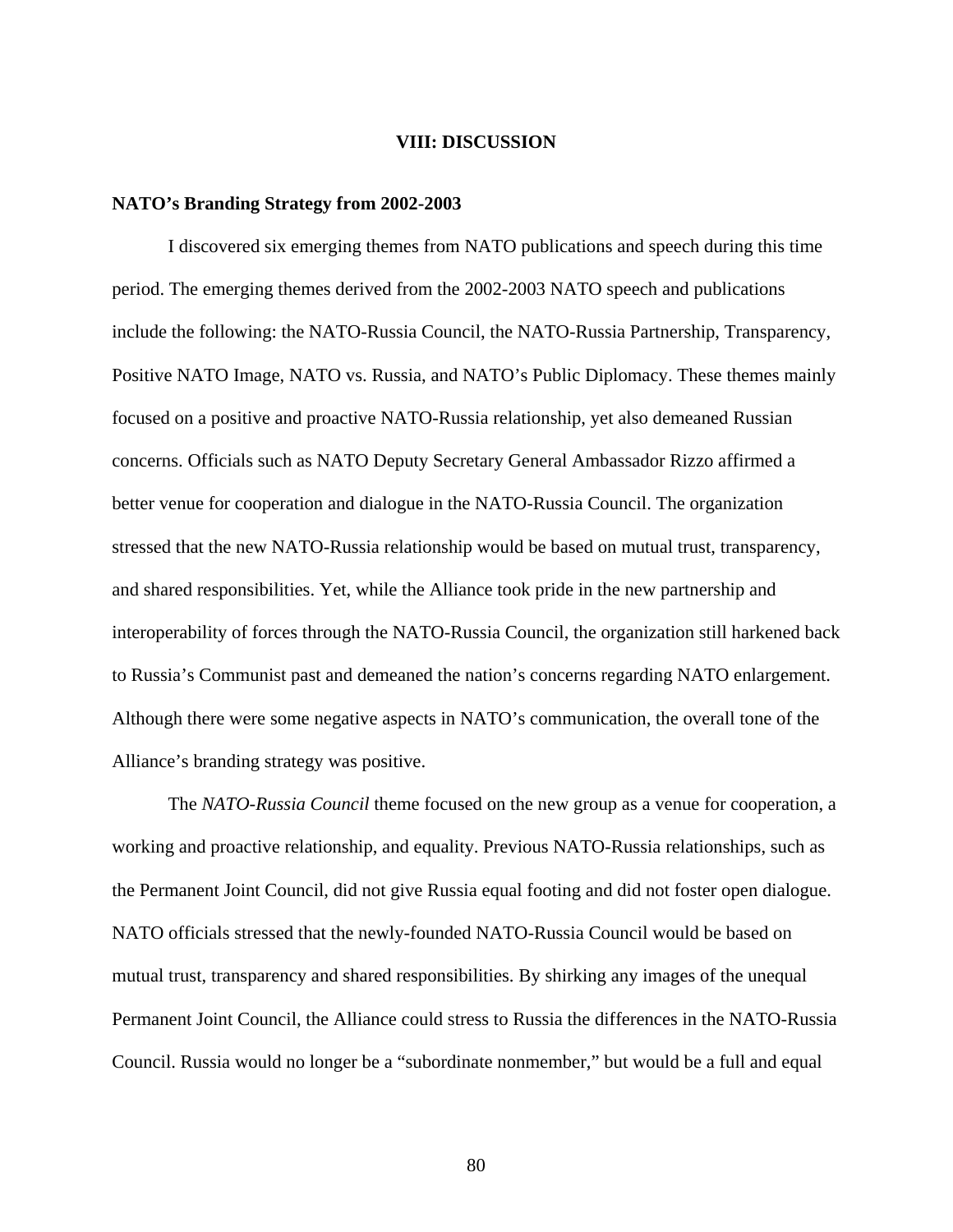member in the NRC. NATO projected a positive image of itself as well as of the NRC toward Russia in order to entice the nation into involvement.

 The *NATO-Russia Partnership* theme focused on the new era of the Alliance's relationship with Russia. NATO stressed that the Cold War years were over, Russia had changed, and a new partnership could take place. The term "new era" suggests that this new NATO-Russian relationship would be long-term. As a long-term relationship, the Alliance also focused on the NATO-Russia partnership as an investment. Both NATO and Russia would benefit from working together. NATO officials branded the organization and Russia with images of strength and power, positive images for both parties. With Russia as a changed nation and NATO as a cooperative and trusting partner, this theme portrays the new partnership in a positive light.

 The *Transparency* theme focused on NATO gaining trust from Russia and the interoperability of their forces. Cooperation between both parties can only be accomplished through transparency and openness. NATO officials stressed the importance of open, two-way communication in order for the NATO-Russia Council to flourish. Yet, the Alliance also respected the independence and individuality of nations such as Russia, observing that individuality with transparency would create a formidable partnership. NATO also stressed the importance of transparency in the interoperability of NATO-Russian forces. By discussing joint participation in international security programs as well as both parties' commitment to open and sustained dialogue, NATO projected a positive image of the NRC as well as of NATO.

 While some themes indirectly portray the Alliance and the NATO-Russia Council in a positive light, through their ideals and behaviors regarding Russia, one theme specifically deals with the *Positive NATO Image*. NATO's positive image focuses on the experienced NATO, the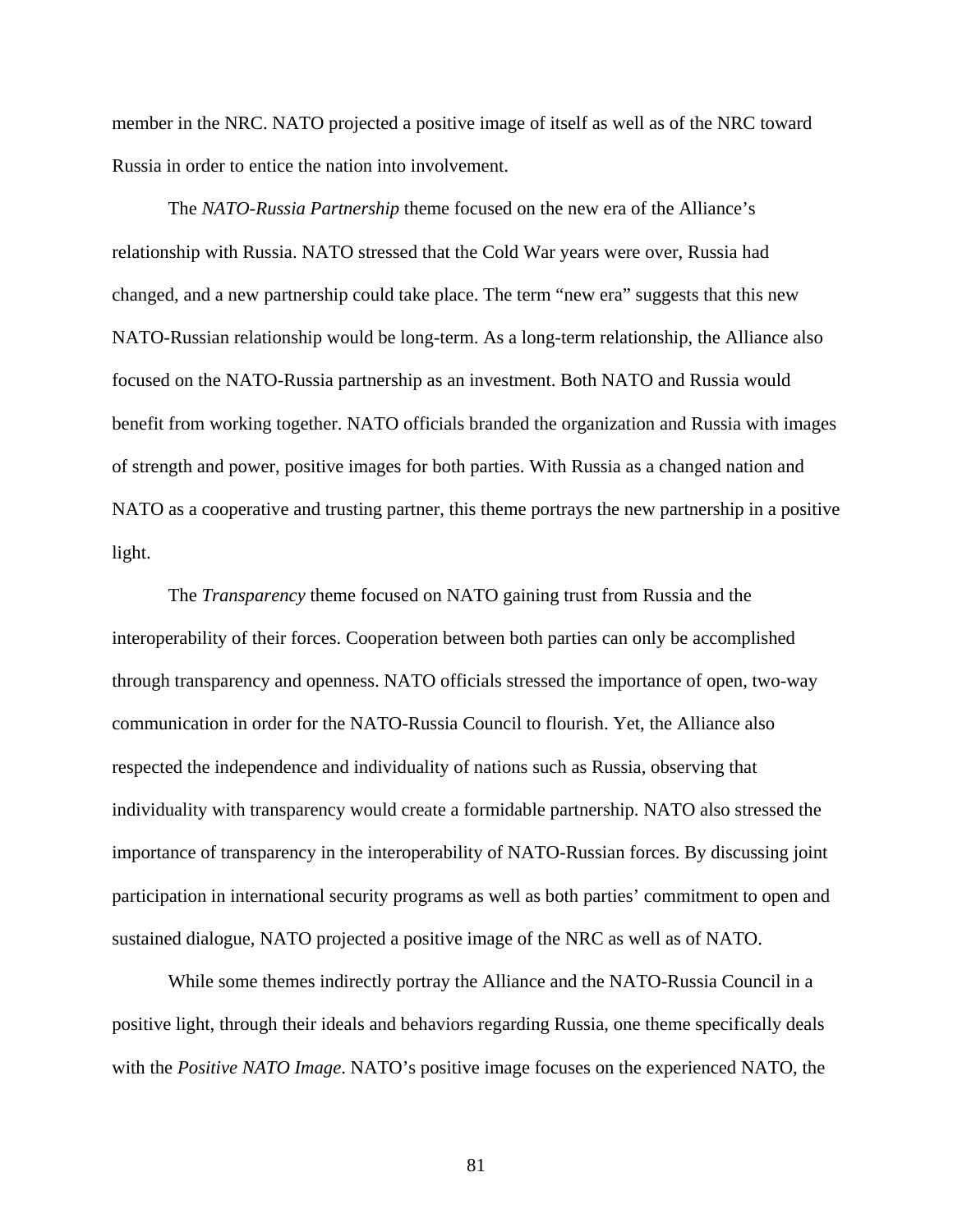"victory" of NATO enlargement, and the Alliance's position as an integral partner for Russia. As an established and experienced international organization, NATO portrays itself positively toward Russia and the rest of Europe. NATO officials observed that Russia's partnership has helped the Alliance to overcome Europe's division. Through its relationships, NATO has achieved its original intention of maintaining peace and security in Europe as well as overcoming the power of the Soviet Union and the Cold War. NATO's experience has also helped the organization to aid and foster new democracies in Europe through enlargement. The Alliance has focused on these aspects to present itself to Russia as a hot commodity and integral partner. Not only has the Alliance helped other nations, but it has also helped Russia be accepted back into the European community. Focusing on NATO's achievements is a positive aspect to its branding strategy.

 Yet, NATO's speech regarding Russia was not all positive. The *NATO vs. Russia* theme presents aspects such as Russia's Communist past, NATO alienating Russia, NATO protecting democracy and international security, and demeaning Russia's concerns about NATO enlargement. While these aspects demonstrate NATO's negativity toward and about Russia, they mainly show NATO in a negative light. Frequently referring to Russia's Communist past gives Russia a negative connotation in NATO and the European community. These references alienate Russia and make the nation feel yet again as an "other." NATO's on its own accomplishments and goals toward protecting democracy and international security may infer that Russia must prove itself in its partnership with the Alliance. Russia's relationship with NATO is further jeopardized by the Alliance demeaning its concerns about NATO enlargement. All of these factors, while meant to make Russia look bad, only present NATO in a negative way. While not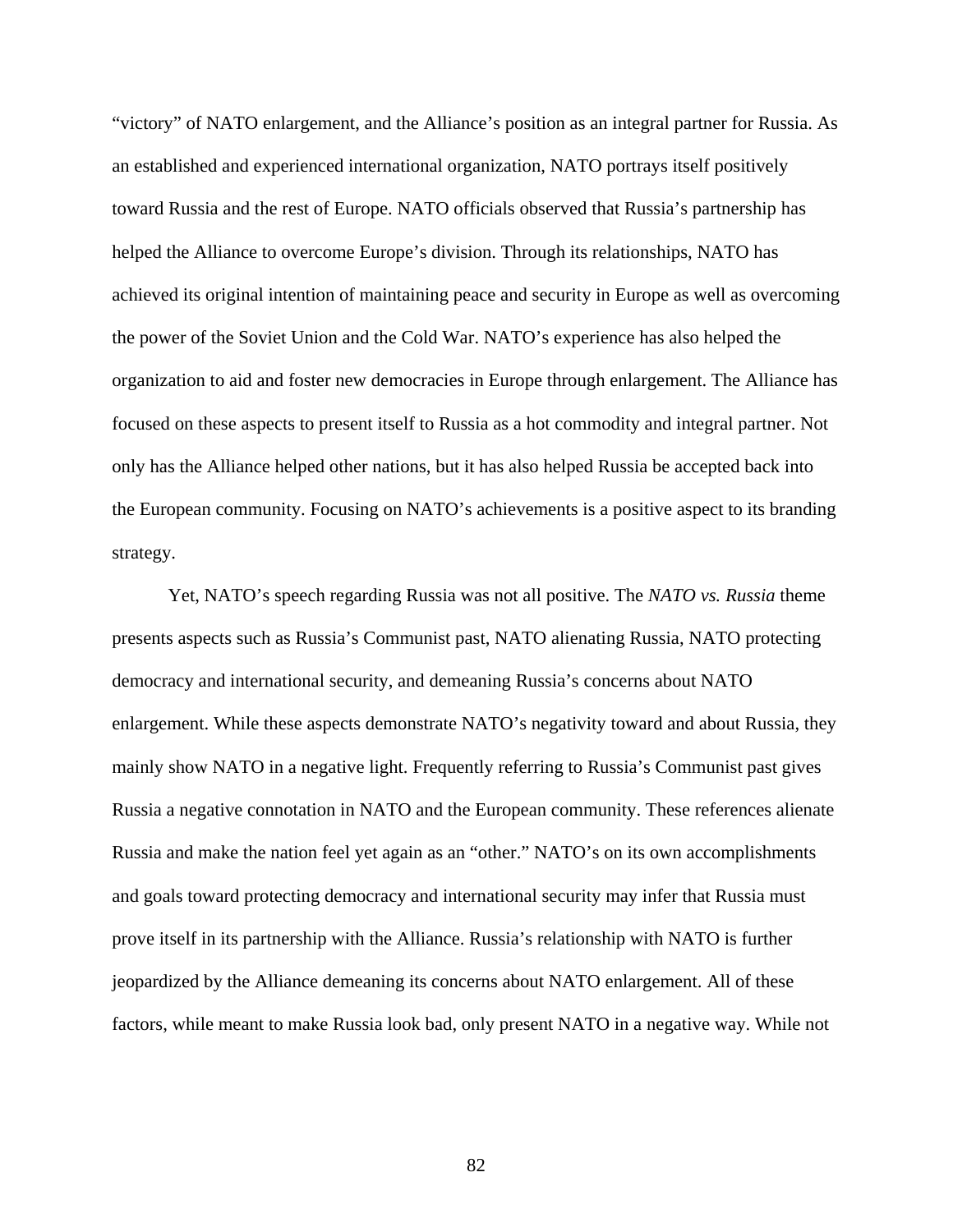part of NATO's official branding strategy, this language does contribute to the Alliance's overall image.

 The theme of *NATO's Public Diplomacy* is also part of the organization's branding strategy. NATO's Public Diplomacy Division was created to portray NATO's commitment to positive communication as well as demonstrate the need for a new NATO image. The Alliance's commitment to positive communication not only included communication with governments, but also with foreign publics, such as the Russian people. NATO's emphasis on improving public diplomacy was to better present its transformation while informing the public about its broad agenda. By opening communication with its partners and foreign publics, the Alliance might show itself in a more positive and friendly light. NATO's branding strategy toward Russia in the early years of the NRC (2002-2003), portrayed a NATO that has learned from its past mistakes in the Permanent Joint Council and other skeptical pursuits; the Alliance portrayed itself toward Russia as a proactive, responsibility-sharing partner that was open and more trusting of the nation.

#### **NATO's Branding Strategy from 2004-2005**

 I discovered five emerging themes from NATO publications and speech during this time period. The emerging themes derived from the 2004-2005 NATO speech and publications include the following: NATO's Public Diplomacy, Positive NATO Image, Negative NATO Image, NATO vs. Russia, and the NATO-Russia Partnership. These themes continued to show a mainly positive image of the Alliance. As the NATO-Russia Council continued its open dialogue and included participation of both parties in peacekeeping activities, the strength of the partnership increased. The organization focused on its original goals and the shared values of NATO and Russia. Some negative aspects of NATO's image, including focus on Russia's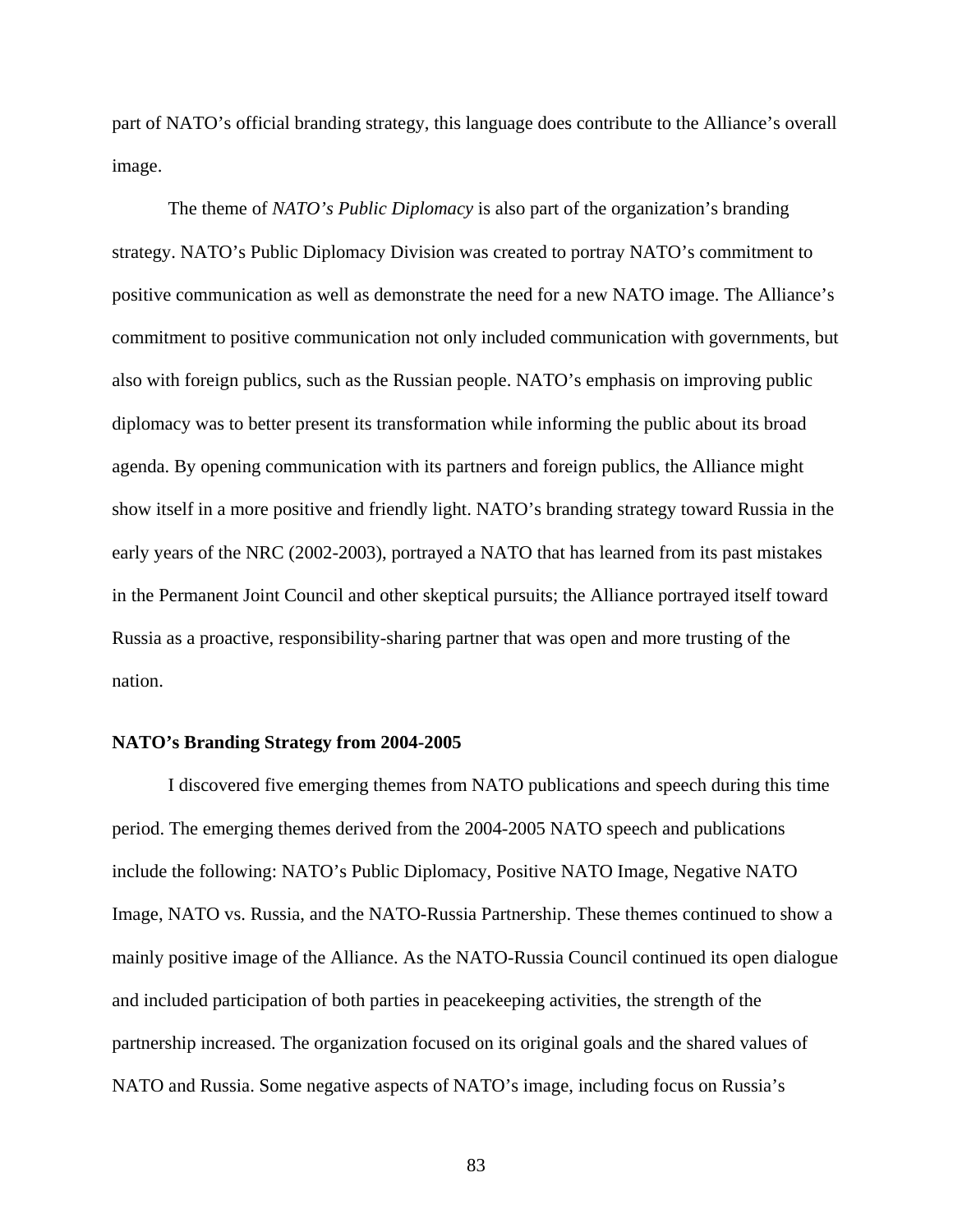shortcomings and actions, persisted but not to the extent of previous years. NATO's branding strategy maintained an overall positive tone in its relationship with Russia in the NRC.

 The theme of *NATO's Public Diplomacy* focused on transparency in its communication, NATO's long-term relationship with the Russian public, and its relationships with other publics. The Alliance's commitment to positive communication from the 2002-2003 period sustained the organization through these relationships. NATO continued to reach out to the public and explain the purpose and actions of the organization, even involving young people in one of its Summit meetings. By encouraging the public to participate in NATO events, the organization improved its transparency efforts. NATO also improved its long-term relationship with the Russian public. Through the NATO Information Office in Moscow, NATO was able to explain its operations and decisions directly with the Russian people. This open dialogue fostered a long-term relationship in the nation. The Alliance's involvement with other publics, such as the Georgian people, demonstrated NATO's commitment to all of its relationships. While all of these aspects of NATO's public diplomacy present the organization as a positive supporter and active communicator, they also demonstrate NATO's relevance and importance in international politics.

 The theme of a *Positive NATO Image* emphasized NATO's abilities, NATO as a reward or incentive, and NATO as an integral partner for Russia. Officials from the organization featured NATO's adaptability, stamina, and readiness for new challenges. NATO's establishment as a core international institution gives it experience in such areas, a positive factor and enticement for Russian partnership. The Alliance also portrayed itself as a reward or incentive to other countries vying for NATO membership. NATO officials stressed its open door policy and goal at transatlantic security. These values also portray NATO as an integral partner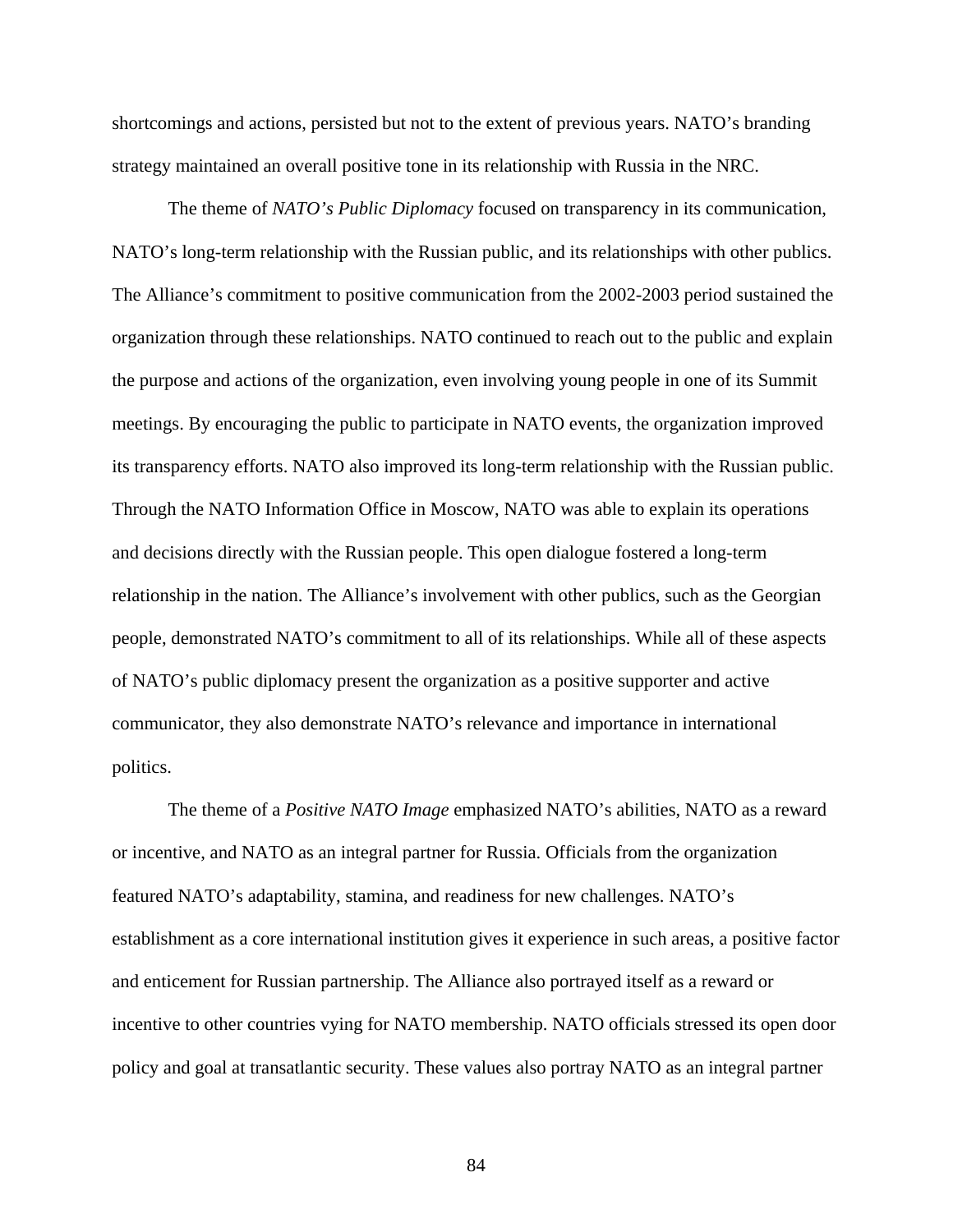for Russia. In addition to its improved communication efforts, NATO supported Russia through its crises and hardships, such as the Beslan tragedies, and defended the NATO-Russian relationship to other questioning nations. NATO's behavior and actions regarding its abilities and relationships continued to emphasize a positive image in its branding strategy.

 The theme of the *Negative NATO Image* included views on NATO enlargement. Russian trepidation over new views of the nation from former Soviet states gave NATO a slightly negative image. Yet, NATO or any other organization cannot project a negative image toward a specific audience, so the *Negative NATO Image* theme really focuses on NATO's negative *comments* about the nation. A NATO with a more finely tuned "Russian radar" might not be an attractive ally for the nation. Such anxieties could be exacerbated by the organization's negative Russian views, as depicted in the *NATO vs. Russia* theme. In this area, NATO focused on Russia's shortcomings, such as its less-than-exceptional participation in any NATO-led operations. The Alliance was also critical of Russian actions. The nation's military presence in former Soviet territories caused backlash from NATO. While the organization meant to lessen Russia's image, NATO's own image became more negative because of its critical language.

 Yet, NATO's branding strategy continued to work toward improving NATO's image as seen in the *NATO-Russia Partnership* theme, which encompassed Russian participation, terrorism, and how the two parties worked together. NATO officials described Russian participation in the NATO-Russia Council and other endeavors as result-oriented practical cooperation and emphasized open political dialogue. Yet, Russia not only participated in cooperative agreements, but the nation also engaged NATO in political debate. Through such dialogue and debate, the NATO-Russia partnership could grow stronger. The incorporation of terrorism into NATO-Russian relations also strengthened the partnership. NATO spokesmen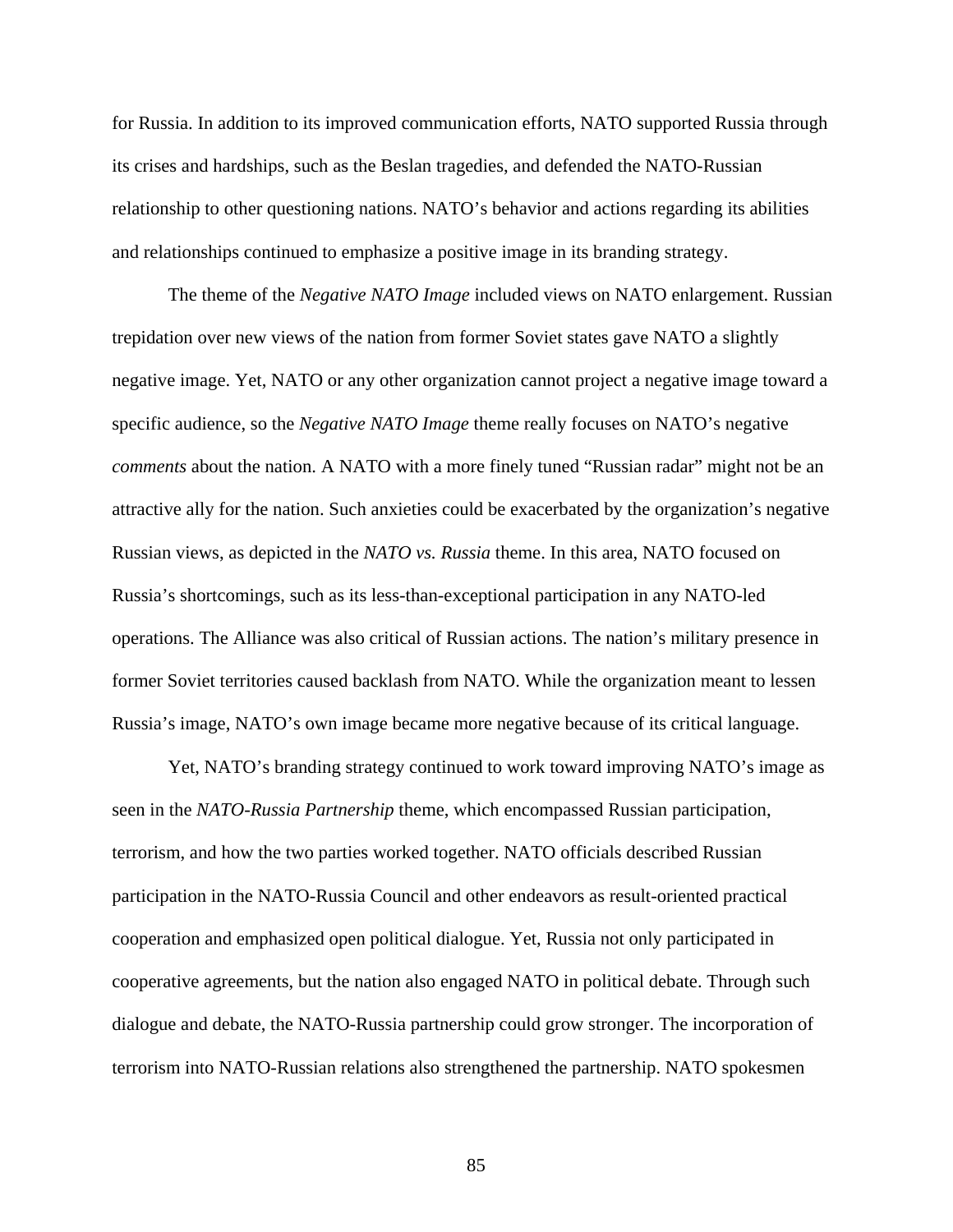confirmed Russia's participation in anti-terrorism programs and other operations geared toward transatlantic security. The NATO-Russia Council fostered trust and cooperation, and willingness to meet each other half way so that the two parties could work together in a proactive way. By working together in an open and proactive relationship, NATO displayed a positive image.

#### **NATO's Branding Strategy from 2006-2008**

I discovered five emerging themes from NATO publications and speech during this time period. The emerging themes derived from the 2006-2008 NATO speech and publications include the following: NATO-Russia Partnership, NATO vs. Russia, NATO's Public Diplomacy, Positive NATO Image, and Other NATO Images. Throughout the course of the NATO-Russia relationship, the Alliance has stressed the importance of maintaining security on the European continent. The organization frequently mentioned on its website and in its publications the interoperability of NATO-Russian forces and shared participation in security projects and missions. From the interactions of the NRC, NATO projected a positive image as a stable factor in transatlantic security. This positive image is reflective of its current branding strategy.

 Yet, over this time period, the NATO-Russia relationship has also regressed due to conflicting views on Russia's dealings with Georgia. Russia's admonishment from the NATO allies implicates the nation as dissenting from NATO security principles. The Alliance becomes an authority figure against Russia. Thus, NATO's branding strategy toward Russia has regressed to a more critical and skeptical nature. While NATO spokesman James Appathurai stated that the Alliance did not want a direct role in the conflict between Russia and Georgia, NATO's call for Russia to respect the international values and principles upon which the international security system is based branded the organization as a critical authority figure. Yet again, NATO wants to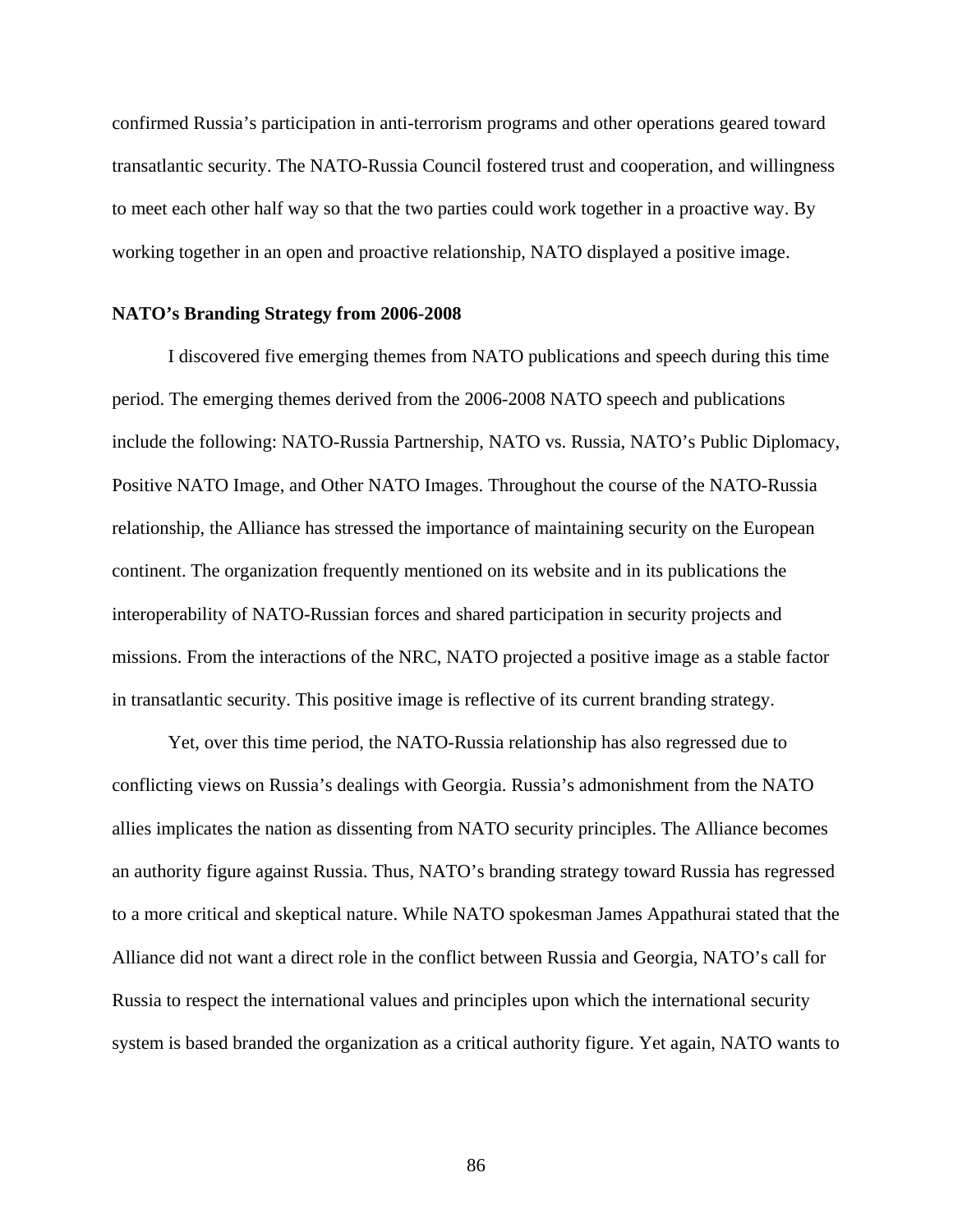foster an equal and proactive relationship with Russia through the NRC, but only when the nation acts in accordance with NATO and international security principles.

 The theme of the *NATO-Russia Partnership* discusses the importance of maintaining security and NATO's improvement in communication efforts. NATO officials observed that the NATO-Russia relationship has two-way benefits, if both parties work together to foster and maintain security on the continent. NATO enlargement also plays a role in improvement of security; the increase of democratic nations on the continent may help NATO in its security efforts. Despite the Alliance's success in enlargement, the organization still needed to improve its communication efforts. NATO officials called for more transparency, open communication, and confidence-building. While NATO's partnerships remained secure, the Alliance admitted that improvements must be made to maintain transatlantic security. Admitting flaws and conducting improvements may give NATO a positive image in its branding strategy.

 NATO's stance toward Russia became more critical and authoritarian, as evidenced by the *NATO vs. Russia* theme. The organization's critical nature also showed itself as an authority figure, as well as making demands from Russia. NATO's formal directions to Russia included telling Russia to respect international values and principles, calling for a Russian ceasefire, and demanding the removal of Russian forces from South Ossetia. These demands from NATO give the organization an authoritarian image, demonstrating its shift in branding strategy.

*NATO's Public Diplomacy* theme exhibits the Alliance's need to improve it communication skills, including explaining NATO to the Russian public and improving its credibility. NATO officials emphasized a changing and imperfect NATO, which must be portrayed and explained to the Russian people in order to maintain a positive relationship. Not only is open dialogue and transparency needed in improving communication skills, but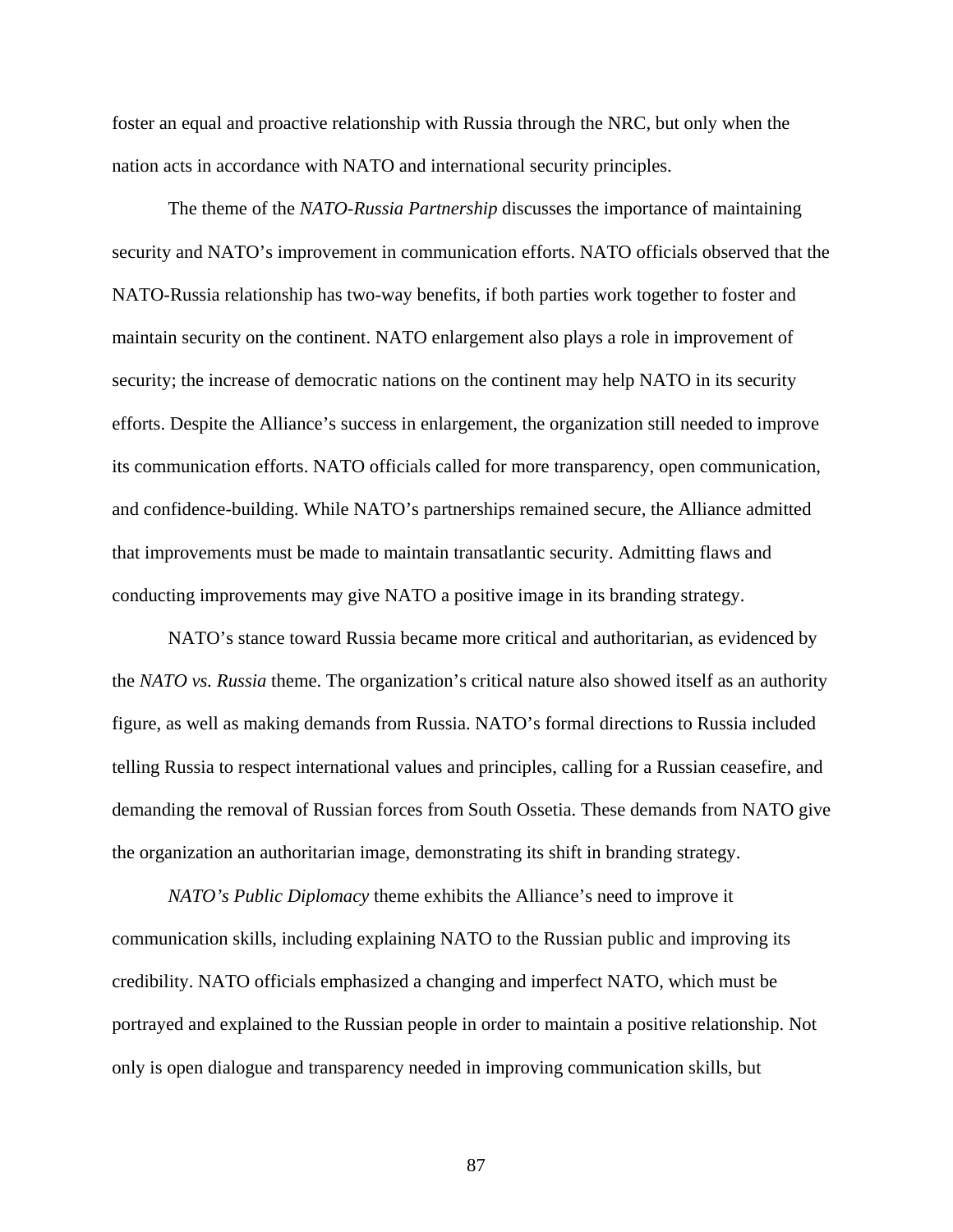credibility is needed as well. The Alliance stressed the importance of linking words with actions to maintain credibility. By making these improvements and once again acknowledging flaws in the NATO-Russia relationship, the Alliance may improve its image.

 While becoming more critical of Russia, NATO tried to improve its own image, as evidenced in the *Positive NATO Image* theme. This theme includes the stability of NATO, NATO's belief in equality, and NATO honoring its commitments to Russia. NATO officials focused on the Alliance's stability through operations, missions, and partnerships. NATO's operations and missions have created thorough knowledge and capabilities in political dialogue. The Alliance's knowledge and capabilities also encompass its belief in equality, encouraging more democracy, more stability, and more security. Despite NATO's critical stance toward Russia, the organization implements its beliefs by honoring its commitments to Russia as a strategic partner. While contradictory in some of its actions, NATO still attempts to maintain its positive image.

 The last theme discovered in the NATO publications is *Other NATO Images*. The organization still retains the image of Cold War anti-Communist opponent in some areas. NATO officials see the need to explain what the new NATO is to foreign publics as well as engage and form relationships with former Soviet nations to promote the organization. Other images of the Alliance include humanitarian and scientific leader. NATO's public diplomacy efforts extend to bring together civil society and the scientific community to improve NATO's relationships in various regions. While NATO's Cold War image can be negative, its humanitarian and scientific image is positive and can bring together several groups of people together in a positive way.

 In conclusion, NATO portrayed itself in the NRC as a partner and ally of Russia in the discussion, deliberation, and action toward transatlantic security issues. Hunter, Rogov, and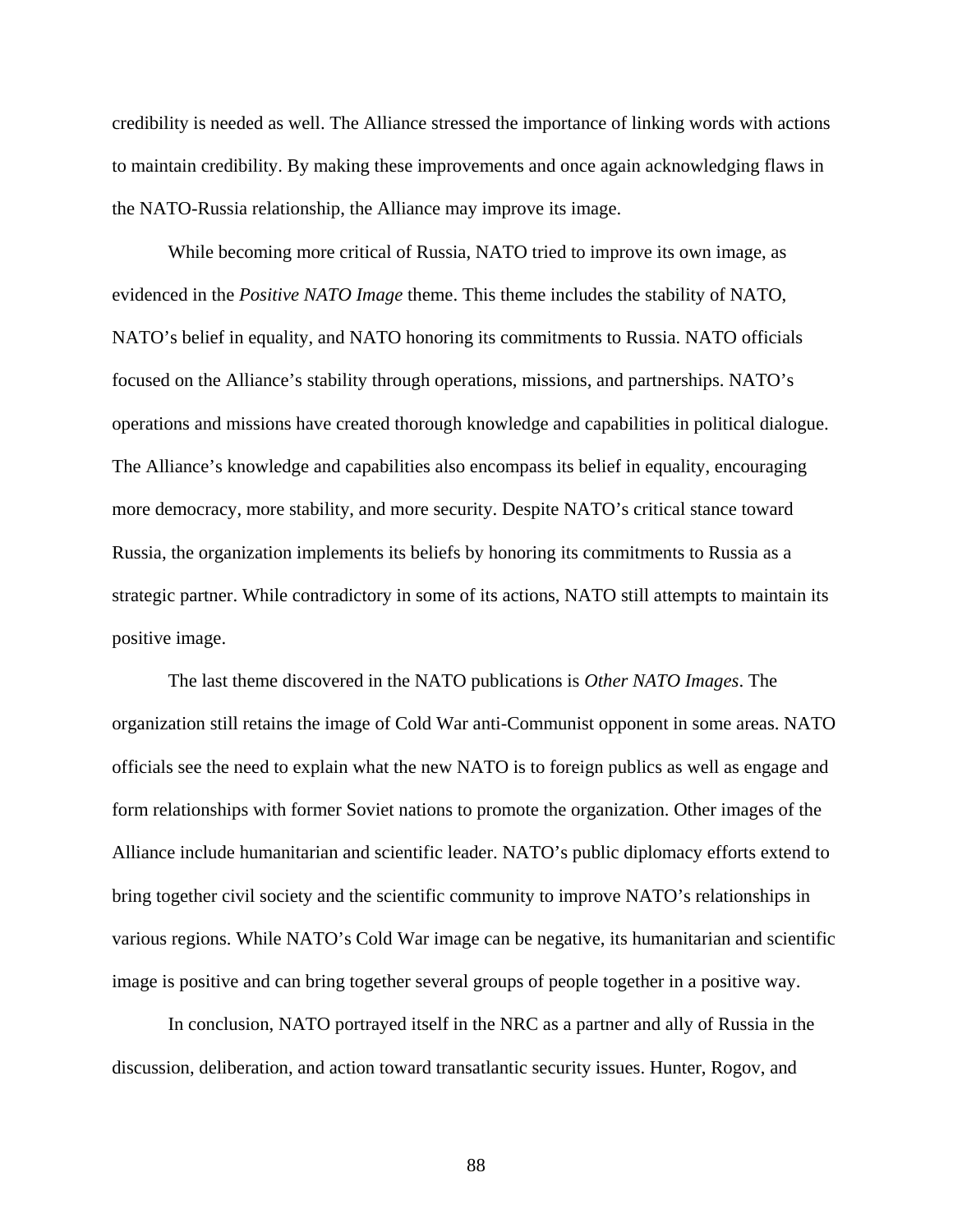Oliker state that it is in their mutual interest that "NATO and Russia should forge a new relationship based on genuine partnership that can help to provide lasting security for all nations in Eurasia and that can hasten Russia's integration into the family of democratic, market-oriented nations."<sup>[193](#page-120-1)</sup> In order to maintain stable and equal relations, NATO and Russia must incorporate transparency and new mechanisms for resolving differences in their daily actions. The two parties must also recognize their dependence on each other to accomplish vital security tasks and to meet Euro-Atlantic needs. Russia's trust in NATO and the dependability of their alliance helps increase and maintain an overall sense of European and transatlantic security.

 The NATO-Russia Council must incorporate mutual trust, understanding, and partnership in order to continue its relationship. As Wang stated, "managing national reputation is not just about projecting a certain national image but rather negotiating understanding with foreign publics."[194](#page-120-2) In order to foster its relationship with Russia and maintain security in the transatlantic region, NATO must negotiate understanding with the Russian government and people. Russia may not become a full member of the Alliance, but negotiations in the NATO-Russia Council should engage the nation and allow them more say and responsibility in the relationship. By incorporating these strategic communication practices, NATO may improve its image and reputation toward its Russian and Eastern European target audiences.

#### Limitations

 Limitations of this study include what access to NATO documents I was granted. I was not able to obtain classified documents such as NATO's Public Diplomacy Strategy, Stefanie Babst's internally-published article entitled, "Reinventing NATO's Public Diplomacy," or interviews with any NATO officials. This thesis analyzes specific NATO publications as they focused on the NATO-Russian relationship, using the time periods of 2002-2003, 2004-2005,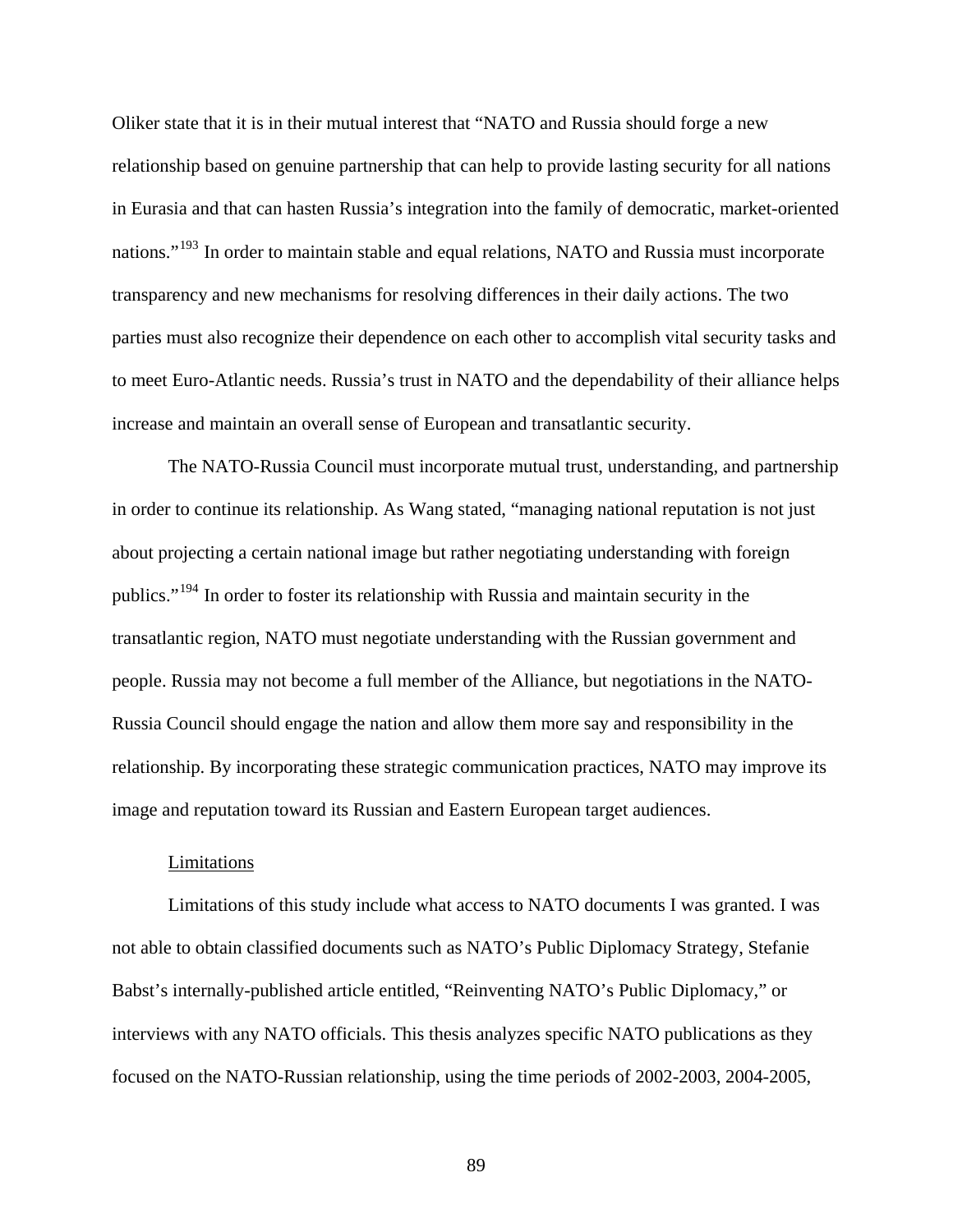and 2006-2008. These time periods exhibit the gradual change in image and branding strategy of NATO to Russia. One limitation is that this thesis analyzes only the time period relating to the NATO-Russia Council. It does not consider the NATO-Russian relationship during the decade of Boris Yeltsin's presidency. Another limitation is the fact that this is basically a study of one-way communication from NATO to Russia and does not measure the perceptions of NATO and the NRC from the Russian side; there was no content analysis of Russian media or Russian official documents. Limited evidence indicated the specific disclosure of the NATO-Russia relationship to a select number of NATO officials and its discussion at NATO press conferences, in speeches, interviews, and written in articles.

 Future studies could also include more researchers and the introduction of different methods of coding and even new themes found in the text. Further study of this subject could include conducting interviews with NATO officials and/or staff regarding NATO's image and the NATO-Russia Council. Shared narratives, such as conducted interviews, can illuminate both the past and present, while giving a more personalized view of the NATO-Russia relationship and the Alliance's branding strategy. Relating this study to NATO's change in policy toward Russia could also be interesting future research. Researchers could also look into obtaining access to the "classified" documents that I could not obtain. Such access would require study of EU freedom of information legislation as well as the process for requesting such documents from NATO. The NATO Archives, which deal with the public disclosure of NATO information, may be reached at http://www.nato.int/archives as well as Tel. (32-2) 707.4220.<sup>[195](#page-120-3)</sup> More in-depth study of NATO's process for requesting and retrieving classified information may be found in the document entitled, "Safeguarding Classified NATO Information."[196](#page-120-4) The timeline for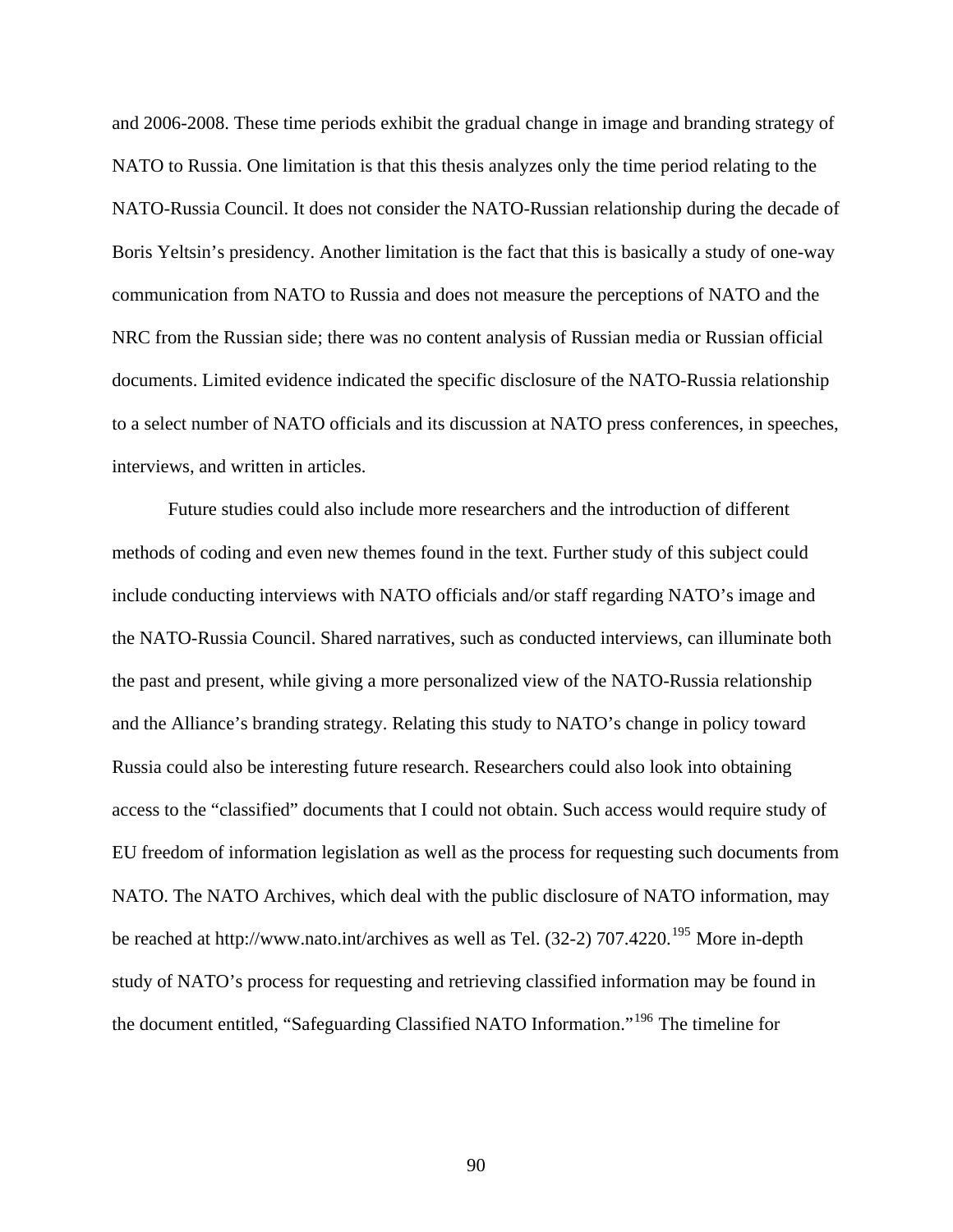requesting and obtaining classified information is unknown, but is most likely at the discretion of the NATO archivist.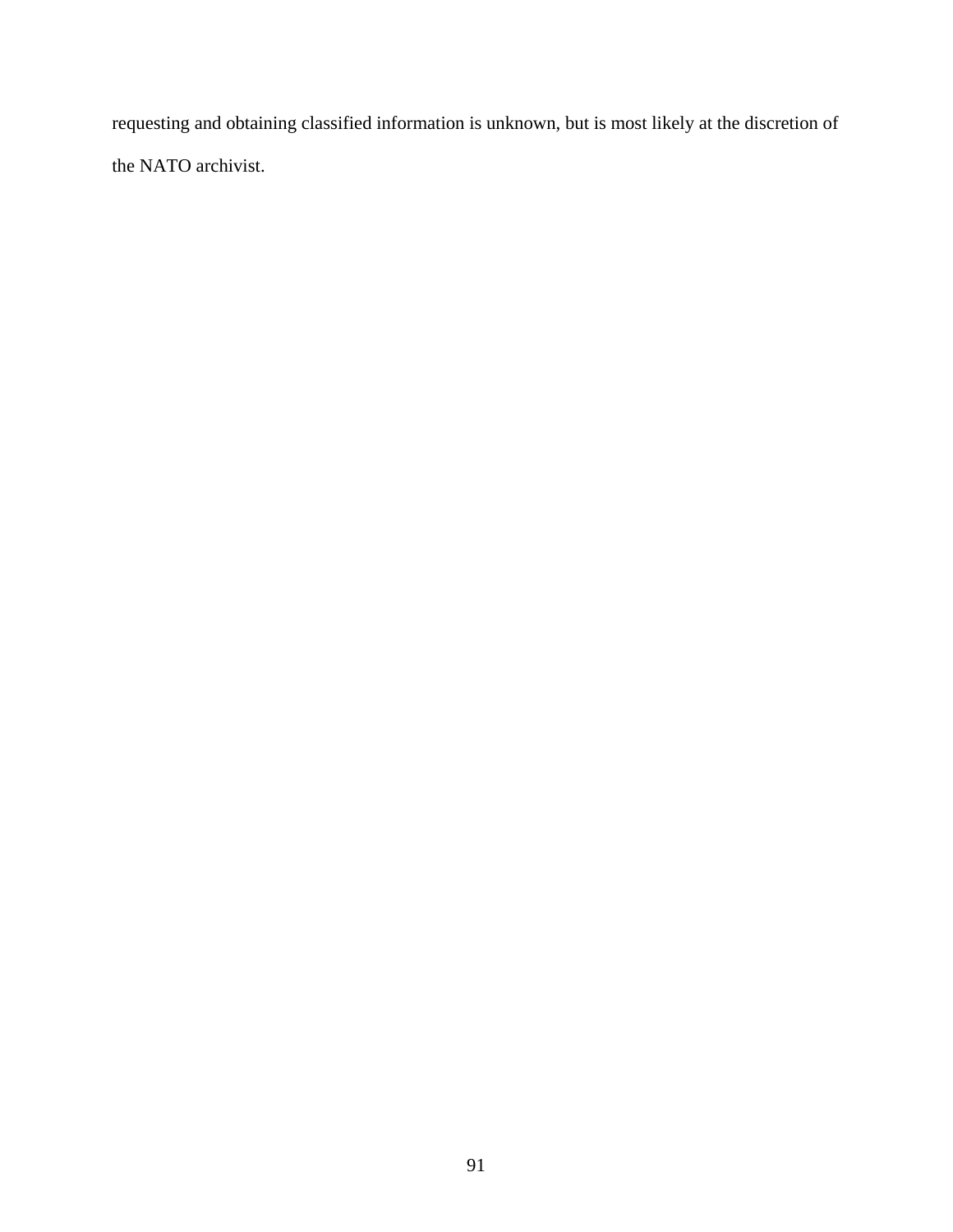### **BIBLIOGRAPHY**

### **Primary Sources**

"Allies Discuss Relations with Ukraine and Georgia and Send a Signal to Russia." *NATO News*  (2008), http://www.nato.int/docu/update/2008/12-december/e1203b.html.

Altenburg, Günther. "Plus Ça Change." *NATO Review* (2002),

http://www.nato.int/docu/review/2002/issue2/english/art1.html.

Appathurai, James. "Press Briefing." *NATO Speeches* (2006),

http://www.nato.int/docu/speech/2006/s060907b.htm.

Appathurai, James. "Press Briefing. Weekly Press Briefing with the NATO Spokesman James Appathurai." *NATO Speeches* (2006),

http://www.nato.int/docu/speech/2006/s061108c.htm.

Appathurai, James. "Weekly Press Briefing." *NATO Speeches* (2006).

Ash, Timothy Garton. "Ten Thoughts on the New Europe." *Washington Post*, 17 June 1990.

Babst, Stefanie. "Public Diplomacy for NATO's Istanbul Summit. Video Interview with

Dr. Stefanie Babst, Head of NATO Countries Section, Public Diplomacy

Division." *NATO Speeches* (15 Aug 2004). Available from:

http://www.nato.int/cps/en/natolive/opinions\_21230.htm?selectedLocale=en.

- Babst, Stefanie. "Video Interview with Stefanie Babst, Head of NATO Countries Relations Section, Public Diplomacy Division." *NATO Speeches* (2003), http://www.nato.int/docu/speech/2003/s031027c.htm.
- Babst, Stefanie. "Video Interview with Deputy Assistant Secretary General for Public Diplomacy, Stefanie Babst." *NATO On-line Library* (2007), http://www.nato.int/docu/speech/2007/s070622a.html.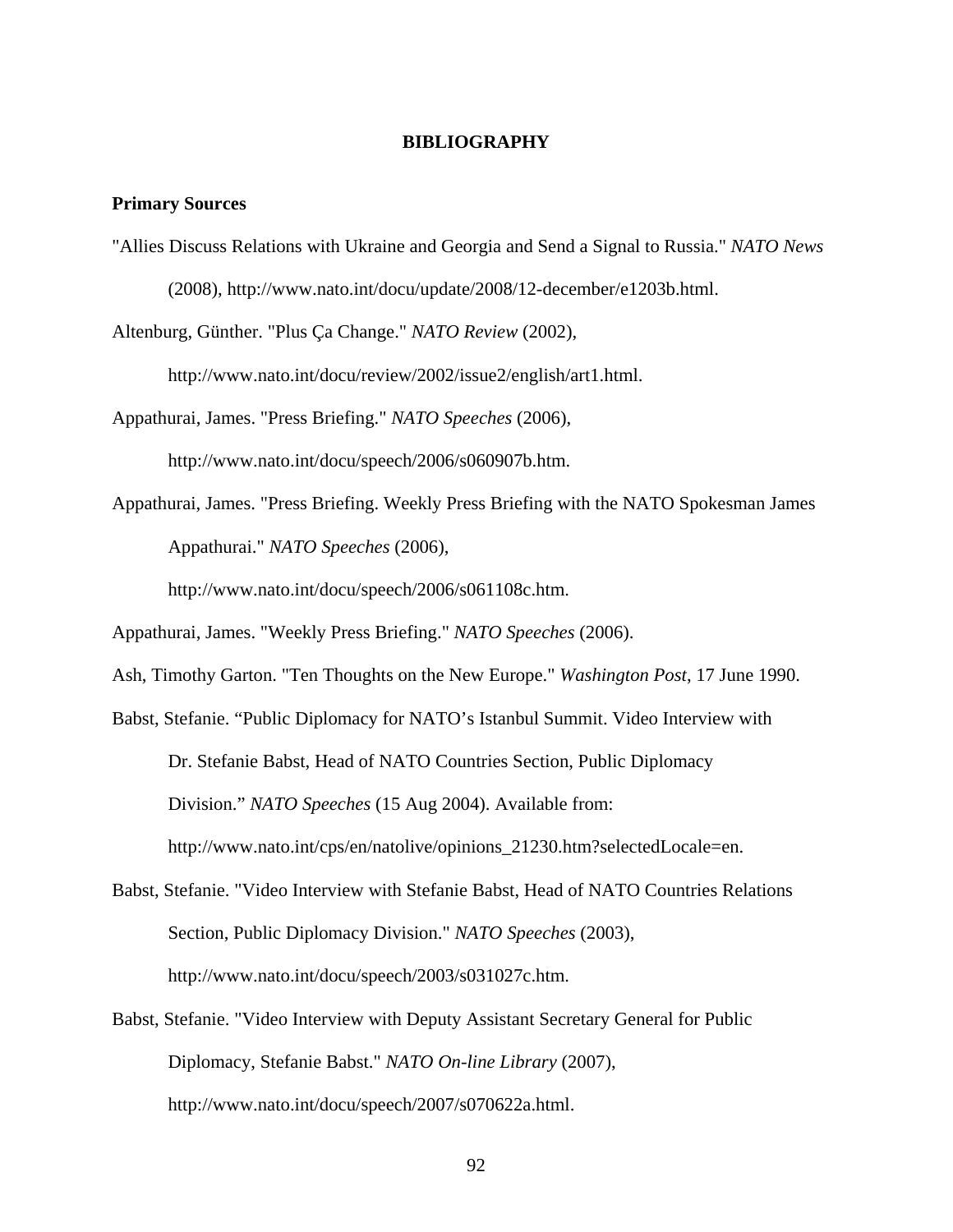- Balanzino, Sergio. "Deputy Secretary General's Speech During Russian Foreign Minister Kozyrev's Visit to NATO to Sign the Partnership for Peace." *NATO Speeches* (1994), http://www.nato.int/docu/speech/1994/s940622a.htm.
- Balanzino, Sergio. "Keynote Speech by the Deputy Secretary General." *NATO Speeches* (1997), http://www.nato.int/docu/speech/1997/s970305a.htm.
- Bell, Robert. "Ballistic Missile Threats: A NATO-Russia Strategic Challenge." *Krasnaya Zvezda*, 27 February 2003.
- Bennett, Christopher. "Building Effective Partnerships." *NATO Review* (2003), http://www.nato.int/docu/review/2003/issue3/english/art1.html.
- Biedenkopf, Kurt H. "Facing the Challenge of Upheaval in Europe." *NATO Review*, no. 3 (1994), http://www.nato.int/docu/review/1994/9403-4.htm.
- Bureau, Jean-Francois. "Interview with NATO Assistant Secretary General for the Public Diplomacy Division, Jean-Francois Bureau on the Preparation for the Bucharest Summit." *NATO Opinions* (2008), http://www.nato.int/docu/speech/2008/s080328a.html.
- Bureau, Jean Francois. "Closing Remarks of Jean Francois Bureau, NATO Assistant Secretary General for Public Diplomacy to the Seminar on "NATO's Role for Stability and Peace"." *NATO Opinions* (2008), http://www.nato.int/docu/speech/2008/s080128b.html.
- Cornish, Paul. "NATO at the Millennium: New Missions, New Members...New Strategy?" *NATO Review*, no. 5 (1997), http://www.nato.int/docu/review/1997/9705-07.htm.
- "Deputy Secretary General Opens NATO Public Diplomacy Symposium in Israel." *NATO News* (2007), http://www.nato.int/docu/update/2007/10-october/e1022b.html.
- Donnelly, Christopher. "The Coup and Its Aftermath." *NATO Review*, no. 5 (1991), http://www.nato.int/docu/review/1991/9105-1.htm.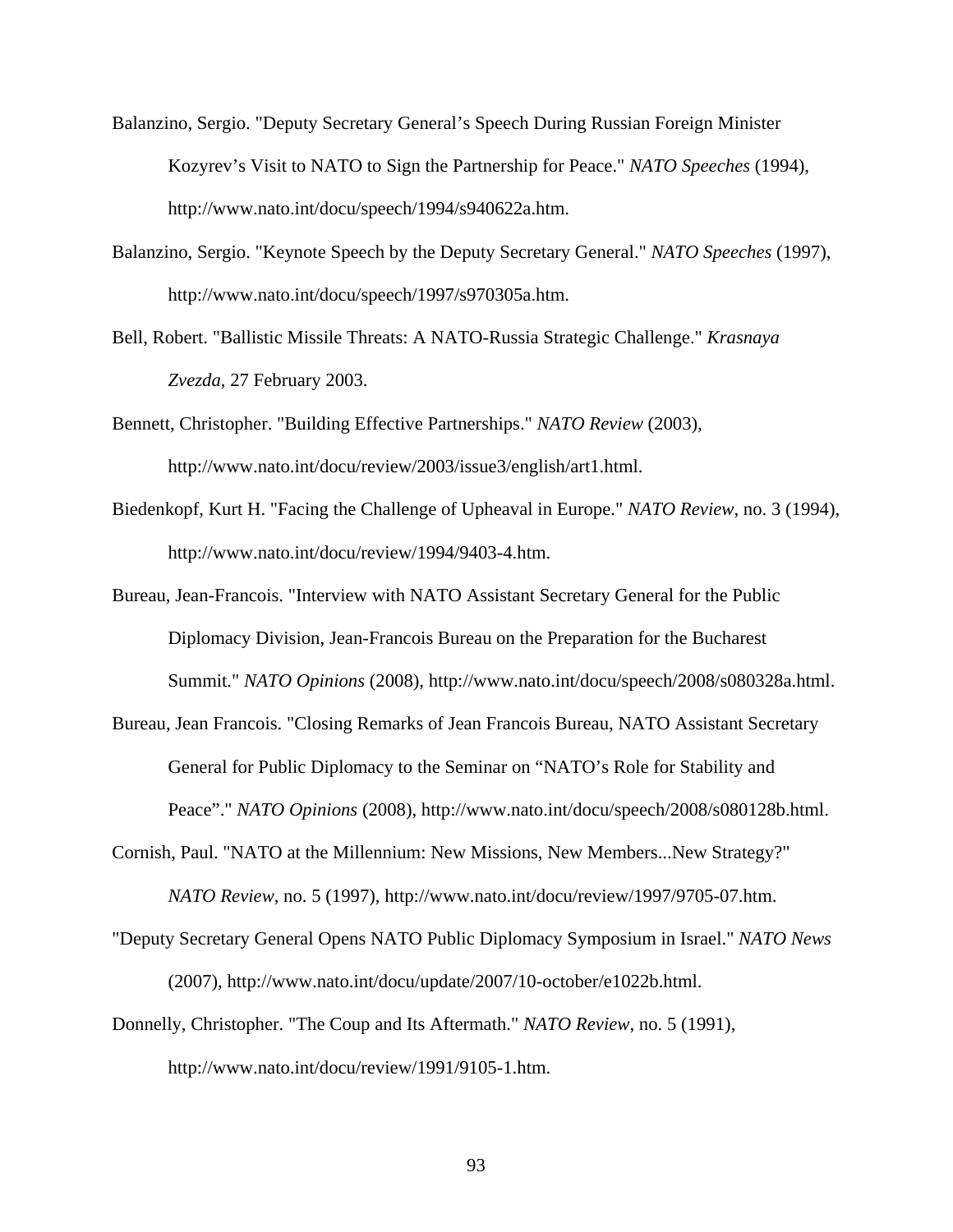Donnelly, Tom. "Rethinking NATO." *NATO Review* (2003), http://www.nato.int/docu/review/2003/issue2/english/art2.html.

- Drozdiak, William. "NATO Finds New Role, with Soviet Threat Gone." *Washington Post*, 2 November 1991, A17, A19.
- Drozdiak, William. "NATO Pledges Aid to Soviets." *Washington Post*, 13 December 1991, A15, A23.
- Fournet, Jean. "Interview with Jean Fournet, Assistant Secretary General for Public Diplomacy." *NATO Opinions* (2007), http://www.nato.int/docu/speech/2007/s070824a.html.

Francois, Isabelle. "Video Interview with Isabelle Francois Director of the NATO Information Office (NIO) in Moscow." *NATO Speeches* (28 October 2004). Available from:

http://www.nato.int/cps/en/natolive/opinions\_21124.htm?selectedLocale=en.

- Fritch, Paul. "Building Hope on Experience." *NATO Review* (2003), http://www.nato.int/docu/review/2003/issue3/english/art3.html.
- Gade, Soren. "Speech by the Minister of Defense of Denmark, Mr. Soren Gade at the Seminar on "Public Diplomacy in NATO-Led Operations" " *NATO Opinions* (2007), http://www.nato.int/docu/speech/2007/s071008c.html.
- Galbi, Douglas. "The New Business Significance of Branding." *Journal on Media Management*  3, no. 4 (2001): 192-98.
- Goldgeier, James M. "Not When, but Who." *NATO Review* (2002), http://www.nato.int/docu/review/2002/issue1/english/art2.html.

Ham, Peter van. "The Rise of the Brand State." *Foreign Affairs* 80, no. 5 (2001): 2-6.

Hart, Peter. "Cold War on Their Minds." *Fairness & Accuracy In Reporting* (2008): 3.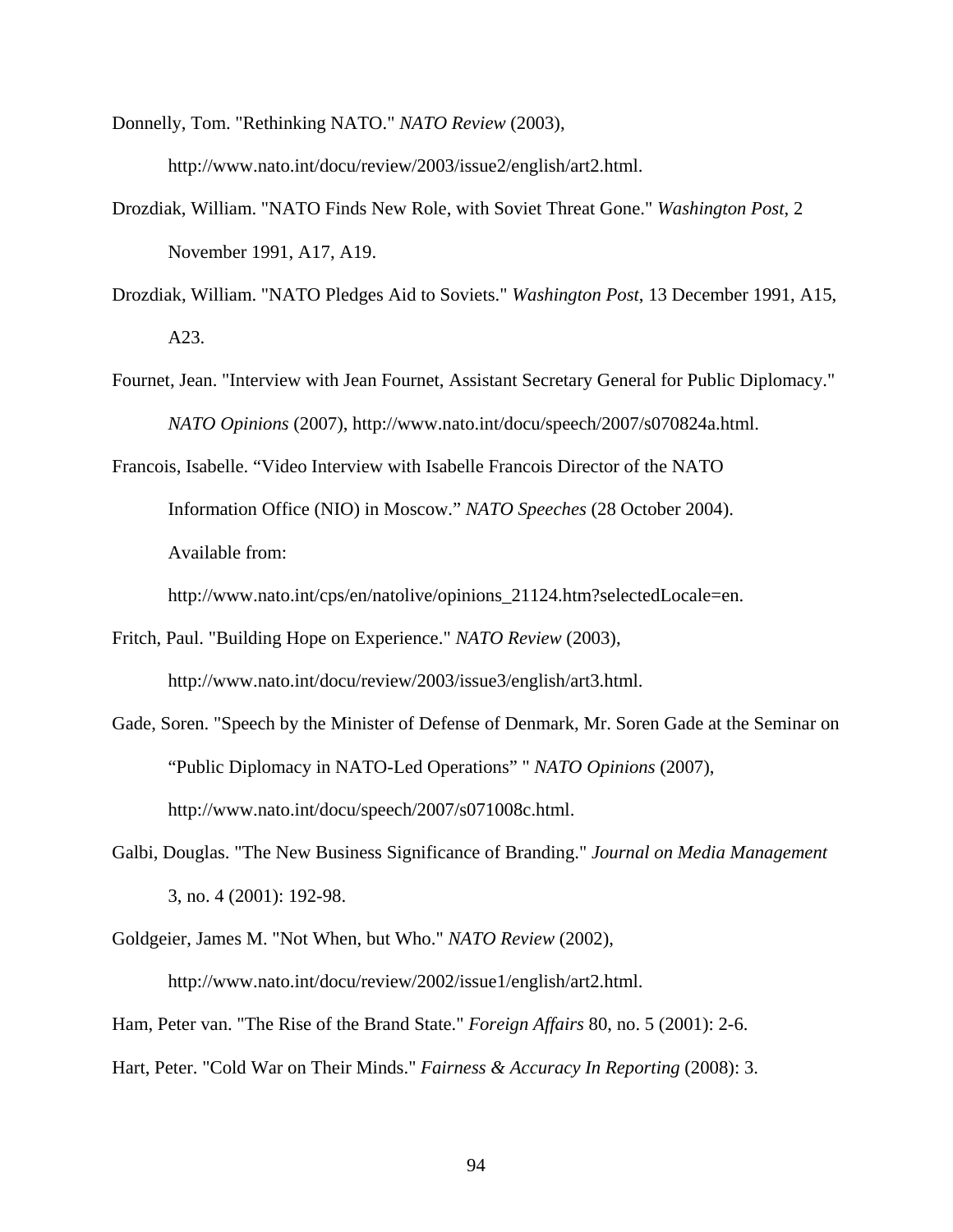Havel, Vaclav. "Prague Predictions." *NATO Review* (2002), http://www.nato.int/docu/review/2002/issue1/english/art1.html.

- Holst, Johan Jorgen. "Pursuing a Durable Peace in the Aftermath of the Cold War." *NATO Review*, no. 4 (1992), http://www.nato.int/docu/review/1992/9204-2.htm.
- Ivanov, Sergei. "Maturing partnership." *Opinions*, (1 October 2005). Available from: http://www.nato.int/cps/en/natolive/opinions\_21907.htm
- Kotler, Philip, and David Gertner. "Country as Brand, Product, and Beyond: A Place Marketing and Brand Management Perspective." *Brand Management* 9, no. 4-5 (2002): 249-61.

Kovanda, Karel. "Remarks of H.E. Ambassador Karel Kovanda, Permanent Representative of the Czech Republic to NATO and Dean of the North Atlantic Council at the Meeting of the NATO-Russia Council (NRC)." *Opinions*, Available

from: http://www.nato.int/cps/en/natolive/opinions\_21153.htm.

- Lübkemeier, Eckhard. "The Political Upheaval in Europe and the Reform of NATO Strategy." *NATO Review*, no. 3 (1991), http://www.nato.int/docu/review/1991/9103-4.htm.
- Mitchell, Robert Edward. "The Use of Content Analysis for Explanatory Studies." *Public Opinion Quarterly* 31, no. 2 (1967): 230-41.
- Moltke, Gerhardt von. "NATO Moves Towards Enlargement." *NATO Review*, no. 1 (1996), http://www.nato.int/docu/review/1996/9601-1.htm.

"NATO." USC Center on Public Diplomacy at the Annenberg School, http://publicdiplomacy.wikia.com/wiki.com/wiki/NATO.

"NATO Archives." *NATO* (2008), Available from the website: http://www.nato.int/archives. NATO. "The Alliance's Strategic Concept." Washington, D.C.: NATO Summit, 1999.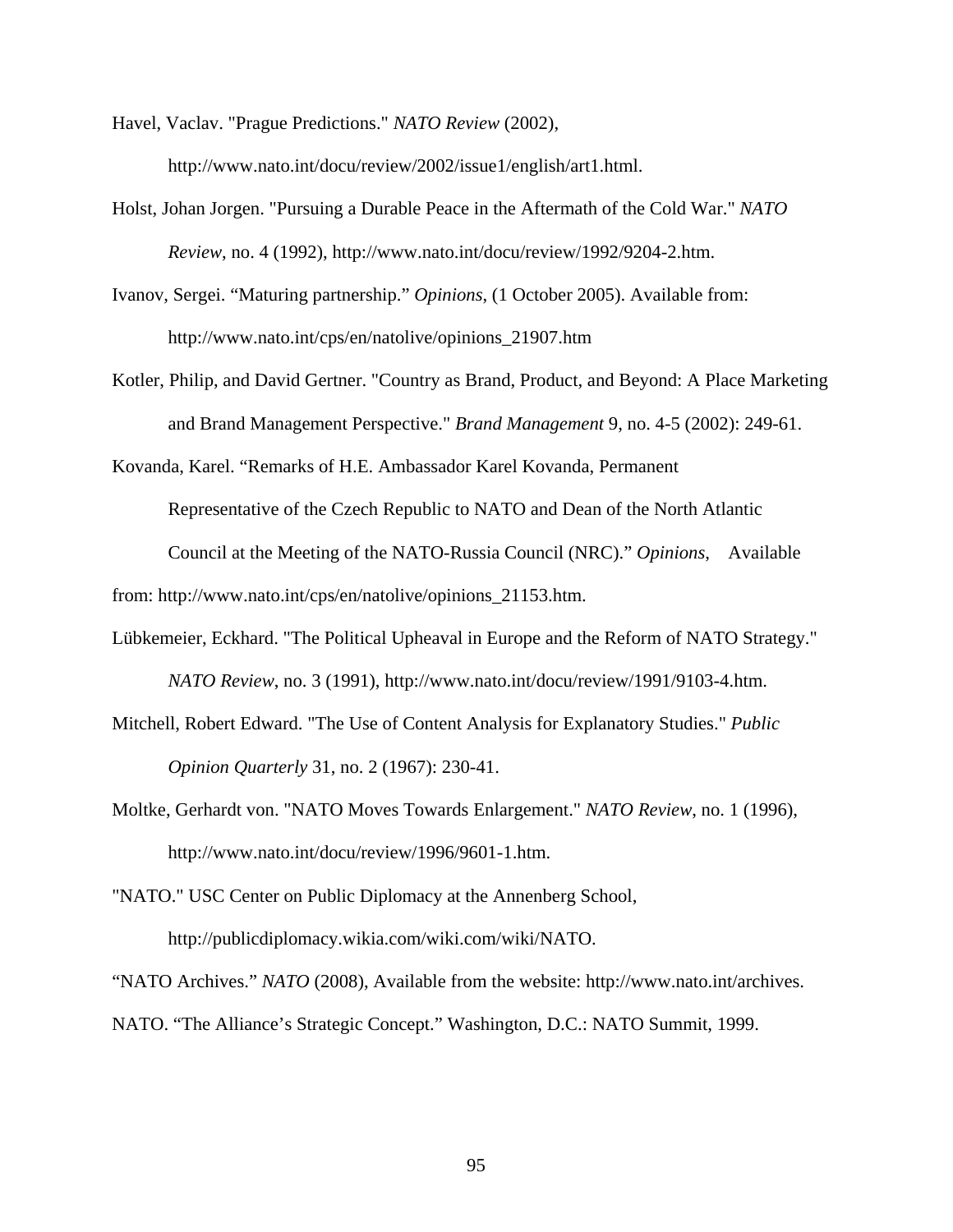"NATO-Pakistan Relations." *NATO Topics* (2007),

http://www.nato.int/issues/nato\_pakistan/index.html.

- "NATO exercise helps Russian rescue." *NATO Update* (14 September 2005). Available from: http://www.nato.int/docu/update/2005/08-august/e0810a.htm.
- NATO-Russia Council. "Founding Act on Mutual Relations, Cooperation, and Security between NATO and the Russian Federation." Brussels: NATO, 1997.

NATO-Russia Council. "NATO-Russia Action Plan on Terrorism." Brussels: NATO, 2004.

- NATO-Russia Council. "Statement. Meeting of the NATO-Russia Council at the Level of Ministers of Foreign Affairs." (2003), http://www.nato-russiacouncil.info/htm/EN/documents04jun03\_1.shtml.
- "NATO-Russian Relations: A New Quality Declaration by Heads of State and Government of NATO Member States and the Russian Federation." *Official Documents* section on the NATO-Russia Council website, (28 May 2002), Available from:

http://www.nato-russia-council.info/htm/EN/documents28may02\_1.shtml, n.p.

- Nikitin, Alexander. "Partners in peacekeeping." *Opinions*, (1 October 2004). Available from: http://www.nato.int/cps/en/natolive/opinions\_21119.htm.
- "Notification of an "A" Grade Vacancy NATO International Staff." edited by NATO Human Resources. Brussels: NATO, 2008.

Parmentier, Guillaume. "Rejuvenating the Alliance." *NATO Review* (2002), http://www.nato.int/docu/review/2002/issue2/english/art4.html.

Pick, Otto. "Reassuring Eastern Europe." *NATO Review*, no. 2 (1992), http://www.nato.int/docu/review/1992/9202-6.htm.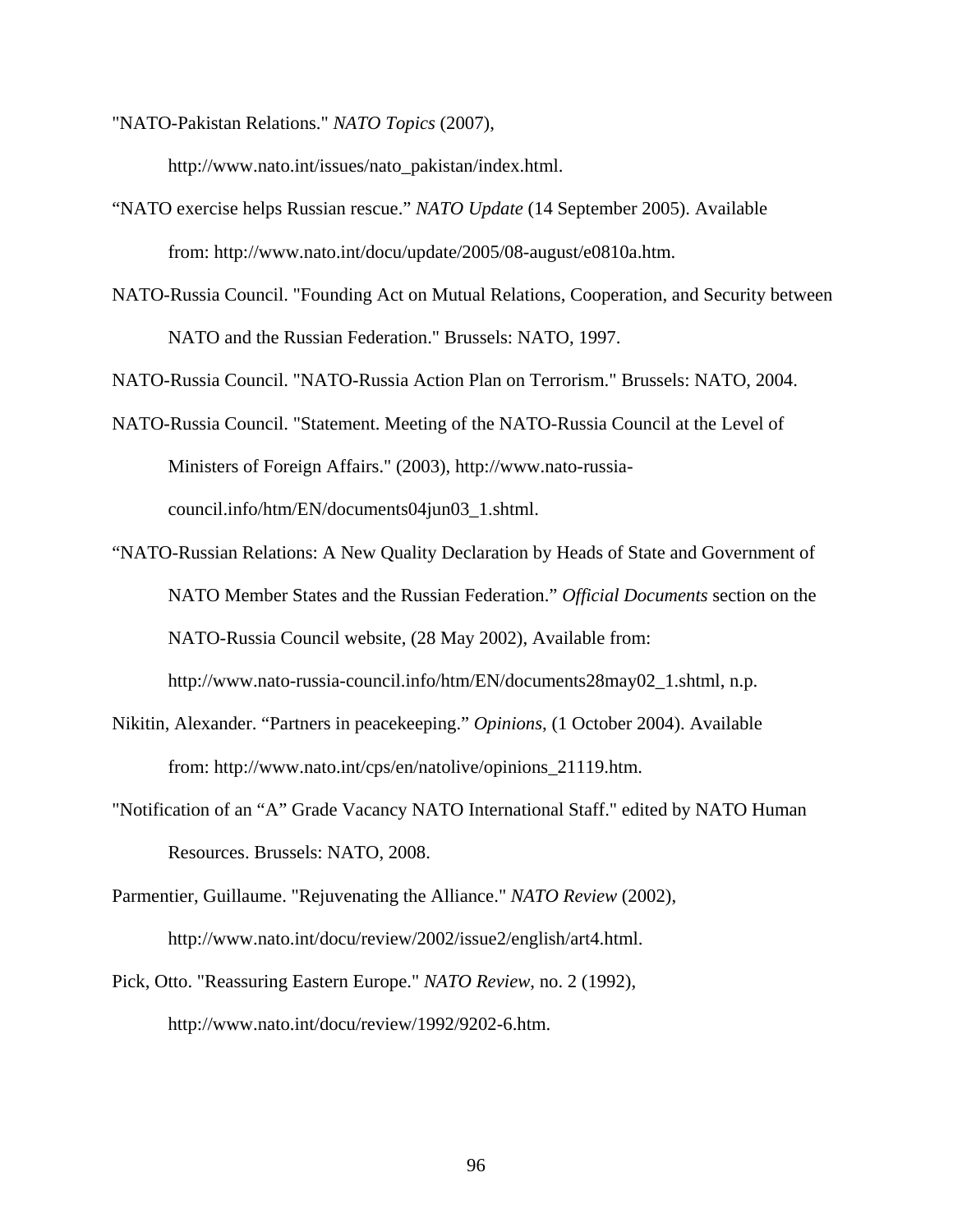- Pop, Adrian. "NATO and the European Union: Cooperation and Security." *NATO Review* (2007), http://www.nato.int/docu/review/2007/issue2/english/art6.html.
- "Press point with NATO Secretary General Jaap de Hoop Scheffer and Borys Tarasyuk, Minister for Foreign Affairs of Ukraine following the meeting of the NATO Ukraine Commission." *Opinions*, (08 December 2005). Available from: http://www.nato.int/cps/en/natolive/opinions\_21750.htm.
- "Press point with NATO Secretary General, Jaap de Hoop Scheffer and the Prime Minister of Georgia, Zurab Noghaideli." *Opinions*, (28 November 2005). Available from: http://www.nato.int/cps/en/natolive/opinions\_21926.htm.
- Rizzo, Alessandro Minuto. "Keynote Address by NATO Deputy Secretary General Ambassador Alessandro Minuto Rizzo at the NATO-Russia Council and Defense Reform in the NATO Defense College." *NATO Speeches*, (2002). Available from: http://www.nato.int/cps/en/natolive/opinions\_19704.htm.

Robertson, Lord. "NATO's Transformation." *Krasnaya Zvezda*, 30 October 2003.

- Robertson, Lord. "A New Russian Revolution: Partnership with NATO." *NATO Speeches* (2002), http://www.nato.int/docu/speech/2002/s021213a.htm.
- Robertson, Lord. "Russia: Security and Prosperity on the European Continent in the 21<sup>st</sup> Century." *NATO Speeches* (2002), http://www.nato.int/docu/speech/2002/s021209a.htm.
- Robertson, Lord. "Questions and Answers with NATO Secretary General, Lord Robertson at the ITAR-TASS press agency." *Opinions* (9 December 2002),

http://www.nato.int/cps/en/natolive/opinions\_19604.htm.

Robertson, Lord. ""NATO-Russia Cooperation in Combating Terrorism: A Good Idea Whose Time Has Come" Key Note Address by NATO Secretary General, Lord Robertson at the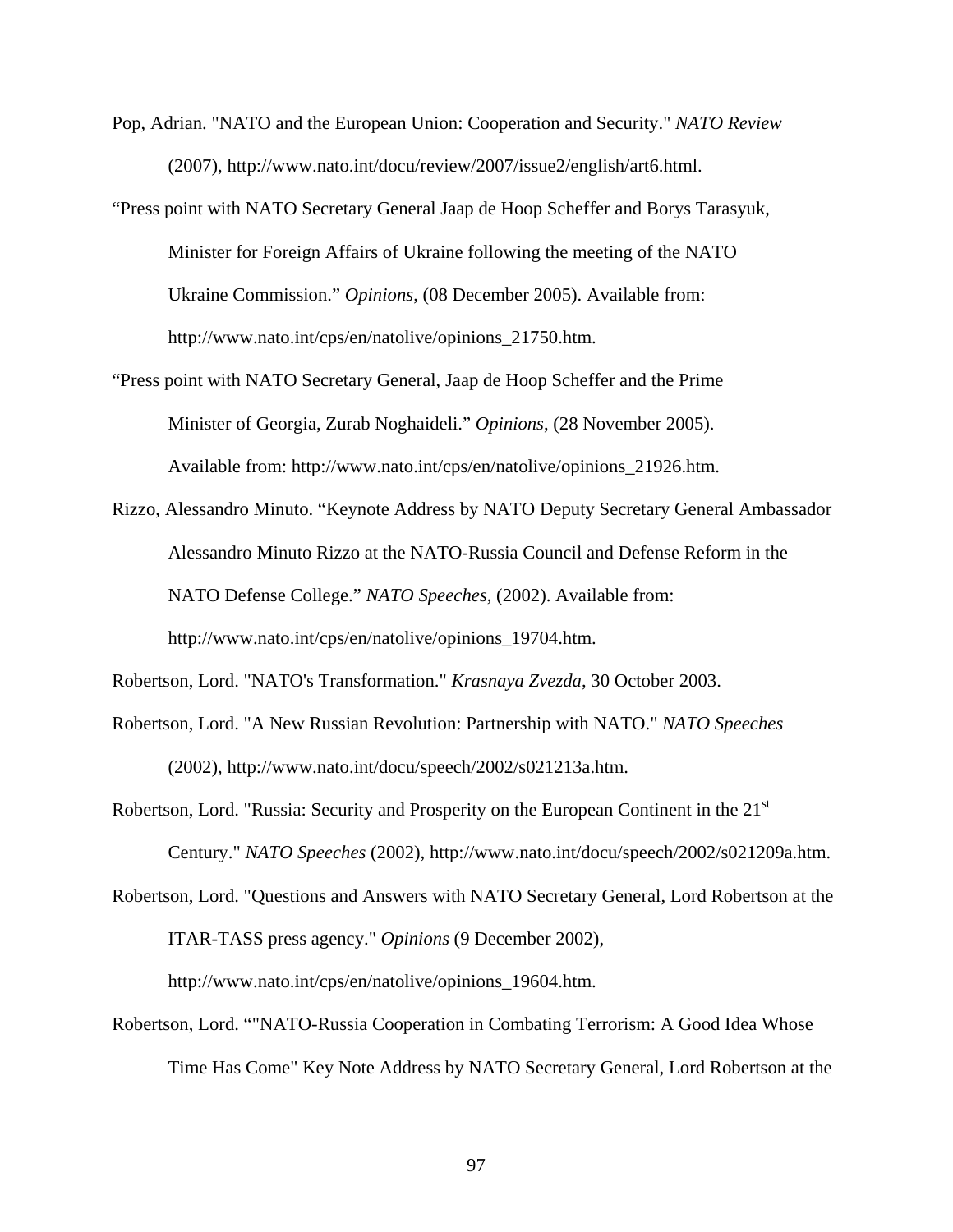NATO-Russia Conference on the Military Role in Combating Terrorism." *NATO Speeches* (2002).

- Robertson, Lord. "NATO: A Vision for 2012." *NATO Speeches* (2002), http://www.nato.int/cps/en/natolive/opinions\_19604.htm.
- Robertson, Lord. "Transforming NATO." *NATO Review* (2003), http://www.nato.int/docu/review/2003/issue1/english/art1.html.
- Robertson, Lord, and Vladimir Putin. "Press Point by NATO Secretary General, Lord Robertson and Vladimir Putin, President of the Russian Federation." *NATO Speeches* (2002).
- "Safeguarding Classified NATO Information." (30 November 1999) *USAREUR* government document, 1-34.
- Scheffer, Jaap de Hoop. "A New NATO Speech by NATO Secretary General, Jaap De Hoop Scheffer." *NATO Speeches* (2006).
- Scheffer, Jaap de Hoop. "Achieving Ukraine's integration goals: What needs to be done." *Opinions*, (20 October 2005). Available from:

http://www.nato.int/cps/en/natolive/opinions\_21898.htm.

- Scheffer, Jaap de Hoop. "Chairman's Statement. Meeting of the NATO-Russia Council at the Level of Ministers of Defense " *NATO Press Releases* (2008), http://www.nato.int/docu/pr/2008/p080613e.html.
- Scheffer, Jaap de Hoop. "Global NATO? Remarks by Secretary General Jaap de Hoop Scheffer at the Clingendael Institute." *Opinions*, (29 October 2004). Available from: http://www.nato.int/cps/en/natolive/opinions\_21123.htm.
- Scheffer, Jaap de Hoop. "News conference by NATO Secretary General, Jaap de Hoop Scheffer after the informal working luncheon of the NATO Russia Council at the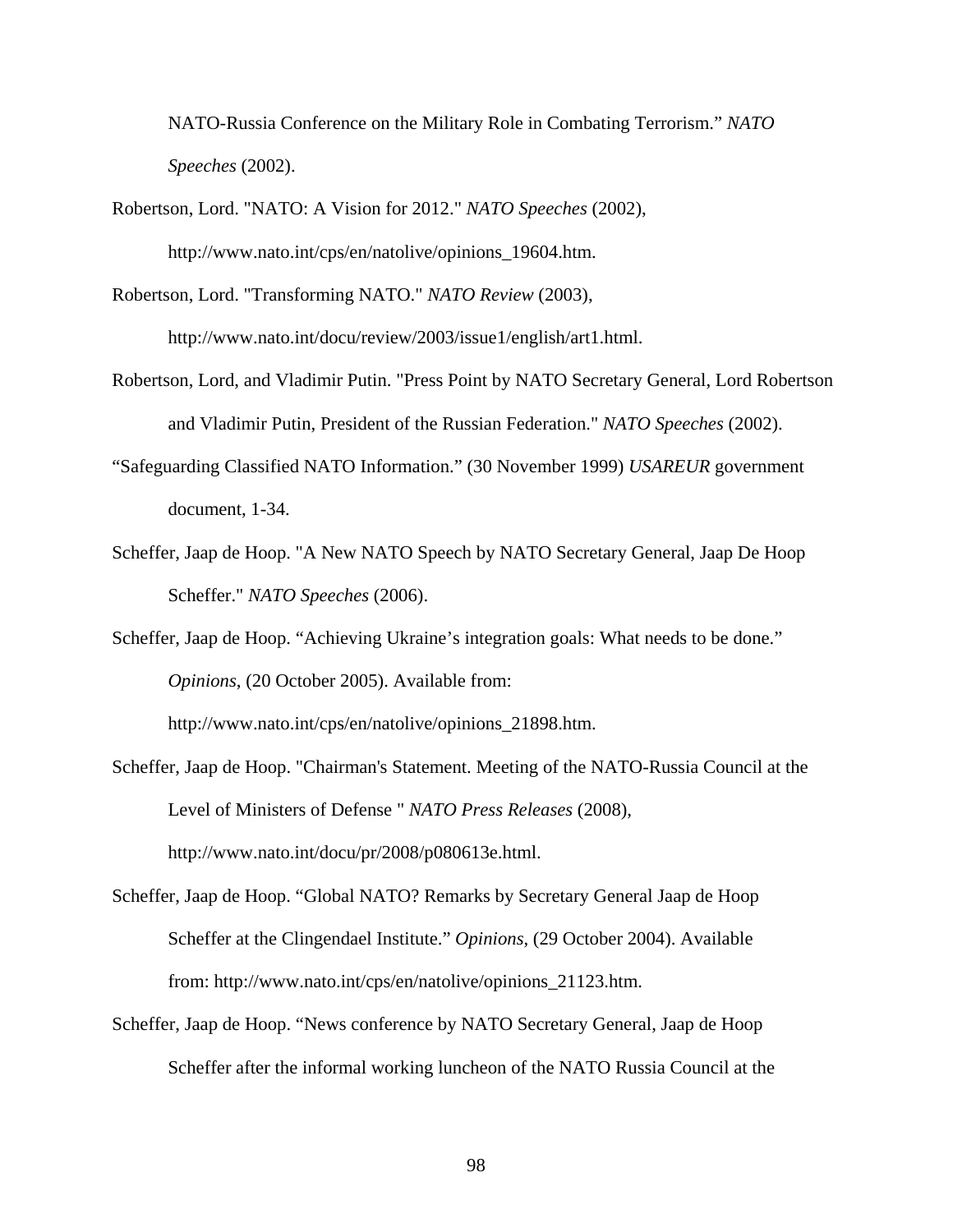level of Ministers of Defense." *Opinions*, (14 September 2005). Available from: http://www.nato.int/cps/en/natolive/opinions\_21858.htm.

- Scheffer, Jaap de Hoop. "One year of membership in NATO." *Opinions*, (1 April 2005). Available from: http://www.nato.int/cps/en/natolive/opinions\_22052.htm.
- Scheffer, Jaap de Hoop. "Opening remarks by NATO Secretary General, Jaap de Hoop Scheffer at the Ceremonial Session of the North Atlantic Council on the Occasion of the Accession of Seven New Members to the Alliance." *Opinions*, (2 April 2004). Available from: http://www.nato.int/cps/en/natolive/opinions\_21283.htm.
- Scheffer, Jaap de Hoop. "Opening Remarks by NATO Secretary General Jaap De Hoop Scheffer Informal Meeting of the NATO-Russia Council in Foreign Ministerial Session." (2006), http://www.nato-russia-council.info/htm/EN/documents28apr06.shtml.
- Scheffer, Jaap de Hoop. "Opening Remarks by NATO Secretary General Jaap De Hoop Scheffer, at the Meeting of the NATO-Russia Council." *NATO Opinions* (2008), http://www.nato.int/docu/speech/2008/s080404b.html.
- Scheffer, Jaap de Hoop. "Opening Remarks by NATO Secretary General, Jaap De Hoop Scheffer at the NATO-Russia Council Seminar "Modern Risks and Security Threats: The Role of the NRC." *On-line Library* (2007),

http://www.nato.int/docu/speech/2007/s070625a.html.

- Scheffer, Jaap de Hoop. "Opening Statement by the Secretary General. Informal Meeting of the NATO-Russia Council at the Level of Foreign Ministers." (2007), http://www.natorussia-council.info/htm/EN/documents26apr07.shtml.
- Scheffer, Jaap de Hoop. "Opening Statement by NATO Secretary General, Jaap de Hoop Scheffer at the Informal Meeting of the NATO-Russia Council." *Opinions*, (14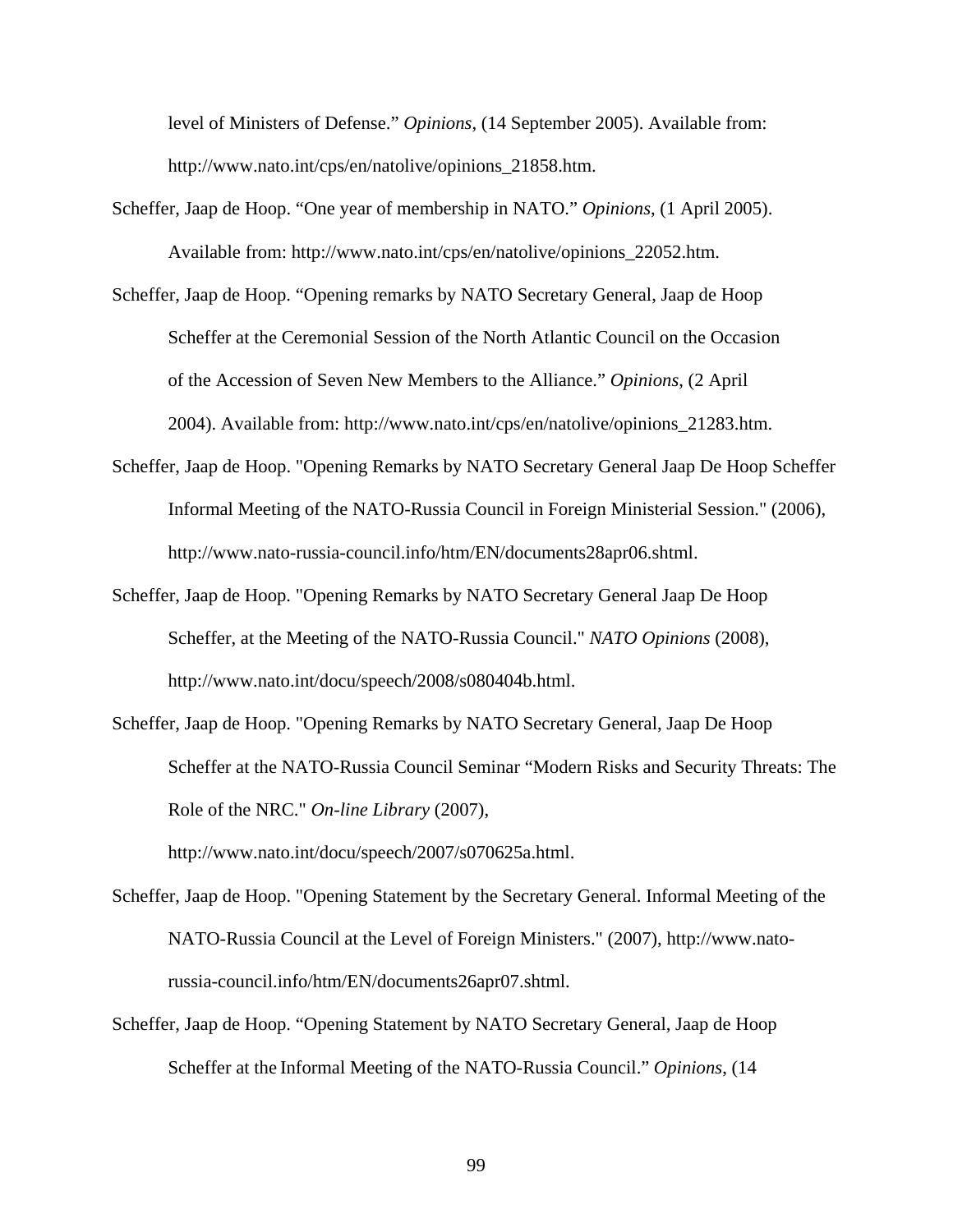October 2004). Available from:

http://www.nato.int/cps/en/natolive/opinions\_21134.htm.

- Scheffer, Jaap de Hoop. "Opening Statement by NATO Secretary General, Jaap de Hoop Scheffer at the meeting of the NATO-Russia Council in Defense Ministers session." *Opinions*, (9 June 2005). Available from: http://www.nato.int/cps/en/natolive/opinions\_21823.htm.
- Scheffer, Jaap de Hoop. "Opening statement by NATO Secretary General, Jaap de Hoop Scheffer at the meeting of the NATO-Russia Council at the level of Ministers of Foreign Affairs." *Opinions*, (28 June 2004). Available from: http://www.nato.int/cps/en/natolive/opinions\_21196.htm.
- Scheffer, Jaap de Hoop. "Press Briefing by NATO Secretary General, Jaap De Hoop Scheffer Following the Meeting of the NATO-Russia Council at the Level of Heads of State and Government." *NATO Opinions* (2008),

http://www.nato.int/docu/speech/2008/s080404d.html.

- Scheffer, Jaap de Hoop. "Press conference by NATO Secretary General, Jaap de Hoop Scheffer following the Informal meeting of the NATO-Russia Council at the level of NATO Foreign Ministers." *Opinions*, (2 April 2004). Available from: http://www.nato.int/cps/en/natolive/opinions\_21280.htm.
- Scheffer, Jaap de Hoop. "Press conference by NATO Secretary General, Jaap de Hoop Scheffer following the NATO-Russia Council." *Opinions*, (9 December 2004). Available from: http://www.nato.int/cps/en/natolive/opinions\_21064.htm.
- Scheffer, Jaap de Hoop. "Press conference by NATO Secretary General, Jaap de Hoop Scheffer following the working lunch of the North Atlantic Council at the level of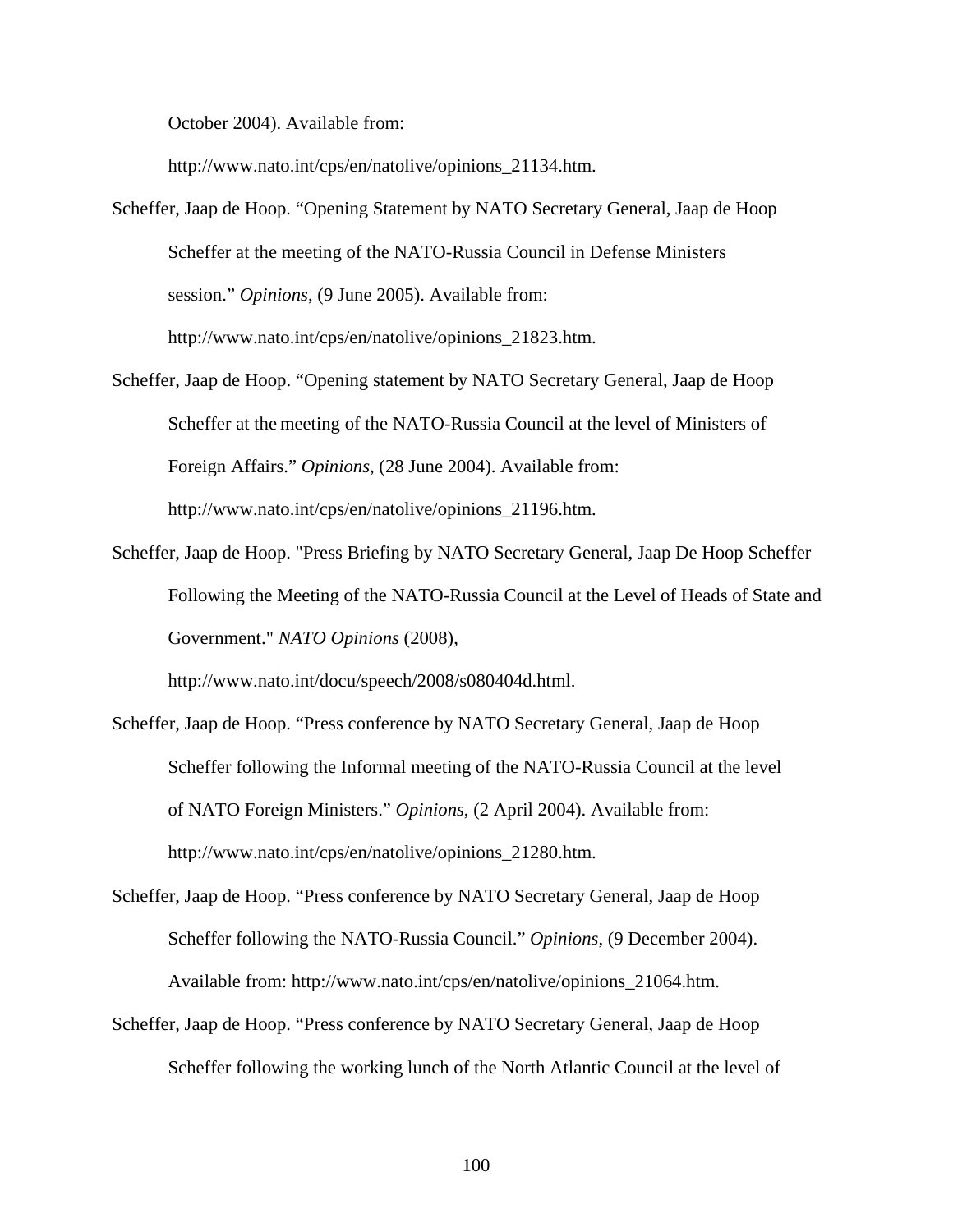Foreign Ministers at NATO Headquarters, Brussels." *Opinions*, (9 February 2005). Available from: http://www.nato.int/cps/en/natolive/opinions\_21956.htm.

- Scheffer, Jaap de Hoop. "Press Conference with NATO Secretary General Jaap De Hoop Scheffer at the Itar-Tass News Agency." *NATO Speeches* (2006), http://www.nato.int/docu/speech/2006/s061026a.htm.
- Scheffer, Jaap de Hoop. "Press Point by NATO Secretary General, Jaap De Hoop Scheffer Following the Meeting of the North Atlantic Council on the Situation in Georgia." *NATO Opinions* (2008), http://www.nato.int/docu/speech/2008/s080812e.html.
- Scheffer, Jaap de Hoop. "Speech by NATO Secretary General Jaap De Hoop Scheffer at NATO Secretary General's Successor Generation Conference." *NATO Speeches* (2006), http://www.nato.int/docu/speech/2006/s061019a.htm.
- Scheffer, Jaap de Hoop. "Speech by NATO Secretary General, Jaap De Hoop Scheffer at the NATO-Kuwait Public Diplomacy Conference." *NATO Speeches* (2006), http://www.nato.int/docu/speech/2006/s061212a.htm.
- Scheffer, Jaap de Hoop. "Speech by Secretary General, Jaap de Hoop Scheffer in Moscow, Russian Federation." *Opinions*, (24 June 2005). Available from: http://www.nato.int/cps/en/natolive/opinions\_21805.htm.
- Scheffer, Jaap de Hoop. "Statement by NATO Secretary General, Jaap de Hoop Scheffer on acts of terrorism in Russia." *Opinions*, (1 September 2004). Available from: http://www.nato.int/cps/en/natolive/opinions\_21155.htm.
- Scheffer, Jaap de Hoop. "Statement by the Secretary General on agreement between Russia and Georgia." *Opinions*, (31 May 2005). Available from: http://www.nato.int/cps/en/natolive/opinions\_21780.htm.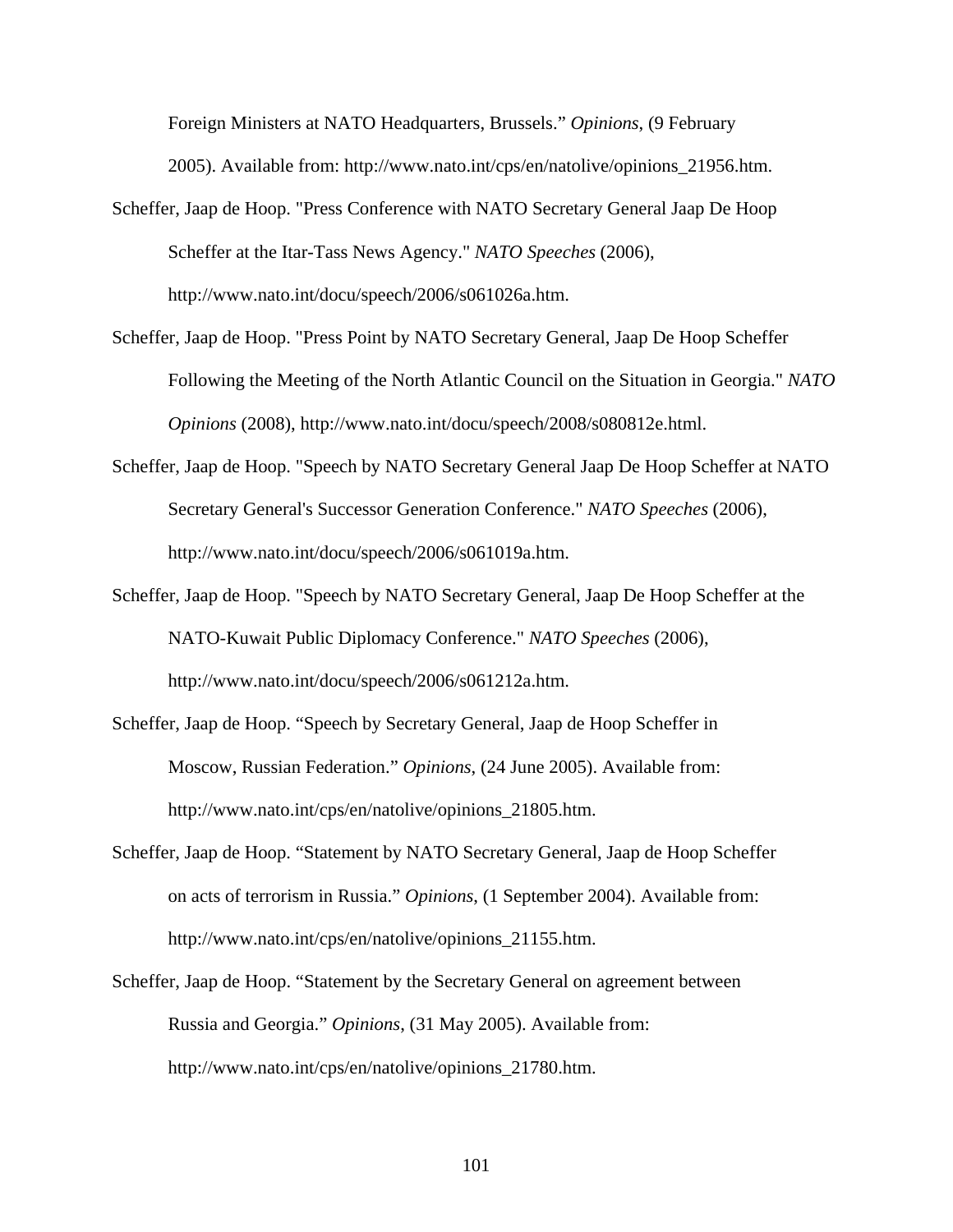Solana, Javier. "NATO Enlargement and Russia." *The European* (1997).

- Solana, Javier. "NATO and Russia: A True Partnership." *L'Unit* (1997).
- Solana, Javier. "Preparing NATO for the 21<sup>st</sup> Century. Keynote Address by Dr. Javier Solana, Secretary General of NATO." *NATO Speeches* (1998), http://www.nato.int/docu/speech/1998/s980904a.htm.
- Solana, Javier. "Renewing the Transatlantic Partnership: NATO Confronts the Next Century." *NATO Speeches* (1996), http://www.nato.int/docu/speech/1996/s960220a.htm.
- Solana, Javier. "Speech by the Secretary General." *NATO Press Releases* (1996), http://www.nato.int/docu/speech/1996/s960320a.htm.
- Solana, Javier. "Talking Points. A New NATO within a New Security Architecture: How to Make Things Work?" *NATO Speeches* (1998),

http://www.nato.int/docu/speech/1998/s980306a.htm.

"Statement NATO-Russia Permanent Joint Council Meeting at Ministerial Level." *NATO Press Releases* (1998), http://www.nato.int/docu/pr/1998/p980528e.htm.

"Submission Policy." *NATO*,

http://www.nato.int/docu/review/2009/SUBMISSION/EN/index.htm.

Thayer, Alexander, Mary Evans, Alicia McBride, Matt Queen, and Jan Spyridakis. "Content Analysis as a Best Practice in Technical Communication Research." *Journal of Technical Writing and Communication* 37, no. 3 (2007): 267-79.

Trenin, Dmitri. "Silence of the Bear." *NATO Review* (2002),

http://www.nato.int/docu/review/2002/issue1/english/art3.html.

"Workshop Examines New Trends in Public Diplomacy." *NATO News* (2007), http://www.nato.int/docu/update/2007/07-july/e0702a.html.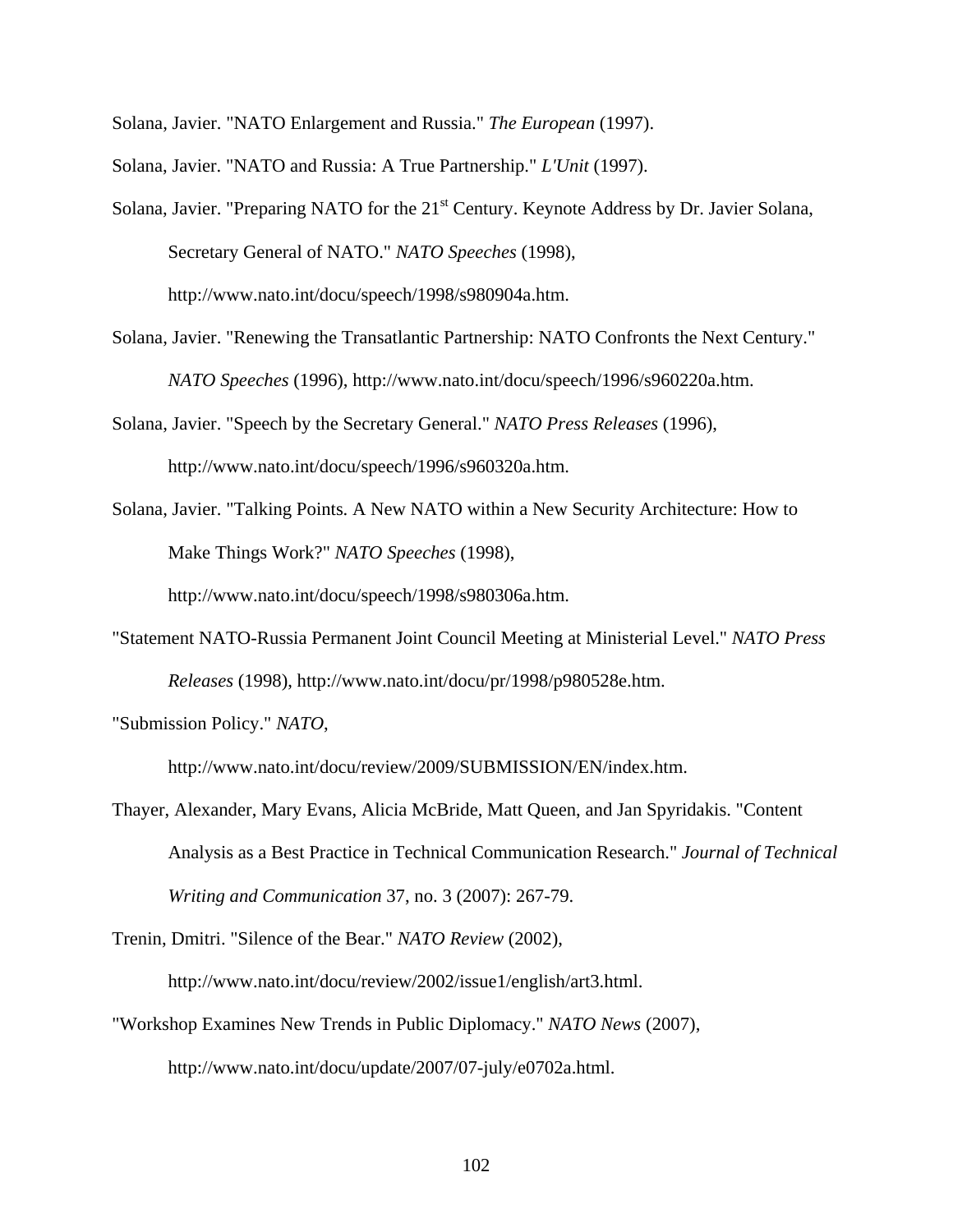"Workshop examines strategies for effective public diplomacy." *News*. (21 November 2003). Available from:

http://www.nato.int/cps/en/natolive/news\_20058.htm?selectedLocale=en.

- Wörner, Manfred. "A Common Europe Partners in Stability. Speech by Secretary General, Manfred Wörner to Members of the Supreme Soviet of the USSR." *NATO Speeches* (1990), http://www.nato.int/docu/speech/1990/s900716a\_e.htm.
- Wörner, Manfred. "Address Given at the 36<sup>th</sup> Annual Session of the North Atlantic Assembly." *NATO Speeches* (1990), http://www.nato.int/docu/speech/1990/s901129a\_e.htm.
- Wörner, Manfred. "NATO and a New European Order. Address Given by Secretary General, Manfred Wörner to the Italian Senate." *NATO Speeches* (1990), http://www.nato.int/docu/speech/1990/s900419a\_e.htm.

Valasek, Tomas. "The Meaning of Enlargement." *Opinions*, (1 April 2004). Available from: http://www.nato.int/cps/en/natolive/opinions\_21258.htm.

## **Secondary Sources**

- Anholt, Simon. "Editorial. Public diplomacy and place branding: Where's the link?" *Place Branding* 2, no. 4 (2006): 271-275.
- Anholt, Simon. "Place Branding: Is It Marketing, or Isn't It?" *Place Branding and Public Diplomacy* 4, no. 1 (2008): 1-6.

Ash, Timothy Garton. "Ten Thoughts on the New Europe." *Washington Post*, 17 June 1990.

"Branding Strategy." (2009). *Big Brand Identity Guru*. Available from:

http://www.brandidentityguru.com/brand\_strategy.htm.

Buchan, Alastair. (1960). *NATO in the 1960s.* New York: Frederick A. Praeger, Publishers.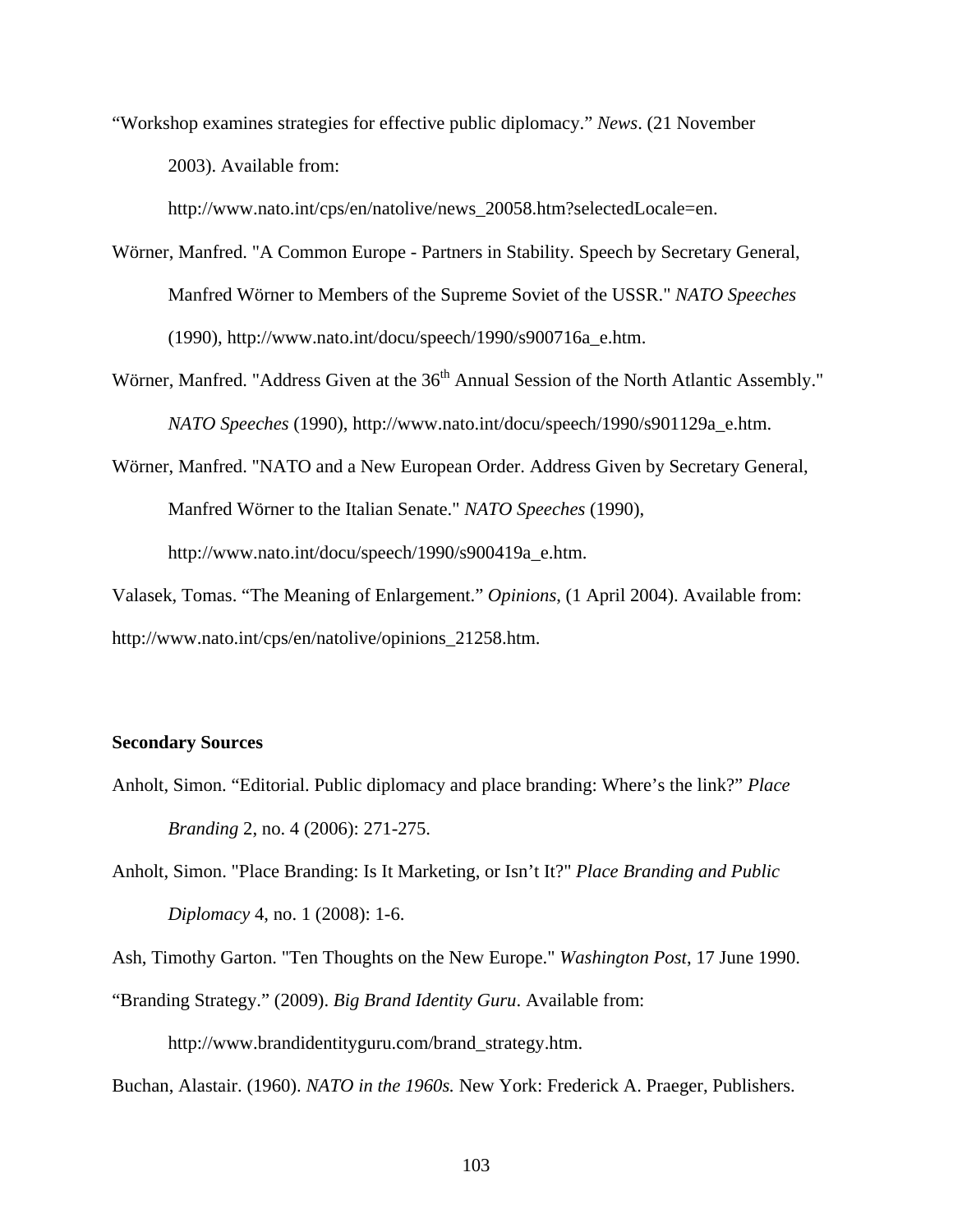- Erskine, Hazel. "The Polls: Some Recent Opinions on NATO." *Public Opinion Quarterly* 33, no. 3 (1969): 487-99.
- Fan, Ying. "Key Perspectives in Nation Image: A Conceptual Framework for Nation Branding." *Brunel Business School Research Papers*, (2008): 1-13.
- Galbi, Douglas. "The New Business Significance of Branding." *Journal on Media Management*  3, no. 4 (2001): 192-98.
- Gilboa, Eytan. "Global Communication and Foreign Policy." *Journal of Communication* (2002): 731-48.
- Goytisolo, Juan. "War Without End." *Index on Censorship* 4, (2005): 151-155.
- Hosking, Geoffrey. "Dictatorship of the Law." *Index on Censorship* 4, (2005): 39-45.
- Inthorn, Sanna. "What Does It Mean to Be an EU Citizen? How News Media Construct Civic and Cultural Concepts of Europe." *Westminster Papers in Communication and Culture* 3, no. 3 (2006): 71-90.
- Kay, Sean Imrie. (1998). *NATO and the Future of European Security*. Lanham, MD: Rowman & Littlefield Publishers, Inc.
- Kotler, Philip, and David Gertner. "Country as Brand, Product, and Beyond: A Place Marketing and Brand Management Perspective." *Brand Management* 9, no. 4-5 (2002): 249-61.
- Ham, Peter van. "Place Branding Within a Security Paradigm Concepts and Cases." *Place Branding and Public Diplomacy* 4, no. 3 (2008): 240-51.

Ham, Peter van. "The Rise of the Brand State." *Foreign Affairs* 80, no. 5 (2001): 2-6.

- Hart, Peter. "Cold War on Their Minds." *Fairness & Accuracy In Reporting* (2008): 3.
- Heuven, Marten van. (2001). *NATO and Europe: Equality or a More Balanced Partnership?* Santa Monica, CA: Rand.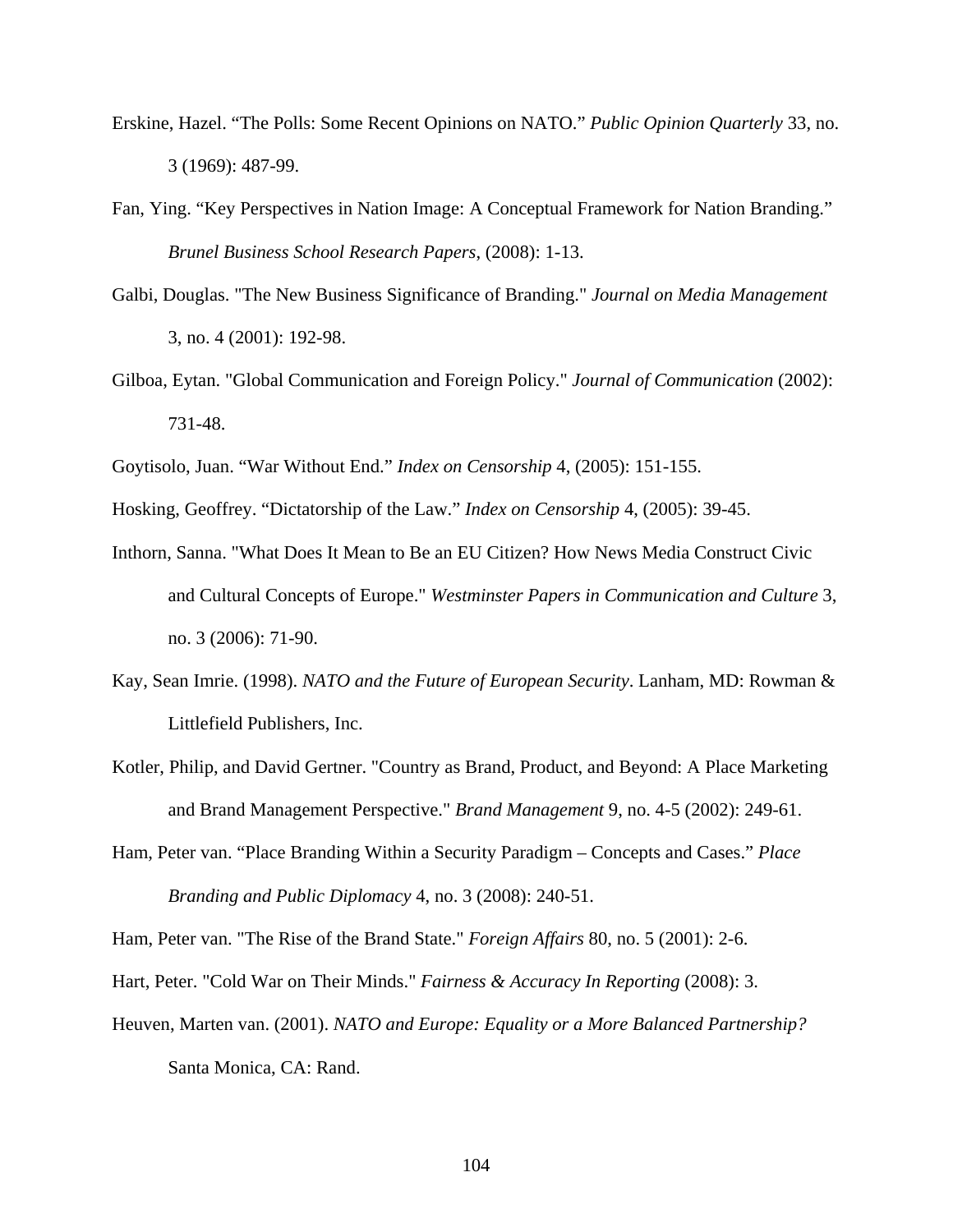- Hodge, Carl Cavanagh. (2005). *Atlanticism for a New Century: The Rise, Triumph, and Decline of NATO*. Upper Saddle River, NJ: Pearson Prentice Hall.
- Hunter, R.E., Rogov, S.M., and Oliker, O. (2002). *NATO and Russia: Bridge-Building for the 21st Century*. Santa Monica, CA: Rand National Security Research Division.
- Lauristin, Marju. "The European Public Sphere and the Social Imaginary of the 'New Europe'." *European Journal of Communication* 22, no. 4 (2007): 397-412.
- Mellenthin, F.W. von, R.H.S. Stolfi, and E. Sobik. (1984). *NATO under Attack*. Duke Press Policy Studies. Durham, NC: Duke University Press.
- Mitchell, Robert Edward. "The Use of Content Analysis for Explanatory Studies." *Public Opinion Quarterly* 31, no. 2 (1967): 230-41.
- Nye, Jr., Joseph S. (2004). *Soft Power: The Means to Success in World Politics*. New York: Public Affairs.
- Potter, W. James, and Deborah Levine-Donnerstein. "Rethinking Validity and Reliability in Content Analysis." *Journal of Applied Communication Research* 27, (1999): 258-84.
- Ra'anan, Uri, editor. *Flawed Succession: Russia's power transfer crises*. Lanham, MD: Lexington Books, 2005.
- Roberts, Cynthia A. "Russia and the European Union: The Sources and Limits of "Special Relationships" " *Strategic Studies Institute* (2007): 1-133.
- Rubin, Rebecca B., Alan M. Rubin, and Linda J. Piele. (2005). *Communication Research: Strategies and Sources*. 6th ed. Belmont, CA: Wadsworth.
- Sloan, Stanley R. (2003). *NATO, the European Union, and the Atlantic Community*. Lanham, MD: Rowman & Littlefield Publishers, Inc.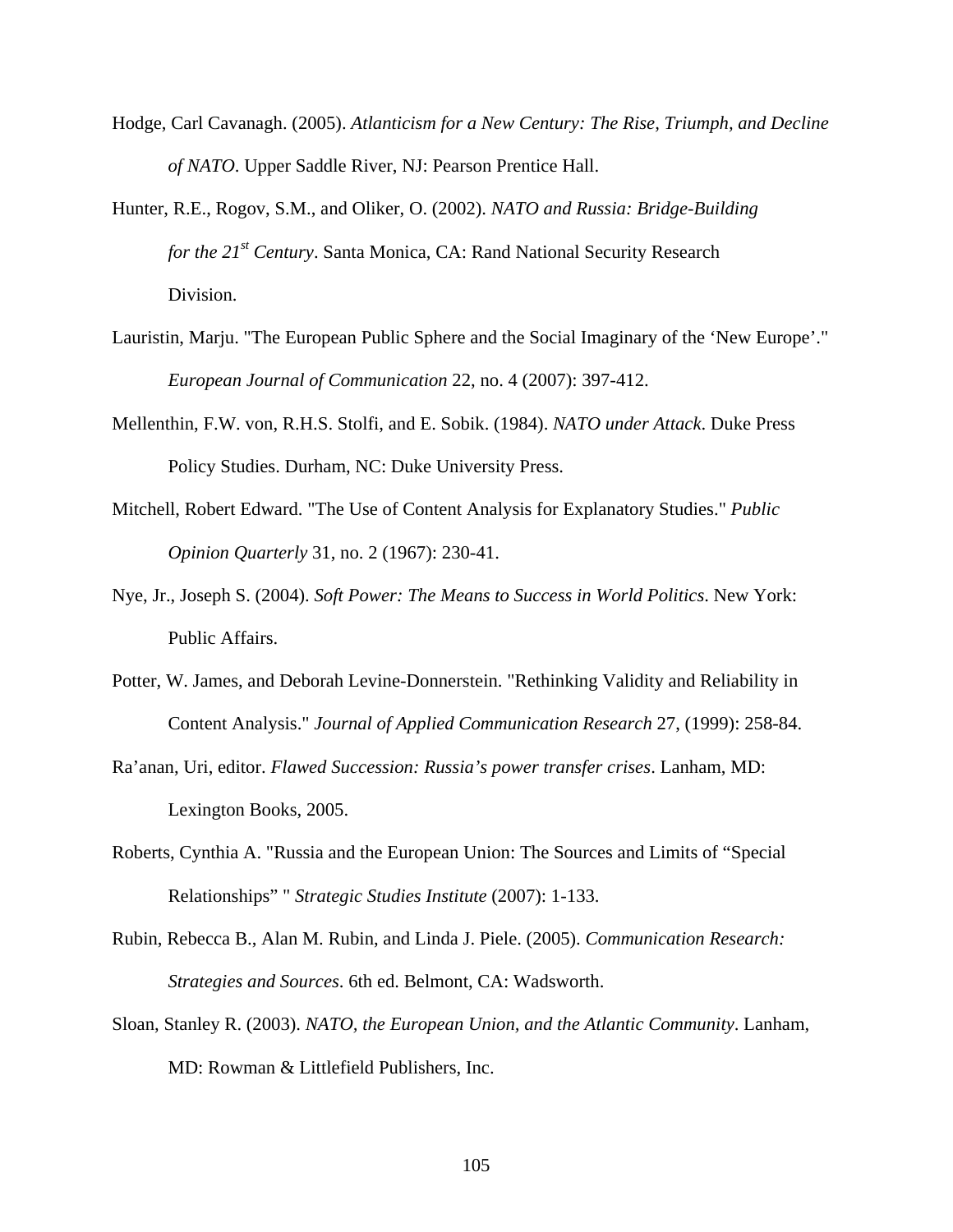- Smith, Julianne. "Transforming NATO (...Again)." 1-69. Washington, DC: Center for Strategic and International Studies, 2006.
- Tajfel, Henri and John Turner. (1985). "The Social Identity of Intergroup Behavior." In Worchel, Stephen and William G. Austin (eds) *Psychology and Intergroup Relations*, Chicago: Nelson-Hall, 7-24.
- Thayer, Alexander, Mary Evans, Alicia McBride, Matt Queen, and Jan Spyridakis. "Content Analysis as a Best Practice in Technical Communication Research." *Journal of Technical Writing and Communication* 37, no. 3 (2007): 267-79.

Thies, Wallace J. (2003). *Friendly Rivals*. Armonk, NY: M.E. Sharpe.

- Wallace, William. "From the Atlantic to the Bug, from the Arctic to the Tigris? The Transformation of the EU and NATO." *International Affairs* 76, no. 3 (2000): 475-93.
- Wang, Jian. "Managing National Reputation and International Relations in the Global Era: Public Diplomacy Revisited." *Public Relations Review* 32, no. 2 (2006): 91-6.
- Wester, Fred, Alexander Pleijter, and Karsten Renckstorf. "Exploring Newspapers' Portrayals: A Logic for Interpretive Content Analysis." *Communications: The European Journal of Communication Research* 29, (2004): 495-513.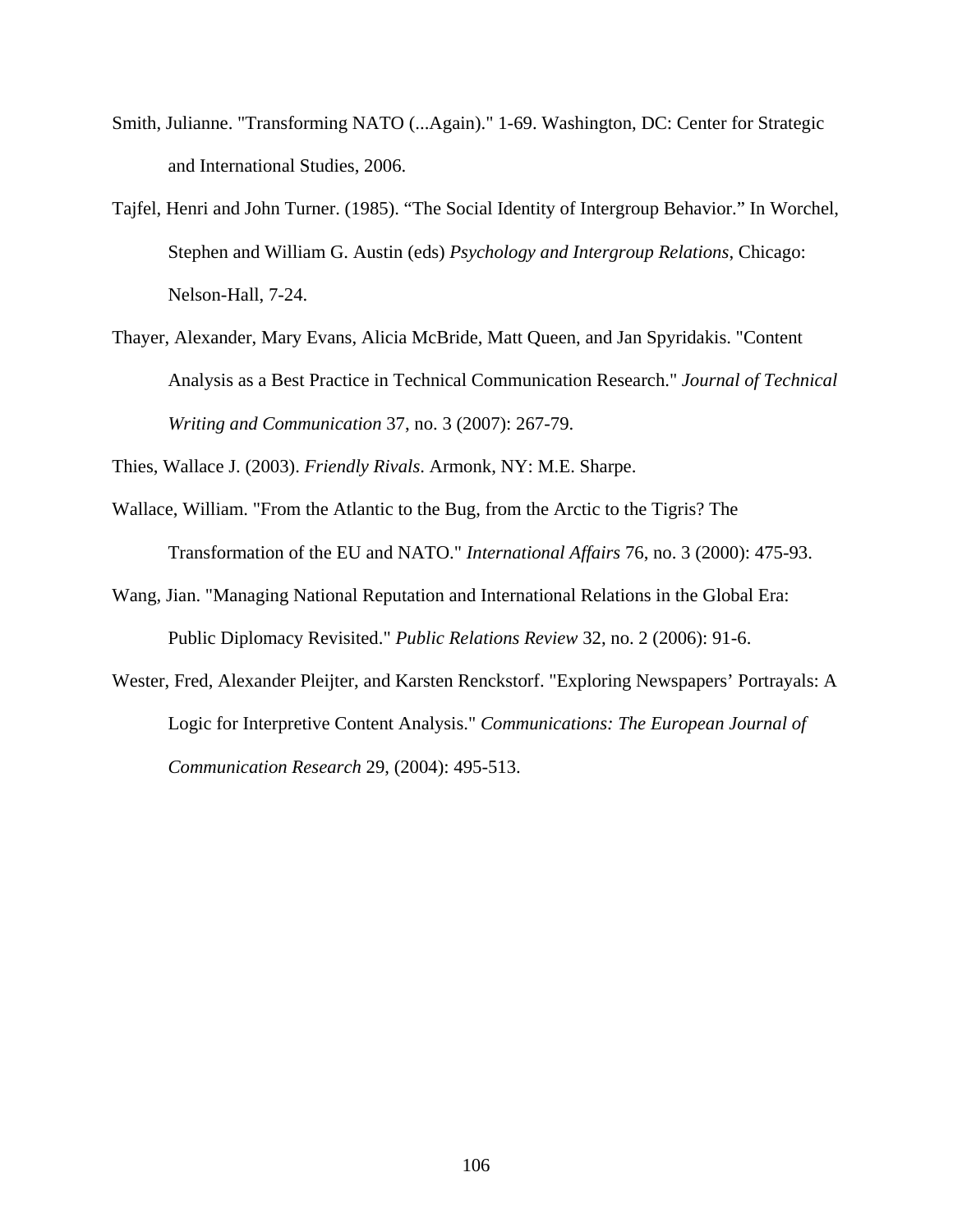## **ENDNOTES**

http://www.brandidentityguru.com/brand\_strategy.htm, n.p.

 $10$  Ibid.

 $19$  Ibid.

Concepts of Europe." *Westminster Papers in Communication and Culture* 3, no. 3 (2006), 74.<br><sup>24</sup> Ibid. 80.

<sup>28</sup> Roberts. "Russia and the European Union.", 7.

<sup>29</sup> Geoffrey Hosking. "Dictatorship of the Law." *Index on Censorship* 4, (2005), 44.<br><sup>30</sup> Juan Goytisolo. "War Without End." *Index on Censorship* 4, (2005), 152.<br><sup>31</sup> Uri Ra'anan, ed. *Flawed Succession: Russia's power* 

Saddle River, NJ: Pearson Prentice Hall, 102.

 $33$  Ibid.

34 Ibid., 111.

35 "NATO-Russia Council." Available from the NATO-Russia Council website: http://www.nato-russiacouncil.info/htm/EN/nrc.shtml, n.p.

 1 "Branding Strategy." (2009). *Big Brand Identity Guru* branding strategy research website, owned by Brand Identity Guru, Inc., a specialist branding company. Available from:

<sup>&</sup>lt;sup>2</sup> Philip Kotler and David Gertner. "Country as Brand, Product, and Beyond: A Place Marketing and Brand Management Perspective." *Brand Management* 9, no. 4-5, (2002), 254.

<sup>&</sup>lt;sup>3</sup> Peter van Ham. "The Rise of the Brand State." *Foreign Affairs* 80, no. 5 (2001), 3.

<sup>&</sup>lt;sup>4</sup> NATO, *The Alliance's Strategic Concept*. NATO Summit: Washington, DC, 1999, n.p.

 $^5$  Alastair Buchan. (1960). *NATO in the 1960s*. New York: Frederick A. Praeger, Publishers, 3.

<sup>&</sup>lt;sup>6</sup> Hazel Erskine. "The Polls: Some Recent Opinions on NATO." *Public Opinion Quarterly* 33, no. 3, (1969), 489.

<sup>&</sup>lt;sup>7</sup> Buchan. (1960). *NATO in the 1960s*. 13.

 $8$  Ibid.

<sup>9</sup> Stanley R. Sloan. (2003).*NATO, the European Union, and the Atlantic Community*. Lanham, MD: Rowman & Littlefield Publishers, 81.

<sup>&</sup>lt;sup>11</sup> Mellenthin, F.W. von, R.H.S. Stolfi, and E. Sobik. (1984). *NATO under Attack*. Duke Press Policy Studies. Durham, NC: Duke University Press, 16.

<sup>12</sup> Sean Imrie Kay. (1998). *NATO and the Future of European Security*. Lanham, MD: Rowman & Littlefield Publishers, Inc., 59.

<sup>13</sup> Ibid., 61.

<sup>&</sup>lt;sup>14</sup> Wallace J. Thies. (2003). *Friendly Rivals*. Armonk, NY: M.E. Sharpe, 123.<br><sup>15</sup> Ibid.

<sup>&</sup>lt;sup>16</sup> Marten van Heuven. (2001). *NATO and Europe: Equality or a More Balanced Partnership?* Santa Monica, CA: Rand, 2.<br><sup>17</sup> Timothy Garton Ash. "Ten Thoughts on the New Europe." *Washington Post*, (1990), D7.

<sup>&</sup>lt;sup>18</sup> Adrian Pop. (2007). "NATO and the European Union: Cooperation and Security." *NATO Review*. n.p.

<sup>&</sup>lt;sup>20</sup> William Wallace. "From the Atlantic to the Bug, from the Arctic to the Tigris? The Transformation of the EU and NATO." *International Affairs* 76, no. 3 (2000), 475.

<sup>&</sup>lt;sup>21</sup> Cynthia A. Roberts. "Russia and the European Union: the Sources and Limits of "Special Relationships"." *Strategic Studies Institute*, (2007), 1. 22 Ibid., 16.

<sup>&</sup>lt;sup>23</sup> Sanna Inthorn. "What Does It Mean to Be an EU Citizen? How News Media Construct Civic and Cultural

<sup>25</sup> Marju Lauristin. "The European Public Sphere and the Social Imaginary of the 'New Europe.'" *European Journal of Communication* 22, no. 4 (2007), 402.<br><sup>26</sup> Roberts. "Russia and the European Union.", 3.

<sup>27</sup> Julianne Smith. (2006). *Transforming NATO (…again)*. Washington, DC: Center for Strategic and International Studies, 63.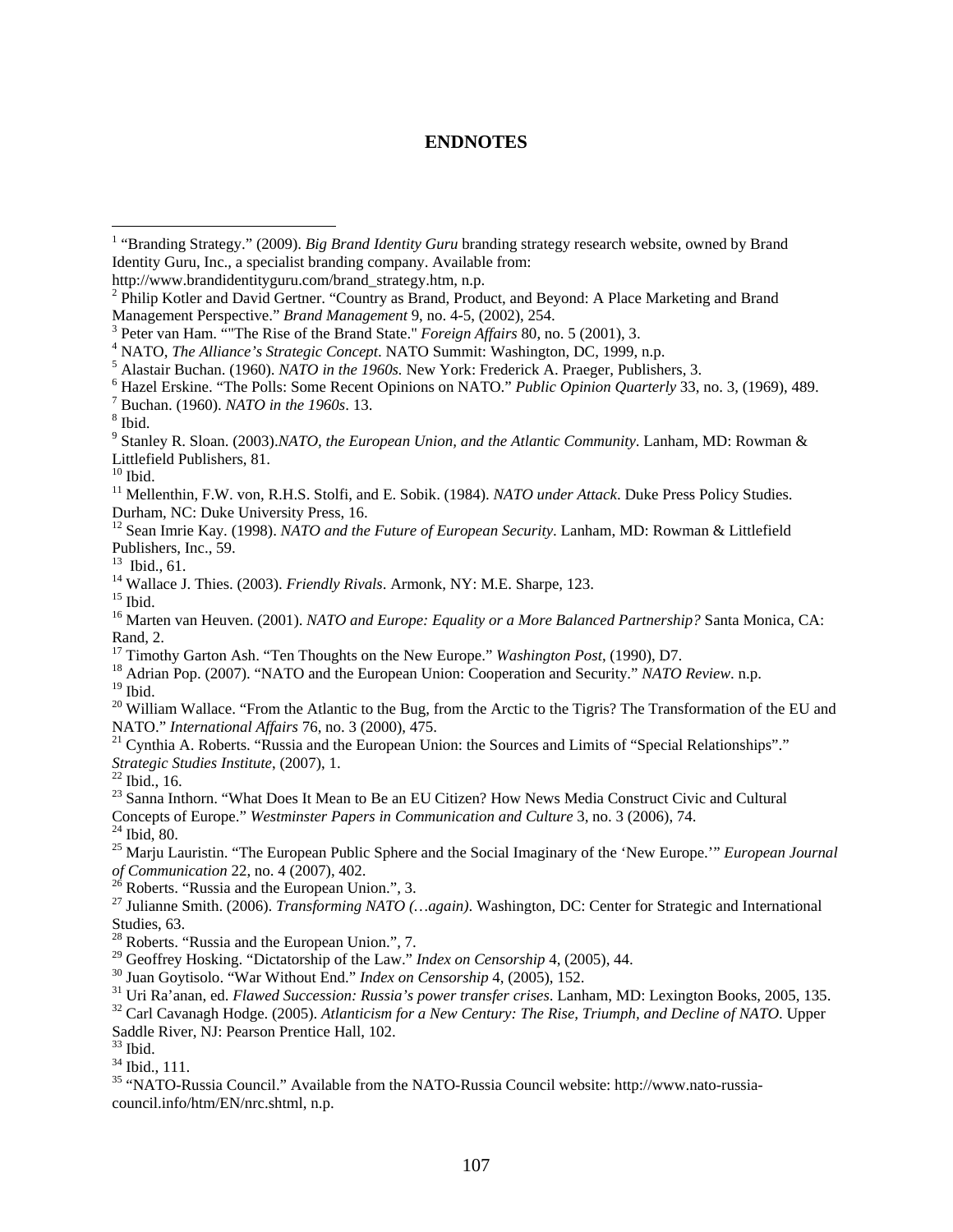<sup>36</sup> "NATO-Russian Relations: A New Quality Declaration by Heads of State and Government of NATO Member States and the Russian Federation." *Official Documents* section on the NATO-Russia Council website, (28 May 2002), Available from: http://www.nato-russia-council.info/htm/EN/documents28may02\_1.shtml, n.p. <sup>37</sup> Hodge. (2005). *Atlanticism for a New Century*, 111.

<sup>40</sup> "Notification of an "A" Grade Vacancy NATO International Staff." edited by NATO Human Resources. NATO Public Diplomacy Employment document, Brussels: NATO, 2008, n.p.<br><sup>41</sup> "Branding Strategy." (2009). *Big Brand Identity Guru*, n.p.

<sup>42</sup> Ying Fan. "Key Perspectives in Nation Image: A Conceptual Framework for Nation Branding." *Brunel Business School Research Papers*, (2008), 5. 43 Henri Tajfel and John Turner. (1985). "The Social Identity of Intergroup Behavior." In Worchel, Stephen and

William G. Austin (eds) *Psychology and Intergroup Relations*, Chicago: Nelson-Hall, 12. 44 Ying. "Key Perspectives in Nation Image," 6.

45 Peter van Ham. "Place Branding Within a Security Paradigm – Concepts and Cases." *Place Branding and Public* 

*Diplomacy* 4, no. 3 (2008), 241.<br><sup>46</sup> Alexander Thayer, et al. "Content Analysis as a Best Practice in Technical Communication Research." *Journal of Technical Writing and Communication* 37, no. 3 (2007), 270.

<sup>47</sup> Joseph S. Nye, Jr. (2004). Soft Power: The Means to Success in World Politics. New York: Public Affairs, 108.<br><sup>48</sup> Simon Anholt. "Editorial. Public diplomacy and place branding: Where's the link?" *Place Branding* 2,

(2006), 271.

<sup>49</sup> Norman Fairclough. (1995) *Critical Discourse Analysis*. London: Longman, 7.<br><sup>50</sup> Dennis K. Mumby and Robin P. Clair. (1997). "Organizational Discourse." in *Discourse as Social Interaction,* edited by Teun A. van Dijk. London: Sage Publications, 181.

51 Paul Chilton and Christina Schaffner. (1997). "Discourse and Politics." in *Discourse as Social Interaction*, edited by Teun A. van Dijk. London: Sage Publications, 206.

 $52$  W. James Potter and Deborah Levine-Donnerstein. "Rethinking Validity and Reliability in Content Analysis."<br>Journal of Applied Communication Research 27, (1999), 259.

<sup>53</sup> Thayer, et al. "Content Analysis as a Best Practice in Technical Communication Research," 270.

54 Robert Edward Mitchell. "The Use of Content Analysis for Explanatory Studies." *Public Opinion Quarterly* 31, no. 2 (1967), 236.

55 Douglas Galbi. "The New Business Significance of Branding." *Journal on Media Management* 3, no. 4 (2001), 196.

56 Rebecca B.Rubin, Alan M. Rubin, and Linda J. Piele. (2005). *Communication Research: Strategies and Sources*. 6th ed. Belmont, CA: Wadsworth, 220.

57 Ibid., 221.

58 Ibid., 225.

<sup>59</sup> Submission Policy of the *NATO Review*. (2008). Available from the website:<br>http://www.nato.int/docu/review/2008/SUBMISSION/EN/index.htm, n.p.

<sup>60</sup> Article on "NATO." *WikiPolitics* public diplomacy website, owned by the USC Center on Public Diplomacy at the Annenberg School (2008). Available from: http://publicdiplomacy.wikia.com/wiki/NATO, n.p. <sup>61</sup> Submission Policy of the *NATO Review*, n.p.

<sup>62</sup> Wester, Fred, Alexander Pleijter, and Karsten Renckstorf. "Exploring Newspapers' Portrayals: A Logic for Interpretive Content Analysis." *Communications: The European Journal of Communication Research* 29, (2004), 510.

63 Paul Sharp. (2005). "Revolutionary States, Outlaw Regimes and the Techniques of Public Diplomacy." in *The*  New Public Diplomacy, edited by Jan Melissen. New York: Palgrave Macmillan, 106.<br><sup>64</sup> Simon Anholt. "Public diplomacy and place branding: Where's the link?" Place Branding 2, (2006), 271.<br><sup>65</sup> Jian Wang. "Managing National

Revisited." *Public Relations Review* 32, no. 2 (2006), 93. 66 Ibid.

<sup>67</sup> Wang, 94.<br><sup>68</sup> Eytan Gilboa. "Global Communication and Foreign Policy." *Journal of Communication*, (2002), 732.

<sup>69</sup> Alessandro Minuto Rizzo. "Keynote Address by NATO Deputy Secretary General Ambassador Alessandro Minuto Rizzo at the NATO-Russia Council and Defense Reform in the NATO Defense College." *NATO Speeches*

<sup>&</sup>lt;sup>38</sup> Peter Hart. "Cold War on Their Minds." *Fairness & Accuracy In Reporting*, (2008), 3.

 $39$  Ibid.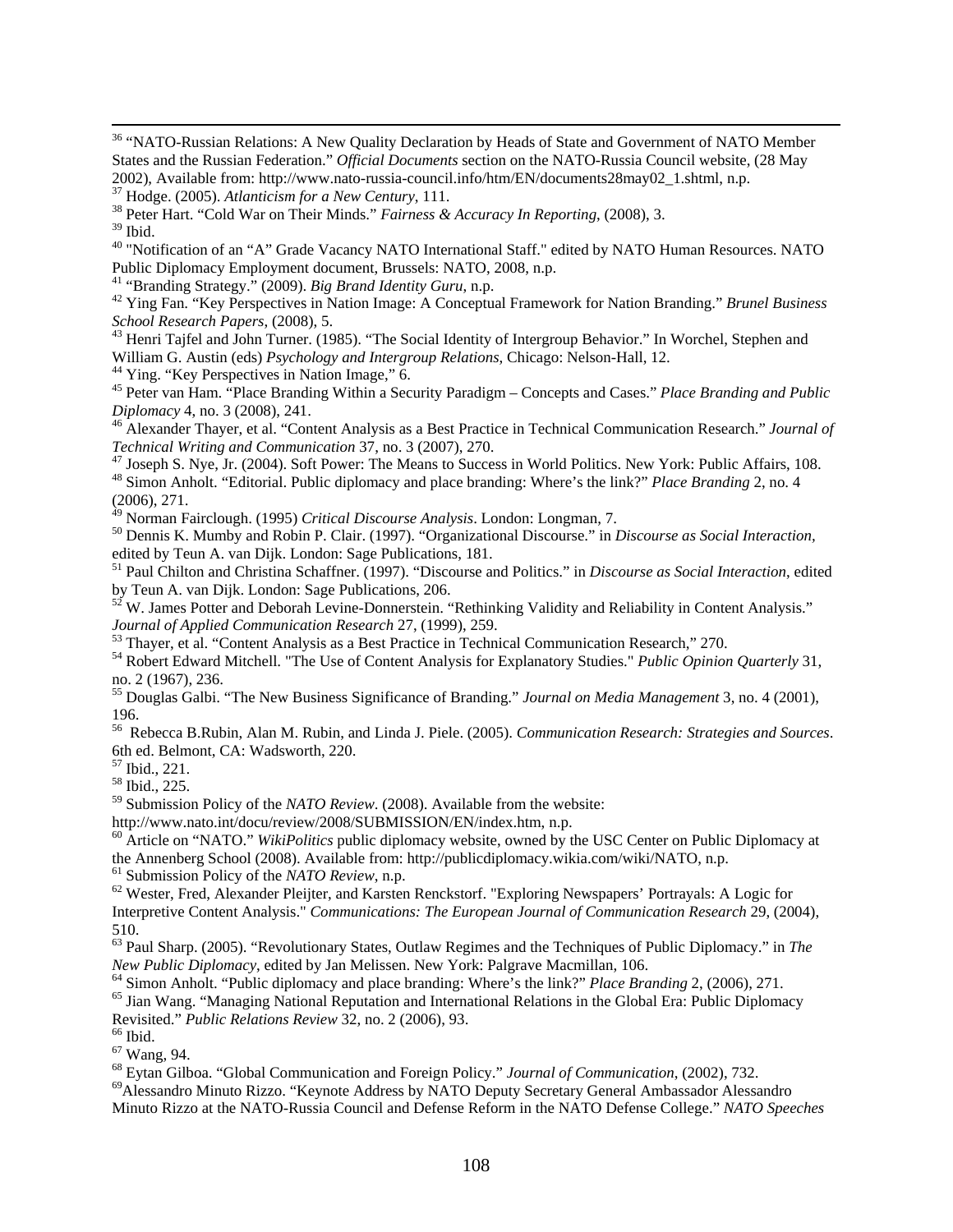section of the NATO website, (10 October 2002). Available from:

70 "Workshop examines strategies for effective public diplomacy." *News* section of the NATO website. (21

November 2003). Available from: http://www.nato.int/cps/en/natolive/news\_20058.htm?selectedLocale=en, n.p. 71 Robert Bell. "Ballistic Missile Threats: A NATO-Russia Strategic Challenge." *Krasnaya Zvezda* Russian newspaper, (27 February 2003), n.p.

 $72$  Ibid.

73 Rizzo. "Keynote Address." n.p.

74 Ibid.

75 Guillaume Parmentier. "Rejuvenating the Alliance." *NATO Review*, (Summer 2002). Available from: http://www.nato.int/docu/review/2002/issue2/english/art4.html, n.p. 76 Ibid.

77 Lord Robertson. "A New Russian Revolution: Partnership with NATO." *NATO Speeches* section of NATO website, (13 December 2002). Available from: http://www.nato.int/cps/en/natolive/opinions\_19598.htm, n.p. <sup>78</sup> Parmentier. "Rejuvenating the Alliance." n.p.

79 James M. Goldgeier. "Not when, but who." *NATO Review*, (Spring 2002). Available from:

http://www.nato.int/docu/review/2002/issue1/english/art2.html. 80 Ibid.

 $81$  Robertson. "A New Russian Revolution: Partnership with NATO." n.p.

82 Ibid.

<sup>83</sup> Lord Robertson. "Russia: Security and Prosperity on the European Continent In the 21<sup>st</sup> Century." *NATO Speeches* section of NATO website, (9 December 2002). Available from:

http://www.nato.int/cps/en/natolive/opinions\_19607.htm, n.p.

 $84$  Ibid.

 $85$  Ibid.

<sup>86</sup> Lord Robertson. "Questions and Answers with NATO Secretary General, Lord Robertson at the ITAR-TASS press agency." *Opinions* section of the NATO website, (2002). Available from:

http://www.nato.int/cps/en/natolive/opinions\_19604.htm, n.p.

87 Tom Donnelly. "Rethinking NATO." *NATO Review*, (Summer 2003). Available from:

http://www.nato.int/docu/review/2003/issue2/english/art2.html, n.p. 88 Ibid.

89 Vaclav Havel. "Prague predictions." *NATO Review*, (Spring 2002). Available from:

http://www.nato.int/docu/review/2002/issue1/english/art1.html, n.p.

<sup>90</sup> Rizzo. "Keynote Address." n.p.

 $91$  Ibid.

 $92$  Lord Robertson and Vladimir Putin. "Press Point by NATO Secretary General, Lord Robertson and Vladimir Putin, President of the Russian Federation." *Opinions* section of the NATO website, (11 November 2002). Available from: http://www.nato.int/cps/en/natolive/opinions\_19614.htm, n.p.

93 Lord Robertson. "NATO's Transformation." *Krasnaya Zvezda* Russian newspaper, (30 October 2003). Russian Ministry of Defense, n.p.

 $^{94}$  Ibid.

 $95$  Ibid.

96 Paul Fritch. "Building hope on experience." *NATO Review* (Autumn 2003). Available from:

http://www.nato.int/docu/review/2003/issue3/english/art3.html, n.p. 97 Rizzo. "Keynote Address,"n.p.

98 Christopher Bennett. "Building effective partnerships." *NATO Review* (Autumn 2003), Available from:

http://www.nato.int/docu/review/2003/issue3/english/art1.html, n.p.<br><sup>99</sup> Ibid.<br><sup>100</sup> Robertson. "A New Russian Revolution: Partnership with NATO," n.p.

<sup>101</sup> Gunther Altenburg. "Plus ca change." *NATO Review* (Summer 2002), Available from:<br>http://www.nato.int/docu/review/2002/issue2/english/art1.html, n.p.

 $^{102}$  Lord Robertson. "Questions and Answers," n.p.<br> $^{103}$  Lord Robertson. "NATO: A Vision for 2012." *NATO Speeches* section of the NATO website (2002), Available from: http://www.nato.int/cps/en/natolive/opinions\_19604.htm, n.p.

<sup>104</sup> Robertson. "A New Russian Revolution." n.p.

http://www.nato.int/cps/en/natolive/opinions\_19704.htm, n.p.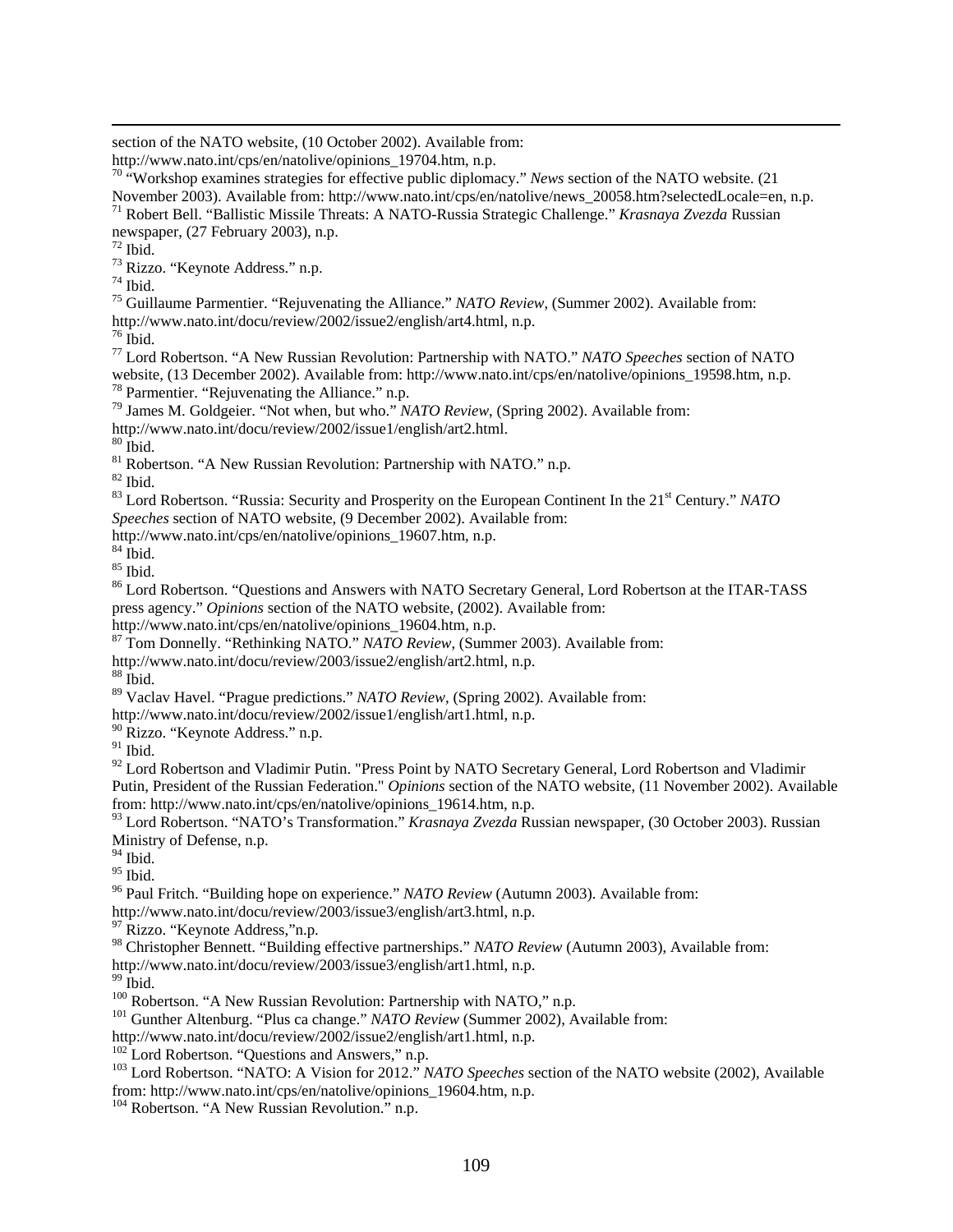<sup>110</sup> Bennett. "Building effective partnerships." n.p.<br><sup>111</sup> Robertson. "Russia: Security and Prosperity on the European Continent in the 21<sup>st</sup> Century." n.p.<br><sup>112</sup> Dmitri Trenin. "Silence of the bear." *NATO Review* (Sp

<sup>113</sup> Ibid.<br><sup>114</sup> "Workshop examines strategies for effective public diplomacy." *NATO Update* section of the NATO website (2003), Available from: http://www.nato.int/cps/en/natolive/news\_20058.htm?selectedLocale=en, n.p.<br>
<sup>115</sup> Ibid.<br>
<sup>116</sup> Goldgeier. "Not when, but who." n.p.<br>
<sup>116</sup> Robertson. "Russia: Security and Prosperity on the European

Public Diplomacy Division." *Opinions* section of NATO website (2003), Available from:

http://www.nato.int/docu/speech/2003/s031027c.htm, n.p. <sup>119</sup> Goldgeier. "Not when, but who." n.p.

120 Goldgeier. The whole care when the transforming NATO." *Opinions* section of the NATO website (2003), Available from:<br>
1<sup>121</sup> Lord Robertson. "Transforming NATO." *Opinions* section of the NATO website (2003), Availabl

<sup>122</sup> Stefanie Babst. (2004). Transcript of "Public Diplomacy for NATO's Istanbul Summit. Video Interview with Dr. Stefanie Babst, Head of NATO Countries Section, Public Diplomacy Division." *NATO Speeches* section of the NATO website, Available from: http://www.nato.int/cps/en/natolive/opinions\_21230.htm?selectedLocale=en, n.p.<br><sup>123</sup> Ibid.<br><sup>124</sup> Isabelle Francois. Transcript of "Video Interview with Isabelle Francois Director of the NATO I

Office (NIO) in Moscow." *NATO Speeches* section of the NATO website (28 October 2004), Available from: http://www.nato.int/cps/en/natolive/opinions\_21124.htm?selectedLocale=en, n.p. <sup>125</sup> Ibid.

<sup>126</sup> Ibid.<br><sup>126</sup> Thid. 127 "Press point with NATO Secretary General, Jaap de Hoop Scheffer and the Prime Minister of Georgia, Zurab Noghaideli." *Opinions* section of the NATO website (28 November 2005), Available from: http://www.nato.int/cps/en/natolive/opinions\_21926.htm, n.p.

 $128$  Ibid.

<sup>129</sup> "Press point with NATO Secretary General Jaap de Hoop Scheffer and Borys Tarasyuk, Minister for Foreign Affairs of Ukraine following the meeting of the NATO-Ukraine Commission." *Opinions* section of the NATO

<sup>130</sup> Jaap de Hoop Scheffer. "Global NATO? Remarks by Secretary General Jaap de Hoop Scheffer at the Clingendael Institute." *Opinions* section of the NATO website (29 October 2004), Available from: http://www.nato.int/cps/en/natolive/opinions\_21123.htm, n.p.

<sup>132</sup> Jaap de Hoop Scheffer. "News conference by NATO Secretary General, Jaap de Hoop Scheffer after the informal working luncheon of the NATO Russia Council at the level of Ministers of Defense." *Opinions* section of the NATO website (14 September 2005), Available from: http://www.nato.int/cps/en/natolive/opinions\_21858.htm., n.p.; "NATO exercise helps Russian rescue." *NATO Update* section of the NATO website (14 September 2005), Available from: http://www.nato.int/docu/update/2005/08-august/e0810a.htm, n.p.

<sup>133</sup> Jaap de Hoop Scheffer. "Opening remarks by NATO Secretary General, Jaap de Hoop Scheffer at the Ceremonial Session of the North Atlantic Council on the Occasion of the Accession of Seven New Members to the Alliance." *Opinions* section of the NATO website, (2 April 2004). Available from:

http://www.nato.int/cps/en/natolive/opinions\_21283.htm, n.p.

<sup>134</sup> Jaap de Hoop Scheffer. "Press conference by NATO Secretary General, Jaap de Hoop Scheffer following the working lunch of the North Atlantic Council at the level of Foreign Ministers at NATO Headquarters, Brussels." *Opinions* section of the NATO website (9 February 2005), Available from:

http://www.nato.int/cps/en/natolive/opinions\_21956.htm, n.p.

<sup>&</sup>lt;sup>105</sup> Bennett. "Plus ca change." n.p.<br><sup>106</sup> Robertson. "A New Russian Revolution." n.p.<br><sup>107</sup> Altenburg. "Plus ca change." n.p.<br><sup>108</sup> Robertson. "A New Russian Revolution." n.p.<br><sup>109</sup> Fritch. "Building hope on experience.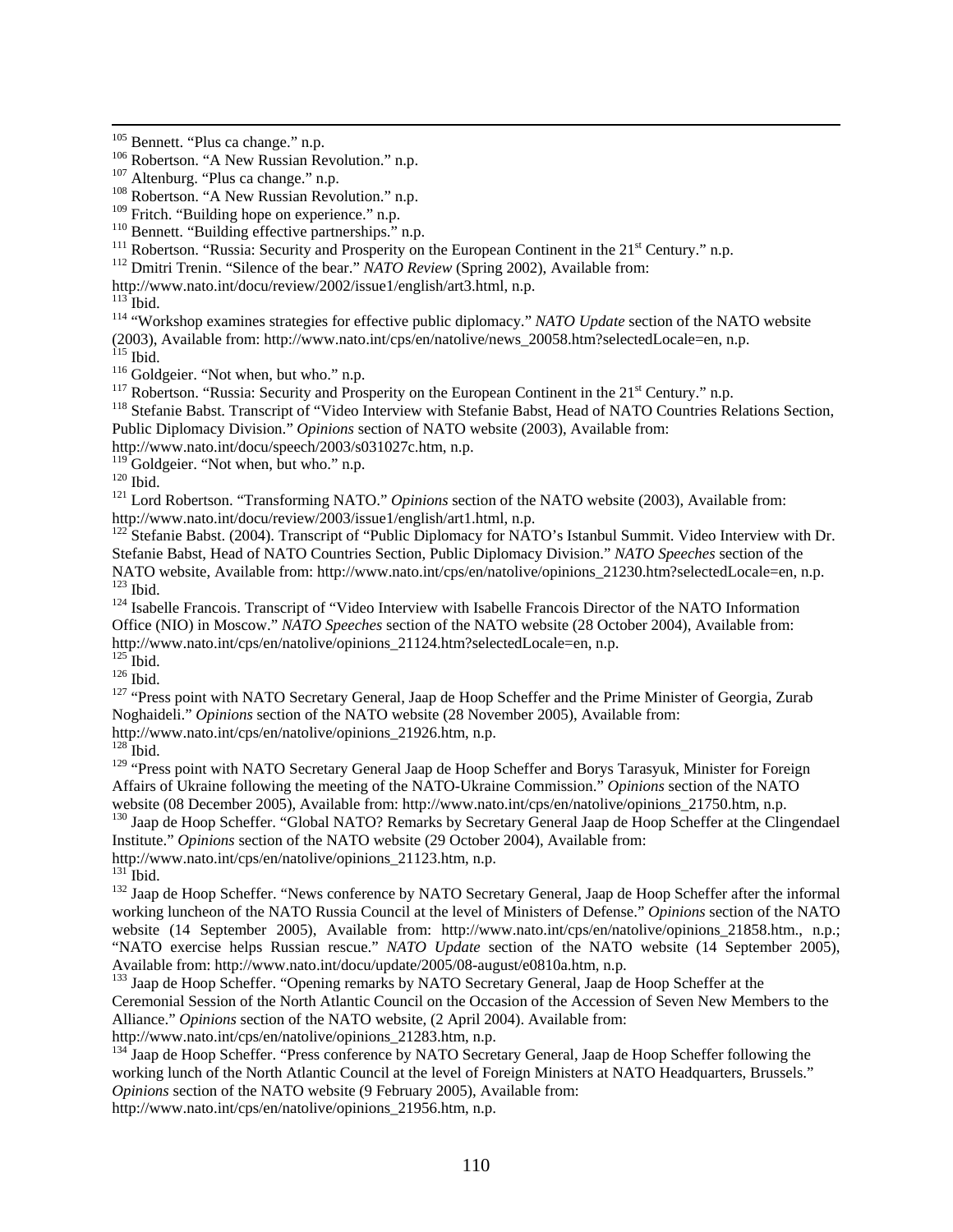<sup>138</sup> Jaap de Hoop Scheffer. "Statement by NATO Secretary General, Jaap de Hoop Scheffer on acts of terrorism in Russia." *Opinions* section of the NATO website (1 September 2004), Available from:

http://www.nato.int/cps/en/natolive/opinions\_21155.htm, n.p.

<sup>139</sup> Karel Kovanda. "Remarks of H.E. Ambassador Karel Kovanda, Permanent Representative of the Czech Republic to NATO and Dean of the North Atlantic Council at the Meeting of the NATO-Russia Council (NRC)." *Opinions*

section of the NATO website, Available from: http://www.nato.int/cps/en/natolive/opinions\_21153.htm, n.p.<br><sup>140</sup> Jaap de Hoop Scheffer. "Achieving Ukraine's integration goals: What needs to be done." *Opinions* section of t NATO website (20 October 2005), Available from: http://www.nato.int/cps/en/natolive/opinions\_21898.htm, n.p.

<sup>141</sup> Tomas Valasek. "The Meaning of Enlargement." *Opinions* section of the NATO website (1 April 2004), Available from: http://www.nato.int/cps/en/natolive/opinions\_21258.htm, n.p. <sup>142</sup> Ibid.

<sup>143</sup> Alexander Nikitin. "Partners in peacekeeping." *Opinions* section of the NATO website (1 October 2004), Available from: http://www.nato.int/cps/en/natolive/opinions\_21119.htm, n.p.

<sup>145</sup> Jaap de Hoop Scheffer. "Statement by the Secretary General on agreement between Russia and Georgia." *Opinions* section of the NATO website (31 May 2005), Available from:

http://www.nato.int/cps/en/natolive/opinions\_21780.htm, n.p.

<sup>146</sup> Jaap de Hoop Scheffer. "Press conference by NATO Secretary General, Jaap de Hoop Scheffer following the Informal meeting of the NATO-Russia Council at the level of NATO Foreign Ministers." *Opinions* section of the NATO website (2 April 2004), Available from: http://www.nato.int/cps/en/natolive/opinions\_21280.htm, n.p.

<sup>148</sup> Jaap de Hoop Scheffer. "Opening statement by NATO Secretary General, Jaap de Hoop Scheffer at the meeting of the NATO-Russia Council at the level of Ministers of Foreign Affairs." *Opinions* section of the NATO website (28 June 2004), Available from: http://www.nato.int/cps/en/natolive/opinions\_21196.htm, n.p.

<sup>149</sup> Jaap de Hoop Scheffer. "Opening Statement by NATO Secretary General, Jaap de Hoop Scheffer at the Informal Meeting of the NATO-Russia Council." *Opinions* section of the NATO website (14 October 2004), Available from: http://www.nato.int/cps/en/natolive/opinions\_21134.htm, n.p.

<sup>150</sup> Jaap de Hoop Scheffer. "Press conference by NATO Secretary General, Jaap de Hoop Scheffer following the NATO-Russia Council." *Opinions* section of the NATO website (9 December 2004), Available from:

http://www.nato.int/cps/en/natolive/opinions\_21064.htm, n.p.

<sup>151</sup> Jaap de Hoop Scheffer. "Opening Statement by NATO Secretary General, Jaap de Hoop Scheffer at the meeting of the NATO-Russia Council in Defense Ministers session." *Opinions* section of the NATO website (9 June 2005), Available from: http://www.nato.int/cps/en/natolive/opinions\_21823.htm, n.p.

<sup>152</sup> Jaap de Hoop Scheffer. "Speech by Secretary General, Jaap de Hoop Scheffer in Moscow, Russian Federation." *Opinions* section of the NATO website (24 June 2005), Available from:

http://www.nato.int/cps/en/natolive/opinions\_21805.htm, n.p.

<sup>154</sup> Sergei Ivanov. "Maturing partnership." *Opinions* section of the NATO website (1 October 2005), Available from the website: http://www.nato.int/cps/en/natolive/opinions\_21907.htm, n.p. 155 Ibid.

<sup>156</sup> Jaap de Hoop Scheffer. "Opening remarks by NATO Secretary General, Jaap de Hoop Scheffer at the NATO-Russia Council Seminar 'Modern risks and security threats: the role of the NRC.'" *NATO Speeches* section of the NATO website (2007), Available from: http://www.nato.int/docu/speech/2007/s070625a.html, n.p. 157 Ibid. 158 Jaap de Hoop Scheffer. "Press conference with NATO Secretary General Jaap de Hoop Scheffer at the Itar-Tass

news agency." *NATO Speeches* section of the NATO website (2006), Available from:

http://www.nato.int/docu/speech/2006/s061026a.htm, n.p.

<sup>160</sup> Jaap de Hoop Scheffer. "Speech by NATO Secretary General, Jaap de Hoop Scheffer at the NATO-Kuwait Public Diplomacy Conference." *NATO Speeches* section of the NATO website (2006), Available from: http://www.nato.int/docu/speech/2006/s061212a.htm, n.p.

<sup>&</sup>lt;sup>135</sup> Ibid.<br><sup>136</sup> Jaap de Hoop Scheffer. "One year of membership in NATO." *Opinions* section of the NATO website (1 April 2005), Available from: http://www.nato.int/cps/en/natolive/opinions\_22052.htm, n.p.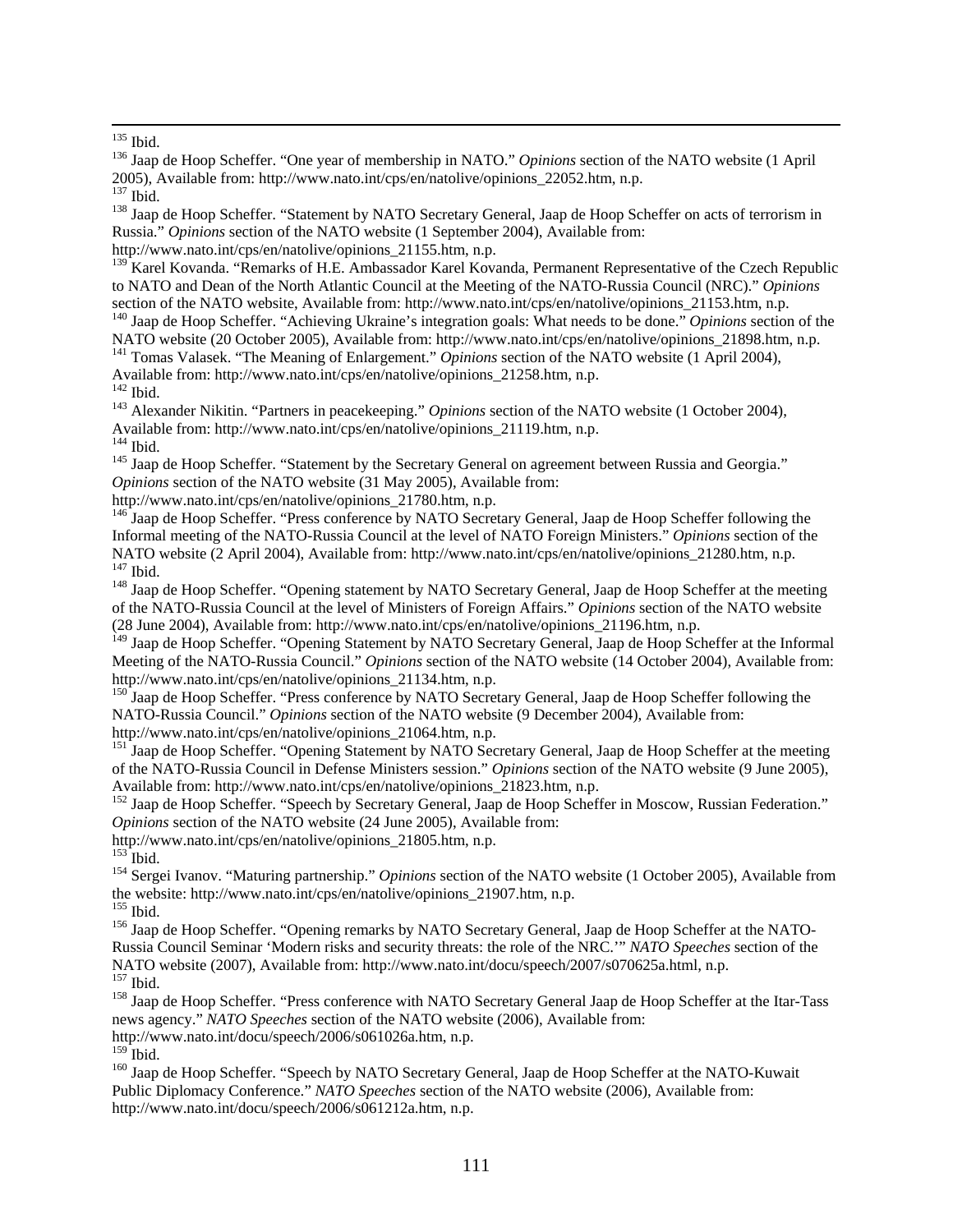<sup>161</sup> Ibid.<br><sup>162</sup> Stefanie Babst. Transcript of "Video interview with Deputy Assistant Secretary General for Public Diplomacy, Stefanie Babst." *Opinions* section of the NATO website (2007), Available from:

http://www.nato.int/docu/speech/2007/s070622a.html, n.p.

<sup>164</sup> "Allies discuss relations with Ukraine and Georgia and send a signal to Russia." *News* section of the NATO

website (2008), Available from: http://www.nato.int/docu/update/2008/12-december/e1203b.html, n.p. 165 James Appathurai. "Press briefing. Weekly press briefing with the NATO Spokesman James Appathurai." *NATO Speeches* section of the NATO website (2006), Available from:

http://www.nato.int/docu/speech/2006/s061108c.htm, n.p.

167 Ibid.<br><sup>167</sup> Ibid.<br><sup>168</sup> Jaap de Hoop Scheffer. "Press point by NATO Secretary General, Jaap de Hoop Scheffer following the meeting of the North Atlantic Council on the situation in Georgia." *Opinions* section of the NATO website (2008), Available from: http://www.nato.int/docu/speech/2008/s080812e.html, n.p.

<sup>170</sup> Ibid.<br><sup>171</sup> Ibid.<br><sup>171</sup> Notification of A 'A' Grade Vacancy NATO International Staff, (2008), n.p.<br><sup>173</sup> Jean-Francois Bureau. "Interview with NATO Assistant Secretary General for the Public Diplomacy Division, Jean-Francois Bureau on the preparation for the Bucharest Summit." *Opinions* section of the NATO website (2008), Available from: http://www.nato.int/docu/speech/2008/s080328a.html, n.p. 174<br>
<sup>174</sup> Ibid. <sup>175</sup> "Workshop examines new trends in public diplomacy." *News* section of the NATO website (2007), Available

from: http://www.nato.int/docu/update/2007/07-july/e0702a.html, n.p.

176 James Appathurai. "Press briefing." *NATO Speeches* section of the NATO website (2006), Available from: http://www.nato.int/docu/speech/2006/s060907b.htm, n.p. 177 Scheffer. "Press point," n.p.

<sup>178</sup> Soren Gade. "Speech by the Minister of Defense of Denmark, Mr. Soren Gade at the Seminar on 'Public Diplomacy in NATO-led Operations." *NATO Speeches* section of the NATO website (2007), Available from: http://www.nato.int/docu/speech/2007/s071008c.html, n.p.

<sup>179</sup> Jean-Francois Bureau. "Closing remarks of Jean Francois Bureau, NATO Assistant Secretary for Public Diplomacy to the Seminar on 'NATO's Role for Stability and Peace.'" *Opinions* section of the NATO website (2008), Available from: http://www.nato.int/docu/speech/2008/s080128b.html, n.p. 180 Ibid. 181 Jaap de Hoop Scheffer. "Speech by NATO Secretary General at NATO Secretary General's Successor

Generation Conference." *NATO Speeches* section of the NATO website (2006), Available from: http://www.nato.int/docu/speech/2006/s061019a.htm, n.p.

<sup>183</sup> Scheffer. "Opening remarks," n.p.<br><sup>184</sup> Jaap de Hoop Scheffer. "Chairman's Statement. Meeting of the NATO-Russia Council at the level of Ministers of Defense." *NATO Press Releases* section of the NATO website (2008), Available from:

http://www.nato.int/docu/pr/2008/p080613e.html, n.p.

<sup>186</sup> Scheffer. "Opening remarks," n.p.<br><sup>187</sup> Jaap de Hoop Scheffer. "Opening remarks by NATO Secretary General Jaap de Hoop Scheffer, at the meeting of the NATO-Russia Council." *Opinions* section of the NATO website (2008), Available from: http://www.nato.int/docu/speech/2008/s080404b.html, n.p.

<sup>188</sup> Jaap de Hoop Scheffer. "Press briefing by NATO Secretary General, Jaap de Hoop Scheffer following the meeting of the NATO-Russia Council at the level of Heads of State and Government." *Opinions* section of the NATO website (2008), Available from: http://www.nato.int/docu/speech/2008/s080404d.html, n.p.

189 Jean Fournet. "Interview with Jean Fournet, Assistant Secretary General for Public Diplomacy." *Opinions* section of the NATO website (2007), Available from: http://www.nato.int/docu/speech/2007/s070824a.html, n.p.

<sup>190</sup> Appathurai. "Press briefing," n.p.

<sup>191</sup> Fournet. "Interview with Jean Fournet," n.p.